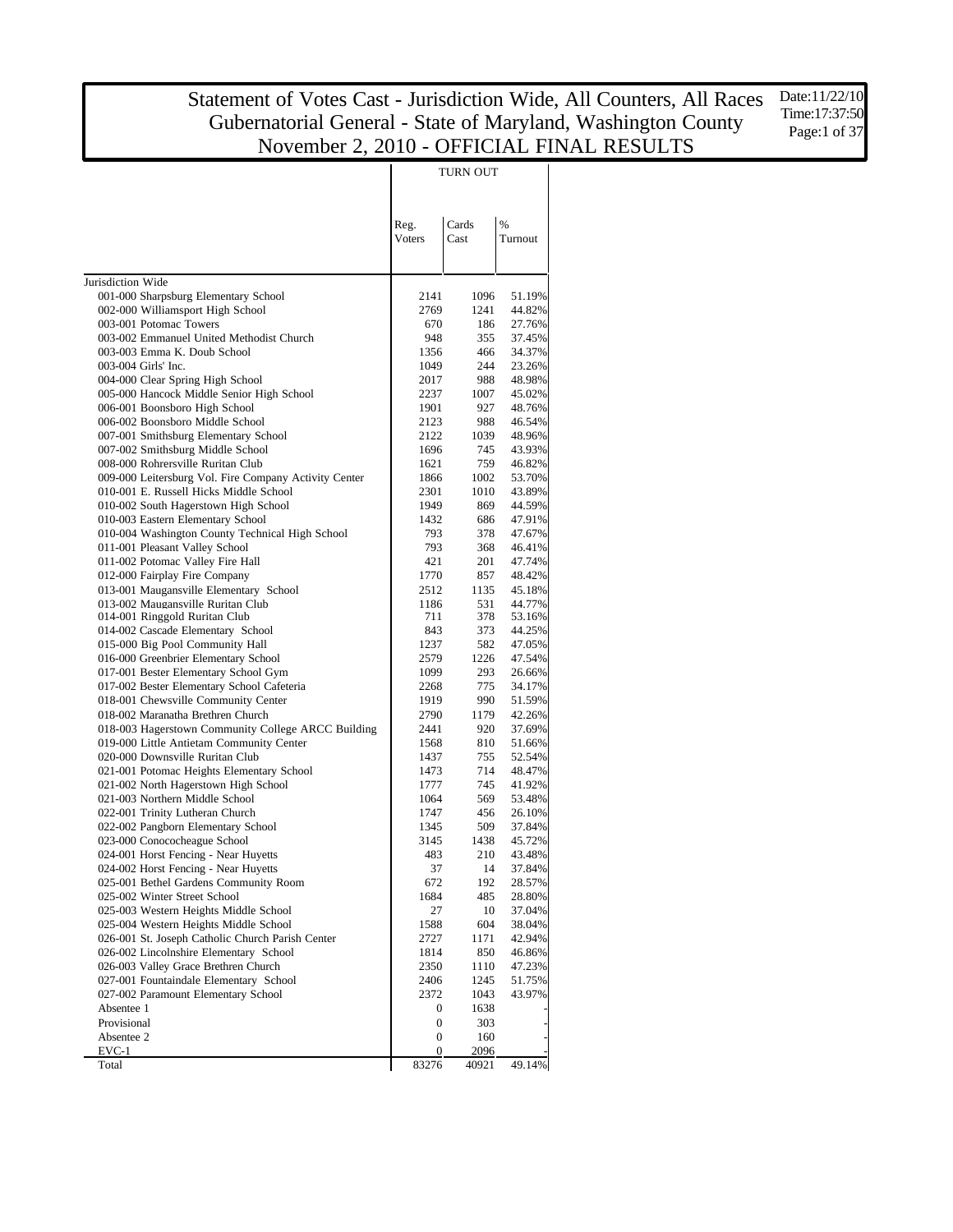GOVERNOR / LT. GOVERNOR

Jurisdiction Wide 001-000 Sharpsburg Elementary School 002-000 Williamsport High School 003-001 Potomac Towers 003-002 Emmanuel United Methodist Church 003-003 Emma K. Doub School 003-004 Girls' Inc. 004-000 Clear Spring High School 005-000 Hancock Middle Senior High School 006-001 Boonsboro High School 006-002 Boonsboro Middle School 007-001 Smithsburg Elementary School 007-002 Smithsburg Middle School 008-000 Rohrersville Ruritan Club 009-000 Leitersburg Vol. Fire Company Activity Center 010-001 E. Russell Hicks Middle School 010-002 South Hagerstown High School 010-003 Eastern Elementary School 010-004 Washington County Technical High School 011-001 Pleasant Valley School 011-002 Potomac Valley Fire Hall 012-000 Fairplay Fire Company 013-001 Maugansville Elementary School 013-002 Maugansville Ruritan Club 014-001 Ringgold Ruritan Club 014-002 Cascade Elementary School 015-000 Big Pool Community Hall 016-000 Greenbrier Elementary School 017-001 Bester Elementary School Gym 017-002 Bester Elementary School Cafeteria 018-001 Chewsville Community Center 018-002 Maranatha Brethren Church 018-003 Hagerstown Community College ARCC Building 019-000 Little Antietam Community Center 020-000 Downsville Ruritan Club 021-001 Potomac Heights Elementary School 021-002 North Hagerstown High School 021-003 Northern Middle School 022-001 Trinity Lutheran Church 022-002 Pangborn Elementary School 023-000 Conococheague School 024-001 Horst Fencing - Near Huyetts 024-002 Horst Fencing - Near Huyetts 025-001 Bethel Gardens Community Room 025-002 Winter Street School 025-003 Western Heights Middle School 025-004 Western Heights Middle School 026-001 St. Joseph Catholic Church Parish Center 026-002 Lincolnshire Elementary School 026-003 Valley Grace Brethren Church 027-001 Fountaindale Elementary School 027-002 Paramount Elementary School Absentee 1 Provisional Absentee 2 EVC-1 Total Reg. Voters Times Counted Total Votes O'Malley-Brown (DEM) Ehrlich-Kane (REP) Gaztanaga-McNeil (LIB) 2141 1096 1086 418 38.49% 623 57.37% 16 1.47% 2769 1241 1218 432 35.47% 736 60.43% 23 1.89% 670 186 183 102 55.74% 69 37.70% 2 1.09% 948 355 351 162 46.15% 170 48.43% 10 2.85% 1356 466 461 214 46.42% 218 47.29% 12 2.60% 1049 244 243 125 51.44% 107 44.03% 7 2.88% 2017 988 976 291 29.82% 641 65.68% 18 1.84% 2237 1007 993 251 25.28% 689 69.39% 20 2.01% 1901 927 917 324 35.33% 561 61.18% 8 0.87% 2123 988 971 372 38.31% 571 58.81% 10 1.03% 2122 1039 1022 305 29.84% 678 66.34% 17 1.66% 1696 745 739 237 32.07% 463 62.65% 11 1.49% 1621 759 755 225 29.80% 485 64.24% 27 3.58% 1866 1002 993 324 32.63% 644 64.85% 7 0.70% 2301 1010 993 366 36.86% 580 58.41% 18 1.81% 1949 869 862 342 39.68% 501 58.12% 5 0.58% 1432 686 683 278 40.70% 380 55.64% 10 1.46% 793 378 369 114 30.89% 236 63.96% 11 2.98% 793 368 365 140 38.36% 219 60.00% 1 0.27% 421 201 199 92 46.23% 104 52.26% 1 0.50% 1770 857 846 279 32.98% 533 63.00% 15 1.77% 2512 1135 1115 336 30.13% 737 66.10% 9 0.81% 1186 531 528 190 35.98% 317 60.04% 7 1.33% 711 378 372 99 26.61% 254 68.28% 8 2.15% 843 373 371 123 33.15% 225 60.65% 8 2.16% 1237 582 571 135 23.64% 415 72.68% 7 1.23% 2579 1226 1219 382 31.34% 798 65.46% 12 0.98% 1099 293 286 130 45.45% 139 48.60% 8 2.80% 2268 775 769 328 42.65% 411 53.45% 12 1.56% 1919 990 981 302 30.78% 649 66.16% 13 1.33% 2790 1179 1170 491 41.97% 633 54.10% 10 0.85% 2441 920 911 360 39.52% 525 57.63% 13 1.43% 1568 810 802 272 33.92% 508 63.34% 9 1.12% 1437 755 741 235 31.71% 470 63.43% 15 2.02% 1473 714 709 329 46.40% 352 49.65% 12 1.69% 1777 745 743 341 45.90% 380 51.14% 2 0.27% 1064 569 563 271 48.13% 280 49.73% 7 1.24% 1747 456 449 230 51.22% 191 42.54% 11 2.45% 1345 509 501 242 48.30% 239 47.70% 10 2.00% 3145 1438 1420 388 27.32% 963 67.82% 22 1.55% 483 210 207 75 36.23% 120 57.97% 2 0.97% 37 14 14 4 28.57% 10 71.43% 0 0.00% 672 192 189 153 80.95% 32 16.93% 2 1.06% 1684 485 474 207 43.67% 227 47.89% 19 4.01% 27 10 10 3 30.00% 7 70.00% 0 0.00% 1588 604 594 265 44.61% 312 52.53% 5 0.84% 2727 1171 1151 453 39.36% 651 56.56% 15 1.30% 1814 850 834 357 42.81% 448 53.72% 8 0.96% 2350 1110 1094 426 38.94% 635 58.04% 16 1.46% 2406 1245 1242 417 33.57% 797 64.17% 7 0.56% 2372 1043 1031 395 38.31% 605 58.68% 11 1.07% 0 1638 1577 686 43.50% 825 52.31% 28 1.78% 0 303 300 134 44.67% 157 52.33% 2 0.67% 0 160 149 73 48.99% 70 46.98% 1 0.67% 0 2096 2072 930 44.88% 1061 51.21% 39 1.88% 83276 40921 40384 15155 37.53% 23651 58.57% 599 1.48%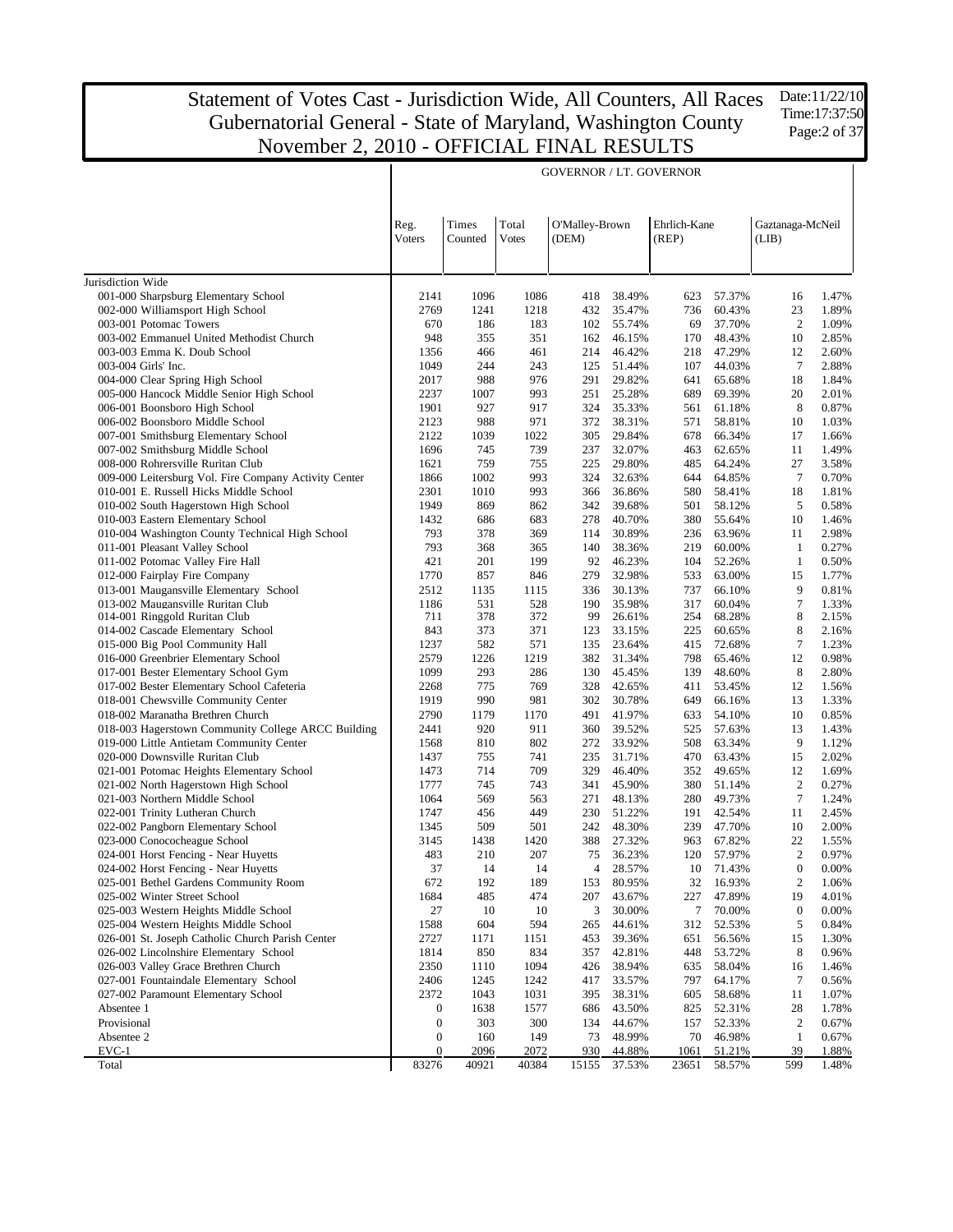Date:11/22/10 Time:17:37:50 Page: 3 of 37

| Allwine-Eidel<br>Knowles-Hargadon<br>Write-In Votes<br>(CON)<br>(GRN)<br>Jurisdiction Wide<br>0.09%<br>001-000 Sharpsburg Elementary School<br>12<br>1.10%<br>1<br>16<br>1.47%<br>002-000 Williamsport High School<br>$\tau$<br>0.57%<br>$\overline{4}$<br>0.33%<br>16<br>1.31%<br>003-001 Potomac Towers<br>3<br>$\mathbf{1}$<br>0.55%<br>6<br>3.28%<br>1.64%<br>003-002 Emmanuel United Methodist Church<br>3<br>$\overline{c}$<br>0.57%<br>0.85%<br>$\overline{4}$<br>1.14%<br>003-003 Emma K. Doub School<br>8<br>3<br>6<br>1.30%<br>1.74%<br>0.65%<br>$\mathbf{1}$<br>$\overline{c}$<br>$\mathbf{1}$<br>0.41%<br>003-004 Girls' Inc.<br>0.41%<br>0.82%<br>9<br>$\mathbf{1}$<br>0.10%<br>004-000 Clear Spring High School<br>0.92%<br>1.64%<br>16<br>005-000 Hancock Middle Senior High School<br>$\overline{c}$<br>0.20%<br>16<br>1.61%<br>15<br>1.51%<br>006-001 Boonsboro High School<br>$\mathbf{1}$<br>12<br>1.31%<br>11<br>1.20%<br>0.11%<br>006-002 Boonsboro Middle School<br>12<br>$\overline{c}$<br>0.21%<br>4<br>0.41%<br>1.24%<br>007-001 Smithsburg Elementary School<br>$\overline{0}$<br>0.00%<br>6<br>0.59%<br>16<br>1.57%<br>007-002 Smithsburg Middle School<br>12<br>5<br>0.68%<br>1.62%<br>11<br>1.49%<br>008-000 Rohrersville Ruritan Club<br>9<br>$\mathbf{1}$<br>8<br>1.06%<br>1.19%<br>0.13%<br>$\overline{c}$<br>009-000 Leitersburg Vol. Fire Company Activity Center<br>8<br>8<br>0.20%<br>0.81%<br>0.81%<br>010-001 E. Russell Hicks Middle School<br>12<br>3<br>0.30%<br>1.21%<br>14<br>1.41%<br>010-002 South Hagerstown High School<br>6<br>8<br>$\overline{0}$<br>0.00%<br>0.70%<br>0.93%<br>010-003 Eastern Elementary School<br>7<br>7<br>$\mathbf{1}$<br>1.02%<br>1.02%<br>0.15%<br>$\mathbf{2}$<br>010-004 Washington County Technical High School<br>5<br>$\mathbf{1}$<br>0.27%<br>0.54%<br>1.36%<br>011-001 Pleasant Valley School<br>3<br>$\overline{c}$<br>$\mathbf{0}$<br>0.00%<br>0.82%<br>0.55%<br>011-002 Potomac Valley Fire Hall<br>$\boldsymbol{0}$<br>$\mathbf{1}$<br>$\mathbf{1}$<br>0.50%<br>0.00%<br>0.50%<br>012-000 Fairplay Fire Company<br>8<br>7<br>$\overline{4}$<br>0.47%<br>0.95%<br>0.83%<br>013-001 Maugansville Elementary School<br>10<br>23<br>$\overline{0}$<br>0.00%<br>0.90%<br>2.06%<br>013-002 Maugansville Ruritan Club<br>$\overline{0}$<br>0.00%<br>10<br>1.89%<br>$\overline{4}$<br>0.76%<br>3<br>014-001 Ringgold Ruritan Club<br>4<br>4<br>1.08%<br>0.81%<br>1.08%<br>8<br>7<br>014-002 Cascade Elementary School<br>1.89%<br>$\boldsymbol{0}$<br>0.00%<br>2.16%<br>015-000 Big Pool Community Hall<br>$\overline{4}$<br>9<br>0.70%<br>1.58%<br>$\mathbf{1}$<br>0.18%<br>016-000 Greenbrier Elementary School<br>$\overline{c}$<br>15<br>1.23%<br>10<br>0.82%<br>0.16%<br>017-001 Bester Elementary School Gym<br>$\overline{c}$<br>6<br>2.10%<br>$\mathbf{1}$<br>0.35%<br>0.70%<br>017-002 Bester Elementary School Cafeteria<br>6<br>0.78%<br>11<br>1.43%<br>$\mathbf{1}$<br>0.13%<br>018-001 Chewsville Community Center<br>$\boldsymbol{0}$<br>0.00%<br>12<br>1.22%<br>5<br>0.51%<br>018-002 Maranatha Brethren Church<br>3<br>19<br>1.62%<br>14<br>1.20%<br>0.26%<br>018-003 Hagerstown Community College ARCC Building<br>$\tau$<br>$\boldsymbol{0}$<br>0.00%<br>6<br>0.66%<br>0.77%<br>019-000 Little Antietam Community Center<br>$\overline{4}$<br>0.50%<br>8<br>1.00%<br>$\mathbf{1}$<br>0.12%<br>9<br>$\mathbf{1}$<br>020-000 Downsville Ruritan Club<br>11<br>1.48%<br>1.21%<br>0.13%<br>$\overline{c}$<br>021-001 Potomac Heights Elementary School<br>8<br>6<br>0.85%<br>0.28%<br>1.13%<br>021-002 North Hagerstown High School<br>11<br>1.48%<br>8<br>1.08%<br>$\mathbf{1}$<br>0.13%<br>021-003 Northern Middle School<br>2<br>$\overline{c}$<br>0.36%<br>0.36%<br>$\mathbf{1}$<br>0.18%<br>7<br>$\boldsymbol{0}$<br>0.00%<br>022-001 Trinity Lutheran Church<br>1.56%<br>10<br>2.23%<br>$\overline{4}$<br>022-002 Pangborn Elementary School<br>0.80%<br>6<br>1.20%<br>$\boldsymbol{0}$<br>0.00%<br>8<br>3<br>023-000 Conococheague School<br>0.56%<br>36<br>2.54%<br>0.21%<br>5<br>$\overline{4}$<br>024-001 Horst Fencing - Near Huyetts<br>2.42%<br>1.93%<br>1<br>0.48%<br>024-002 Horst Fencing - Near Huyetts<br>$\boldsymbol{0}$<br>$\boldsymbol{0}$<br>$\boldsymbol{0}$<br>0.00%<br>0.00%<br>0.00%<br>025-001 Bethel Gardens Community Room<br>$\boldsymbol{0}$<br>2<br>$\boldsymbol{0}$<br>0.00%<br>0.00%<br>1.06%<br>025-002 Winter Street School<br>0.63%<br>10<br>2.11%<br>8<br>1.69%<br>3<br>025-003 Western Heights Middle School<br>$\boldsymbol{0}$<br>0.00%<br>0<br>$\boldsymbol{0}$<br>0.00%<br>0.00%<br>7<br>025-004 Western Heights Middle School<br>4<br>0.67%<br>1<br>0.17%<br>1.18%<br>026-001 St. Joseph Catholic Church Parish Center<br>8<br>0.70%<br>21<br>1.82%<br>3<br>0.26%<br>5<br>4<br>026-002 Lincolnshire Elementary School<br>0.60%<br>12<br>1.44%<br>0.48%<br>8<br>026-003 Valley Grace Brethren Church<br>0.73%<br>6<br>3<br>0.27%<br>0.55%<br>8<br>3<br>027-001 Fountaindale Elementary School<br>0.64%<br>10<br>0.81%<br>0.24%<br>8<br>027-002 Paramount Elementary School<br>0.78%<br>0.97%<br>2<br>0.19%<br>10<br>Absentee 1<br>11<br>0.70%<br>1<br>0.06%<br>26<br>1.65%<br>Provisional<br>4<br>1.33%<br>3<br>1.00%<br>$\boldsymbol{0}$<br>0.00%<br>3<br>$\overline{c}$<br>Absentee 2<br>2.01%<br>1.34%<br>$\boldsymbol{0}$<br>0.00%<br>$EVC-1$<br>0.82%<br>25<br>1.21%<br>0.00%<br>17<br>$\bf{0}$<br>Total<br>407<br>1.01%<br>494<br>1.22%<br>78<br>0.19% |  | <b>GOVERNOR / LT. GOVERNOR</b> |  |  |
|---------------------------------------------------------------------------------------------------------------------------------------------------------------------------------------------------------------------------------------------------------------------------------------------------------------------------------------------------------------------------------------------------------------------------------------------------------------------------------------------------------------------------------------------------------------------------------------------------------------------------------------------------------------------------------------------------------------------------------------------------------------------------------------------------------------------------------------------------------------------------------------------------------------------------------------------------------------------------------------------------------------------------------------------------------------------------------------------------------------------------------------------------------------------------------------------------------------------------------------------------------------------------------------------------------------------------------------------------------------------------------------------------------------------------------------------------------------------------------------------------------------------------------------------------------------------------------------------------------------------------------------------------------------------------------------------------------------------------------------------------------------------------------------------------------------------------------------------------------------------------------------------------------------------------------------------------------------------------------------------------------------------------------------------------------------------------------------------------------------------------------------------------------------------------------------------------------------------------------------------------------------------------------------------------------------------------------------------------------------------------------------------------------------------------------------------------------------------------------------------------------------------------------------------------------------------------------------------------------------------------------------------------------------------------------------------------------------------------------------------------------------------------------------------------------------------------------------------------------------------------------------------------------------------------------------------------------------------------------------------------------------------------------------------------------------------------------------------------------------------------------------------------------------------------------------------------------------------------------------------------------------------------------------------------------------------------------------------------------------------------------------------------------------------------------------------------------------------------------------------------------------------------------------------------------------------------------------------------------------------------------------------------------------------------------------------------------------------------------------------------------------------------------------------------------------------------------------------------------------------------------------------------------------------------------------------------------------------------------------------------------------------------------------------------------------------------------------------------------------------------------------------------------------------------------------------------------------------------------------------------------------------------------------------------------------------------------------------------------------------------------------------------------------------------------------------------------------------------------------------------------------------------------------------------------------------------------------------------------------------------------------------------------------------------------------------------------------------------------------------------------------------------------------------------------------------------------------------------------------------------------------------------------------------------------------------------------------------------------------------------------------------------------------------------------------------------------------------------------------------------------------------------------------------------------------------------------------------------------------------------------------------------------------------------------------------------------------------------------------------------------------------------------------------------------------------------------------------------------------------------|--|--------------------------------|--|--|
|                                                                                                                                                                                                                                                                                                                                                                                                                                                                                                                                                                                                                                                                                                                                                                                                                                                                                                                                                                                                                                                                                                                                                                                                                                                                                                                                                                                                                                                                                                                                                                                                                                                                                                                                                                                                                                                                                                                                                                                                                                                                                                                                                                                                                                                                                                                                                                                                                                                                                                                                                                                                                                                                                                                                                                                                                                                                                                                                                                                                                                                                                                                                                                                                                                                                                                                                                                                                                                                                                                                                                                                                                                                                                                                                                                                                                                                                                                                                                                                                                                                                                                                                                                                                                                                                                                                                                                                                                                                                                                                                                                                                                                                                                                                                                                                                                                                                                                                                                                                                                                                                                                                                                                                                                                                                                                                                                                                                                                                                                                   |  |                                |  |  |
|                                                                                                                                                                                                                                                                                                                                                                                                                                                                                                                                                                                                                                                                                                                                                                                                                                                                                                                                                                                                                                                                                                                                                                                                                                                                                                                                                                                                                                                                                                                                                                                                                                                                                                                                                                                                                                                                                                                                                                                                                                                                                                                                                                                                                                                                                                                                                                                                                                                                                                                                                                                                                                                                                                                                                                                                                                                                                                                                                                                                                                                                                                                                                                                                                                                                                                                                                                                                                                                                                                                                                                                                                                                                                                                                                                                                                                                                                                                                                                                                                                                                                                                                                                                                                                                                                                                                                                                                                                                                                                                                                                                                                                                                                                                                                                                                                                                                                                                                                                                                                                                                                                                                                                                                                                                                                                                                                                                                                                                                                                   |  |                                |  |  |
|                                                                                                                                                                                                                                                                                                                                                                                                                                                                                                                                                                                                                                                                                                                                                                                                                                                                                                                                                                                                                                                                                                                                                                                                                                                                                                                                                                                                                                                                                                                                                                                                                                                                                                                                                                                                                                                                                                                                                                                                                                                                                                                                                                                                                                                                                                                                                                                                                                                                                                                                                                                                                                                                                                                                                                                                                                                                                                                                                                                                                                                                                                                                                                                                                                                                                                                                                                                                                                                                                                                                                                                                                                                                                                                                                                                                                                                                                                                                                                                                                                                                                                                                                                                                                                                                                                                                                                                                                                                                                                                                                                                                                                                                                                                                                                                                                                                                                                                                                                                                                                                                                                                                                                                                                                                                                                                                                                                                                                                                                                   |  |                                |  |  |
|                                                                                                                                                                                                                                                                                                                                                                                                                                                                                                                                                                                                                                                                                                                                                                                                                                                                                                                                                                                                                                                                                                                                                                                                                                                                                                                                                                                                                                                                                                                                                                                                                                                                                                                                                                                                                                                                                                                                                                                                                                                                                                                                                                                                                                                                                                                                                                                                                                                                                                                                                                                                                                                                                                                                                                                                                                                                                                                                                                                                                                                                                                                                                                                                                                                                                                                                                                                                                                                                                                                                                                                                                                                                                                                                                                                                                                                                                                                                                                                                                                                                                                                                                                                                                                                                                                                                                                                                                                                                                                                                                                                                                                                                                                                                                                                                                                                                                                                                                                                                                                                                                                                                                                                                                                                                                                                                                                                                                                                                                                   |  |                                |  |  |
|                                                                                                                                                                                                                                                                                                                                                                                                                                                                                                                                                                                                                                                                                                                                                                                                                                                                                                                                                                                                                                                                                                                                                                                                                                                                                                                                                                                                                                                                                                                                                                                                                                                                                                                                                                                                                                                                                                                                                                                                                                                                                                                                                                                                                                                                                                                                                                                                                                                                                                                                                                                                                                                                                                                                                                                                                                                                                                                                                                                                                                                                                                                                                                                                                                                                                                                                                                                                                                                                                                                                                                                                                                                                                                                                                                                                                                                                                                                                                                                                                                                                                                                                                                                                                                                                                                                                                                                                                                                                                                                                                                                                                                                                                                                                                                                                                                                                                                                                                                                                                                                                                                                                                                                                                                                                                                                                                                                                                                                                                                   |  |                                |  |  |
|                                                                                                                                                                                                                                                                                                                                                                                                                                                                                                                                                                                                                                                                                                                                                                                                                                                                                                                                                                                                                                                                                                                                                                                                                                                                                                                                                                                                                                                                                                                                                                                                                                                                                                                                                                                                                                                                                                                                                                                                                                                                                                                                                                                                                                                                                                                                                                                                                                                                                                                                                                                                                                                                                                                                                                                                                                                                                                                                                                                                                                                                                                                                                                                                                                                                                                                                                                                                                                                                                                                                                                                                                                                                                                                                                                                                                                                                                                                                                                                                                                                                                                                                                                                                                                                                                                                                                                                                                                                                                                                                                                                                                                                                                                                                                                                                                                                                                                                                                                                                                                                                                                                                                                                                                                                                                                                                                                                                                                                                                                   |  |                                |  |  |
|                                                                                                                                                                                                                                                                                                                                                                                                                                                                                                                                                                                                                                                                                                                                                                                                                                                                                                                                                                                                                                                                                                                                                                                                                                                                                                                                                                                                                                                                                                                                                                                                                                                                                                                                                                                                                                                                                                                                                                                                                                                                                                                                                                                                                                                                                                                                                                                                                                                                                                                                                                                                                                                                                                                                                                                                                                                                                                                                                                                                                                                                                                                                                                                                                                                                                                                                                                                                                                                                                                                                                                                                                                                                                                                                                                                                                                                                                                                                                                                                                                                                                                                                                                                                                                                                                                                                                                                                                                                                                                                                                                                                                                                                                                                                                                                                                                                                                                                                                                                                                                                                                                                                                                                                                                                                                                                                                                                                                                                                                                   |  |                                |  |  |
|                                                                                                                                                                                                                                                                                                                                                                                                                                                                                                                                                                                                                                                                                                                                                                                                                                                                                                                                                                                                                                                                                                                                                                                                                                                                                                                                                                                                                                                                                                                                                                                                                                                                                                                                                                                                                                                                                                                                                                                                                                                                                                                                                                                                                                                                                                                                                                                                                                                                                                                                                                                                                                                                                                                                                                                                                                                                                                                                                                                                                                                                                                                                                                                                                                                                                                                                                                                                                                                                                                                                                                                                                                                                                                                                                                                                                                                                                                                                                                                                                                                                                                                                                                                                                                                                                                                                                                                                                                                                                                                                                                                                                                                                                                                                                                                                                                                                                                                                                                                                                                                                                                                                                                                                                                                                                                                                                                                                                                                                                                   |  |                                |  |  |
|                                                                                                                                                                                                                                                                                                                                                                                                                                                                                                                                                                                                                                                                                                                                                                                                                                                                                                                                                                                                                                                                                                                                                                                                                                                                                                                                                                                                                                                                                                                                                                                                                                                                                                                                                                                                                                                                                                                                                                                                                                                                                                                                                                                                                                                                                                                                                                                                                                                                                                                                                                                                                                                                                                                                                                                                                                                                                                                                                                                                                                                                                                                                                                                                                                                                                                                                                                                                                                                                                                                                                                                                                                                                                                                                                                                                                                                                                                                                                                                                                                                                                                                                                                                                                                                                                                                                                                                                                                                                                                                                                                                                                                                                                                                                                                                                                                                                                                                                                                                                                                                                                                                                                                                                                                                                                                                                                                                                                                                                                                   |  |                                |  |  |
|                                                                                                                                                                                                                                                                                                                                                                                                                                                                                                                                                                                                                                                                                                                                                                                                                                                                                                                                                                                                                                                                                                                                                                                                                                                                                                                                                                                                                                                                                                                                                                                                                                                                                                                                                                                                                                                                                                                                                                                                                                                                                                                                                                                                                                                                                                                                                                                                                                                                                                                                                                                                                                                                                                                                                                                                                                                                                                                                                                                                                                                                                                                                                                                                                                                                                                                                                                                                                                                                                                                                                                                                                                                                                                                                                                                                                                                                                                                                                                                                                                                                                                                                                                                                                                                                                                                                                                                                                                                                                                                                                                                                                                                                                                                                                                                                                                                                                                                                                                                                                                                                                                                                                                                                                                                                                                                                                                                                                                                                                                   |  |                                |  |  |
|                                                                                                                                                                                                                                                                                                                                                                                                                                                                                                                                                                                                                                                                                                                                                                                                                                                                                                                                                                                                                                                                                                                                                                                                                                                                                                                                                                                                                                                                                                                                                                                                                                                                                                                                                                                                                                                                                                                                                                                                                                                                                                                                                                                                                                                                                                                                                                                                                                                                                                                                                                                                                                                                                                                                                                                                                                                                                                                                                                                                                                                                                                                                                                                                                                                                                                                                                                                                                                                                                                                                                                                                                                                                                                                                                                                                                                                                                                                                                                                                                                                                                                                                                                                                                                                                                                                                                                                                                                                                                                                                                                                                                                                                                                                                                                                                                                                                                                                                                                                                                                                                                                                                                                                                                                                                                                                                                                                                                                                                                                   |  |                                |  |  |
|                                                                                                                                                                                                                                                                                                                                                                                                                                                                                                                                                                                                                                                                                                                                                                                                                                                                                                                                                                                                                                                                                                                                                                                                                                                                                                                                                                                                                                                                                                                                                                                                                                                                                                                                                                                                                                                                                                                                                                                                                                                                                                                                                                                                                                                                                                                                                                                                                                                                                                                                                                                                                                                                                                                                                                                                                                                                                                                                                                                                                                                                                                                                                                                                                                                                                                                                                                                                                                                                                                                                                                                                                                                                                                                                                                                                                                                                                                                                                                                                                                                                                                                                                                                                                                                                                                                                                                                                                                                                                                                                                                                                                                                                                                                                                                                                                                                                                                                                                                                                                                                                                                                                                                                                                                                                                                                                                                                                                                                                                                   |  |                                |  |  |
|                                                                                                                                                                                                                                                                                                                                                                                                                                                                                                                                                                                                                                                                                                                                                                                                                                                                                                                                                                                                                                                                                                                                                                                                                                                                                                                                                                                                                                                                                                                                                                                                                                                                                                                                                                                                                                                                                                                                                                                                                                                                                                                                                                                                                                                                                                                                                                                                                                                                                                                                                                                                                                                                                                                                                                                                                                                                                                                                                                                                                                                                                                                                                                                                                                                                                                                                                                                                                                                                                                                                                                                                                                                                                                                                                                                                                                                                                                                                                                                                                                                                                                                                                                                                                                                                                                                                                                                                                                                                                                                                                                                                                                                                                                                                                                                                                                                                                                                                                                                                                                                                                                                                                                                                                                                                                                                                                                                                                                                                                                   |  |                                |  |  |
|                                                                                                                                                                                                                                                                                                                                                                                                                                                                                                                                                                                                                                                                                                                                                                                                                                                                                                                                                                                                                                                                                                                                                                                                                                                                                                                                                                                                                                                                                                                                                                                                                                                                                                                                                                                                                                                                                                                                                                                                                                                                                                                                                                                                                                                                                                                                                                                                                                                                                                                                                                                                                                                                                                                                                                                                                                                                                                                                                                                                                                                                                                                                                                                                                                                                                                                                                                                                                                                                                                                                                                                                                                                                                                                                                                                                                                                                                                                                                                                                                                                                                                                                                                                                                                                                                                                                                                                                                                                                                                                                                                                                                                                                                                                                                                                                                                                                                                                                                                                                                                                                                                                                                                                                                                                                                                                                                                                                                                                                                                   |  |                                |  |  |
|                                                                                                                                                                                                                                                                                                                                                                                                                                                                                                                                                                                                                                                                                                                                                                                                                                                                                                                                                                                                                                                                                                                                                                                                                                                                                                                                                                                                                                                                                                                                                                                                                                                                                                                                                                                                                                                                                                                                                                                                                                                                                                                                                                                                                                                                                                                                                                                                                                                                                                                                                                                                                                                                                                                                                                                                                                                                                                                                                                                                                                                                                                                                                                                                                                                                                                                                                                                                                                                                                                                                                                                                                                                                                                                                                                                                                                                                                                                                                                                                                                                                                                                                                                                                                                                                                                                                                                                                                                                                                                                                                                                                                                                                                                                                                                                                                                                                                                                                                                                                                                                                                                                                                                                                                                                                                                                                                                                                                                                                                                   |  |                                |  |  |
|                                                                                                                                                                                                                                                                                                                                                                                                                                                                                                                                                                                                                                                                                                                                                                                                                                                                                                                                                                                                                                                                                                                                                                                                                                                                                                                                                                                                                                                                                                                                                                                                                                                                                                                                                                                                                                                                                                                                                                                                                                                                                                                                                                                                                                                                                                                                                                                                                                                                                                                                                                                                                                                                                                                                                                                                                                                                                                                                                                                                                                                                                                                                                                                                                                                                                                                                                                                                                                                                                                                                                                                                                                                                                                                                                                                                                                                                                                                                                                                                                                                                                                                                                                                                                                                                                                                                                                                                                                                                                                                                                                                                                                                                                                                                                                                                                                                                                                                                                                                                                                                                                                                                                                                                                                                                                                                                                                                                                                                                                                   |  |                                |  |  |
|                                                                                                                                                                                                                                                                                                                                                                                                                                                                                                                                                                                                                                                                                                                                                                                                                                                                                                                                                                                                                                                                                                                                                                                                                                                                                                                                                                                                                                                                                                                                                                                                                                                                                                                                                                                                                                                                                                                                                                                                                                                                                                                                                                                                                                                                                                                                                                                                                                                                                                                                                                                                                                                                                                                                                                                                                                                                                                                                                                                                                                                                                                                                                                                                                                                                                                                                                                                                                                                                                                                                                                                                                                                                                                                                                                                                                                                                                                                                                                                                                                                                                                                                                                                                                                                                                                                                                                                                                                                                                                                                                                                                                                                                                                                                                                                                                                                                                                                                                                                                                                                                                                                                                                                                                                                                                                                                                                                                                                                                                                   |  |                                |  |  |
|                                                                                                                                                                                                                                                                                                                                                                                                                                                                                                                                                                                                                                                                                                                                                                                                                                                                                                                                                                                                                                                                                                                                                                                                                                                                                                                                                                                                                                                                                                                                                                                                                                                                                                                                                                                                                                                                                                                                                                                                                                                                                                                                                                                                                                                                                                                                                                                                                                                                                                                                                                                                                                                                                                                                                                                                                                                                                                                                                                                                                                                                                                                                                                                                                                                                                                                                                                                                                                                                                                                                                                                                                                                                                                                                                                                                                                                                                                                                                                                                                                                                                                                                                                                                                                                                                                                                                                                                                                                                                                                                                                                                                                                                                                                                                                                                                                                                                                                                                                                                                                                                                                                                                                                                                                                                                                                                                                                                                                                                                                   |  |                                |  |  |
|                                                                                                                                                                                                                                                                                                                                                                                                                                                                                                                                                                                                                                                                                                                                                                                                                                                                                                                                                                                                                                                                                                                                                                                                                                                                                                                                                                                                                                                                                                                                                                                                                                                                                                                                                                                                                                                                                                                                                                                                                                                                                                                                                                                                                                                                                                                                                                                                                                                                                                                                                                                                                                                                                                                                                                                                                                                                                                                                                                                                                                                                                                                                                                                                                                                                                                                                                                                                                                                                                                                                                                                                                                                                                                                                                                                                                                                                                                                                                                                                                                                                                                                                                                                                                                                                                                                                                                                                                                                                                                                                                                                                                                                                                                                                                                                                                                                                                                                                                                                                                                                                                                                                                                                                                                                                                                                                                                                                                                                                                                   |  |                                |  |  |
|                                                                                                                                                                                                                                                                                                                                                                                                                                                                                                                                                                                                                                                                                                                                                                                                                                                                                                                                                                                                                                                                                                                                                                                                                                                                                                                                                                                                                                                                                                                                                                                                                                                                                                                                                                                                                                                                                                                                                                                                                                                                                                                                                                                                                                                                                                                                                                                                                                                                                                                                                                                                                                                                                                                                                                                                                                                                                                                                                                                                                                                                                                                                                                                                                                                                                                                                                                                                                                                                                                                                                                                                                                                                                                                                                                                                                                                                                                                                                                                                                                                                                                                                                                                                                                                                                                                                                                                                                                                                                                                                                                                                                                                                                                                                                                                                                                                                                                                                                                                                                                                                                                                                                                                                                                                                                                                                                                                                                                                                                                   |  |                                |  |  |
|                                                                                                                                                                                                                                                                                                                                                                                                                                                                                                                                                                                                                                                                                                                                                                                                                                                                                                                                                                                                                                                                                                                                                                                                                                                                                                                                                                                                                                                                                                                                                                                                                                                                                                                                                                                                                                                                                                                                                                                                                                                                                                                                                                                                                                                                                                                                                                                                                                                                                                                                                                                                                                                                                                                                                                                                                                                                                                                                                                                                                                                                                                                                                                                                                                                                                                                                                                                                                                                                                                                                                                                                                                                                                                                                                                                                                                                                                                                                                                                                                                                                                                                                                                                                                                                                                                                                                                                                                                                                                                                                                                                                                                                                                                                                                                                                                                                                                                                                                                                                                                                                                                                                                                                                                                                                                                                                                                                                                                                                                                   |  |                                |  |  |
|                                                                                                                                                                                                                                                                                                                                                                                                                                                                                                                                                                                                                                                                                                                                                                                                                                                                                                                                                                                                                                                                                                                                                                                                                                                                                                                                                                                                                                                                                                                                                                                                                                                                                                                                                                                                                                                                                                                                                                                                                                                                                                                                                                                                                                                                                                                                                                                                                                                                                                                                                                                                                                                                                                                                                                                                                                                                                                                                                                                                                                                                                                                                                                                                                                                                                                                                                                                                                                                                                                                                                                                                                                                                                                                                                                                                                                                                                                                                                                                                                                                                                                                                                                                                                                                                                                                                                                                                                                                                                                                                                                                                                                                                                                                                                                                                                                                                                                                                                                                                                                                                                                                                                                                                                                                                                                                                                                                                                                                                                                   |  |                                |  |  |
|                                                                                                                                                                                                                                                                                                                                                                                                                                                                                                                                                                                                                                                                                                                                                                                                                                                                                                                                                                                                                                                                                                                                                                                                                                                                                                                                                                                                                                                                                                                                                                                                                                                                                                                                                                                                                                                                                                                                                                                                                                                                                                                                                                                                                                                                                                                                                                                                                                                                                                                                                                                                                                                                                                                                                                                                                                                                                                                                                                                                                                                                                                                                                                                                                                                                                                                                                                                                                                                                                                                                                                                                                                                                                                                                                                                                                                                                                                                                                                                                                                                                                                                                                                                                                                                                                                                                                                                                                                                                                                                                                                                                                                                                                                                                                                                                                                                                                                                                                                                                                                                                                                                                                                                                                                                                                                                                                                                                                                                                                                   |  |                                |  |  |
|                                                                                                                                                                                                                                                                                                                                                                                                                                                                                                                                                                                                                                                                                                                                                                                                                                                                                                                                                                                                                                                                                                                                                                                                                                                                                                                                                                                                                                                                                                                                                                                                                                                                                                                                                                                                                                                                                                                                                                                                                                                                                                                                                                                                                                                                                                                                                                                                                                                                                                                                                                                                                                                                                                                                                                                                                                                                                                                                                                                                                                                                                                                                                                                                                                                                                                                                                                                                                                                                                                                                                                                                                                                                                                                                                                                                                                                                                                                                                                                                                                                                                                                                                                                                                                                                                                                                                                                                                                                                                                                                                                                                                                                                                                                                                                                                                                                                                                                                                                                                                                                                                                                                                                                                                                                                                                                                                                                                                                                                                                   |  |                                |  |  |
|                                                                                                                                                                                                                                                                                                                                                                                                                                                                                                                                                                                                                                                                                                                                                                                                                                                                                                                                                                                                                                                                                                                                                                                                                                                                                                                                                                                                                                                                                                                                                                                                                                                                                                                                                                                                                                                                                                                                                                                                                                                                                                                                                                                                                                                                                                                                                                                                                                                                                                                                                                                                                                                                                                                                                                                                                                                                                                                                                                                                                                                                                                                                                                                                                                                                                                                                                                                                                                                                                                                                                                                                                                                                                                                                                                                                                                                                                                                                                                                                                                                                                                                                                                                                                                                                                                                                                                                                                                                                                                                                                                                                                                                                                                                                                                                                                                                                                                                                                                                                                                                                                                                                                                                                                                                                                                                                                                                                                                                                                                   |  |                                |  |  |
|                                                                                                                                                                                                                                                                                                                                                                                                                                                                                                                                                                                                                                                                                                                                                                                                                                                                                                                                                                                                                                                                                                                                                                                                                                                                                                                                                                                                                                                                                                                                                                                                                                                                                                                                                                                                                                                                                                                                                                                                                                                                                                                                                                                                                                                                                                                                                                                                                                                                                                                                                                                                                                                                                                                                                                                                                                                                                                                                                                                                                                                                                                                                                                                                                                                                                                                                                                                                                                                                                                                                                                                                                                                                                                                                                                                                                                                                                                                                                                                                                                                                                                                                                                                                                                                                                                                                                                                                                                                                                                                                                                                                                                                                                                                                                                                                                                                                                                                                                                                                                                                                                                                                                                                                                                                                                                                                                                                                                                                                                                   |  |                                |  |  |
|                                                                                                                                                                                                                                                                                                                                                                                                                                                                                                                                                                                                                                                                                                                                                                                                                                                                                                                                                                                                                                                                                                                                                                                                                                                                                                                                                                                                                                                                                                                                                                                                                                                                                                                                                                                                                                                                                                                                                                                                                                                                                                                                                                                                                                                                                                                                                                                                                                                                                                                                                                                                                                                                                                                                                                                                                                                                                                                                                                                                                                                                                                                                                                                                                                                                                                                                                                                                                                                                                                                                                                                                                                                                                                                                                                                                                                                                                                                                                                                                                                                                                                                                                                                                                                                                                                                                                                                                                                                                                                                                                                                                                                                                                                                                                                                                                                                                                                                                                                                                                                                                                                                                                                                                                                                                                                                                                                                                                                                                                                   |  |                                |  |  |
|                                                                                                                                                                                                                                                                                                                                                                                                                                                                                                                                                                                                                                                                                                                                                                                                                                                                                                                                                                                                                                                                                                                                                                                                                                                                                                                                                                                                                                                                                                                                                                                                                                                                                                                                                                                                                                                                                                                                                                                                                                                                                                                                                                                                                                                                                                                                                                                                                                                                                                                                                                                                                                                                                                                                                                                                                                                                                                                                                                                                                                                                                                                                                                                                                                                                                                                                                                                                                                                                                                                                                                                                                                                                                                                                                                                                                                                                                                                                                                                                                                                                                                                                                                                                                                                                                                                                                                                                                                                                                                                                                                                                                                                                                                                                                                                                                                                                                                                                                                                                                                                                                                                                                                                                                                                                                                                                                                                                                                                                                                   |  |                                |  |  |
|                                                                                                                                                                                                                                                                                                                                                                                                                                                                                                                                                                                                                                                                                                                                                                                                                                                                                                                                                                                                                                                                                                                                                                                                                                                                                                                                                                                                                                                                                                                                                                                                                                                                                                                                                                                                                                                                                                                                                                                                                                                                                                                                                                                                                                                                                                                                                                                                                                                                                                                                                                                                                                                                                                                                                                                                                                                                                                                                                                                                                                                                                                                                                                                                                                                                                                                                                                                                                                                                                                                                                                                                                                                                                                                                                                                                                                                                                                                                                                                                                                                                                                                                                                                                                                                                                                                                                                                                                                                                                                                                                                                                                                                                                                                                                                                                                                                                                                                                                                                                                                                                                                                                                                                                                                                                                                                                                                                                                                                                                                   |  |                                |  |  |
|                                                                                                                                                                                                                                                                                                                                                                                                                                                                                                                                                                                                                                                                                                                                                                                                                                                                                                                                                                                                                                                                                                                                                                                                                                                                                                                                                                                                                                                                                                                                                                                                                                                                                                                                                                                                                                                                                                                                                                                                                                                                                                                                                                                                                                                                                                                                                                                                                                                                                                                                                                                                                                                                                                                                                                                                                                                                                                                                                                                                                                                                                                                                                                                                                                                                                                                                                                                                                                                                                                                                                                                                                                                                                                                                                                                                                                                                                                                                                                                                                                                                                                                                                                                                                                                                                                                                                                                                                                                                                                                                                                                                                                                                                                                                                                                                                                                                                                                                                                                                                                                                                                                                                                                                                                                                                                                                                                                                                                                                                                   |  |                                |  |  |
|                                                                                                                                                                                                                                                                                                                                                                                                                                                                                                                                                                                                                                                                                                                                                                                                                                                                                                                                                                                                                                                                                                                                                                                                                                                                                                                                                                                                                                                                                                                                                                                                                                                                                                                                                                                                                                                                                                                                                                                                                                                                                                                                                                                                                                                                                                                                                                                                                                                                                                                                                                                                                                                                                                                                                                                                                                                                                                                                                                                                                                                                                                                                                                                                                                                                                                                                                                                                                                                                                                                                                                                                                                                                                                                                                                                                                                                                                                                                                                                                                                                                                                                                                                                                                                                                                                                                                                                                                                                                                                                                                                                                                                                                                                                                                                                                                                                                                                                                                                                                                                                                                                                                                                                                                                                                                                                                                                                                                                                                                                   |  |                                |  |  |
|                                                                                                                                                                                                                                                                                                                                                                                                                                                                                                                                                                                                                                                                                                                                                                                                                                                                                                                                                                                                                                                                                                                                                                                                                                                                                                                                                                                                                                                                                                                                                                                                                                                                                                                                                                                                                                                                                                                                                                                                                                                                                                                                                                                                                                                                                                                                                                                                                                                                                                                                                                                                                                                                                                                                                                                                                                                                                                                                                                                                                                                                                                                                                                                                                                                                                                                                                                                                                                                                                                                                                                                                                                                                                                                                                                                                                                                                                                                                                                                                                                                                                                                                                                                                                                                                                                                                                                                                                                                                                                                                                                                                                                                                                                                                                                                                                                                                                                                                                                                                                                                                                                                                                                                                                                                                                                                                                                                                                                                                                                   |  |                                |  |  |
|                                                                                                                                                                                                                                                                                                                                                                                                                                                                                                                                                                                                                                                                                                                                                                                                                                                                                                                                                                                                                                                                                                                                                                                                                                                                                                                                                                                                                                                                                                                                                                                                                                                                                                                                                                                                                                                                                                                                                                                                                                                                                                                                                                                                                                                                                                                                                                                                                                                                                                                                                                                                                                                                                                                                                                                                                                                                                                                                                                                                                                                                                                                                                                                                                                                                                                                                                                                                                                                                                                                                                                                                                                                                                                                                                                                                                                                                                                                                                                                                                                                                                                                                                                                                                                                                                                                                                                                                                                                                                                                                                                                                                                                                                                                                                                                                                                                                                                                                                                                                                                                                                                                                                                                                                                                                                                                                                                                                                                                                                                   |  |                                |  |  |
|                                                                                                                                                                                                                                                                                                                                                                                                                                                                                                                                                                                                                                                                                                                                                                                                                                                                                                                                                                                                                                                                                                                                                                                                                                                                                                                                                                                                                                                                                                                                                                                                                                                                                                                                                                                                                                                                                                                                                                                                                                                                                                                                                                                                                                                                                                                                                                                                                                                                                                                                                                                                                                                                                                                                                                                                                                                                                                                                                                                                                                                                                                                                                                                                                                                                                                                                                                                                                                                                                                                                                                                                                                                                                                                                                                                                                                                                                                                                                                                                                                                                                                                                                                                                                                                                                                                                                                                                                                                                                                                                                                                                                                                                                                                                                                                                                                                                                                                                                                                                                                                                                                                                                                                                                                                                                                                                                                                                                                                                                                   |  |                                |  |  |
|                                                                                                                                                                                                                                                                                                                                                                                                                                                                                                                                                                                                                                                                                                                                                                                                                                                                                                                                                                                                                                                                                                                                                                                                                                                                                                                                                                                                                                                                                                                                                                                                                                                                                                                                                                                                                                                                                                                                                                                                                                                                                                                                                                                                                                                                                                                                                                                                                                                                                                                                                                                                                                                                                                                                                                                                                                                                                                                                                                                                                                                                                                                                                                                                                                                                                                                                                                                                                                                                                                                                                                                                                                                                                                                                                                                                                                                                                                                                                                                                                                                                                                                                                                                                                                                                                                                                                                                                                                                                                                                                                                                                                                                                                                                                                                                                                                                                                                                                                                                                                                                                                                                                                                                                                                                                                                                                                                                                                                                                                                   |  |                                |  |  |
|                                                                                                                                                                                                                                                                                                                                                                                                                                                                                                                                                                                                                                                                                                                                                                                                                                                                                                                                                                                                                                                                                                                                                                                                                                                                                                                                                                                                                                                                                                                                                                                                                                                                                                                                                                                                                                                                                                                                                                                                                                                                                                                                                                                                                                                                                                                                                                                                                                                                                                                                                                                                                                                                                                                                                                                                                                                                                                                                                                                                                                                                                                                                                                                                                                                                                                                                                                                                                                                                                                                                                                                                                                                                                                                                                                                                                                                                                                                                                                                                                                                                                                                                                                                                                                                                                                                                                                                                                                                                                                                                                                                                                                                                                                                                                                                                                                                                                                                                                                                                                                                                                                                                                                                                                                                                                                                                                                                                                                                                                                   |  |                                |  |  |
|                                                                                                                                                                                                                                                                                                                                                                                                                                                                                                                                                                                                                                                                                                                                                                                                                                                                                                                                                                                                                                                                                                                                                                                                                                                                                                                                                                                                                                                                                                                                                                                                                                                                                                                                                                                                                                                                                                                                                                                                                                                                                                                                                                                                                                                                                                                                                                                                                                                                                                                                                                                                                                                                                                                                                                                                                                                                                                                                                                                                                                                                                                                                                                                                                                                                                                                                                                                                                                                                                                                                                                                                                                                                                                                                                                                                                                                                                                                                                                                                                                                                                                                                                                                                                                                                                                                                                                                                                                                                                                                                                                                                                                                                                                                                                                                                                                                                                                                                                                                                                                                                                                                                                                                                                                                                                                                                                                                                                                                                                                   |  |                                |  |  |
|                                                                                                                                                                                                                                                                                                                                                                                                                                                                                                                                                                                                                                                                                                                                                                                                                                                                                                                                                                                                                                                                                                                                                                                                                                                                                                                                                                                                                                                                                                                                                                                                                                                                                                                                                                                                                                                                                                                                                                                                                                                                                                                                                                                                                                                                                                                                                                                                                                                                                                                                                                                                                                                                                                                                                                                                                                                                                                                                                                                                                                                                                                                                                                                                                                                                                                                                                                                                                                                                                                                                                                                                                                                                                                                                                                                                                                                                                                                                                                                                                                                                                                                                                                                                                                                                                                                                                                                                                                                                                                                                                                                                                                                                                                                                                                                                                                                                                                                                                                                                                                                                                                                                                                                                                                                                                                                                                                                                                                                                                                   |  |                                |  |  |
|                                                                                                                                                                                                                                                                                                                                                                                                                                                                                                                                                                                                                                                                                                                                                                                                                                                                                                                                                                                                                                                                                                                                                                                                                                                                                                                                                                                                                                                                                                                                                                                                                                                                                                                                                                                                                                                                                                                                                                                                                                                                                                                                                                                                                                                                                                                                                                                                                                                                                                                                                                                                                                                                                                                                                                                                                                                                                                                                                                                                                                                                                                                                                                                                                                                                                                                                                                                                                                                                                                                                                                                                                                                                                                                                                                                                                                                                                                                                                                                                                                                                                                                                                                                                                                                                                                                                                                                                                                                                                                                                                                                                                                                                                                                                                                                                                                                                                                                                                                                                                                                                                                                                                                                                                                                                                                                                                                                                                                                                                                   |  |                                |  |  |
|                                                                                                                                                                                                                                                                                                                                                                                                                                                                                                                                                                                                                                                                                                                                                                                                                                                                                                                                                                                                                                                                                                                                                                                                                                                                                                                                                                                                                                                                                                                                                                                                                                                                                                                                                                                                                                                                                                                                                                                                                                                                                                                                                                                                                                                                                                                                                                                                                                                                                                                                                                                                                                                                                                                                                                                                                                                                                                                                                                                                                                                                                                                                                                                                                                                                                                                                                                                                                                                                                                                                                                                                                                                                                                                                                                                                                                                                                                                                                                                                                                                                                                                                                                                                                                                                                                                                                                                                                                                                                                                                                                                                                                                                                                                                                                                                                                                                                                                                                                                                                                                                                                                                                                                                                                                                                                                                                                                                                                                                                                   |  |                                |  |  |
|                                                                                                                                                                                                                                                                                                                                                                                                                                                                                                                                                                                                                                                                                                                                                                                                                                                                                                                                                                                                                                                                                                                                                                                                                                                                                                                                                                                                                                                                                                                                                                                                                                                                                                                                                                                                                                                                                                                                                                                                                                                                                                                                                                                                                                                                                                                                                                                                                                                                                                                                                                                                                                                                                                                                                                                                                                                                                                                                                                                                                                                                                                                                                                                                                                                                                                                                                                                                                                                                                                                                                                                                                                                                                                                                                                                                                                                                                                                                                                                                                                                                                                                                                                                                                                                                                                                                                                                                                                                                                                                                                                                                                                                                                                                                                                                                                                                                                                                                                                                                                                                                                                                                                                                                                                                                                                                                                                                                                                                                                                   |  |                                |  |  |
|                                                                                                                                                                                                                                                                                                                                                                                                                                                                                                                                                                                                                                                                                                                                                                                                                                                                                                                                                                                                                                                                                                                                                                                                                                                                                                                                                                                                                                                                                                                                                                                                                                                                                                                                                                                                                                                                                                                                                                                                                                                                                                                                                                                                                                                                                                                                                                                                                                                                                                                                                                                                                                                                                                                                                                                                                                                                                                                                                                                                                                                                                                                                                                                                                                                                                                                                                                                                                                                                                                                                                                                                                                                                                                                                                                                                                                                                                                                                                                                                                                                                                                                                                                                                                                                                                                                                                                                                                                                                                                                                                                                                                                                                                                                                                                                                                                                                                                                                                                                                                                                                                                                                                                                                                                                                                                                                                                                                                                                                                                   |  |                                |  |  |
|                                                                                                                                                                                                                                                                                                                                                                                                                                                                                                                                                                                                                                                                                                                                                                                                                                                                                                                                                                                                                                                                                                                                                                                                                                                                                                                                                                                                                                                                                                                                                                                                                                                                                                                                                                                                                                                                                                                                                                                                                                                                                                                                                                                                                                                                                                                                                                                                                                                                                                                                                                                                                                                                                                                                                                                                                                                                                                                                                                                                                                                                                                                                                                                                                                                                                                                                                                                                                                                                                                                                                                                                                                                                                                                                                                                                                                                                                                                                                                                                                                                                                                                                                                                                                                                                                                                                                                                                                                                                                                                                                                                                                                                                                                                                                                                                                                                                                                                                                                                                                                                                                                                                                                                                                                                                                                                                                                                                                                                                                                   |  |                                |  |  |
|                                                                                                                                                                                                                                                                                                                                                                                                                                                                                                                                                                                                                                                                                                                                                                                                                                                                                                                                                                                                                                                                                                                                                                                                                                                                                                                                                                                                                                                                                                                                                                                                                                                                                                                                                                                                                                                                                                                                                                                                                                                                                                                                                                                                                                                                                                                                                                                                                                                                                                                                                                                                                                                                                                                                                                                                                                                                                                                                                                                                                                                                                                                                                                                                                                                                                                                                                                                                                                                                                                                                                                                                                                                                                                                                                                                                                                                                                                                                                                                                                                                                                                                                                                                                                                                                                                                                                                                                                                                                                                                                                                                                                                                                                                                                                                                                                                                                                                                                                                                                                                                                                                                                                                                                                                                                                                                                                                                                                                                                                                   |  |                                |  |  |
|                                                                                                                                                                                                                                                                                                                                                                                                                                                                                                                                                                                                                                                                                                                                                                                                                                                                                                                                                                                                                                                                                                                                                                                                                                                                                                                                                                                                                                                                                                                                                                                                                                                                                                                                                                                                                                                                                                                                                                                                                                                                                                                                                                                                                                                                                                                                                                                                                                                                                                                                                                                                                                                                                                                                                                                                                                                                                                                                                                                                                                                                                                                                                                                                                                                                                                                                                                                                                                                                                                                                                                                                                                                                                                                                                                                                                                                                                                                                                                                                                                                                                                                                                                                                                                                                                                                                                                                                                                                                                                                                                                                                                                                                                                                                                                                                                                                                                                                                                                                                                                                                                                                                                                                                                                                                                                                                                                                                                                                                                                   |  |                                |  |  |
|                                                                                                                                                                                                                                                                                                                                                                                                                                                                                                                                                                                                                                                                                                                                                                                                                                                                                                                                                                                                                                                                                                                                                                                                                                                                                                                                                                                                                                                                                                                                                                                                                                                                                                                                                                                                                                                                                                                                                                                                                                                                                                                                                                                                                                                                                                                                                                                                                                                                                                                                                                                                                                                                                                                                                                                                                                                                                                                                                                                                                                                                                                                                                                                                                                                                                                                                                                                                                                                                                                                                                                                                                                                                                                                                                                                                                                                                                                                                                                                                                                                                                                                                                                                                                                                                                                                                                                                                                                                                                                                                                                                                                                                                                                                                                                                                                                                                                                                                                                                                                                                                                                                                                                                                                                                                                                                                                                                                                                                                                                   |  |                                |  |  |
|                                                                                                                                                                                                                                                                                                                                                                                                                                                                                                                                                                                                                                                                                                                                                                                                                                                                                                                                                                                                                                                                                                                                                                                                                                                                                                                                                                                                                                                                                                                                                                                                                                                                                                                                                                                                                                                                                                                                                                                                                                                                                                                                                                                                                                                                                                                                                                                                                                                                                                                                                                                                                                                                                                                                                                                                                                                                                                                                                                                                                                                                                                                                                                                                                                                                                                                                                                                                                                                                                                                                                                                                                                                                                                                                                                                                                                                                                                                                                                                                                                                                                                                                                                                                                                                                                                                                                                                                                                                                                                                                                                                                                                                                                                                                                                                                                                                                                                                                                                                                                                                                                                                                                                                                                                                                                                                                                                                                                                                                                                   |  |                                |  |  |
|                                                                                                                                                                                                                                                                                                                                                                                                                                                                                                                                                                                                                                                                                                                                                                                                                                                                                                                                                                                                                                                                                                                                                                                                                                                                                                                                                                                                                                                                                                                                                                                                                                                                                                                                                                                                                                                                                                                                                                                                                                                                                                                                                                                                                                                                                                                                                                                                                                                                                                                                                                                                                                                                                                                                                                                                                                                                                                                                                                                                                                                                                                                                                                                                                                                                                                                                                                                                                                                                                                                                                                                                                                                                                                                                                                                                                                                                                                                                                                                                                                                                                                                                                                                                                                                                                                                                                                                                                                                                                                                                                                                                                                                                                                                                                                                                                                                                                                                                                                                                                                                                                                                                                                                                                                                                                                                                                                                                                                                                                                   |  |                                |  |  |
|                                                                                                                                                                                                                                                                                                                                                                                                                                                                                                                                                                                                                                                                                                                                                                                                                                                                                                                                                                                                                                                                                                                                                                                                                                                                                                                                                                                                                                                                                                                                                                                                                                                                                                                                                                                                                                                                                                                                                                                                                                                                                                                                                                                                                                                                                                                                                                                                                                                                                                                                                                                                                                                                                                                                                                                                                                                                                                                                                                                                                                                                                                                                                                                                                                                                                                                                                                                                                                                                                                                                                                                                                                                                                                                                                                                                                                                                                                                                                                                                                                                                                                                                                                                                                                                                                                                                                                                                                                                                                                                                                                                                                                                                                                                                                                                                                                                                                                                                                                                                                                                                                                                                                                                                                                                                                                                                                                                                                                                                                                   |  |                                |  |  |
|                                                                                                                                                                                                                                                                                                                                                                                                                                                                                                                                                                                                                                                                                                                                                                                                                                                                                                                                                                                                                                                                                                                                                                                                                                                                                                                                                                                                                                                                                                                                                                                                                                                                                                                                                                                                                                                                                                                                                                                                                                                                                                                                                                                                                                                                                                                                                                                                                                                                                                                                                                                                                                                                                                                                                                                                                                                                                                                                                                                                                                                                                                                                                                                                                                                                                                                                                                                                                                                                                                                                                                                                                                                                                                                                                                                                                                                                                                                                                                                                                                                                                                                                                                                                                                                                                                                                                                                                                                                                                                                                                                                                                                                                                                                                                                                                                                                                                                                                                                                                                                                                                                                                                                                                                                                                                                                                                                                                                                                                                                   |  |                                |  |  |
|                                                                                                                                                                                                                                                                                                                                                                                                                                                                                                                                                                                                                                                                                                                                                                                                                                                                                                                                                                                                                                                                                                                                                                                                                                                                                                                                                                                                                                                                                                                                                                                                                                                                                                                                                                                                                                                                                                                                                                                                                                                                                                                                                                                                                                                                                                                                                                                                                                                                                                                                                                                                                                                                                                                                                                                                                                                                                                                                                                                                                                                                                                                                                                                                                                                                                                                                                                                                                                                                                                                                                                                                                                                                                                                                                                                                                                                                                                                                                                                                                                                                                                                                                                                                                                                                                                                                                                                                                                                                                                                                                                                                                                                                                                                                                                                                                                                                                                                                                                                                                                                                                                                                                                                                                                                                                                                                                                                                                                                                                                   |  |                                |  |  |
|                                                                                                                                                                                                                                                                                                                                                                                                                                                                                                                                                                                                                                                                                                                                                                                                                                                                                                                                                                                                                                                                                                                                                                                                                                                                                                                                                                                                                                                                                                                                                                                                                                                                                                                                                                                                                                                                                                                                                                                                                                                                                                                                                                                                                                                                                                                                                                                                                                                                                                                                                                                                                                                                                                                                                                                                                                                                                                                                                                                                                                                                                                                                                                                                                                                                                                                                                                                                                                                                                                                                                                                                                                                                                                                                                                                                                                                                                                                                                                                                                                                                                                                                                                                                                                                                                                                                                                                                                                                                                                                                                                                                                                                                                                                                                                                                                                                                                                                                                                                                                                                                                                                                                                                                                                                                                                                                                                                                                                                                                                   |  |                                |  |  |
|                                                                                                                                                                                                                                                                                                                                                                                                                                                                                                                                                                                                                                                                                                                                                                                                                                                                                                                                                                                                                                                                                                                                                                                                                                                                                                                                                                                                                                                                                                                                                                                                                                                                                                                                                                                                                                                                                                                                                                                                                                                                                                                                                                                                                                                                                                                                                                                                                                                                                                                                                                                                                                                                                                                                                                                                                                                                                                                                                                                                                                                                                                                                                                                                                                                                                                                                                                                                                                                                                                                                                                                                                                                                                                                                                                                                                                                                                                                                                                                                                                                                                                                                                                                                                                                                                                                                                                                                                                                                                                                                                                                                                                                                                                                                                                                                                                                                                                                                                                                                                                                                                                                                                                                                                                                                                                                                                                                                                                                                                                   |  |                                |  |  |
|                                                                                                                                                                                                                                                                                                                                                                                                                                                                                                                                                                                                                                                                                                                                                                                                                                                                                                                                                                                                                                                                                                                                                                                                                                                                                                                                                                                                                                                                                                                                                                                                                                                                                                                                                                                                                                                                                                                                                                                                                                                                                                                                                                                                                                                                                                                                                                                                                                                                                                                                                                                                                                                                                                                                                                                                                                                                                                                                                                                                                                                                                                                                                                                                                                                                                                                                                                                                                                                                                                                                                                                                                                                                                                                                                                                                                                                                                                                                                                                                                                                                                                                                                                                                                                                                                                                                                                                                                                                                                                                                                                                                                                                                                                                                                                                                                                                                                                                                                                                                                                                                                                                                                                                                                                                                                                                                                                                                                                                                                                   |  |                                |  |  |

#### GOVERNOR / LT. GOVERNOR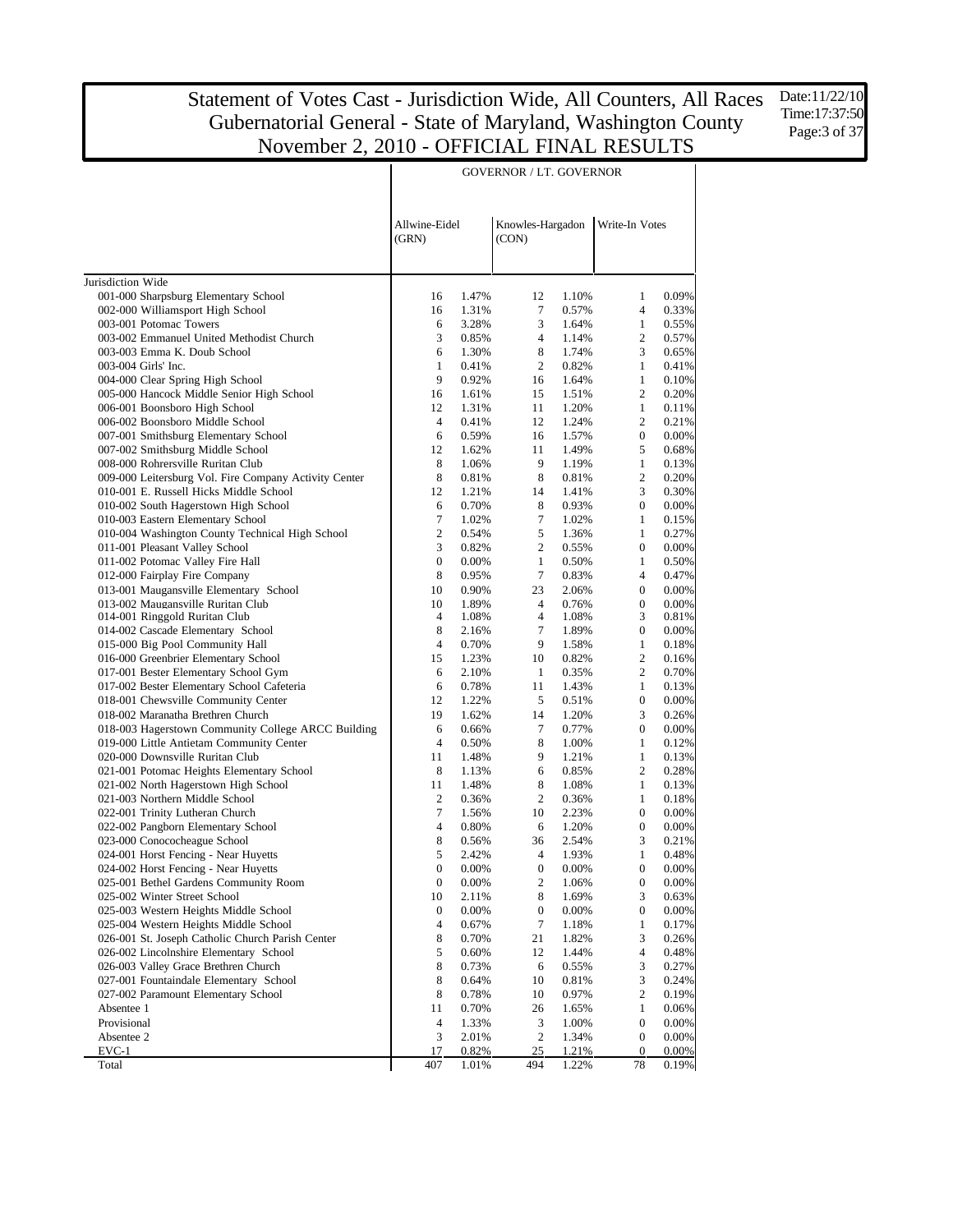$\overline{\mathbf{r}}$ 

Date:11/22/10 Time:17:37:50 Page:4 of 37

| Times<br>Total<br>Franchot, Peter<br>Campbell, William<br>Write-In Votes<br>Reg.<br>Voters<br>Counted<br><b>Votes</b><br>(DEM)<br>$H.$ (REP)<br>Jurisdiction Wide<br>001-000 Sharpsburg Elementary School<br>60.14%<br>2141<br>1096<br>1011<br>402<br>39.76%<br>608<br>1<br>0.10%<br>002-000 Williamsport High School<br>2769<br>$\mathbf{1}$<br>1241<br>1100<br>398<br>36.18%<br>701<br>63.73%<br>0.09%<br>003-001 Potomac Towers<br>$\boldsymbol{0}$<br>670<br>186<br>172<br>96<br>55.81%<br>76<br>44.19%<br>0.00%<br>003-002 Emmanuel United Methodist Church<br>948<br>355<br>$\boldsymbol{0}$<br>330<br>49.09%<br>168<br>50.91%<br>0.00%<br>162<br>$\mathbf{1}$<br>003-003 Emma K. Doub School<br>1356<br>466<br>437<br>217<br>49.66%<br>219<br>50.11%<br>0.23%<br>244<br>$\boldsymbol{0}$<br>003-004 Girls' Inc.<br>1049<br>231<br>48.05%<br>120<br>51.95%<br>0.00%<br>111<br>988<br>004-000 Clear Spring High School<br>2017<br>891<br>269<br>30.19%<br>621<br>69.70%<br>1<br>0.11%<br>005-000 Hancock Middle Senior High School<br>2237<br>1007<br>919<br>217<br>23.61%<br>701<br>76.28%<br>1<br>0.11%<br>$\boldsymbol{0}$<br>0.00%<br>006-001 Boonsboro High School<br>1901<br>927<br>851<br>318<br>37.37%<br>533<br>62.63%<br>988<br>$\mathbf{1}$<br>006-002 Boonsboro Middle School<br>2123<br>889<br>352<br>39.60%<br>536<br>60.29%<br>0.11%<br>$\mathbf{2}$<br>70.94%<br>007-001 Smithsburg Elementary School<br>2122<br>1039<br>943<br>272<br>28.84%<br>669<br>0.21%<br>$\mathbf{1}$<br>007-002 Smithsburg Middle School<br>1696<br>745<br>691<br>214<br>30.97%<br>476<br>68.89%<br>0.14%<br>759<br>$\mathbf{1}$<br>008-000 Rohrersville Ruritan Club<br>1621<br>713<br>257<br>36.04%<br>455<br>63.81%<br>0.14%<br>009-000 Leitersburg Vol. Fire Company Activity Center<br>1866<br>1002<br>921<br>281<br>30.51%<br>639<br>69.38%<br>1<br>0.11%<br>1010<br>939<br>$\boldsymbol{0}$<br>010-001 E. Russell Hicks Middle School<br>2301<br>352<br>37.49%<br>587<br>62.51%<br>0.00%<br>$\boldsymbol{0}$<br>010-002 South Hagerstown High School<br>1949<br>869<br>806<br>327<br>40.57%<br>479<br>59.43%<br>0.00%<br>$\mathbf{1}$<br>010-003 Eastern Elementary School<br>1432<br>686<br>641<br>265<br>41.34%<br>375<br>58.50%<br>0.16%<br>010-004 Washington County Technical High School<br>793<br>378<br>$\boldsymbol{0}$<br>353<br>135<br>38.24%<br>218<br>61.76%<br>0.00%<br>011-001 Pleasant Valley School<br>793<br>368<br>$\boldsymbol{0}$<br>342<br>133<br>38.89%<br>209<br>61.11%<br>0.00%<br>011-002 Potomac Valley Fire Hall<br>421<br>$\boldsymbol{0}$<br>201<br>187<br>86<br>45.99%<br>101<br>54.01%<br>0.00%<br>012-000 Fairplay Fire Company<br>801<br>$\theta$<br>1770<br>857<br>258<br>32.21%<br>543<br>67.79%<br>0.00%<br>013-001 Maugansville Elementary School<br>2512<br>1135<br>1044<br>331<br>31.70%<br>712<br>68.20%<br>1<br>0.10%<br>013-002 Maugansville Ruritan Club<br>531<br>496<br>$\boldsymbol{0}$<br>1186<br>190<br>38.31%<br>306<br>61.69%<br>0.00%<br>378<br>$\mathbf{1}$<br>0.29%<br>014-001 Ringgold Ruritan Club<br>711<br>346<br>91<br>26.30%<br>254<br>73.41%<br>843<br>373<br>357<br>65.83%<br>$\boldsymbol{0}$<br>014-002 Cascade Elementary School<br>122<br>34.17%<br>235<br>0.00%<br>015-000 Big Pool Community Hall<br>1237<br>582<br>520<br>26.54%<br>382<br>73.46%<br>$\boldsymbol{0}$<br>0.00%<br>138<br>016-000 Greenbrier Elementary School<br>2579<br>1226<br>1146<br>772<br>67.36%<br>$\overline{2}$<br>372<br>32.46%<br>0.17%<br>017-001 Bester Elementary School Gym<br>1099<br>293<br>278<br>139<br>50.00%<br>$\mathbf{1}$<br>138<br>49.64%<br>0.36%<br>017-002 Bester Elementary School Cafeteria<br>2268<br>775<br>730<br>42.47%<br>57.53%<br>$\theta$<br>0.00%<br>310<br>420<br>018-001 Chewsville Community Center<br>1919<br>990<br>910<br>$\boldsymbol{0}$<br>0.00%<br>299<br>32.86%<br>611<br>67.14%<br>2790<br>1179<br>1104<br>56.70%<br>$\mathbf{1}$<br>0.09%<br>018-002 Maranatha Brethren Church<br>477<br>43.21%<br>626<br>018-003 Hagerstown Community College ARCC Building<br>2441<br>920<br>862<br>40.84%<br>59.16%<br>$\boldsymbol{0}$<br>0.00%<br>352<br>510<br>1568<br>810<br>754<br>34.75%<br>$\theta$<br>019-000 Little Antietam Community Center<br>262<br>492<br>65.25%<br>0.00%<br>1437<br>755<br>690<br>31.30%<br>68.70%<br>$\boldsymbol{0}$<br>0.00%<br>020-000 Downsville Ruritan Club<br>216<br>474<br>1473<br>714<br>47.49%<br>52.36%<br>$\mathbf{1}$<br>021-001 Potomac Heights Elementary School<br>657<br>312<br>344<br>0.15%<br>021-002 North Hagerstown High School<br>1777<br>745<br>694<br>43.95%<br>56.05%<br>$\boldsymbol{0}$<br>0.00%<br>305<br>389<br>569<br>50.39%<br>$\mathbf{1}$<br>0.20%<br>021-003 Northern Middle School<br>1064<br>510<br>257<br>252<br>49.41%<br>456<br>425<br>$\boldsymbol{0}$<br>0.00%<br>022-001 Trinity Lutheran Church<br>1747<br>219<br>51.53%<br>206<br>48.47%<br>022-002 Pangborn Elementary School<br>509<br>471<br>49.68%<br>50.32%<br>$\theta$<br>1345<br>234<br>237<br>0.00%<br>023-000 Conococheague School<br>1438<br>1334<br>983<br>73.69%<br>$\boldsymbol{0}$<br>0.00%<br>3145<br>351<br>26.31%<br>024-001 Horst Fencing - Near Huyetts<br>483<br>210<br>192<br>122<br>63.54%<br>$\overline{0}$<br>0.00%<br>70<br>36.46%<br>0.00%<br>024-002 Horst Fencing - Near Huyetts<br>37<br>14<br>12<br>3<br>25.00%<br>9<br>75.00%<br>$\theta$<br>672<br>192<br>28<br>$\boldsymbol{0}$<br>0.00%<br>025-001 Bethel Gardens Community Room<br>177<br>149<br>84.18%<br>15.82%<br>485<br>50.81%<br>025-002 Winter Street School<br>1684<br>433<br>213<br>49.19%<br>220<br>$\boldsymbol{0}$<br>0.00%<br>10<br>025-003 Western Heights Middle School<br>27<br>10<br>4<br>40.00%<br>6<br>60.00%<br>$\boldsymbol{0}$<br>0.00%<br>025-004 Western Heights Middle School<br>1588<br>604<br>550<br>259<br>291<br>52.91%<br>$\boldsymbol{0}$<br>0.00%<br>47.09%<br>026-001 St. Joseph Catholic Church Parish Center<br>2727<br>1171<br>1089<br>421<br>668<br>61.34%<br>$\boldsymbol{0}$<br>0.00%<br>38.66%<br>026-002 Lincolnshire Elementary School<br>1814<br>850<br>785<br>349<br>435<br>55.41%<br>$\mathbf{1}$<br>0.13%<br>44.46%<br>$\overline{2}$<br>026-003 Valley Grace Brethren Church<br>2350<br>1110<br>1021<br>398<br>38.98%<br>621<br>60.82%<br>0.20%<br>027-001 Fountaindale Elementary School<br>2406<br>1245<br>1162<br>393<br>33.82%<br>768<br>66.09%<br>$\mathbf{1}$<br>0.09%<br>2372<br>974<br>027-002 Paramount Elementary School<br>1043<br>37.58%<br>608<br>$\boldsymbol{0}$<br>0.00%<br>366<br>62.42%<br>$\overline{2}$<br>Absentee 1<br>1638<br>695<br>46.46%<br>799<br>53.41%<br>0.13%<br>$\boldsymbol{0}$<br>1496<br>$\boldsymbol{0}$<br>Provisional<br>303<br>285<br>133<br>46.67%<br>52.98%<br>$\mathbf{1}$<br>0.35%<br>151<br>Absentee 2<br>$\boldsymbol{0}$<br>160<br>139<br>70<br>68<br>48.92%<br>$\mathbf{1}$<br>0.72%<br>50.36%<br>952<br>$EVC-1$<br>$\boldsymbol{0}$<br>2096<br>1947<br>48.90%<br>992<br>50.95%<br>3<br>0.15%<br>83276<br>40921<br>37768<br>31<br>Total<br>14573<br>38.59%<br>23164<br>61.33%<br>0.08% |  |  | <b>COMPTROLLER</b> |  |  |
|--------------------------------------------------------------------------------------------------------------------------------------------------------------------------------------------------------------------------------------------------------------------------------------------------------------------------------------------------------------------------------------------------------------------------------------------------------------------------------------------------------------------------------------------------------------------------------------------------------------------------------------------------------------------------------------------------------------------------------------------------------------------------------------------------------------------------------------------------------------------------------------------------------------------------------------------------------------------------------------------------------------------------------------------------------------------------------------------------------------------------------------------------------------------------------------------------------------------------------------------------------------------------------------------------------------------------------------------------------------------------------------------------------------------------------------------------------------------------------------------------------------------------------------------------------------------------------------------------------------------------------------------------------------------------------------------------------------------------------------------------------------------------------------------------------------------------------------------------------------------------------------------------------------------------------------------------------------------------------------------------------------------------------------------------------------------------------------------------------------------------------------------------------------------------------------------------------------------------------------------------------------------------------------------------------------------------------------------------------------------------------------------------------------------------------------------------------------------------------------------------------------------------------------------------------------------------------------------------------------------------------------------------------------------------------------------------------------------------------------------------------------------------------------------------------------------------------------------------------------------------------------------------------------------------------------------------------------------------------------------------------------------------------------------------------------------------------------------------------------------------------------------------------------------------------------------------------------------------------------------------------------------------------------------------------------------------------------------------------------------------------------------------------------------------------------------------------------------------------------------------------------------------------------------------------------------------------------------------------------------------------------------------------------------------------------------------------------------------------------------------------------------------------------------------------------------------------------------------------------------------------------------------------------------------------------------------------------------------------------------------------------------------------------------------------------------------------------------------------------------------------------------------------------------------------------------------------------------------------------------------------------------------------------------------------------------------------------------------------------------------------------------------------------------------------------------------------------------------------------------------------------------------------------------------------------------------------------------------------------------------------------------------------------------------------------------------------------------------------------------------------------------------------------------------------------------------------------------------------------------------------------------------------------------------------------------------------------------------------------------------------------------------------------------------------------------------------------------------------------------------------------------------------------------------------------------------------------------------------------------------------------------------------------------------------------------------------------------------------------------------------------------------------------------------------------------------------------------------------------------------------------------------------------------------------------------------------------------------------------------------------------------------------------------------------------------------------------------------------------------------------------------------------------------------------------------------------------------------------------------------------------------------------------------------------------------------------------------------------------------------------------------------------------------------------------------------------------------------------------------------------------------------------------------------------------------------------------------------------------------------------------------------------------------------------------------------------------------------------------------------------------------------------------------------------------------------------------------------------------------------------------------------------------------------------------------------------------------------------------------------------------------------------------------------------------------------------------------------------------------------------------------------------------------------------------------------------------------------------------------------------------------------------------------------------------------------------------------------------------------------------------------------------------------------------------------------------------|--|--|--------------------|--|--|
|                                                                                                                                                                                                                                                                                                                                                                                                                                                                                                                                                                                                                                                                                                                                                                                                                                                                                                                                                                                                                                                                                                                                                                                                                                                                                                                                                                                                                                                                                                                                                                                                                                                                                                                                                                                                                                                                                                                                                                                                                                                                                                                                                                                                                                                                                                                                                                                                                                                                                                                                                                                                                                                                                                                                                                                                                                                                                                                                                                                                                                                                                                                                                                                                                                                                                                                                                                                                                                                                                                                                                                                                                                                                                                                                                                                                                                                                                                                                                                                                                                                                                                                                                                                                                                                                                                                                                                                                                                                                                                                                                                                                                                                                                                                                                                                                                                                                                                                                                                                                                                                                                                                                                                                                                                                                                                                                                                                                                                                                                                                                                                                                                                                                                                                                                                                                                                                                                                                                                                                                                                                                                                                                                                                                                                                                                                                                                                                                                                                                                                                                                                                                                                                                                                                                                                                                                                                                                                                                                                                                                                                                                      |  |  |                    |  |  |
|                                                                                                                                                                                                                                                                                                                                                                                                                                                                                                                                                                                                                                                                                                                                                                                                                                                                                                                                                                                                                                                                                                                                                                                                                                                                                                                                                                                                                                                                                                                                                                                                                                                                                                                                                                                                                                                                                                                                                                                                                                                                                                                                                                                                                                                                                                                                                                                                                                                                                                                                                                                                                                                                                                                                                                                                                                                                                                                                                                                                                                                                                                                                                                                                                                                                                                                                                                                                                                                                                                                                                                                                                                                                                                                                                                                                                                                                                                                                                                                                                                                                                                                                                                                                                                                                                                                                                                                                                                                                                                                                                                                                                                                                                                                                                                                                                                                                                                                                                                                                                                                                                                                                                                                                                                                                                                                                                                                                                                                                                                                                                                                                                                                                                                                                                                                                                                                                                                                                                                                                                                                                                                                                                                                                                                                                                                                                                                                                                                                                                                                                                                                                                                                                                                                                                                                                                                                                                                                                                                                                                                                                                      |  |  |                    |  |  |
|                                                                                                                                                                                                                                                                                                                                                                                                                                                                                                                                                                                                                                                                                                                                                                                                                                                                                                                                                                                                                                                                                                                                                                                                                                                                                                                                                                                                                                                                                                                                                                                                                                                                                                                                                                                                                                                                                                                                                                                                                                                                                                                                                                                                                                                                                                                                                                                                                                                                                                                                                                                                                                                                                                                                                                                                                                                                                                                                                                                                                                                                                                                                                                                                                                                                                                                                                                                                                                                                                                                                                                                                                                                                                                                                                                                                                                                                                                                                                                                                                                                                                                                                                                                                                                                                                                                                                                                                                                                                                                                                                                                                                                                                                                                                                                                                                                                                                                                                                                                                                                                                                                                                                                                                                                                                                                                                                                                                                                                                                                                                                                                                                                                                                                                                                                                                                                                                                                                                                                                                                                                                                                                                                                                                                                                                                                                                                                                                                                                                                                                                                                                                                                                                                                                                                                                                                                                                                                                                                                                                                                                                                      |  |  |                    |  |  |
|                                                                                                                                                                                                                                                                                                                                                                                                                                                                                                                                                                                                                                                                                                                                                                                                                                                                                                                                                                                                                                                                                                                                                                                                                                                                                                                                                                                                                                                                                                                                                                                                                                                                                                                                                                                                                                                                                                                                                                                                                                                                                                                                                                                                                                                                                                                                                                                                                                                                                                                                                                                                                                                                                                                                                                                                                                                                                                                                                                                                                                                                                                                                                                                                                                                                                                                                                                                                                                                                                                                                                                                                                                                                                                                                                                                                                                                                                                                                                                                                                                                                                                                                                                                                                                                                                                                                                                                                                                                                                                                                                                                                                                                                                                                                                                                                                                                                                                                                                                                                                                                                                                                                                                                                                                                                                                                                                                                                                                                                                                                                                                                                                                                                                                                                                                                                                                                                                                                                                                                                                                                                                                                                                                                                                                                                                                                                                                                                                                                                                                                                                                                                                                                                                                                                                                                                                                                                                                                                                                                                                                                                                      |  |  |                    |  |  |
|                                                                                                                                                                                                                                                                                                                                                                                                                                                                                                                                                                                                                                                                                                                                                                                                                                                                                                                                                                                                                                                                                                                                                                                                                                                                                                                                                                                                                                                                                                                                                                                                                                                                                                                                                                                                                                                                                                                                                                                                                                                                                                                                                                                                                                                                                                                                                                                                                                                                                                                                                                                                                                                                                                                                                                                                                                                                                                                                                                                                                                                                                                                                                                                                                                                                                                                                                                                                                                                                                                                                                                                                                                                                                                                                                                                                                                                                                                                                                                                                                                                                                                                                                                                                                                                                                                                                                                                                                                                                                                                                                                                                                                                                                                                                                                                                                                                                                                                                                                                                                                                                                                                                                                                                                                                                                                                                                                                                                                                                                                                                                                                                                                                                                                                                                                                                                                                                                                                                                                                                                                                                                                                                                                                                                                                                                                                                                                                                                                                                                                                                                                                                                                                                                                                                                                                                                                                                                                                                                                                                                                                                                      |  |  |                    |  |  |
|                                                                                                                                                                                                                                                                                                                                                                                                                                                                                                                                                                                                                                                                                                                                                                                                                                                                                                                                                                                                                                                                                                                                                                                                                                                                                                                                                                                                                                                                                                                                                                                                                                                                                                                                                                                                                                                                                                                                                                                                                                                                                                                                                                                                                                                                                                                                                                                                                                                                                                                                                                                                                                                                                                                                                                                                                                                                                                                                                                                                                                                                                                                                                                                                                                                                                                                                                                                                                                                                                                                                                                                                                                                                                                                                                                                                                                                                                                                                                                                                                                                                                                                                                                                                                                                                                                                                                                                                                                                                                                                                                                                                                                                                                                                                                                                                                                                                                                                                                                                                                                                                                                                                                                                                                                                                                                                                                                                                                                                                                                                                                                                                                                                                                                                                                                                                                                                                                                                                                                                                                                                                                                                                                                                                                                                                                                                                                                                                                                                                                                                                                                                                                                                                                                                                                                                                                                                                                                                                                                                                                                                                                      |  |  |                    |  |  |
|                                                                                                                                                                                                                                                                                                                                                                                                                                                                                                                                                                                                                                                                                                                                                                                                                                                                                                                                                                                                                                                                                                                                                                                                                                                                                                                                                                                                                                                                                                                                                                                                                                                                                                                                                                                                                                                                                                                                                                                                                                                                                                                                                                                                                                                                                                                                                                                                                                                                                                                                                                                                                                                                                                                                                                                                                                                                                                                                                                                                                                                                                                                                                                                                                                                                                                                                                                                                                                                                                                                                                                                                                                                                                                                                                                                                                                                                                                                                                                                                                                                                                                                                                                                                                                                                                                                                                                                                                                                                                                                                                                                                                                                                                                                                                                                                                                                                                                                                                                                                                                                                                                                                                                                                                                                                                                                                                                                                                                                                                                                                                                                                                                                                                                                                                                                                                                                                                                                                                                                                                                                                                                                                                                                                                                                                                                                                                                                                                                                                                                                                                                                                                                                                                                                                                                                                                                                                                                                                                                                                                                                                                      |  |  |                    |  |  |
|                                                                                                                                                                                                                                                                                                                                                                                                                                                                                                                                                                                                                                                                                                                                                                                                                                                                                                                                                                                                                                                                                                                                                                                                                                                                                                                                                                                                                                                                                                                                                                                                                                                                                                                                                                                                                                                                                                                                                                                                                                                                                                                                                                                                                                                                                                                                                                                                                                                                                                                                                                                                                                                                                                                                                                                                                                                                                                                                                                                                                                                                                                                                                                                                                                                                                                                                                                                                                                                                                                                                                                                                                                                                                                                                                                                                                                                                                                                                                                                                                                                                                                                                                                                                                                                                                                                                                                                                                                                                                                                                                                                                                                                                                                                                                                                                                                                                                                                                                                                                                                                                                                                                                                                                                                                                                                                                                                                                                                                                                                                                                                                                                                                                                                                                                                                                                                                                                                                                                                                                                                                                                                                                                                                                                                                                                                                                                                                                                                                                                                                                                                                                                                                                                                                                                                                                                                                                                                                                                                                                                                                                                      |  |  |                    |  |  |
|                                                                                                                                                                                                                                                                                                                                                                                                                                                                                                                                                                                                                                                                                                                                                                                                                                                                                                                                                                                                                                                                                                                                                                                                                                                                                                                                                                                                                                                                                                                                                                                                                                                                                                                                                                                                                                                                                                                                                                                                                                                                                                                                                                                                                                                                                                                                                                                                                                                                                                                                                                                                                                                                                                                                                                                                                                                                                                                                                                                                                                                                                                                                                                                                                                                                                                                                                                                                                                                                                                                                                                                                                                                                                                                                                                                                                                                                                                                                                                                                                                                                                                                                                                                                                                                                                                                                                                                                                                                                                                                                                                                                                                                                                                                                                                                                                                                                                                                                                                                                                                                                                                                                                                                                                                                                                                                                                                                                                                                                                                                                                                                                                                                                                                                                                                                                                                                                                                                                                                                                                                                                                                                                                                                                                                                                                                                                                                                                                                                                                                                                                                                                                                                                                                                                                                                                                                                                                                                                                                                                                                                                                      |  |  |                    |  |  |
|                                                                                                                                                                                                                                                                                                                                                                                                                                                                                                                                                                                                                                                                                                                                                                                                                                                                                                                                                                                                                                                                                                                                                                                                                                                                                                                                                                                                                                                                                                                                                                                                                                                                                                                                                                                                                                                                                                                                                                                                                                                                                                                                                                                                                                                                                                                                                                                                                                                                                                                                                                                                                                                                                                                                                                                                                                                                                                                                                                                                                                                                                                                                                                                                                                                                                                                                                                                                                                                                                                                                                                                                                                                                                                                                                                                                                                                                                                                                                                                                                                                                                                                                                                                                                                                                                                                                                                                                                                                                                                                                                                                                                                                                                                                                                                                                                                                                                                                                                                                                                                                                                                                                                                                                                                                                                                                                                                                                                                                                                                                                                                                                                                                                                                                                                                                                                                                                                                                                                                                                                                                                                                                                                                                                                                                                                                                                                                                                                                                                                                                                                                                                                                                                                                                                                                                                                                                                                                                                                                                                                                                                                      |  |  |                    |  |  |
|                                                                                                                                                                                                                                                                                                                                                                                                                                                                                                                                                                                                                                                                                                                                                                                                                                                                                                                                                                                                                                                                                                                                                                                                                                                                                                                                                                                                                                                                                                                                                                                                                                                                                                                                                                                                                                                                                                                                                                                                                                                                                                                                                                                                                                                                                                                                                                                                                                                                                                                                                                                                                                                                                                                                                                                                                                                                                                                                                                                                                                                                                                                                                                                                                                                                                                                                                                                                                                                                                                                                                                                                                                                                                                                                                                                                                                                                                                                                                                                                                                                                                                                                                                                                                                                                                                                                                                                                                                                                                                                                                                                                                                                                                                                                                                                                                                                                                                                                                                                                                                                                                                                                                                                                                                                                                                                                                                                                                                                                                                                                                                                                                                                                                                                                                                                                                                                                                                                                                                                                                                                                                                                                                                                                                                                                                                                                                                                                                                                                                                                                                                                                                                                                                                                                                                                                                                                                                                                                                                                                                                                                                      |  |  |                    |  |  |
|                                                                                                                                                                                                                                                                                                                                                                                                                                                                                                                                                                                                                                                                                                                                                                                                                                                                                                                                                                                                                                                                                                                                                                                                                                                                                                                                                                                                                                                                                                                                                                                                                                                                                                                                                                                                                                                                                                                                                                                                                                                                                                                                                                                                                                                                                                                                                                                                                                                                                                                                                                                                                                                                                                                                                                                                                                                                                                                                                                                                                                                                                                                                                                                                                                                                                                                                                                                                                                                                                                                                                                                                                                                                                                                                                                                                                                                                                                                                                                                                                                                                                                                                                                                                                                                                                                                                                                                                                                                                                                                                                                                                                                                                                                                                                                                                                                                                                                                                                                                                                                                                                                                                                                                                                                                                                                                                                                                                                                                                                                                                                                                                                                                                                                                                                                                                                                                                                                                                                                                                                                                                                                                                                                                                                                                                                                                                                                                                                                                                                                                                                                                                                                                                                                                                                                                                                                                                                                                                                                                                                                                                                      |  |  |                    |  |  |
|                                                                                                                                                                                                                                                                                                                                                                                                                                                                                                                                                                                                                                                                                                                                                                                                                                                                                                                                                                                                                                                                                                                                                                                                                                                                                                                                                                                                                                                                                                                                                                                                                                                                                                                                                                                                                                                                                                                                                                                                                                                                                                                                                                                                                                                                                                                                                                                                                                                                                                                                                                                                                                                                                                                                                                                                                                                                                                                                                                                                                                                                                                                                                                                                                                                                                                                                                                                                                                                                                                                                                                                                                                                                                                                                                                                                                                                                                                                                                                                                                                                                                                                                                                                                                                                                                                                                                                                                                                                                                                                                                                                                                                                                                                                                                                                                                                                                                                                                                                                                                                                                                                                                                                                                                                                                                                                                                                                                                                                                                                                                                                                                                                                                                                                                                                                                                                                                                                                                                                                                                                                                                                                                                                                                                                                                                                                                                                                                                                                                                                                                                                                                                                                                                                                                                                                                                                                                                                                                                                                                                                                                                      |  |  |                    |  |  |
|                                                                                                                                                                                                                                                                                                                                                                                                                                                                                                                                                                                                                                                                                                                                                                                                                                                                                                                                                                                                                                                                                                                                                                                                                                                                                                                                                                                                                                                                                                                                                                                                                                                                                                                                                                                                                                                                                                                                                                                                                                                                                                                                                                                                                                                                                                                                                                                                                                                                                                                                                                                                                                                                                                                                                                                                                                                                                                                                                                                                                                                                                                                                                                                                                                                                                                                                                                                                                                                                                                                                                                                                                                                                                                                                                                                                                                                                                                                                                                                                                                                                                                                                                                                                                                                                                                                                                                                                                                                                                                                                                                                                                                                                                                                                                                                                                                                                                                                                                                                                                                                                                                                                                                                                                                                                                                                                                                                                                                                                                                                                                                                                                                                                                                                                                                                                                                                                                                                                                                                                                                                                                                                                                                                                                                                                                                                                                                                                                                                                                                                                                                                                                                                                                                                                                                                                                                                                                                                                                                                                                                                                                      |  |  |                    |  |  |
|                                                                                                                                                                                                                                                                                                                                                                                                                                                                                                                                                                                                                                                                                                                                                                                                                                                                                                                                                                                                                                                                                                                                                                                                                                                                                                                                                                                                                                                                                                                                                                                                                                                                                                                                                                                                                                                                                                                                                                                                                                                                                                                                                                                                                                                                                                                                                                                                                                                                                                                                                                                                                                                                                                                                                                                                                                                                                                                                                                                                                                                                                                                                                                                                                                                                                                                                                                                                                                                                                                                                                                                                                                                                                                                                                                                                                                                                                                                                                                                                                                                                                                                                                                                                                                                                                                                                                                                                                                                                                                                                                                                                                                                                                                                                                                                                                                                                                                                                                                                                                                                                                                                                                                                                                                                                                                                                                                                                                                                                                                                                                                                                                                                                                                                                                                                                                                                                                                                                                                                                                                                                                                                                                                                                                                                                                                                                                                                                                                                                                                                                                                                                                                                                                                                                                                                                                                                                                                                                                                                                                                                                                      |  |  |                    |  |  |
|                                                                                                                                                                                                                                                                                                                                                                                                                                                                                                                                                                                                                                                                                                                                                                                                                                                                                                                                                                                                                                                                                                                                                                                                                                                                                                                                                                                                                                                                                                                                                                                                                                                                                                                                                                                                                                                                                                                                                                                                                                                                                                                                                                                                                                                                                                                                                                                                                                                                                                                                                                                                                                                                                                                                                                                                                                                                                                                                                                                                                                                                                                                                                                                                                                                                                                                                                                                                                                                                                                                                                                                                                                                                                                                                                                                                                                                                                                                                                                                                                                                                                                                                                                                                                                                                                                                                                                                                                                                                                                                                                                                                                                                                                                                                                                                                                                                                                                                                                                                                                                                                                                                                                                                                                                                                                                                                                                                                                                                                                                                                                                                                                                                                                                                                                                                                                                                                                                                                                                                                                                                                                                                                                                                                                                                                                                                                                                                                                                                                                                                                                                                                                                                                                                                                                                                                                                                                                                                                                                                                                                                                                      |  |  |                    |  |  |
|                                                                                                                                                                                                                                                                                                                                                                                                                                                                                                                                                                                                                                                                                                                                                                                                                                                                                                                                                                                                                                                                                                                                                                                                                                                                                                                                                                                                                                                                                                                                                                                                                                                                                                                                                                                                                                                                                                                                                                                                                                                                                                                                                                                                                                                                                                                                                                                                                                                                                                                                                                                                                                                                                                                                                                                                                                                                                                                                                                                                                                                                                                                                                                                                                                                                                                                                                                                                                                                                                                                                                                                                                                                                                                                                                                                                                                                                                                                                                                                                                                                                                                                                                                                                                                                                                                                                                                                                                                                                                                                                                                                                                                                                                                                                                                                                                                                                                                                                                                                                                                                                                                                                                                                                                                                                                                                                                                                                                                                                                                                                                                                                                                                                                                                                                                                                                                                                                                                                                                                                                                                                                                                                                                                                                                                                                                                                                                                                                                                                                                                                                                                                                                                                                                                                                                                                                                                                                                                                                                                                                                                                                      |  |  |                    |  |  |
|                                                                                                                                                                                                                                                                                                                                                                                                                                                                                                                                                                                                                                                                                                                                                                                                                                                                                                                                                                                                                                                                                                                                                                                                                                                                                                                                                                                                                                                                                                                                                                                                                                                                                                                                                                                                                                                                                                                                                                                                                                                                                                                                                                                                                                                                                                                                                                                                                                                                                                                                                                                                                                                                                                                                                                                                                                                                                                                                                                                                                                                                                                                                                                                                                                                                                                                                                                                                                                                                                                                                                                                                                                                                                                                                                                                                                                                                                                                                                                                                                                                                                                                                                                                                                                                                                                                                                                                                                                                                                                                                                                                                                                                                                                                                                                                                                                                                                                                                                                                                                                                                                                                                                                                                                                                                                                                                                                                                                                                                                                                                                                                                                                                                                                                                                                                                                                                                                                                                                                                                                                                                                                                                                                                                                                                                                                                                                                                                                                                                                                                                                                                                                                                                                                                                                                                                                                                                                                                                                                                                                                                                                      |  |  |                    |  |  |
|                                                                                                                                                                                                                                                                                                                                                                                                                                                                                                                                                                                                                                                                                                                                                                                                                                                                                                                                                                                                                                                                                                                                                                                                                                                                                                                                                                                                                                                                                                                                                                                                                                                                                                                                                                                                                                                                                                                                                                                                                                                                                                                                                                                                                                                                                                                                                                                                                                                                                                                                                                                                                                                                                                                                                                                                                                                                                                                                                                                                                                                                                                                                                                                                                                                                                                                                                                                                                                                                                                                                                                                                                                                                                                                                                                                                                                                                                                                                                                                                                                                                                                                                                                                                                                                                                                                                                                                                                                                                                                                                                                                                                                                                                                                                                                                                                                                                                                                                                                                                                                                                                                                                                                                                                                                                                                                                                                                                                                                                                                                                                                                                                                                                                                                                                                                                                                                                                                                                                                                                                                                                                                                                                                                                                                                                                                                                                                                                                                                                                                                                                                                                                                                                                                                                                                                                                                                                                                                                                                                                                                                                                      |  |  |                    |  |  |
|                                                                                                                                                                                                                                                                                                                                                                                                                                                                                                                                                                                                                                                                                                                                                                                                                                                                                                                                                                                                                                                                                                                                                                                                                                                                                                                                                                                                                                                                                                                                                                                                                                                                                                                                                                                                                                                                                                                                                                                                                                                                                                                                                                                                                                                                                                                                                                                                                                                                                                                                                                                                                                                                                                                                                                                                                                                                                                                                                                                                                                                                                                                                                                                                                                                                                                                                                                                                                                                                                                                                                                                                                                                                                                                                                                                                                                                                                                                                                                                                                                                                                                                                                                                                                                                                                                                                                                                                                                                                                                                                                                                                                                                                                                                                                                                                                                                                                                                                                                                                                                                                                                                                                                                                                                                                                                                                                                                                                                                                                                                                                                                                                                                                                                                                                                                                                                                                                                                                                                                                                                                                                                                                                                                                                                                                                                                                                                                                                                                                                                                                                                                                                                                                                                                                                                                                                                                                                                                                                                                                                                                                                      |  |  |                    |  |  |
|                                                                                                                                                                                                                                                                                                                                                                                                                                                                                                                                                                                                                                                                                                                                                                                                                                                                                                                                                                                                                                                                                                                                                                                                                                                                                                                                                                                                                                                                                                                                                                                                                                                                                                                                                                                                                                                                                                                                                                                                                                                                                                                                                                                                                                                                                                                                                                                                                                                                                                                                                                                                                                                                                                                                                                                                                                                                                                                                                                                                                                                                                                                                                                                                                                                                                                                                                                                                                                                                                                                                                                                                                                                                                                                                                                                                                                                                                                                                                                                                                                                                                                                                                                                                                                                                                                                                                                                                                                                                                                                                                                                                                                                                                                                                                                                                                                                                                                                                                                                                                                                                                                                                                                                                                                                                                                                                                                                                                                                                                                                                                                                                                                                                                                                                                                                                                                                                                                                                                                                                                                                                                                                                                                                                                                                                                                                                                                                                                                                                                                                                                                                                                                                                                                                                                                                                                                                                                                                                                                                                                                                                                      |  |  |                    |  |  |
|                                                                                                                                                                                                                                                                                                                                                                                                                                                                                                                                                                                                                                                                                                                                                                                                                                                                                                                                                                                                                                                                                                                                                                                                                                                                                                                                                                                                                                                                                                                                                                                                                                                                                                                                                                                                                                                                                                                                                                                                                                                                                                                                                                                                                                                                                                                                                                                                                                                                                                                                                                                                                                                                                                                                                                                                                                                                                                                                                                                                                                                                                                                                                                                                                                                                                                                                                                                                                                                                                                                                                                                                                                                                                                                                                                                                                                                                                                                                                                                                                                                                                                                                                                                                                                                                                                                                                                                                                                                                                                                                                                                                                                                                                                                                                                                                                                                                                                                                                                                                                                                                                                                                                                                                                                                                                                                                                                                                                                                                                                                                                                                                                                                                                                                                                                                                                                                                                                                                                                                                                                                                                                                                                                                                                                                                                                                                                                                                                                                                                                                                                                                                                                                                                                                                                                                                                                                                                                                                                                                                                                                                                      |  |  |                    |  |  |
|                                                                                                                                                                                                                                                                                                                                                                                                                                                                                                                                                                                                                                                                                                                                                                                                                                                                                                                                                                                                                                                                                                                                                                                                                                                                                                                                                                                                                                                                                                                                                                                                                                                                                                                                                                                                                                                                                                                                                                                                                                                                                                                                                                                                                                                                                                                                                                                                                                                                                                                                                                                                                                                                                                                                                                                                                                                                                                                                                                                                                                                                                                                                                                                                                                                                                                                                                                                                                                                                                                                                                                                                                                                                                                                                                                                                                                                                                                                                                                                                                                                                                                                                                                                                                                                                                                                                                                                                                                                                                                                                                                                                                                                                                                                                                                                                                                                                                                                                                                                                                                                                                                                                                                                                                                                                                                                                                                                                                                                                                                                                                                                                                                                                                                                                                                                                                                                                                                                                                                                                                                                                                                                                                                                                                                                                                                                                                                                                                                                                                                                                                                                                                                                                                                                                                                                                                                                                                                                                                                                                                                                                                      |  |  |                    |  |  |
|                                                                                                                                                                                                                                                                                                                                                                                                                                                                                                                                                                                                                                                                                                                                                                                                                                                                                                                                                                                                                                                                                                                                                                                                                                                                                                                                                                                                                                                                                                                                                                                                                                                                                                                                                                                                                                                                                                                                                                                                                                                                                                                                                                                                                                                                                                                                                                                                                                                                                                                                                                                                                                                                                                                                                                                                                                                                                                                                                                                                                                                                                                                                                                                                                                                                                                                                                                                                                                                                                                                                                                                                                                                                                                                                                                                                                                                                                                                                                                                                                                                                                                                                                                                                                                                                                                                                                                                                                                                                                                                                                                                                                                                                                                                                                                                                                                                                                                                                                                                                                                                                                                                                                                                                                                                                                                                                                                                                                                                                                                                                                                                                                                                                                                                                                                                                                                                                                                                                                                                                                                                                                                                                                                                                                                                                                                                                                                                                                                                                                                                                                                                                                                                                                                                                                                                                                                                                                                                                                                                                                                                                                      |  |  |                    |  |  |
|                                                                                                                                                                                                                                                                                                                                                                                                                                                                                                                                                                                                                                                                                                                                                                                                                                                                                                                                                                                                                                                                                                                                                                                                                                                                                                                                                                                                                                                                                                                                                                                                                                                                                                                                                                                                                                                                                                                                                                                                                                                                                                                                                                                                                                                                                                                                                                                                                                                                                                                                                                                                                                                                                                                                                                                                                                                                                                                                                                                                                                                                                                                                                                                                                                                                                                                                                                                                                                                                                                                                                                                                                                                                                                                                                                                                                                                                                                                                                                                                                                                                                                                                                                                                                                                                                                                                                                                                                                                                                                                                                                                                                                                                                                                                                                                                                                                                                                                                                                                                                                                                                                                                                                                                                                                                                                                                                                                                                                                                                                                                                                                                                                                                                                                                                                                                                                                                                                                                                                                                                                                                                                                                                                                                                                                                                                                                                                                                                                                                                                                                                                                                                                                                                                                                                                                                                                                                                                                                                                                                                                                                                      |  |  |                    |  |  |
|                                                                                                                                                                                                                                                                                                                                                                                                                                                                                                                                                                                                                                                                                                                                                                                                                                                                                                                                                                                                                                                                                                                                                                                                                                                                                                                                                                                                                                                                                                                                                                                                                                                                                                                                                                                                                                                                                                                                                                                                                                                                                                                                                                                                                                                                                                                                                                                                                                                                                                                                                                                                                                                                                                                                                                                                                                                                                                                                                                                                                                                                                                                                                                                                                                                                                                                                                                                                                                                                                                                                                                                                                                                                                                                                                                                                                                                                                                                                                                                                                                                                                                                                                                                                                                                                                                                                                                                                                                                                                                                                                                                                                                                                                                                                                                                                                                                                                                                                                                                                                                                                                                                                                                                                                                                                                                                                                                                                                                                                                                                                                                                                                                                                                                                                                                                                                                                                                                                                                                                                                                                                                                                                                                                                                                                                                                                                                                                                                                                                                                                                                                                                                                                                                                                                                                                                                                                                                                                                                                                                                                                                                      |  |  |                    |  |  |
|                                                                                                                                                                                                                                                                                                                                                                                                                                                                                                                                                                                                                                                                                                                                                                                                                                                                                                                                                                                                                                                                                                                                                                                                                                                                                                                                                                                                                                                                                                                                                                                                                                                                                                                                                                                                                                                                                                                                                                                                                                                                                                                                                                                                                                                                                                                                                                                                                                                                                                                                                                                                                                                                                                                                                                                                                                                                                                                                                                                                                                                                                                                                                                                                                                                                                                                                                                                                                                                                                                                                                                                                                                                                                                                                                                                                                                                                                                                                                                                                                                                                                                                                                                                                                                                                                                                                                                                                                                                                                                                                                                                                                                                                                                                                                                                                                                                                                                                                                                                                                                                                                                                                                                                                                                                                                                                                                                                                                                                                                                                                                                                                                                                                                                                                                                                                                                                                                                                                                                                                                                                                                                                                                                                                                                                                                                                                                                                                                                                                                                                                                                                                                                                                                                                                                                                                                                                                                                                                                                                                                                                                                      |  |  |                    |  |  |
|                                                                                                                                                                                                                                                                                                                                                                                                                                                                                                                                                                                                                                                                                                                                                                                                                                                                                                                                                                                                                                                                                                                                                                                                                                                                                                                                                                                                                                                                                                                                                                                                                                                                                                                                                                                                                                                                                                                                                                                                                                                                                                                                                                                                                                                                                                                                                                                                                                                                                                                                                                                                                                                                                                                                                                                                                                                                                                                                                                                                                                                                                                                                                                                                                                                                                                                                                                                                                                                                                                                                                                                                                                                                                                                                                                                                                                                                                                                                                                                                                                                                                                                                                                                                                                                                                                                                                                                                                                                                                                                                                                                                                                                                                                                                                                                                                                                                                                                                                                                                                                                                                                                                                                                                                                                                                                                                                                                                                                                                                                                                                                                                                                                                                                                                                                                                                                                                                                                                                                                                                                                                                                                                                                                                                                                                                                                                                                                                                                                                                                                                                                                                                                                                                                                                                                                                                                                                                                                                                                                                                                                                                      |  |  |                    |  |  |
|                                                                                                                                                                                                                                                                                                                                                                                                                                                                                                                                                                                                                                                                                                                                                                                                                                                                                                                                                                                                                                                                                                                                                                                                                                                                                                                                                                                                                                                                                                                                                                                                                                                                                                                                                                                                                                                                                                                                                                                                                                                                                                                                                                                                                                                                                                                                                                                                                                                                                                                                                                                                                                                                                                                                                                                                                                                                                                                                                                                                                                                                                                                                                                                                                                                                                                                                                                                                                                                                                                                                                                                                                                                                                                                                                                                                                                                                                                                                                                                                                                                                                                                                                                                                                                                                                                                                                                                                                                                                                                                                                                                                                                                                                                                                                                                                                                                                                                                                                                                                                                                                                                                                                                                                                                                                                                                                                                                                                                                                                                                                                                                                                                                                                                                                                                                                                                                                                                                                                                                                                                                                                                                                                                                                                                                                                                                                                                                                                                                                                                                                                                                                                                                                                                                                                                                                                                                                                                                                                                                                                                                                                      |  |  |                    |  |  |
|                                                                                                                                                                                                                                                                                                                                                                                                                                                                                                                                                                                                                                                                                                                                                                                                                                                                                                                                                                                                                                                                                                                                                                                                                                                                                                                                                                                                                                                                                                                                                                                                                                                                                                                                                                                                                                                                                                                                                                                                                                                                                                                                                                                                                                                                                                                                                                                                                                                                                                                                                                                                                                                                                                                                                                                                                                                                                                                                                                                                                                                                                                                                                                                                                                                                                                                                                                                                                                                                                                                                                                                                                                                                                                                                                                                                                                                                                                                                                                                                                                                                                                                                                                                                                                                                                                                                                                                                                                                                                                                                                                                                                                                                                                                                                                                                                                                                                                                                                                                                                                                                                                                                                                                                                                                                                                                                                                                                                                                                                                                                                                                                                                                                                                                                                                                                                                                                                                                                                                                                                                                                                                                                                                                                                                                                                                                                                                                                                                                                                                                                                                                                                                                                                                                                                                                                                                                                                                                                                                                                                                                                                      |  |  |                    |  |  |
|                                                                                                                                                                                                                                                                                                                                                                                                                                                                                                                                                                                                                                                                                                                                                                                                                                                                                                                                                                                                                                                                                                                                                                                                                                                                                                                                                                                                                                                                                                                                                                                                                                                                                                                                                                                                                                                                                                                                                                                                                                                                                                                                                                                                                                                                                                                                                                                                                                                                                                                                                                                                                                                                                                                                                                                                                                                                                                                                                                                                                                                                                                                                                                                                                                                                                                                                                                                                                                                                                                                                                                                                                                                                                                                                                                                                                                                                                                                                                                                                                                                                                                                                                                                                                                                                                                                                                                                                                                                                                                                                                                                                                                                                                                                                                                                                                                                                                                                                                                                                                                                                                                                                                                                                                                                                                                                                                                                                                                                                                                                                                                                                                                                                                                                                                                                                                                                                                                                                                                                                                                                                                                                                                                                                                                                                                                                                                                                                                                                                                                                                                                                                                                                                                                                                                                                                                                                                                                                                                                                                                                                                                      |  |  |                    |  |  |
|                                                                                                                                                                                                                                                                                                                                                                                                                                                                                                                                                                                                                                                                                                                                                                                                                                                                                                                                                                                                                                                                                                                                                                                                                                                                                                                                                                                                                                                                                                                                                                                                                                                                                                                                                                                                                                                                                                                                                                                                                                                                                                                                                                                                                                                                                                                                                                                                                                                                                                                                                                                                                                                                                                                                                                                                                                                                                                                                                                                                                                                                                                                                                                                                                                                                                                                                                                                                                                                                                                                                                                                                                                                                                                                                                                                                                                                                                                                                                                                                                                                                                                                                                                                                                                                                                                                                                                                                                                                                                                                                                                                                                                                                                                                                                                                                                                                                                                                                                                                                                                                                                                                                                                                                                                                                                                                                                                                                                                                                                                                                                                                                                                                                                                                                                                                                                                                                                                                                                                                                                                                                                                                                                                                                                                                                                                                                                                                                                                                                                                                                                                                                                                                                                                                                                                                                                                                                                                                                                                                                                                                                                      |  |  |                    |  |  |
|                                                                                                                                                                                                                                                                                                                                                                                                                                                                                                                                                                                                                                                                                                                                                                                                                                                                                                                                                                                                                                                                                                                                                                                                                                                                                                                                                                                                                                                                                                                                                                                                                                                                                                                                                                                                                                                                                                                                                                                                                                                                                                                                                                                                                                                                                                                                                                                                                                                                                                                                                                                                                                                                                                                                                                                                                                                                                                                                                                                                                                                                                                                                                                                                                                                                                                                                                                                                                                                                                                                                                                                                                                                                                                                                                                                                                                                                                                                                                                                                                                                                                                                                                                                                                                                                                                                                                                                                                                                                                                                                                                                                                                                                                                                                                                                                                                                                                                                                                                                                                                                                                                                                                                                                                                                                                                                                                                                                                                                                                                                                                                                                                                                                                                                                                                                                                                                                                                                                                                                                                                                                                                                                                                                                                                                                                                                                                                                                                                                                                                                                                                                                                                                                                                                                                                                                                                                                                                                                                                                                                                                                                      |  |  |                    |  |  |
|                                                                                                                                                                                                                                                                                                                                                                                                                                                                                                                                                                                                                                                                                                                                                                                                                                                                                                                                                                                                                                                                                                                                                                                                                                                                                                                                                                                                                                                                                                                                                                                                                                                                                                                                                                                                                                                                                                                                                                                                                                                                                                                                                                                                                                                                                                                                                                                                                                                                                                                                                                                                                                                                                                                                                                                                                                                                                                                                                                                                                                                                                                                                                                                                                                                                                                                                                                                                                                                                                                                                                                                                                                                                                                                                                                                                                                                                                                                                                                                                                                                                                                                                                                                                                                                                                                                                                                                                                                                                                                                                                                                                                                                                                                                                                                                                                                                                                                                                                                                                                                                                                                                                                                                                                                                                                                                                                                                                                                                                                                                                                                                                                                                                                                                                                                                                                                                                                                                                                                                                                                                                                                                                                                                                                                                                                                                                                                                                                                                                                                                                                                                                                                                                                                                                                                                                                                                                                                                                                                                                                                                                                      |  |  |                    |  |  |
|                                                                                                                                                                                                                                                                                                                                                                                                                                                                                                                                                                                                                                                                                                                                                                                                                                                                                                                                                                                                                                                                                                                                                                                                                                                                                                                                                                                                                                                                                                                                                                                                                                                                                                                                                                                                                                                                                                                                                                                                                                                                                                                                                                                                                                                                                                                                                                                                                                                                                                                                                                                                                                                                                                                                                                                                                                                                                                                                                                                                                                                                                                                                                                                                                                                                                                                                                                                                                                                                                                                                                                                                                                                                                                                                                                                                                                                                                                                                                                                                                                                                                                                                                                                                                                                                                                                                                                                                                                                                                                                                                                                                                                                                                                                                                                                                                                                                                                                                                                                                                                                                                                                                                                                                                                                                                                                                                                                                                                                                                                                                                                                                                                                                                                                                                                                                                                                                                                                                                                                                                                                                                                                                                                                                                                                                                                                                                                                                                                                                                                                                                                                                                                                                                                                                                                                                                                                                                                                                                                                                                                                                                      |  |  |                    |  |  |
|                                                                                                                                                                                                                                                                                                                                                                                                                                                                                                                                                                                                                                                                                                                                                                                                                                                                                                                                                                                                                                                                                                                                                                                                                                                                                                                                                                                                                                                                                                                                                                                                                                                                                                                                                                                                                                                                                                                                                                                                                                                                                                                                                                                                                                                                                                                                                                                                                                                                                                                                                                                                                                                                                                                                                                                                                                                                                                                                                                                                                                                                                                                                                                                                                                                                                                                                                                                                                                                                                                                                                                                                                                                                                                                                                                                                                                                                                                                                                                                                                                                                                                                                                                                                                                                                                                                                                                                                                                                                                                                                                                                                                                                                                                                                                                                                                                                                                                                                                                                                                                                                                                                                                                                                                                                                                                                                                                                                                                                                                                                                                                                                                                                                                                                                                                                                                                                                                                                                                                                                                                                                                                                                                                                                                                                                                                                                                                                                                                                                                                                                                                                                                                                                                                                                                                                                                                                                                                                                                                                                                                                                                      |  |  |                    |  |  |
|                                                                                                                                                                                                                                                                                                                                                                                                                                                                                                                                                                                                                                                                                                                                                                                                                                                                                                                                                                                                                                                                                                                                                                                                                                                                                                                                                                                                                                                                                                                                                                                                                                                                                                                                                                                                                                                                                                                                                                                                                                                                                                                                                                                                                                                                                                                                                                                                                                                                                                                                                                                                                                                                                                                                                                                                                                                                                                                                                                                                                                                                                                                                                                                                                                                                                                                                                                                                                                                                                                                                                                                                                                                                                                                                                                                                                                                                                                                                                                                                                                                                                                                                                                                                                                                                                                                                                                                                                                                                                                                                                                                                                                                                                                                                                                                                                                                                                                                                                                                                                                                                                                                                                                                                                                                                                                                                                                                                                                                                                                                                                                                                                                                                                                                                                                                                                                                                                                                                                                                                                                                                                                                                                                                                                                                                                                                                                                                                                                                                                                                                                                                                                                                                                                                                                                                                                                                                                                                                                                                                                                                                                      |  |  |                    |  |  |
|                                                                                                                                                                                                                                                                                                                                                                                                                                                                                                                                                                                                                                                                                                                                                                                                                                                                                                                                                                                                                                                                                                                                                                                                                                                                                                                                                                                                                                                                                                                                                                                                                                                                                                                                                                                                                                                                                                                                                                                                                                                                                                                                                                                                                                                                                                                                                                                                                                                                                                                                                                                                                                                                                                                                                                                                                                                                                                                                                                                                                                                                                                                                                                                                                                                                                                                                                                                                                                                                                                                                                                                                                                                                                                                                                                                                                                                                                                                                                                                                                                                                                                                                                                                                                                                                                                                                                                                                                                                                                                                                                                                                                                                                                                                                                                                                                                                                                                                                                                                                                                                                                                                                                                                                                                                                                                                                                                                                                                                                                                                                                                                                                                                                                                                                                                                                                                                                                                                                                                                                                                                                                                                                                                                                                                                                                                                                                                                                                                                                                                                                                                                                                                                                                                                                                                                                                                                                                                                                                                                                                                                                                      |  |  |                    |  |  |
|                                                                                                                                                                                                                                                                                                                                                                                                                                                                                                                                                                                                                                                                                                                                                                                                                                                                                                                                                                                                                                                                                                                                                                                                                                                                                                                                                                                                                                                                                                                                                                                                                                                                                                                                                                                                                                                                                                                                                                                                                                                                                                                                                                                                                                                                                                                                                                                                                                                                                                                                                                                                                                                                                                                                                                                                                                                                                                                                                                                                                                                                                                                                                                                                                                                                                                                                                                                                                                                                                                                                                                                                                                                                                                                                                                                                                                                                                                                                                                                                                                                                                                                                                                                                                                                                                                                                                                                                                                                                                                                                                                                                                                                                                                                                                                                                                                                                                                                                                                                                                                                                                                                                                                                                                                                                                                                                                                                                                                                                                                                                                                                                                                                                                                                                                                                                                                                                                                                                                                                                                                                                                                                                                                                                                                                                                                                                                                                                                                                                                                                                                                                                                                                                                                                                                                                                                                                                                                                                                                                                                                                                                      |  |  |                    |  |  |
|                                                                                                                                                                                                                                                                                                                                                                                                                                                                                                                                                                                                                                                                                                                                                                                                                                                                                                                                                                                                                                                                                                                                                                                                                                                                                                                                                                                                                                                                                                                                                                                                                                                                                                                                                                                                                                                                                                                                                                                                                                                                                                                                                                                                                                                                                                                                                                                                                                                                                                                                                                                                                                                                                                                                                                                                                                                                                                                                                                                                                                                                                                                                                                                                                                                                                                                                                                                                                                                                                                                                                                                                                                                                                                                                                                                                                                                                                                                                                                                                                                                                                                                                                                                                                                                                                                                                                                                                                                                                                                                                                                                                                                                                                                                                                                                                                                                                                                                                                                                                                                                                                                                                                                                                                                                                                                                                                                                                                                                                                                                                                                                                                                                                                                                                                                                                                                                                                                                                                                                                                                                                                                                                                                                                                                                                                                                                                                                                                                                                                                                                                                                                                                                                                                                                                                                                                                                                                                                                                                                                                                                                                      |  |  |                    |  |  |
|                                                                                                                                                                                                                                                                                                                                                                                                                                                                                                                                                                                                                                                                                                                                                                                                                                                                                                                                                                                                                                                                                                                                                                                                                                                                                                                                                                                                                                                                                                                                                                                                                                                                                                                                                                                                                                                                                                                                                                                                                                                                                                                                                                                                                                                                                                                                                                                                                                                                                                                                                                                                                                                                                                                                                                                                                                                                                                                                                                                                                                                                                                                                                                                                                                                                                                                                                                                                                                                                                                                                                                                                                                                                                                                                                                                                                                                                                                                                                                                                                                                                                                                                                                                                                                                                                                                                                                                                                                                                                                                                                                                                                                                                                                                                                                                                                                                                                                                                                                                                                                                                                                                                                                                                                                                                                                                                                                                                                                                                                                                                                                                                                                                                                                                                                                                                                                                                                                                                                                                                                                                                                                                                                                                                                                                                                                                                                                                                                                                                                                                                                                                                                                                                                                                                                                                                                                                                                                                                                                                                                                                                                      |  |  |                    |  |  |
|                                                                                                                                                                                                                                                                                                                                                                                                                                                                                                                                                                                                                                                                                                                                                                                                                                                                                                                                                                                                                                                                                                                                                                                                                                                                                                                                                                                                                                                                                                                                                                                                                                                                                                                                                                                                                                                                                                                                                                                                                                                                                                                                                                                                                                                                                                                                                                                                                                                                                                                                                                                                                                                                                                                                                                                                                                                                                                                                                                                                                                                                                                                                                                                                                                                                                                                                                                                                                                                                                                                                                                                                                                                                                                                                                                                                                                                                                                                                                                                                                                                                                                                                                                                                                                                                                                                                                                                                                                                                                                                                                                                                                                                                                                                                                                                                                                                                                                                                                                                                                                                                                                                                                                                                                                                                                                                                                                                                                                                                                                                                                                                                                                                                                                                                                                                                                                                                                                                                                                                                                                                                                                                                                                                                                                                                                                                                                                                                                                                                                                                                                                                                                                                                                                                                                                                                                                                                                                                                                                                                                                                                                      |  |  |                    |  |  |
|                                                                                                                                                                                                                                                                                                                                                                                                                                                                                                                                                                                                                                                                                                                                                                                                                                                                                                                                                                                                                                                                                                                                                                                                                                                                                                                                                                                                                                                                                                                                                                                                                                                                                                                                                                                                                                                                                                                                                                                                                                                                                                                                                                                                                                                                                                                                                                                                                                                                                                                                                                                                                                                                                                                                                                                                                                                                                                                                                                                                                                                                                                                                                                                                                                                                                                                                                                                                                                                                                                                                                                                                                                                                                                                                                                                                                                                                                                                                                                                                                                                                                                                                                                                                                                                                                                                                                                                                                                                                                                                                                                                                                                                                                                                                                                                                                                                                                                                                                                                                                                                                                                                                                                                                                                                                                                                                                                                                                                                                                                                                                                                                                                                                                                                                                                                                                                                                                                                                                                                                                                                                                                                                                                                                                                                                                                                                                                                                                                                                                                                                                                                                                                                                                                                                                                                                                                                                                                                                                                                                                                                                                      |  |  |                    |  |  |
|                                                                                                                                                                                                                                                                                                                                                                                                                                                                                                                                                                                                                                                                                                                                                                                                                                                                                                                                                                                                                                                                                                                                                                                                                                                                                                                                                                                                                                                                                                                                                                                                                                                                                                                                                                                                                                                                                                                                                                                                                                                                                                                                                                                                                                                                                                                                                                                                                                                                                                                                                                                                                                                                                                                                                                                                                                                                                                                                                                                                                                                                                                                                                                                                                                                                                                                                                                                                                                                                                                                                                                                                                                                                                                                                                                                                                                                                                                                                                                                                                                                                                                                                                                                                                                                                                                                                                                                                                                                                                                                                                                                                                                                                                                                                                                                                                                                                                                                                                                                                                                                                                                                                                                                                                                                                                                                                                                                                                                                                                                                                                                                                                                                                                                                                                                                                                                                                                                                                                                                                                                                                                                                                                                                                                                                                                                                                                                                                                                                                                                                                                                                                                                                                                                                                                                                                                                                                                                                                                                                                                                                                                      |  |  |                    |  |  |
|                                                                                                                                                                                                                                                                                                                                                                                                                                                                                                                                                                                                                                                                                                                                                                                                                                                                                                                                                                                                                                                                                                                                                                                                                                                                                                                                                                                                                                                                                                                                                                                                                                                                                                                                                                                                                                                                                                                                                                                                                                                                                                                                                                                                                                                                                                                                                                                                                                                                                                                                                                                                                                                                                                                                                                                                                                                                                                                                                                                                                                                                                                                                                                                                                                                                                                                                                                                                                                                                                                                                                                                                                                                                                                                                                                                                                                                                                                                                                                                                                                                                                                                                                                                                                                                                                                                                                                                                                                                                                                                                                                                                                                                                                                                                                                                                                                                                                                                                                                                                                                                                                                                                                                                                                                                                                                                                                                                                                                                                                                                                                                                                                                                                                                                                                                                                                                                                                                                                                                                                                                                                                                                                                                                                                                                                                                                                                                                                                                                                                                                                                                                                                                                                                                                                                                                                                                                                                                                                                                                                                                                                                      |  |  |                    |  |  |
|                                                                                                                                                                                                                                                                                                                                                                                                                                                                                                                                                                                                                                                                                                                                                                                                                                                                                                                                                                                                                                                                                                                                                                                                                                                                                                                                                                                                                                                                                                                                                                                                                                                                                                                                                                                                                                                                                                                                                                                                                                                                                                                                                                                                                                                                                                                                                                                                                                                                                                                                                                                                                                                                                                                                                                                                                                                                                                                                                                                                                                                                                                                                                                                                                                                                                                                                                                                                                                                                                                                                                                                                                                                                                                                                                                                                                                                                                                                                                                                                                                                                                                                                                                                                                                                                                                                                                                                                                                                                                                                                                                                                                                                                                                                                                                                                                                                                                                                                                                                                                                                                                                                                                                                                                                                                                                                                                                                                                                                                                                                                                                                                                                                                                                                                                                                                                                                                                                                                                                                                                                                                                                                                                                                                                                                                                                                                                                                                                                                                                                                                                                                                                                                                                                                                                                                                                                                                                                                                                                                                                                                                                      |  |  |                    |  |  |
|                                                                                                                                                                                                                                                                                                                                                                                                                                                                                                                                                                                                                                                                                                                                                                                                                                                                                                                                                                                                                                                                                                                                                                                                                                                                                                                                                                                                                                                                                                                                                                                                                                                                                                                                                                                                                                                                                                                                                                                                                                                                                                                                                                                                                                                                                                                                                                                                                                                                                                                                                                                                                                                                                                                                                                                                                                                                                                                                                                                                                                                                                                                                                                                                                                                                                                                                                                                                                                                                                                                                                                                                                                                                                                                                                                                                                                                                                                                                                                                                                                                                                                                                                                                                                                                                                                                                                                                                                                                                                                                                                                                                                                                                                                                                                                                                                                                                                                                                                                                                                                                                                                                                                                                                                                                                                                                                                                                                                                                                                                                                                                                                                                                                                                                                                                                                                                                                                                                                                                                                                                                                                                                                                                                                                                                                                                                                                                                                                                                                                                                                                                                                                                                                                                                                                                                                                                                                                                                                                                                                                                                                                      |  |  |                    |  |  |
|                                                                                                                                                                                                                                                                                                                                                                                                                                                                                                                                                                                                                                                                                                                                                                                                                                                                                                                                                                                                                                                                                                                                                                                                                                                                                                                                                                                                                                                                                                                                                                                                                                                                                                                                                                                                                                                                                                                                                                                                                                                                                                                                                                                                                                                                                                                                                                                                                                                                                                                                                                                                                                                                                                                                                                                                                                                                                                                                                                                                                                                                                                                                                                                                                                                                                                                                                                                                                                                                                                                                                                                                                                                                                                                                                                                                                                                                                                                                                                                                                                                                                                                                                                                                                                                                                                                                                                                                                                                                                                                                                                                                                                                                                                                                                                                                                                                                                                                                                                                                                                                                                                                                                                                                                                                                                                                                                                                                                                                                                                                                                                                                                                                                                                                                                                                                                                                                                                                                                                                                                                                                                                                                                                                                                                                                                                                                                                                                                                                                                                                                                                                                                                                                                                                                                                                                                                                                                                                                                                                                                                                                                      |  |  |                    |  |  |
|                                                                                                                                                                                                                                                                                                                                                                                                                                                                                                                                                                                                                                                                                                                                                                                                                                                                                                                                                                                                                                                                                                                                                                                                                                                                                                                                                                                                                                                                                                                                                                                                                                                                                                                                                                                                                                                                                                                                                                                                                                                                                                                                                                                                                                                                                                                                                                                                                                                                                                                                                                                                                                                                                                                                                                                                                                                                                                                                                                                                                                                                                                                                                                                                                                                                                                                                                                                                                                                                                                                                                                                                                                                                                                                                                                                                                                                                                                                                                                                                                                                                                                                                                                                                                                                                                                                                                                                                                                                                                                                                                                                                                                                                                                                                                                                                                                                                                                                                                                                                                                                                                                                                                                                                                                                                                                                                                                                                                                                                                                                                                                                                                                                                                                                                                                                                                                                                                                                                                                                                                                                                                                                                                                                                                                                                                                                                                                                                                                                                                                                                                                                                                                                                                                                                                                                                                                                                                                                                                                                                                                                                                      |  |  |                    |  |  |
|                                                                                                                                                                                                                                                                                                                                                                                                                                                                                                                                                                                                                                                                                                                                                                                                                                                                                                                                                                                                                                                                                                                                                                                                                                                                                                                                                                                                                                                                                                                                                                                                                                                                                                                                                                                                                                                                                                                                                                                                                                                                                                                                                                                                                                                                                                                                                                                                                                                                                                                                                                                                                                                                                                                                                                                                                                                                                                                                                                                                                                                                                                                                                                                                                                                                                                                                                                                                                                                                                                                                                                                                                                                                                                                                                                                                                                                                                                                                                                                                                                                                                                                                                                                                                                                                                                                                                                                                                                                                                                                                                                                                                                                                                                                                                                                                                                                                                                                                                                                                                                                                                                                                                                                                                                                                                                                                                                                                                                                                                                                                                                                                                                                                                                                                                                                                                                                                                                                                                                                                                                                                                                                                                                                                                                                                                                                                                                                                                                                                                                                                                                                                                                                                                                                                                                                                                                                                                                                                                                                                                                                                                      |  |  |                    |  |  |
|                                                                                                                                                                                                                                                                                                                                                                                                                                                                                                                                                                                                                                                                                                                                                                                                                                                                                                                                                                                                                                                                                                                                                                                                                                                                                                                                                                                                                                                                                                                                                                                                                                                                                                                                                                                                                                                                                                                                                                                                                                                                                                                                                                                                                                                                                                                                                                                                                                                                                                                                                                                                                                                                                                                                                                                                                                                                                                                                                                                                                                                                                                                                                                                                                                                                                                                                                                                                                                                                                                                                                                                                                                                                                                                                                                                                                                                                                                                                                                                                                                                                                                                                                                                                                                                                                                                                                                                                                                                                                                                                                                                                                                                                                                                                                                                                                                                                                                                                                                                                                                                                                                                                                                                                                                                                                                                                                                                                                                                                                                                                                                                                                                                                                                                                                                                                                                                                                                                                                                                                                                                                                                                                                                                                                                                                                                                                                                                                                                                                                                                                                                                                                                                                                                                                                                                                                                                                                                                                                                                                                                                                                      |  |  |                    |  |  |
|                                                                                                                                                                                                                                                                                                                                                                                                                                                                                                                                                                                                                                                                                                                                                                                                                                                                                                                                                                                                                                                                                                                                                                                                                                                                                                                                                                                                                                                                                                                                                                                                                                                                                                                                                                                                                                                                                                                                                                                                                                                                                                                                                                                                                                                                                                                                                                                                                                                                                                                                                                                                                                                                                                                                                                                                                                                                                                                                                                                                                                                                                                                                                                                                                                                                                                                                                                                                                                                                                                                                                                                                                                                                                                                                                                                                                                                                                                                                                                                                                                                                                                                                                                                                                                                                                                                                                                                                                                                                                                                                                                                                                                                                                                                                                                                                                                                                                                                                                                                                                                                                                                                                                                                                                                                                                                                                                                                                                                                                                                                                                                                                                                                                                                                                                                                                                                                                                                                                                                                                                                                                                                                                                                                                                                                                                                                                                                                                                                                                                                                                                                                                                                                                                                                                                                                                                                                                                                                                                                                                                                                                                      |  |  |                    |  |  |
|                                                                                                                                                                                                                                                                                                                                                                                                                                                                                                                                                                                                                                                                                                                                                                                                                                                                                                                                                                                                                                                                                                                                                                                                                                                                                                                                                                                                                                                                                                                                                                                                                                                                                                                                                                                                                                                                                                                                                                                                                                                                                                                                                                                                                                                                                                                                                                                                                                                                                                                                                                                                                                                                                                                                                                                                                                                                                                                                                                                                                                                                                                                                                                                                                                                                                                                                                                                                                                                                                                                                                                                                                                                                                                                                                                                                                                                                                                                                                                                                                                                                                                                                                                                                                                                                                                                                                                                                                                                                                                                                                                                                                                                                                                                                                                                                                                                                                                                                                                                                                                                                                                                                                                                                                                                                                                                                                                                                                                                                                                                                                                                                                                                                                                                                                                                                                                                                                                                                                                                                                                                                                                                                                                                                                                                                                                                                                                                                                                                                                                                                                                                                                                                                                                                                                                                                                                                                                                                                                                                                                                                                                      |  |  |                    |  |  |
|                                                                                                                                                                                                                                                                                                                                                                                                                                                                                                                                                                                                                                                                                                                                                                                                                                                                                                                                                                                                                                                                                                                                                                                                                                                                                                                                                                                                                                                                                                                                                                                                                                                                                                                                                                                                                                                                                                                                                                                                                                                                                                                                                                                                                                                                                                                                                                                                                                                                                                                                                                                                                                                                                                                                                                                                                                                                                                                                                                                                                                                                                                                                                                                                                                                                                                                                                                                                                                                                                                                                                                                                                                                                                                                                                                                                                                                                                                                                                                                                                                                                                                                                                                                                                                                                                                                                                                                                                                                                                                                                                                                                                                                                                                                                                                                                                                                                                                                                                                                                                                                                                                                                                                                                                                                                                                                                                                                                                                                                                                                                                                                                                                                                                                                                                                                                                                                                                                                                                                                                                                                                                                                                                                                                                                                                                                                                                                                                                                                                                                                                                                                                                                                                                                                                                                                                                                                                                                                                                                                                                                                                                      |  |  |                    |  |  |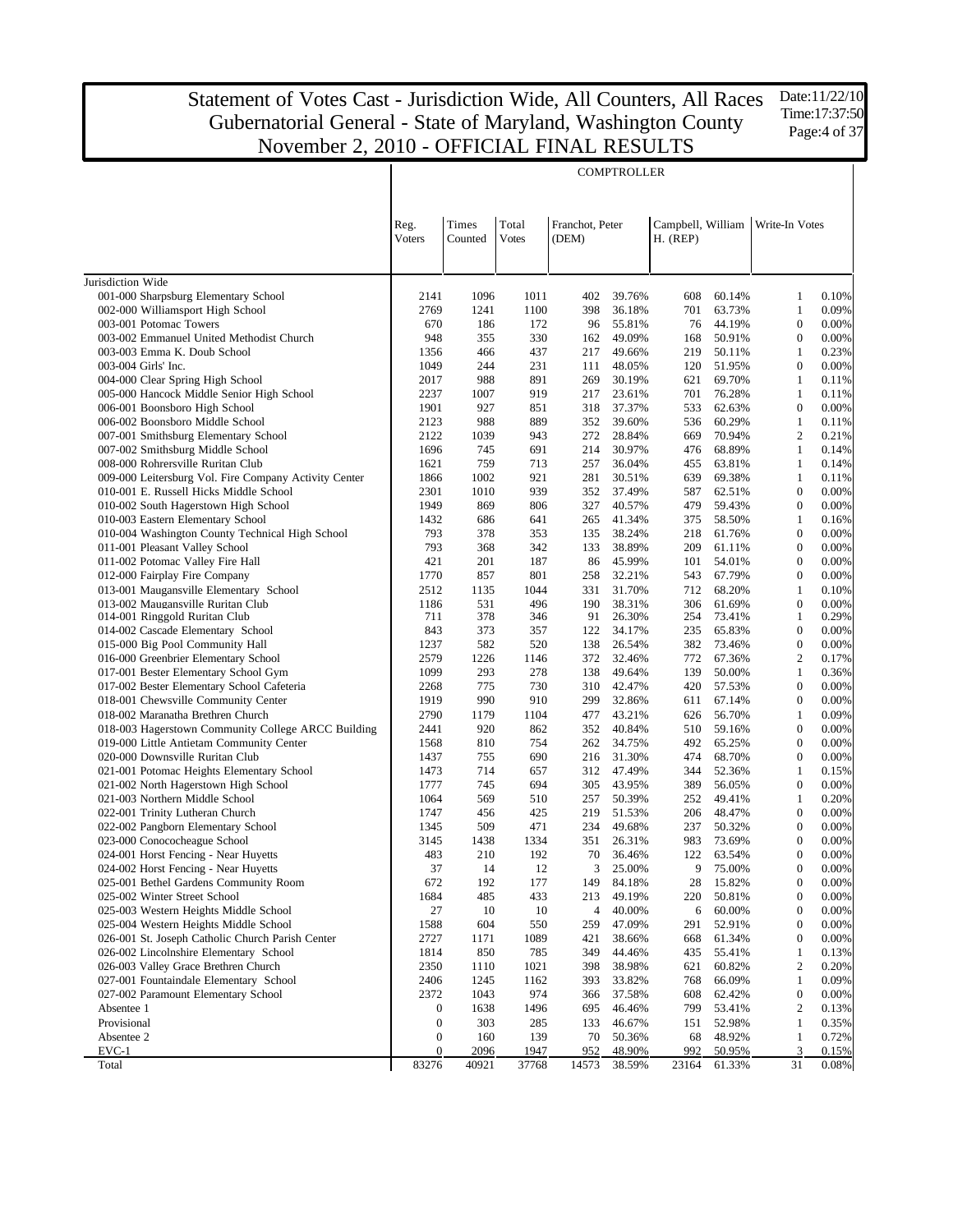Date:11/22/10 Time:17:37:51 Page:5 of 37

| Times<br>Total<br>Gansler, Douglas<br>Reg.<br>Write-In Votes<br><b>Voters</b><br>Counted<br><b>Votes</b><br>F. (DEM)<br>Jurisdiction Wide<br>001-000 Sharpsburg Elementary School<br>9<br>1.37%<br>2141<br>1096<br>658<br>649<br>98.63%<br>002-000 Williamsport High School<br>2769<br>1241<br>702<br>683<br>97.29%<br>19<br>2.71%<br>003-001 Potomac Towers<br>98.50%<br>1.50%<br>670<br>186<br>133<br>131<br>2<br>003-002 Emmanuel United Methodist Church<br>948<br>355<br>243<br>242<br>99.59%<br>$\mathbf{1}$<br>0.41%<br>003-003 Emma K. Doub School<br>1356<br>325<br>319<br>6<br>1.85%<br>466<br>98.15%<br>1049<br>244<br>5<br>3.01%<br>003-004 Girls' Inc.<br>166<br>161<br>96.99%<br>3<br>988<br>502<br>499<br>99.40%<br>0.60%<br>004-000 Clear Spring High School<br>2017<br>$\overline{7}$<br>005-000 Hancock Middle Senior High School<br>2237<br>1007<br>495<br>488<br>98.59%<br>1.41%<br>9<br>006-001 Boonsboro High School<br>927<br>525<br>98.29%<br>1.71%<br>1901<br>516<br>2123<br>988<br>578<br>20<br>3.46%<br>006-002 Boonsboro Middle School<br>558<br>96.54%<br>007-001 Smithsburg Elementary School<br>2122<br>1039<br>97.88%<br>2.12%<br>566<br>554<br>12<br>1696<br>745<br>418<br>409<br>9<br>2.15%<br>007-002 Smithsburg Middle School<br>97.85%<br>$\overline{4}$<br>008-000 Rohrersville Ruritan Club<br>1621<br>759<br>414<br>99.03%<br>0.97%<br>410<br>009-000 Leitersburg Vol. Fire Company Activity Center<br>1002<br>579<br>9<br>1.55%<br>1866<br>570<br>98.45%<br>1010<br>98.70%<br>8<br>1.30%<br>010-001 E. Russell Hicks Middle School<br>2301<br>615<br>607<br>9<br>1949<br>869<br>532<br>1.69%<br>010-002 South Hagerstown High School<br>523<br>98.31%<br>5<br>010-003 Eastern Elementary School<br>429<br>424<br>98.83%<br>1.17%<br>1432<br>686<br>$\overline{2}$<br>010-004 Washington County Technical High School<br>793<br>378<br>219<br>217<br>99.09%<br>0.91%<br>011-001 Pleasant Valley School<br>793<br>368<br>8<br>3.88%<br>206<br>198<br>96.12%<br>011-002 Potomac Valley Fire Hall<br>421<br>201<br>120<br>3<br>2.50%<br>117<br>97.50%<br>012-000 Fairplay Fire Company<br>1770<br>857<br>500<br>489<br>97.80%<br>11<br>2.20%<br>013-001 Maugansville Elementary School<br>2512<br>1135<br>619<br>97.90%<br>13<br>2.10%<br>606<br>013-002 Maugansville Ruritan Club<br>531<br>329<br>324<br>98.48%<br>5<br>1.52%<br>1186<br>014-001 Ringgold Ruritan Club<br>711<br>378<br>198<br>192<br>96.97%<br>6<br>3.03%<br>014-002 Cascade Elementary School<br>843<br>373<br>222<br>216<br>97.30%<br>6<br>2.70%<br>4<br>1.43%<br>015-000 Big Pool Community Hall<br>1237<br>582<br>279<br>275<br>98.57%<br>016-000 Greenbrier Elementary School<br>2.45%<br>2579<br>1226<br>695<br>678<br>97.55%<br>17<br>293<br>6<br>2.87%<br>017-001 Bester Elementary School Gym<br>1099<br>209<br>203<br>97.13%<br>775<br>9<br>017-002 Bester Elementary School Cafeteria<br>2268<br>527<br>518<br>98.29%<br>1.71%<br>018-001 Chewsville Community Center<br>990<br>6<br>1.08%<br>1919<br>557<br>551<br>98.92%<br>018-002 Maranatha Brethren Church<br>2790<br>1179<br>760<br>749<br>98.55%<br>11<br>1.45%<br>018-003 Hagerstown Community College ARCC Building<br>1.95%<br>2441<br>920<br>565<br>554<br>98.05%<br>11<br>019-000 Little Antietam Community Center<br>1568<br>810<br>472<br>461<br>97.67%<br>11<br>2.33%<br>8<br>1.95%<br>020-000 Downsville Ruritan Club<br>1437<br>755<br>411<br>403<br>98.05%<br>714<br>479<br>8<br>021-001 Potomac Heights Elementary School<br>1473<br>471<br>98.33%<br>1.67%<br>$\overline{4}$<br>021-002 North Hagerstown High School<br>1777<br>745<br>511<br>507<br>99.22%<br>0.78%<br>021-003 Northern Middle School<br>1064<br>569<br>365<br>364<br>99.73%<br>1<br>0.27%<br>4<br>1.24%<br>022-001 Trinity Lutheran Church<br>1747<br>456<br>323<br>319<br>98.76%<br>$\overline{c}$<br>0.57%<br>022-002 Pangborn Elementary School<br>1345<br>509<br>353<br>351<br>99.43%<br>1.43%<br>023-000 Conococheague School<br>3145<br>1438<br>769<br>758<br>98.57%<br>11<br>3<br>2.44%<br>024-001 Horst Fencing - Near Huyetts<br>483<br>210<br>123<br>120<br>97.56%<br>$\,$ 8 $\,$<br>$\boldsymbol{0}$<br>14<br>$0.00\%$<br>024-002 Horst Fencing - Near Huyetts<br>37<br>8 100.00%<br>3<br>025-001 Bethel Gardens Community Room<br>672<br>192<br>164<br>98.17%<br>1.83%<br>161<br>5<br>025-002 Winter Street School<br>1684<br>485<br>312<br>307<br>98.40%<br>1.60%<br>$\boldsymbol{0}$<br>025-003 Western Heights Middle School<br>27<br>10<br>4<br>4 100.00%<br>0.00%<br>$\boldsymbol{2}$<br>025-004 Western Heights Middle School<br>1588<br>604<br>382<br>380<br>99.48%<br>0.52%<br>7<br>026-001 St. Joseph Catholic Church Parish Center<br>2727<br>1171<br>756<br>749<br>99.07%<br>0.93%<br>026-002 Lincolnshire Elementary School<br>850<br>564<br>98.94%<br>6<br>1.06%<br>1814<br>558<br>026-003 Valley Grace Brethren Church<br>2350<br>1110<br>692<br>675<br>97.54%<br>17<br>2.46%<br>027-001 Fountaindale Elementary School<br>2406<br>1245<br>721<br>706<br>97.92%<br>15<br>2.08%<br>027-002 Paramount Elementary School<br>2372<br>1043<br>682<br>669<br>98.09%<br>13<br>1.91%<br>$\bf{0}$<br>1638<br>965<br>942<br>23<br>2.38%<br>Absentee 1<br>97.62%<br>Provisional<br>$\boldsymbol{0}$<br>303<br>192<br>185<br>7<br>3.65%<br>96.35%<br>$\boldsymbol{0}$<br>Absentee 2<br>0<br>160<br>86<br>86 100.00%<br>0.00%<br>$\overline{0}$<br>2096<br>1320<br>97.92%<br>28<br>2.08%<br>EVC-1<br>1348<br>83276<br>24134<br>Total<br>40921<br>24567<br>98.24%<br>433<br>1.76% |  |  | ATTORNEY GENERAL |  |  |
|--------------------------------------------------------------------------------------------------------------------------------------------------------------------------------------------------------------------------------------------------------------------------------------------------------------------------------------------------------------------------------------------------------------------------------------------------------------------------------------------------------------------------------------------------------------------------------------------------------------------------------------------------------------------------------------------------------------------------------------------------------------------------------------------------------------------------------------------------------------------------------------------------------------------------------------------------------------------------------------------------------------------------------------------------------------------------------------------------------------------------------------------------------------------------------------------------------------------------------------------------------------------------------------------------------------------------------------------------------------------------------------------------------------------------------------------------------------------------------------------------------------------------------------------------------------------------------------------------------------------------------------------------------------------------------------------------------------------------------------------------------------------------------------------------------------------------------------------------------------------------------------------------------------------------------------------------------------------------------------------------------------------------------------------------------------------------------------------------------------------------------------------------------------------------------------------------------------------------------------------------------------------------------------------------------------------------------------------------------------------------------------------------------------------------------------------------------------------------------------------------------------------------------------------------------------------------------------------------------------------------------------------------------------------------------------------------------------------------------------------------------------------------------------------------------------------------------------------------------------------------------------------------------------------------------------------------------------------------------------------------------------------------------------------------------------------------------------------------------------------------------------------------------------------------------------------------------------------------------------------------------------------------------------------------------------------------------------------------------------------------------------------------------------------------------------------------------------------------------------------------------------------------------------------------------------------------------------------------------------------------------------------------------------------------------------------------------------------------------------------------------------------------------------------------------------------------------------------------------------------------------------------------------------------------------------------------------------------------------------------------------------------------------------------------------------------------------------------------------------------------------------------------------------------------------------------------------------------------------------------------------------------------------------------------------------------------------------------------------------------------------------------------------------------------------------------------------------------------------------------------------------------------------------------------------------------------------------------------------------------------------------------------------------------------------------------------------------------------------------------------------------------------------------------------------------------------------------------------------------------------------------------------------------------------------------------------------------------------------------------------------------------------------------------------------------------------------------------------------------------------------------------------------------------------------------------------------------------------------------------------------------------------------------------------------------------------------------------------------------------------------------------------------------------------------------------------------------------------------------------------------------------------------------------------------|--|--|------------------|--|--|
|                                                                                                                                                                                                                                                                                                                                                                                                                                                                                                                                                                                                                                                                                                                                                                                                                                                                                                                                                                                                                                                                                                                                                                                                                                                                                                                                                                                                                                                                                                                                                                                                                                                                                                                                                                                                                                                                                                                                                                                                                                                                                                                                                                                                                                                                                                                                                                                                                                                                                                                                                                                                                                                                                                                                                                                                                                                                                                                                                                                                                                                                                                                                                                                                                                                                                                                                                                                                                                                                                                                                                                                                                                                                                                                                                                                                                                                                                                                                                                                                                                                                                                                                                                                                                                                                                                                                                                                                                                                                                                                                                                                                                                                                                                                                                                                                                                                                                                                                                                                                                                                                                                                                                                                                                                                                                                                                                                                                                                                                                                                                                        |  |  |                  |  |  |
|                                                                                                                                                                                                                                                                                                                                                                                                                                                                                                                                                                                                                                                                                                                                                                                                                                                                                                                                                                                                                                                                                                                                                                                                                                                                                                                                                                                                                                                                                                                                                                                                                                                                                                                                                                                                                                                                                                                                                                                                                                                                                                                                                                                                                                                                                                                                                                                                                                                                                                                                                                                                                                                                                                                                                                                                                                                                                                                                                                                                                                                                                                                                                                                                                                                                                                                                                                                                                                                                                                                                                                                                                                                                                                                                                                                                                                                                                                                                                                                                                                                                                                                                                                                                                                                                                                                                                                                                                                                                                                                                                                                                                                                                                                                                                                                                                                                                                                                                                                                                                                                                                                                                                                                                                                                                                                                                                                                                                                                                                                                                                        |  |  |                  |  |  |
|                                                                                                                                                                                                                                                                                                                                                                                                                                                                                                                                                                                                                                                                                                                                                                                                                                                                                                                                                                                                                                                                                                                                                                                                                                                                                                                                                                                                                                                                                                                                                                                                                                                                                                                                                                                                                                                                                                                                                                                                                                                                                                                                                                                                                                                                                                                                                                                                                                                                                                                                                                                                                                                                                                                                                                                                                                                                                                                                                                                                                                                                                                                                                                                                                                                                                                                                                                                                                                                                                                                                                                                                                                                                                                                                                                                                                                                                                                                                                                                                                                                                                                                                                                                                                                                                                                                                                                                                                                                                                                                                                                                                                                                                                                                                                                                                                                                                                                                                                                                                                                                                                                                                                                                                                                                                                                                                                                                                                                                                                                                                                        |  |  |                  |  |  |
|                                                                                                                                                                                                                                                                                                                                                                                                                                                                                                                                                                                                                                                                                                                                                                                                                                                                                                                                                                                                                                                                                                                                                                                                                                                                                                                                                                                                                                                                                                                                                                                                                                                                                                                                                                                                                                                                                                                                                                                                                                                                                                                                                                                                                                                                                                                                                                                                                                                                                                                                                                                                                                                                                                                                                                                                                                                                                                                                                                                                                                                                                                                                                                                                                                                                                                                                                                                                                                                                                                                                                                                                                                                                                                                                                                                                                                                                                                                                                                                                                                                                                                                                                                                                                                                                                                                                                                                                                                                                                                                                                                                                                                                                                                                                                                                                                                                                                                                                                                                                                                                                                                                                                                                                                                                                                                                                                                                                                                                                                                                                                        |  |  |                  |  |  |
|                                                                                                                                                                                                                                                                                                                                                                                                                                                                                                                                                                                                                                                                                                                                                                                                                                                                                                                                                                                                                                                                                                                                                                                                                                                                                                                                                                                                                                                                                                                                                                                                                                                                                                                                                                                                                                                                                                                                                                                                                                                                                                                                                                                                                                                                                                                                                                                                                                                                                                                                                                                                                                                                                                                                                                                                                                                                                                                                                                                                                                                                                                                                                                                                                                                                                                                                                                                                                                                                                                                                                                                                                                                                                                                                                                                                                                                                                                                                                                                                                                                                                                                                                                                                                                                                                                                                                                                                                                                                                                                                                                                                                                                                                                                                                                                                                                                                                                                                                                                                                                                                                                                                                                                                                                                                                                                                                                                                                                                                                                                                                        |  |  |                  |  |  |
|                                                                                                                                                                                                                                                                                                                                                                                                                                                                                                                                                                                                                                                                                                                                                                                                                                                                                                                                                                                                                                                                                                                                                                                                                                                                                                                                                                                                                                                                                                                                                                                                                                                                                                                                                                                                                                                                                                                                                                                                                                                                                                                                                                                                                                                                                                                                                                                                                                                                                                                                                                                                                                                                                                                                                                                                                                                                                                                                                                                                                                                                                                                                                                                                                                                                                                                                                                                                                                                                                                                                                                                                                                                                                                                                                                                                                                                                                                                                                                                                                                                                                                                                                                                                                                                                                                                                                                                                                                                                                                                                                                                                                                                                                                                                                                                                                                                                                                                                                                                                                                                                                                                                                                                                                                                                                                                                                                                                                                                                                                                                                        |  |  |                  |  |  |
|                                                                                                                                                                                                                                                                                                                                                                                                                                                                                                                                                                                                                                                                                                                                                                                                                                                                                                                                                                                                                                                                                                                                                                                                                                                                                                                                                                                                                                                                                                                                                                                                                                                                                                                                                                                                                                                                                                                                                                                                                                                                                                                                                                                                                                                                                                                                                                                                                                                                                                                                                                                                                                                                                                                                                                                                                                                                                                                                                                                                                                                                                                                                                                                                                                                                                                                                                                                                                                                                                                                                                                                                                                                                                                                                                                                                                                                                                                                                                                                                                                                                                                                                                                                                                                                                                                                                                                                                                                                                                                                                                                                                                                                                                                                                                                                                                                                                                                                                                                                                                                                                                                                                                                                                                                                                                                                                                                                                                                                                                                                                                        |  |  |                  |  |  |
|                                                                                                                                                                                                                                                                                                                                                                                                                                                                                                                                                                                                                                                                                                                                                                                                                                                                                                                                                                                                                                                                                                                                                                                                                                                                                                                                                                                                                                                                                                                                                                                                                                                                                                                                                                                                                                                                                                                                                                                                                                                                                                                                                                                                                                                                                                                                                                                                                                                                                                                                                                                                                                                                                                                                                                                                                                                                                                                                                                                                                                                                                                                                                                                                                                                                                                                                                                                                                                                                                                                                                                                                                                                                                                                                                                                                                                                                                                                                                                                                                                                                                                                                                                                                                                                                                                                                                                                                                                                                                                                                                                                                                                                                                                                                                                                                                                                                                                                                                                                                                                                                                                                                                                                                                                                                                                                                                                                                                                                                                                                                                        |  |  |                  |  |  |
|                                                                                                                                                                                                                                                                                                                                                                                                                                                                                                                                                                                                                                                                                                                                                                                                                                                                                                                                                                                                                                                                                                                                                                                                                                                                                                                                                                                                                                                                                                                                                                                                                                                                                                                                                                                                                                                                                                                                                                                                                                                                                                                                                                                                                                                                                                                                                                                                                                                                                                                                                                                                                                                                                                                                                                                                                                                                                                                                                                                                                                                                                                                                                                                                                                                                                                                                                                                                                                                                                                                                                                                                                                                                                                                                                                                                                                                                                                                                                                                                                                                                                                                                                                                                                                                                                                                                                                                                                                                                                                                                                                                                                                                                                                                                                                                                                                                                                                                                                                                                                                                                                                                                                                                                                                                                                                                                                                                                                                                                                                                                                        |  |  |                  |  |  |
|                                                                                                                                                                                                                                                                                                                                                                                                                                                                                                                                                                                                                                                                                                                                                                                                                                                                                                                                                                                                                                                                                                                                                                                                                                                                                                                                                                                                                                                                                                                                                                                                                                                                                                                                                                                                                                                                                                                                                                                                                                                                                                                                                                                                                                                                                                                                                                                                                                                                                                                                                                                                                                                                                                                                                                                                                                                                                                                                                                                                                                                                                                                                                                                                                                                                                                                                                                                                                                                                                                                                                                                                                                                                                                                                                                                                                                                                                                                                                                                                                                                                                                                                                                                                                                                                                                                                                                                                                                                                                                                                                                                                                                                                                                                                                                                                                                                                                                                                                                                                                                                                                                                                                                                                                                                                                                                                                                                                                                                                                                                                                        |  |  |                  |  |  |
|                                                                                                                                                                                                                                                                                                                                                                                                                                                                                                                                                                                                                                                                                                                                                                                                                                                                                                                                                                                                                                                                                                                                                                                                                                                                                                                                                                                                                                                                                                                                                                                                                                                                                                                                                                                                                                                                                                                                                                                                                                                                                                                                                                                                                                                                                                                                                                                                                                                                                                                                                                                                                                                                                                                                                                                                                                                                                                                                                                                                                                                                                                                                                                                                                                                                                                                                                                                                                                                                                                                                                                                                                                                                                                                                                                                                                                                                                                                                                                                                                                                                                                                                                                                                                                                                                                                                                                                                                                                                                                                                                                                                                                                                                                                                                                                                                                                                                                                                                                                                                                                                                                                                                                                                                                                                                                                                                                                                                                                                                                                                                        |  |  |                  |  |  |
|                                                                                                                                                                                                                                                                                                                                                                                                                                                                                                                                                                                                                                                                                                                                                                                                                                                                                                                                                                                                                                                                                                                                                                                                                                                                                                                                                                                                                                                                                                                                                                                                                                                                                                                                                                                                                                                                                                                                                                                                                                                                                                                                                                                                                                                                                                                                                                                                                                                                                                                                                                                                                                                                                                                                                                                                                                                                                                                                                                                                                                                                                                                                                                                                                                                                                                                                                                                                                                                                                                                                                                                                                                                                                                                                                                                                                                                                                                                                                                                                                                                                                                                                                                                                                                                                                                                                                                                                                                                                                                                                                                                                                                                                                                                                                                                                                                                                                                                                                                                                                                                                                                                                                                                                                                                                                                                                                                                                                                                                                                                                                        |  |  |                  |  |  |
|                                                                                                                                                                                                                                                                                                                                                                                                                                                                                                                                                                                                                                                                                                                                                                                                                                                                                                                                                                                                                                                                                                                                                                                                                                                                                                                                                                                                                                                                                                                                                                                                                                                                                                                                                                                                                                                                                                                                                                                                                                                                                                                                                                                                                                                                                                                                                                                                                                                                                                                                                                                                                                                                                                                                                                                                                                                                                                                                                                                                                                                                                                                                                                                                                                                                                                                                                                                                                                                                                                                                                                                                                                                                                                                                                                                                                                                                                                                                                                                                                                                                                                                                                                                                                                                                                                                                                                                                                                                                                                                                                                                                                                                                                                                                                                                                                                                                                                                                                                                                                                                                                                                                                                                                                                                                                                                                                                                                                                                                                                                                                        |  |  |                  |  |  |
|                                                                                                                                                                                                                                                                                                                                                                                                                                                                                                                                                                                                                                                                                                                                                                                                                                                                                                                                                                                                                                                                                                                                                                                                                                                                                                                                                                                                                                                                                                                                                                                                                                                                                                                                                                                                                                                                                                                                                                                                                                                                                                                                                                                                                                                                                                                                                                                                                                                                                                                                                                                                                                                                                                                                                                                                                                                                                                                                                                                                                                                                                                                                                                                                                                                                                                                                                                                                                                                                                                                                                                                                                                                                                                                                                                                                                                                                                                                                                                                                                                                                                                                                                                                                                                                                                                                                                                                                                                                                                                                                                                                                                                                                                                                                                                                                                                                                                                                                                                                                                                                                                                                                                                                                                                                                                                                                                                                                                                                                                                                                                        |  |  |                  |  |  |
|                                                                                                                                                                                                                                                                                                                                                                                                                                                                                                                                                                                                                                                                                                                                                                                                                                                                                                                                                                                                                                                                                                                                                                                                                                                                                                                                                                                                                                                                                                                                                                                                                                                                                                                                                                                                                                                                                                                                                                                                                                                                                                                                                                                                                                                                                                                                                                                                                                                                                                                                                                                                                                                                                                                                                                                                                                                                                                                                                                                                                                                                                                                                                                                                                                                                                                                                                                                                                                                                                                                                                                                                                                                                                                                                                                                                                                                                                                                                                                                                                                                                                                                                                                                                                                                                                                                                                                                                                                                                                                                                                                                                                                                                                                                                                                                                                                                                                                                                                                                                                                                                                                                                                                                                                                                                                                                                                                                                                                                                                                                                                        |  |  |                  |  |  |
|                                                                                                                                                                                                                                                                                                                                                                                                                                                                                                                                                                                                                                                                                                                                                                                                                                                                                                                                                                                                                                                                                                                                                                                                                                                                                                                                                                                                                                                                                                                                                                                                                                                                                                                                                                                                                                                                                                                                                                                                                                                                                                                                                                                                                                                                                                                                                                                                                                                                                                                                                                                                                                                                                                                                                                                                                                                                                                                                                                                                                                                                                                                                                                                                                                                                                                                                                                                                                                                                                                                                                                                                                                                                                                                                                                                                                                                                                                                                                                                                                                                                                                                                                                                                                                                                                                                                                                                                                                                                                                                                                                                                                                                                                                                                                                                                                                                                                                                                                                                                                                                                                                                                                                                                                                                                                                                                                                                                                                                                                                                                                        |  |  |                  |  |  |
|                                                                                                                                                                                                                                                                                                                                                                                                                                                                                                                                                                                                                                                                                                                                                                                                                                                                                                                                                                                                                                                                                                                                                                                                                                                                                                                                                                                                                                                                                                                                                                                                                                                                                                                                                                                                                                                                                                                                                                                                                                                                                                                                                                                                                                                                                                                                                                                                                                                                                                                                                                                                                                                                                                                                                                                                                                                                                                                                                                                                                                                                                                                                                                                                                                                                                                                                                                                                                                                                                                                                                                                                                                                                                                                                                                                                                                                                                                                                                                                                                                                                                                                                                                                                                                                                                                                                                                                                                                                                                                                                                                                                                                                                                                                                                                                                                                                                                                                                                                                                                                                                                                                                                                                                                                                                                                                                                                                                                                                                                                                                                        |  |  |                  |  |  |
|                                                                                                                                                                                                                                                                                                                                                                                                                                                                                                                                                                                                                                                                                                                                                                                                                                                                                                                                                                                                                                                                                                                                                                                                                                                                                                                                                                                                                                                                                                                                                                                                                                                                                                                                                                                                                                                                                                                                                                                                                                                                                                                                                                                                                                                                                                                                                                                                                                                                                                                                                                                                                                                                                                                                                                                                                                                                                                                                                                                                                                                                                                                                                                                                                                                                                                                                                                                                                                                                                                                                                                                                                                                                                                                                                                                                                                                                                                                                                                                                                                                                                                                                                                                                                                                                                                                                                                                                                                                                                                                                                                                                                                                                                                                                                                                                                                                                                                                                                                                                                                                                                                                                                                                                                                                                                                                                                                                                                                                                                                                                                        |  |  |                  |  |  |
|                                                                                                                                                                                                                                                                                                                                                                                                                                                                                                                                                                                                                                                                                                                                                                                                                                                                                                                                                                                                                                                                                                                                                                                                                                                                                                                                                                                                                                                                                                                                                                                                                                                                                                                                                                                                                                                                                                                                                                                                                                                                                                                                                                                                                                                                                                                                                                                                                                                                                                                                                                                                                                                                                                                                                                                                                                                                                                                                                                                                                                                                                                                                                                                                                                                                                                                                                                                                                                                                                                                                                                                                                                                                                                                                                                                                                                                                                                                                                                                                                                                                                                                                                                                                                                                                                                                                                                                                                                                                                                                                                                                                                                                                                                                                                                                                                                                                                                                                                                                                                                                                                                                                                                                                                                                                                                                                                                                                                                                                                                                                                        |  |  |                  |  |  |
|                                                                                                                                                                                                                                                                                                                                                                                                                                                                                                                                                                                                                                                                                                                                                                                                                                                                                                                                                                                                                                                                                                                                                                                                                                                                                                                                                                                                                                                                                                                                                                                                                                                                                                                                                                                                                                                                                                                                                                                                                                                                                                                                                                                                                                                                                                                                                                                                                                                                                                                                                                                                                                                                                                                                                                                                                                                                                                                                                                                                                                                                                                                                                                                                                                                                                                                                                                                                                                                                                                                                                                                                                                                                                                                                                                                                                                                                                                                                                                                                                                                                                                                                                                                                                                                                                                                                                                                                                                                                                                                                                                                                                                                                                                                                                                                                                                                                                                                                                                                                                                                                                                                                                                                                                                                                                                                                                                                                                                                                                                                                                        |  |  |                  |  |  |
|                                                                                                                                                                                                                                                                                                                                                                                                                                                                                                                                                                                                                                                                                                                                                                                                                                                                                                                                                                                                                                                                                                                                                                                                                                                                                                                                                                                                                                                                                                                                                                                                                                                                                                                                                                                                                                                                                                                                                                                                                                                                                                                                                                                                                                                                                                                                                                                                                                                                                                                                                                                                                                                                                                                                                                                                                                                                                                                                                                                                                                                                                                                                                                                                                                                                                                                                                                                                                                                                                                                                                                                                                                                                                                                                                                                                                                                                                                                                                                                                                                                                                                                                                                                                                                                                                                                                                                                                                                                                                                                                                                                                                                                                                                                                                                                                                                                                                                                                                                                                                                                                                                                                                                                                                                                                                                                                                                                                                                                                                                                                                        |  |  |                  |  |  |
|                                                                                                                                                                                                                                                                                                                                                                                                                                                                                                                                                                                                                                                                                                                                                                                                                                                                                                                                                                                                                                                                                                                                                                                                                                                                                                                                                                                                                                                                                                                                                                                                                                                                                                                                                                                                                                                                                                                                                                                                                                                                                                                                                                                                                                                                                                                                                                                                                                                                                                                                                                                                                                                                                                                                                                                                                                                                                                                                                                                                                                                                                                                                                                                                                                                                                                                                                                                                                                                                                                                                                                                                                                                                                                                                                                                                                                                                                                                                                                                                                                                                                                                                                                                                                                                                                                                                                                                                                                                                                                                                                                                                                                                                                                                                                                                                                                                                                                                                                                                                                                                                                                                                                                                                                                                                                                                                                                                                                                                                                                                                                        |  |  |                  |  |  |
|                                                                                                                                                                                                                                                                                                                                                                                                                                                                                                                                                                                                                                                                                                                                                                                                                                                                                                                                                                                                                                                                                                                                                                                                                                                                                                                                                                                                                                                                                                                                                                                                                                                                                                                                                                                                                                                                                                                                                                                                                                                                                                                                                                                                                                                                                                                                                                                                                                                                                                                                                                                                                                                                                                                                                                                                                                                                                                                                                                                                                                                                                                                                                                                                                                                                                                                                                                                                                                                                                                                                                                                                                                                                                                                                                                                                                                                                                                                                                                                                                                                                                                                                                                                                                                                                                                                                                                                                                                                                                                                                                                                                                                                                                                                                                                                                                                                                                                                                                                                                                                                                                                                                                                                                                                                                                                                                                                                                                                                                                                                                                        |  |  |                  |  |  |
|                                                                                                                                                                                                                                                                                                                                                                                                                                                                                                                                                                                                                                                                                                                                                                                                                                                                                                                                                                                                                                                                                                                                                                                                                                                                                                                                                                                                                                                                                                                                                                                                                                                                                                                                                                                                                                                                                                                                                                                                                                                                                                                                                                                                                                                                                                                                                                                                                                                                                                                                                                                                                                                                                                                                                                                                                                                                                                                                                                                                                                                                                                                                                                                                                                                                                                                                                                                                                                                                                                                                                                                                                                                                                                                                                                                                                                                                                                                                                                                                                                                                                                                                                                                                                                                                                                                                                                                                                                                                                                                                                                                                                                                                                                                                                                                                                                                                                                                                                                                                                                                                                                                                                                                                                                                                                                                                                                                                                                                                                                                                                        |  |  |                  |  |  |
|                                                                                                                                                                                                                                                                                                                                                                                                                                                                                                                                                                                                                                                                                                                                                                                                                                                                                                                                                                                                                                                                                                                                                                                                                                                                                                                                                                                                                                                                                                                                                                                                                                                                                                                                                                                                                                                                                                                                                                                                                                                                                                                                                                                                                                                                                                                                                                                                                                                                                                                                                                                                                                                                                                                                                                                                                                                                                                                                                                                                                                                                                                                                                                                                                                                                                                                                                                                                                                                                                                                                                                                                                                                                                                                                                                                                                                                                                                                                                                                                                                                                                                                                                                                                                                                                                                                                                                                                                                                                                                                                                                                                                                                                                                                                                                                                                                                                                                                                                                                                                                                                                                                                                                                                                                                                                                                                                                                                                                                                                                                                                        |  |  |                  |  |  |
|                                                                                                                                                                                                                                                                                                                                                                                                                                                                                                                                                                                                                                                                                                                                                                                                                                                                                                                                                                                                                                                                                                                                                                                                                                                                                                                                                                                                                                                                                                                                                                                                                                                                                                                                                                                                                                                                                                                                                                                                                                                                                                                                                                                                                                                                                                                                                                                                                                                                                                                                                                                                                                                                                                                                                                                                                                                                                                                                                                                                                                                                                                                                                                                                                                                                                                                                                                                                                                                                                                                                                                                                                                                                                                                                                                                                                                                                                                                                                                                                                                                                                                                                                                                                                                                                                                                                                                                                                                                                                                                                                                                                                                                                                                                                                                                                                                                                                                                                                                                                                                                                                                                                                                                                                                                                                                                                                                                                                                                                                                                                                        |  |  |                  |  |  |
|                                                                                                                                                                                                                                                                                                                                                                                                                                                                                                                                                                                                                                                                                                                                                                                                                                                                                                                                                                                                                                                                                                                                                                                                                                                                                                                                                                                                                                                                                                                                                                                                                                                                                                                                                                                                                                                                                                                                                                                                                                                                                                                                                                                                                                                                                                                                                                                                                                                                                                                                                                                                                                                                                                                                                                                                                                                                                                                                                                                                                                                                                                                                                                                                                                                                                                                                                                                                                                                                                                                                                                                                                                                                                                                                                                                                                                                                                                                                                                                                                                                                                                                                                                                                                                                                                                                                                                                                                                                                                                                                                                                                                                                                                                                                                                                                                                                                                                                                                                                                                                                                                                                                                                                                                                                                                                                                                                                                                                                                                                                                                        |  |  |                  |  |  |
|                                                                                                                                                                                                                                                                                                                                                                                                                                                                                                                                                                                                                                                                                                                                                                                                                                                                                                                                                                                                                                                                                                                                                                                                                                                                                                                                                                                                                                                                                                                                                                                                                                                                                                                                                                                                                                                                                                                                                                                                                                                                                                                                                                                                                                                                                                                                                                                                                                                                                                                                                                                                                                                                                                                                                                                                                                                                                                                                                                                                                                                                                                                                                                                                                                                                                                                                                                                                                                                                                                                                                                                                                                                                                                                                                                                                                                                                                                                                                                                                                                                                                                                                                                                                                                                                                                                                                                                                                                                                                                                                                                                                                                                                                                                                                                                                                                                                                                                                                                                                                                                                                                                                                                                                                                                                                                                                                                                                                                                                                                                                                        |  |  |                  |  |  |
|                                                                                                                                                                                                                                                                                                                                                                                                                                                                                                                                                                                                                                                                                                                                                                                                                                                                                                                                                                                                                                                                                                                                                                                                                                                                                                                                                                                                                                                                                                                                                                                                                                                                                                                                                                                                                                                                                                                                                                                                                                                                                                                                                                                                                                                                                                                                                                                                                                                                                                                                                                                                                                                                                                                                                                                                                                                                                                                                                                                                                                                                                                                                                                                                                                                                                                                                                                                                                                                                                                                                                                                                                                                                                                                                                                                                                                                                                                                                                                                                                                                                                                                                                                                                                                                                                                                                                                                                                                                                                                                                                                                                                                                                                                                                                                                                                                                                                                                                                                                                                                                                                                                                                                                                                                                                                                                                                                                                                                                                                                                                                        |  |  |                  |  |  |
|                                                                                                                                                                                                                                                                                                                                                                                                                                                                                                                                                                                                                                                                                                                                                                                                                                                                                                                                                                                                                                                                                                                                                                                                                                                                                                                                                                                                                                                                                                                                                                                                                                                                                                                                                                                                                                                                                                                                                                                                                                                                                                                                                                                                                                                                                                                                                                                                                                                                                                                                                                                                                                                                                                                                                                                                                                                                                                                                                                                                                                                                                                                                                                                                                                                                                                                                                                                                                                                                                                                                                                                                                                                                                                                                                                                                                                                                                                                                                                                                                                                                                                                                                                                                                                                                                                                                                                                                                                                                                                                                                                                                                                                                                                                                                                                                                                                                                                                                                                                                                                                                                                                                                                                                                                                                                                                                                                                                                                                                                                                                                        |  |  |                  |  |  |
|                                                                                                                                                                                                                                                                                                                                                                                                                                                                                                                                                                                                                                                                                                                                                                                                                                                                                                                                                                                                                                                                                                                                                                                                                                                                                                                                                                                                                                                                                                                                                                                                                                                                                                                                                                                                                                                                                                                                                                                                                                                                                                                                                                                                                                                                                                                                                                                                                                                                                                                                                                                                                                                                                                                                                                                                                                                                                                                                                                                                                                                                                                                                                                                                                                                                                                                                                                                                                                                                                                                                                                                                                                                                                                                                                                                                                                                                                                                                                                                                                                                                                                                                                                                                                                                                                                                                                                                                                                                                                                                                                                                                                                                                                                                                                                                                                                                                                                                                                                                                                                                                                                                                                                                                                                                                                                                                                                                                                                                                                                                                                        |  |  |                  |  |  |
|                                                                                                                                                                                                                                                                                                                                                                                                                                                                                                                                                                                                                                                                                                                                                                                                                                                                                                                                                                                                                                                                                                                                                                                                                                                                                                                                                                                                                                                                                                                                                                                                                                                                                                                                                                                                                                                                                                                                                                                                                                                                                                                                                                                                                                                                                                                                                                                                                                                                                                                                                                                                                                                                                                                                                                                                                                                                                                                                                                                                                                                                                                                                                                                                                                                                                                                                                                                                                                                                                                                                                                                                                                                                                                                                                                                                                                                                                                                                                                                                                                                                                                                                                                                                                                                                                                                                                                                                                                                                                                                                                                                                                                                                                                                                                                                                                                                                                                                                                                                                                                                                                                                                                                                                                                                                                                                                                                                                                                                                                                                                                        |  |  |                  |  |  |
|                                                                                                                                                                                                                                                                                                                                                                                                                                                                                                                                                                                                                                                                                                                                                                                                                                                                                                                                                                                                                                                                                                                                                                                                                                                                                                                                                                                                                                                                                                                                                                                                                                                                                                                                                                                                                                                                                                                                                                                                                                                                                                                                                                                                                                                                                                                                                                                                                                                                                                                                                                                                                                                                                                                                                                                                                                                                                                                                                                                                                                                                                                                                                                                                                                                                                                                                                                                                                                                                                                                                                                                                                                                                                                                                                                                                                                                                                                                                                                                                                                                                                                                                                                                                                                                                                                                                                                                                                                                                                                                                                                                                                                                                                                                                                                                                                                                                                                                                                                                                                                                                                                                                                                                                                                                                                                                                                                                                                                                                                                                                                        |  |  |                  |  |  |
|                                                                                                                                                                                                                                                                                                                                                                                                                                                                                                                                                                                                                                                                                                                                                                                                                                                                                                                                                                                                                                                                                                                                                                                                                                                                                                                                                                                                                                                                                                                                                                                                                                                                                                                                                                                                                                                                                                                                                                                                                                                                                                                                                                                                                                                                                                                                                                                                                                                                                                                                                                                                                                                                                                                                                                                                                                                                                                                                                                                                                                                                                                                                                                                                                                                                                                                                                                                                                                                                                                                                                                                                                                                                                                                                                                                                                                                                                                                                                                                                                                                                                                                                                                                                                                                                                                                                                                                                                                                                                                                                                                                                                                                                                                                                                                                                                                                                                                                                                                                                                                                                                                                                                                                                                                                                                                                                                                                                                                                                                                                                                        |  |  |                  |  |  |
|                                                                                                                                                                                                                                                                                                                                                                                                                                                                                                                                                                                                                                                                                                                                                                                                                                                                                                                                                                                                                                                                                                                                                                                                                                                                                                                                                                                                                                                                                                                                                                                                                                                                                                                                                                                                                                                                                                                                                                                                                                                                                                                                                                                                                                                                                                                                                                                                                                                                                                                                                                                                                                                                                                                                                                                                                                                                                                                                                                                                                                                                                                                                                                                                                                                                                                                                                                                                                                                                                                                                                                                                                                                                                                                                                                                                                                                                                                                                                                                                                                                                                                                                                                                                                                                                                                                                                                                                                                                                                                                                                                                                                                                                                                                                                                                                                                                                                                                                                                                                                                                                                                                                                                                                                                                                                                                                                                                                                                                                                                                                                        |  |  |                  |  |  |
|                                                                                                                                                                                                                                                                                                                                                                                                                                                                                                                                                                                                                                                                                                                                                                                                                                                                                                                                                                                                                                                                                                                                                                                                                                                                                                                                                                                                                                                                                                                                                                                                                                                                                                                                                                                                                                                                                                                                                                                                                                                                                                                                                                                                                                                                                                                                                                                                                                                                                                                                                                                                                                                                                                                                                                                                                                                                                                                                                                                                                                                                                                                                                                                                                                                                                                                                                                                                                                                                                                                                                                                                                                                                                                                                                                                                                                                                                                                                                                                                                                                                                                                                                                                                                                                                                                                                                                                                                                                                                                                                                                                                                                                                                                                                                                                                                                                                                                                                                                                                                                                                                                                                                                                                                                                                                                                                                                                                                                                                                                                                                        |  |  |                  |  |  |
|                                                                                                                                                                                                                                                                                                                                                                                                                                                                                                                                                                                                                                                                                                                                                                                                                                                                                                                                                                                                                                                                                                                                                                                                                                                                                                                                                                                                                                                                                                                                                                                                                                                                                                                                                                                                                                                                                                                                                                                                                                                                                                                                                                                                                                                                                                                                                                                                                                                                                                                                                                                                                                                                                                                                                                                                                                                                                                                                                                                                                                                                                                                                                                                                                                                                                                                                                                                                                                                                                                                                                                                                                                                                                                                                                                                                                                                                                                                                                                                                                                                                                                                                                                                                                                                                                                                                                                                                                                                                                                                                                                                                                                                                                                                                                                                                                                                                                                                                                                                                                                                                                                                                                                                                                                                                                                                                                                                                                                                                                                                                                        |  |  |                  |  |  |
|                                                                                                                                                                                                                                                                                                                                                                                                                                                                                                                                                                                                                                                                                                                                                                                                                                                                                                                                                                                                                                                                                                                                                                                                                                                                                                                                                                                                                                                                                                                                                                                                                                                                                                                                                                                                                                                                                                                                                                                                                                                                                                                                                                                                                                                                                                                                                                                                                                                                                                                                                                                                                                                                                                                                                                                                                                                                                                                                                                                                                                                                                                                                                                                                                                                                                                                                                                                                                                                                                                                                                                                                                                                                                                                                                                                                                                                                                                                                                                                                                                                                                                                                                                                                                                                                                                                                                                                                                                                                                                                                                                                                                                                                                                                                                                                                                                                                                                                                                                                                                                                                                                                                                                                                                                                                                                                                                                                                                                                                                                                                                        |  |  |                  |  |  |
|                                                                                                                                                                                                                                                                                                                                                                                                                                                                                                                                                                                                                                                                                                                                                                                                                                                                                                                                                                                                                                                                                                                                                                                                                                                                                                                                                                                                                                                                                                                                                                                                                                                                                                                                                                                                                                                                                                                                                                                                                                                                                                                                                                                                                                                                                                                                                                                                                                                                                                                                                                                                                                                                                                                                                                                                                                                                                                                                                                                                                                                                                                                                                                                                                                                                                                                                                                                                                                                                                                                                                                                                                                                                                                                                                                                                                                                                                                                                                                                                                                                                                                                                                                                                                                                                                                                                                                                                                                                                                                                                                                                                                                                                                                                                                                                                                                                                                                                                                                                                                                                                                                                                                                                                                                                                                                                                                                                                                                                                                                                                                        |  |  |                  |  |  |
|                                                                                                                                                                                                                                                                                                                                                                                                                                                                                                                                                                                                                                                                                                                                                                                                                                                                                                                                                                                                                                                                                                                                                                                                                                                                                                                                                                                                                                                                                                                                                                                                                                                                                                                                                                                                                                                                                                                                                                                                                                                                                                                                                                                                                                                                                                                                                                                                                                                                                                                                                                                                                                                                                                                                                                                                                                                                                                                                                                                                                                                                                                                                                                                                                                                                                                                                                                                                                                                                                                                                                                                                                                                                                                                                                                                                                                                                                                                                                                                                                                                                                                                                                                                                                                                                                                                                                                                                                                                                                                                                                                                                                                                                                                                                                                                                                                                                                                                                                                                                                                                                                                                                                                                                                                                                                                                                                                                                                                                                                                                                                        |  |  |                  |  |  |
|                                                                                                                                                                                                                                                                                                                                                                                                                                                                                                                                                                                                                                                                                                                                                                                                                                                                                                                                                                                                                                                                                                                                                                                                                                                                                                                                                                                                                                                                                                                                                                                                                                                                                                                                                                                                                                                                                                                                                                                                                                                                                                                                                                                                                                                                                                                                                                                                                                                                                                                                                                                                                                                                                                                                                                                                                                                                                                                                                                                                                                                                                                                                                                                                                                                                                                                                                                                                                                                                                                                                                                                                                                                                                                                                                                                                                                                                                                                                                                                                                                                                                                                                                                                                                                                                                                                                                                                                                                                                                                                                                                                                                                                                                                                                                                                                                                                                                                                                                                                                                                                                                                                                                                                                                                                                                                                                                                                                                                                                                                                                                        |  |  |                  |  |  |
|                                                                                                                                                                                                                                                                                                                                                                                                                                                                                                                                                                                                                                                                                                                                                                                                                                                                                                                                                                                                                                                                                                                                                                                                                                                                                                                                                                                                                                                                                                                                                                                                                                                                                                                                                                                                                                                                                                                                                                                                                                                                                                                                                                                                                                                                                                                                                                                                                                                                                                                                                                                                                                                                                                                                                                                                                                                                                                                                                                                                                                                                                                                                                                                                                                                                                                                                                                                                                                                                                                                                                                                                                                                                                                                                                                                                                                                                                                                                                                                                                                                                                                                                                                                                                                                                                                                                                                                                                                                                                                                                                                                                                                                                                                                                                                                                                                                                                                                                                                                                                                                                                                                                                                                                                                                                                                                                                                                                                                                                                                                                                        |  |  |                  |  |  |
|                                                                                                                                                                                                                                                                                                                                                                                                                                                                                                                                                                                                                                                                                                                                                                                                                                                                                                                                                                                                                                                                                                                                                                                                                                                                                                                                                                                                                                                                                                                                                                                                                                                                                                                                                                                                                                                                                                                                                                                                                                                                                                                                                                                                                                                                                                                                                                                                                                                                                                                                                                                                                                                                                                                                                                                                                                                                                                                                                                                                                                                                                                                                                                                                                                                                                                                                                                                                                                                                                                                                                                                                                                                                                                                                                                                                                                                                                                                                                                                                                                                                                                                                                                                                                                                                                                                                                                                                                                                                                                                                                                                                                                                                                                                                                                                                                                                                                                                                                                                                                                                                                                                                                                                                                                                                                                                                                                                                                                                                                                                                                        |  |  |                  |  |  |
|                                                                                                                                                                                                                                                                                                                                                                                                                                                                                                                                                                                                                                                                                                                                                                                                                                                                                                                                                                                                                                                                                                                                                                                                                                                                                                                                                                                                                                                                                                                                                                                                                                                                                                                                                                                                                                                                                                                                                                                                                                                                                                                                                                                                                                                                                                                                                                                                                                                                                                                                                                                                                                                                                                                                                                                                                                                                                                                                                                                                                                                                                                                                                                                                                                                                                                                                                                                                                                                                                                                                                                                                                                                                                                                                                                                                                                                                                                                                                                                                                                                                                                                                                                                                                                                                                                                                                                                                                                                                                                                                                                                                                                                                                                                                                                                                                                                                                                                                                                                                                                                                                                                                                                                                                                                                                                                                                                                                                                                                                                                                                        |  |  |                  |  |  |
|                                                                                                                                                                                                                                                                                                                                                                                                                                                                                                                                                                                                                                                                                                                                                                                                                                                                                                                                                                                                                                                                                                                                                                                                                                                                                                                                                                                                                                                                                                                                                                                                                                                                                                                                                                                                                                                                                                                                                                                                                                                                                                                                                                                                                                                                                                                                                                                                                                                                                                                                                                                                                                                                                                                                                                                                                                                                                                                                                                                                                                                                                                                                                                                                                                                                                                                                                                                                                                                                                                                                                                                                                                                                                                                                                                                                                                                                                                                                                                                                                                                                                                                                                                                                                                                                                                                                                                                                                                                                                                                                                                                                                                                                                                                                                                                                                                                                                                                                                                                                                                                                                                                                                                                                                                                                                                                                                                                                                                                                                                                                                        |  |  |                  |  |  |
|                                                                                                                                                                                                                                                                                                                                                                                                                                                                                                                                                                                                                                                                                                                                                                                                                                                                                                                                                                                                                                                                                                                                                                                                                                                                                                                                                                                                                                                                                                                                                                                                                                                                                                                                                                                                                                                                                                                                                                                                                                                                                                                                                                                                                                                                                                                                                                                                                                                                                                                                                                                                                                                                                                                                                                                                                                                                                                                                                                                                                                                                                                                                                                                                                                                                                                                                                                                                                                                                                                                                                                                                                                                                                                                                                                                                                                                                                                                                                                                                                                                                                                                                                                                                                                                                                                                                                                                                                                                                                                                                                                                                                                                                                                                                                                                                                                                                                                                                                                                                                                                                                                                                                                                                                                                                                                                                                                                                                                                                                                                                                        |  |  |                  |  |  |
|                                                                                                                                                                                                                                                                                                                                                                                                                                                                                                                                                                                                                                                                                                                                                                                                                                                                                                                                                                                                                                                                                                                                                                                                                                                                                                                                                                                                                                                                                                                                                                                                                                                                                                                                                                                                                                                                                                                                                                                                                                                                                                                                                                                                                                                                                                                                                                                                                                                                                                                                                                                                                                                                                                                                                                                                                                                                                                                                                                                                                                                                                                                                                                                                                                                                                                                                                                                                                                                                                                                                                                                                                                                                                                                                                                                                                                                                                                                                                                                                                                                                                                                                                                                                                                                                                                                                                                                                                                                                                                                                                                                                                                                                                                                                                                                                                                                                                                                                                                                                                                                                                                                                                                                                                                                                                                                                                                                                                                                                                                                                                        |  |  |                  |  |  |
|                                                                                                                                                                                                                                                                                                                                                                                                                                                                                                                                                                                                                                                                                                                                                                                                                                                                                                                                                                                                                                                                                                                                                                                                                                                                                                                                                                                                                                                                                                                                                                                                                                                                                                                                                                                                                                                                                                                                                                                                                                                                                                                                                                                                                                                                                                                                                                                                                                                                                                                                                                                                                                                                                                                                                                                                                                                                                                                                                                                                                                                                                                                                                                                                                                                                                                                                                                                                                                                                                                                                                                                                                                                                                                                                                                                                                                                                                                                                                                                                                                                                                                                                                                                                                                                                                                                                                                                                                                                                                                                                                                                                                                                                                                                                                                                                                                                                                                                                                                                                                                                                                                                                                                                                                                                                                                                                                                                                                                                                                                                                                        |  |  |                  |  |  |
|                                                                                                                                                                                                                                                                                                                                                                                                                                                                                                                                                                                                                                                                                                                                                                                                                                                                                                                                                                                                                                                                                                                                                                                                                                                                                                                                                                                                                                                                                                                                                                                                                                                                                                                                                                                                                                                                                                                                                                                                                                                                                                                                                                                                                                                                                                                                                                                                                                                                                                                                                                                                                                                                                                                                                                                                                                                                                                                                                                                                                                                                                                                                                                                                                                                                                                                                                                                                                                                                                                                                                                                                                                                                                                                                                                                                                                                                                                                                                                                                                                                                                                                                                                                                                                                                                                                                                                                                                                                                                                                                                                                                                                                                                                                                                                                                                                                                                                                                                                                                                                                                                                                                                                                                                                                                                                                                                                                                                                                                                                                                                        |  |  |                  |  |  |
|                                                                                                                                                                                                                                                                                                                                                                                                                                                                                                                                                                                                                                                                                                                                                                                                                                                                                                                                                                                                                                                                                                                                                                                                                                                                                                                                                                                                                                                                                                                                                                                                                                                                                                                                                                                                                                                                                                                                                                                                                                                                                                                                                                                                                                                                                                                                                                                                                                                                                                                                                                                                                                                                                                                                                                                                                                                                                                                                                                                                                                                                                                                                                                                                                                                                                                                                                                                                                                                                                                                                                                                                                                                                                                                                                                                                                                                                                                                                                                                                                                                                                                                                                                                                                                                                                                                                                                                                                                                                                                                                                                                                                                                                                                                                                                                                                                                                                                                                                                                                                                                                                                                                                                                                                                                                                                                                                                                                                                                                                                                                                        |  |  |                  |  |  |
|                                                                                                                                                                                                                                                                                                                                                                                                                                                                                                                                                                                                                                                                                                                                                                                                                                                                                                                                                                                                                                                                                                                                                                                                                                                                                                                                                                                                                                                                                                                                                                                                                                                                                                                                                                                                                                                                                                                                                                                                                                                                                                                                                                                                                                                                                                                                                                                                                                                                                                                                                                                                                                                                                                                                                                                                                                                                                                                                                                                                                                                                                                                                                                                                                                                                                                                                                                                                                                                                                                                                                                                                                                                                                                                                                                                                                                                                                                                                                                                                                                                                                                                                                                                                                                                                                                                                                                                                                                                                                                                                                                                                                                                                                                                                                                                                                                                                                                                                                                                                                                                                                                                                                                                                                                                                                                                                                                                                                                                                                                                                                        |  |  |                  |  |  |
|                                                                                                                                                                                                                                                                                                                                                                                                                                                                                                                                                                                                                                                                                                                                                                                                                                                                                                                                                                                                                                                                                                                                                                                                                                                                                                                                                                                                                                                                                                                                                                                                                                                                                                                                                                                                                                                                                                                                                                                                                                                                                                                                                                                                                                                                                                                                                                                                                                                                                                                                                                                                                                                                                                                                                                                                                                                                                                                                                                                                                                                                                                                                                                                                                                                                                                                                                                                                                                                                                                                                                                                                                                                                                                                                                                                                                                                                                                                                                                                                                                                                                                                                                                                                                                                                                                                                                                                                                                                                                                                                                                                                                                                                                                                                                                                                                                                                                                                                                                                                                                                                                                                                                                                                                                                                                                                                                                                                                                                                                                                                                        |  |  |                  |  |  |
|                                                                                                                                                                                                                                                                                                                                                                                                                                                                                                                                                                                                                                                                                                                                                                                                                                                                                                                                                                                                                                                                                                                                                                                                                                                                                                                                                                                                                                                                                                                                                                                                                                                                                                                                                                                                                                                                                                                                                                                                                                                                                                                                                                                                                                                                                                                                                                                                                                                                                                                                                                                                                                                                                                                                                                                                                                                                                                                                                                                                                                                                                                                                                                                                                                                                                                                                                                                                                                                                                                                                                                                                                                                                                                                                                                                                                                                                                                                                                                                                                                                                                                                                                                                                                                                                                                                                                                                                                                                                                                                                                                                                                                                                                                                                                                                                                                                                                                                                                                                                                                                                                                                                                                                                                                                                                                                                                                                                                                                                                                                                                        |  |  |                  |  |  |
|                                                                                                                                                                                                                                                                                                                                                                                                                                                                                                                                                                                                                                                                                                                                                                                                                                                                                                                                                                                                                                                                                                                                                                                                                                                                                                                                                                                                                                                                                                                                                                                                                                                                                                                                                                                                                                                                                                                                                                                                                                                                                                                                                                                                                                                                                                                                                                                                                                                                                                                                                                                                                                                                                                                                                                                                                                                                                                                                                                                                                                                                                                                                                                                                                                                                                                                                                                                                                                                                                                                                                                                                                                                                                                                                                                                                                                                                                                                                                                                                                                                                                                                                                                                                                                                                                                                                                                                                                                                                                                                                                                                                                                                                                                                                                                                                                                                                                                                                                                                                                                                                                                                                                                                                                                                                                                                                                                                                                                                                                                                                                        |  |  |                  |  |  |
|                                                                                                                                                                                                                                                                                                                                                                                                                                                                                                                                                                                                                                                                                                                                                                                                                                                                                                                                                                                                                                                                                                                                                                                                                                                                                                                                                                                                                                                                                                                                                                                                                                                                                                                                                                                                                                                                                                                                                                                                                                                                                                                                                                                                                                                                                                                                                                                                                                                                                                                                                                                                                                                                                                                                                                                                                                                                                                                                                                                                                                                                                                                                                                                                                                                                                                                                                                                                                                                                                                                                                                                                                                                                                                                                                                                                                                                                                                                                                                                                                                                                                                                                                                                                                                                                                                                                                                                                                                                                                                                                                                                                                                                                                                                                                                                                                                                                                                                                                                                                                                                                                                                                                                                                                                                                                                                                                                                                                                                                                                                                                        |  |  |                  |  |  |

ATTORNEY GENERAL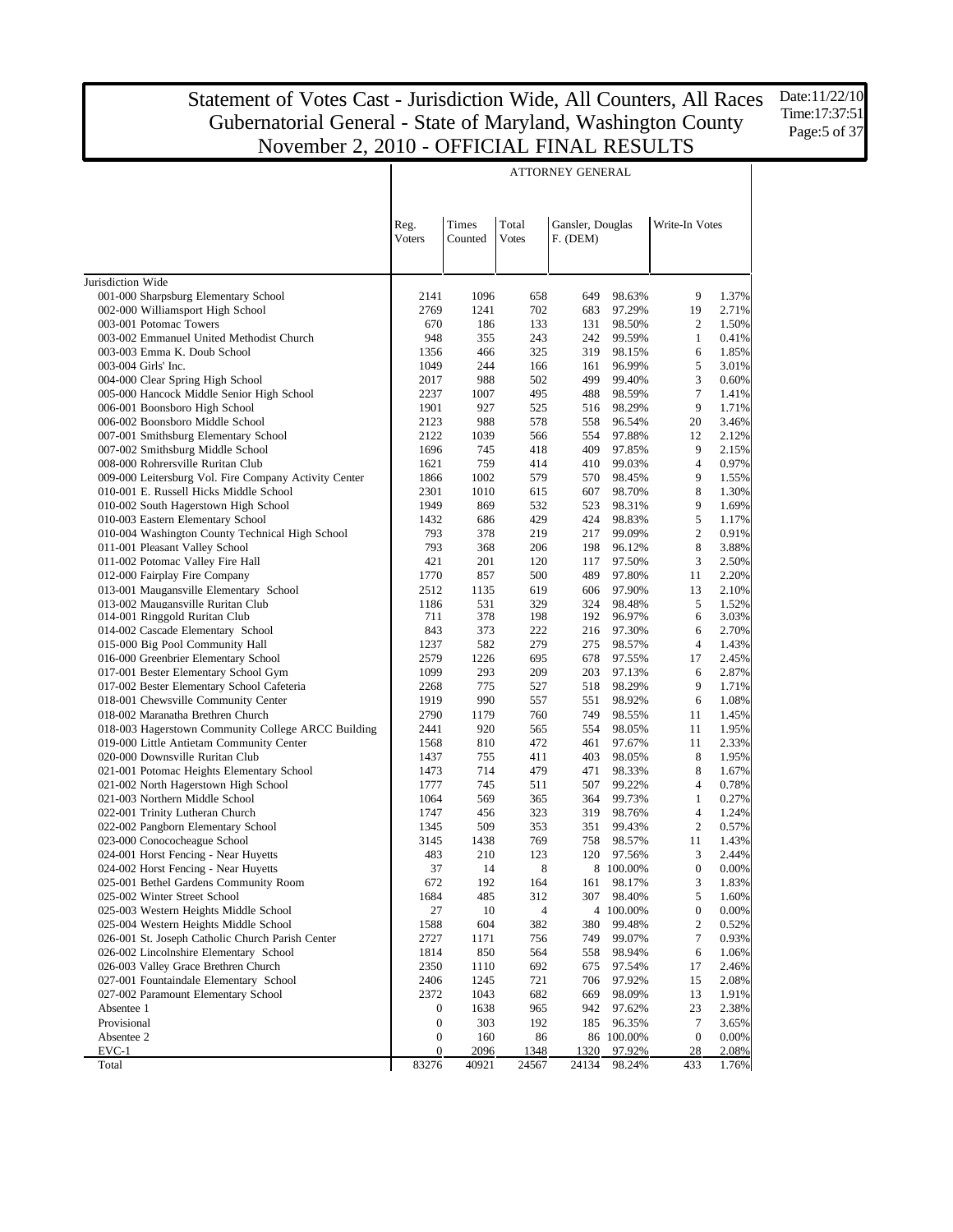T

U.S. SENATOR

|                                                                              |                       |                  |                       |                               | U.S. SENATOR     |                        |                  |                         |                |
|------------------------------------------------------------------------------|-----------------------|------------------|-----------------------|-------------------------------|------------------|------------------------|------------------|-------------------------|----------------|
|                                                                              | Reg.<br>Voters        | Times<br>Counted | Total<br><b>Votes</b> | Mikulski, Barbara<br>A. (DEM) |                  | Wargotz, Eric<br>(REP) |                  | Henry, Kenniss<br>(GRN) |                |
| Jurisdiction Wide                                                            |                       |                  |                       |                               |                  |                        |                  |                         |                |
| 001-000 Sharpsburg Elementary School                                         | 2141                  | 1096             | 1065                  | 473                           | 44.41%           | 552                    | 51.83%           | 21                      | 1.97%          |
| 002-000 Williamsport High School                                             | 2769                  | 1241             | 1195                  | 508                           | 42.51%           | 629                    | 52.64%           | 18                      | 1.51%          |
| 003-001 Potomac Towers                                                       | 670                   | 186              | 180                   | 115                           | 63.89%           | 56                     | 31.11%           | 5                       | 2.78%          |
| 003-002 Emmanuel United Methodist Church                                     | 948                   | 355              | 348                   | 194                           | 55.75%           | 138                    | 39.66%           | 5                       | 1.44%          |
| 003-003 Emma K. Doub School                                                  | 1356                  | 466              | 450                   | 226                           | 50.22%           | 191                    | 42.44%           | 10                      | 2.22%          |
| 003-004 Girls' Inc.                                                          | 1049                  | 244              | 236                   | 130                           | 55.08%           | 96                     | 40.68%           | 2                       | 0.85%          |
| 004-000 Clear Spring High School                                             | 2017                  | 988              | 952                   | 367                           | 38.55%           | 550                    | 57.77%           | 10                      | 1.05%          |
| 005-000 Hancock Middle Senior High School                                    | 2237                  | 1007             | 968                   | 299                           | 30.89%           | 621                    | 64.15%           | 17                      | 1.76%          |
| 006-001 Boonsboro High School                                                | 1901                  | 927              | 903                   | 352                           | 38.98%           | 520                    | 57.59%           | 17                      | 1.88%          |
| 006-002 Boonsboro Middle School                                              | 2123                  | 988              | 949                   | 420                           | 44.26%           | 499                    | 52.58%           | 8                       | 0.84%          |
| 007-001 Smithsburg Elementary School                                         | 2122                  | 1039             | 1005                  | 364                           | 36.22%           | 610                    | 60.70%           | 12                      | 1.19%          |
| 007-002 Smithsburg Middle School                                             | 1696                  | 745              | 727                   | 266                           | 36.59%           | 437                    | 60.11%           | 11                      | 1.51%          |
| 008-000 Rohrersville Ruritan Club                                            | 1621                  | 759              | 746                   | 267                           | 35.79%           | 440                    | 58.98%           | 25                      | 3.35%          |
| 009-000 Leitersburg Vol. Fire Company Activity Center                        | 1866                  | 1002             | 973                   | 370                           | 38.03%           | 567                    | 58.27%           | 20                      | 2.06%          |
| 010-001 E. Russell Hicks Middle School                                       | 2301                  | 1010             | 990                   | 450                           | 45.45%           | 499                    | 50.40%           | 11                      | 1.11%          |
| 010-002 South Hagerstown High School<br>010-003 Eastern Elementary School    | 1949<br>1432          | 869              | 849<br>675            | 388<br>330                    | 45.70%<br>48.89% | 445                    | 52.41%<br>47.56% | 5<br>9                  | 0.59%          |
| 010-004 Washington County Technical High School                              | 793                   | 686<br>378       | 366                   | 152                           | 41.53%           | 321<br>201             | 54.92%           | $\overline{4}$          | 1.33%<br>1.09% |
| 011-001 Pleasant Valley School                                               | 793                   | 368              | 365                   | 160                           | 43.84%           | 196                    | 53.70%           | 3                       | 0.82%          |
| 011-002 Potomac Valley Fire Hall                                             | 421                   | 201              | 199                   | 104                           | 52.26%           | 88                     | 44.22%           | $\mathbf{2}$            | 1.01%          |
| 012-000 Fairplay Fire Company                                                | 1770                  | 857              | 829                   | 290                           | 34.98%           | 501                    | 60.43%           | 15                      | 1.81%          |
| 013-001 Maugansville Elementary School                                       | 2512                  | 1135             | 1093                  | 397                           | 36.32%           | 650                    | 59.47%           | 13                      | 1.19%          |
| 013-002 Maugansville Ruritan Club                                            | 1186                  | 531              | 521                   | 232                           | 44.53%           | 275                    | 52.78%           | 10                      | 1.92%          |
| 014-001 Ringgold Ruritan Club                                                | 711                   | 378              | 364                   | 120                           | 32.97%           | 230                    | 63.19%           | 7                       | 1.92%          |
| 014-002 Cascade Elementary School                                            | 843                   | 373              | 365                   | 152                           | 41.64%           | 196                    | 53.70%           | 6                       | 1.64%          |
| 015-000 Big Pool Community Hall                                              | 1237                  | 582              | 557                   | 177                           | 31.78%           | 367                    | 65.89%           | $\overline{4}$          | 0.72%          |
| 016-000 Greenbrier Elementary School                                         | 2579                  | 1226             | 1195                  | 441                           | 36.90%           | 707                    | 59.16%           | 19                      | 1.59%          |
| 017-001 Bester Elementary School Gym                                         | 1099                  | 293              | 285                   | 172                           | 60.35%           | 107                    | 37.54%           | 1                       | 0.35%          |
| 017-002 Bester Elementary School Cafeteria                                   | 2268                  | 775              | 756                   | 382                           | 50.53%           | 350                    | 46.30%           | 8                       | 1.06%          |
| 018-001 Chewsville Community Center                                          | 1919                  | 990              | 963                   | 359                           | 37.28%           | 582                    | 60.44%           | 8                       | 0.83%          |
| 018-002 Maranatha Brethren Church                                            | 2790                  | 1179             | 1141                  | 535                           | 46.89%           | 551                    | 48.29%           | 25                      | 2.19%          |
| 018-003 Hagerstown Community College ARCC Building                           | 2441                  | 920              | 901                   | 409                           | 45.39%           | 471                    | 52.28%           | 9                       | 1.00%          |
| 019-000 Little Antietam Community Center                                     | 1568                  | 810              | 790                   | 300                           | 37.97%           | 464                    | 58.73%           | 10                      | 1.27%          |
| 020-000 Downsville Ruritan Club<br>021-001 Potomac Heights Elementary School | 1437<br>1473          | 755<br>714       | 719<br>691            | 283<br>352                    | 39.36%<br>50.94% | 410<br>307             | 57.02%<br>44.43% | 11<br>17                | 1.53%<br>2.46% |
| 021-002 North Hagerstown High School                                         | 1777                  | 745              | 725                   | 374                           | 51.59%           | 325                    | 44.83%           | 10                      | 1.38%          |
| 021-003 Northern Middle School                                               | 1064                  | 569              | 542                   | 292                           | 53.87%           | 234                    | 43.17%           | $\tau$                  | 1.29%          |
| 022-001 Trinity Lutheran Church                                              | 1747                  | 456              | 439                   | 251                           | 57.18%           | 162                    | 36.90%           | $\tau$                  | 1.59%          |
| 022-002 Pangborn Elementary School                                           | 1345                  | 509              | 491                   | 256                           | 52.14%           | 214                    | 43.58%           | 11                      | 2.24%          |
| 023-000 Conococheague School                                                 | 3145                  | 1438             | 1392                  | 465                           | 33.41%           | 863                    | 62.00%           | 18                      | 1.29%          |
| 024-001 Horst Fencing - Near Huyetts                                         | 483                   | 210              | 204                   | 79                            | 38.73%           | 119                    | 58.33%           | 3                       | 1.47%          |
| 024-002 Horst Fencing - Near Huyetts                                         | 37                    | 14               | 14                    | 5                             | 35.71%           |                        | 9 64.29%         | $\boldsymbol{0}$        | 0.00%          |
| 025-001 Bethel Gardens Community Room                                        | 672                   | 192              | 186                   | 158                           | 84.95%           | 21                     | 11.29%           | $\boldsymbol{2}$        | 1.08%          |
| 025-002 Winter Street School                                                 | 1684                  | 485              | 462                   | 246                           | 53.25%           | 195                    | 42.21%           | 8                       | 1.73%          |
| 025-003 Western Heights Middle School                                        | 27                    | 10               | 10                    | 6                             | 60.00%           | 3                      | 30.00%           | $\boldsymbol{0}$        | 0.00%          |
| 025-004 Western Heights Middle School                                        | 1588                  | 604              | 576                   | 298                           | 51.74%           | 253                    | 43.92%           | 5                       | 0.87%          |
| 026-001 St. Joseph Catholic Church Parish Center                             | 2727                  | 1171             | 1150                  | 490                           | 42.61%           | 606                    | 52.70%           | 22                      | 1.91%          |
| 026-002 Lincolnshire Elementary School                                       | 1814                  | 850              | 826                   | 387                           | 46.85%           | 406                    | 49.15%           | 13                      | 1.57%          |
| 026-003 Valley Grace Brethren Church                                         | 2350                  | 1110             | 1077                  | 472                           | 43.83%           | 575                    | 53.39%           | 11                      | 1.02%          |
| 027-001 Fountaindale Elementary School                                       | 2406                  | 1245             | 1214                  | 473                           | 38.96%           | 704                    | 57.99%           | 14                      | 1.15%          |
| 027-002 Paramount Elementary School                                          | 2372                  | 1043<br>1638     | 1027                  | 471                           | 45.86%<br>51.80% | 527                    | 51.31%           | 8                       | 0.78%          |
| Absentee 1<br>Provisional                                                    | 0<br>$\boldsymbol{0}$ | 303              | 1585<br>295           | 821<br>156                    | 52.88%           | 711<br>126             | 44.86%<br>42.71% | 26<br>5                 | 1.64%<br>1.69% |
| Absentee 2                                                                   | $\boldsymbol{0}$      | 160              | 150                   | 76                            | 50.67%           | 66                     | 44.00%           | 4                       | 2.67%          |
| EVC-1                                                                        | 0                     | 2096             | 2032                  | 1044                          | 51.38%           | 930                    | 45.77%           | 27                      | 1.33%          |
| Total                                                                        | 83276                 | 40921            | 39708                 | 17356                         | 43.71%           | 20873                  | 52.57%           | 579                     | 1.46%          |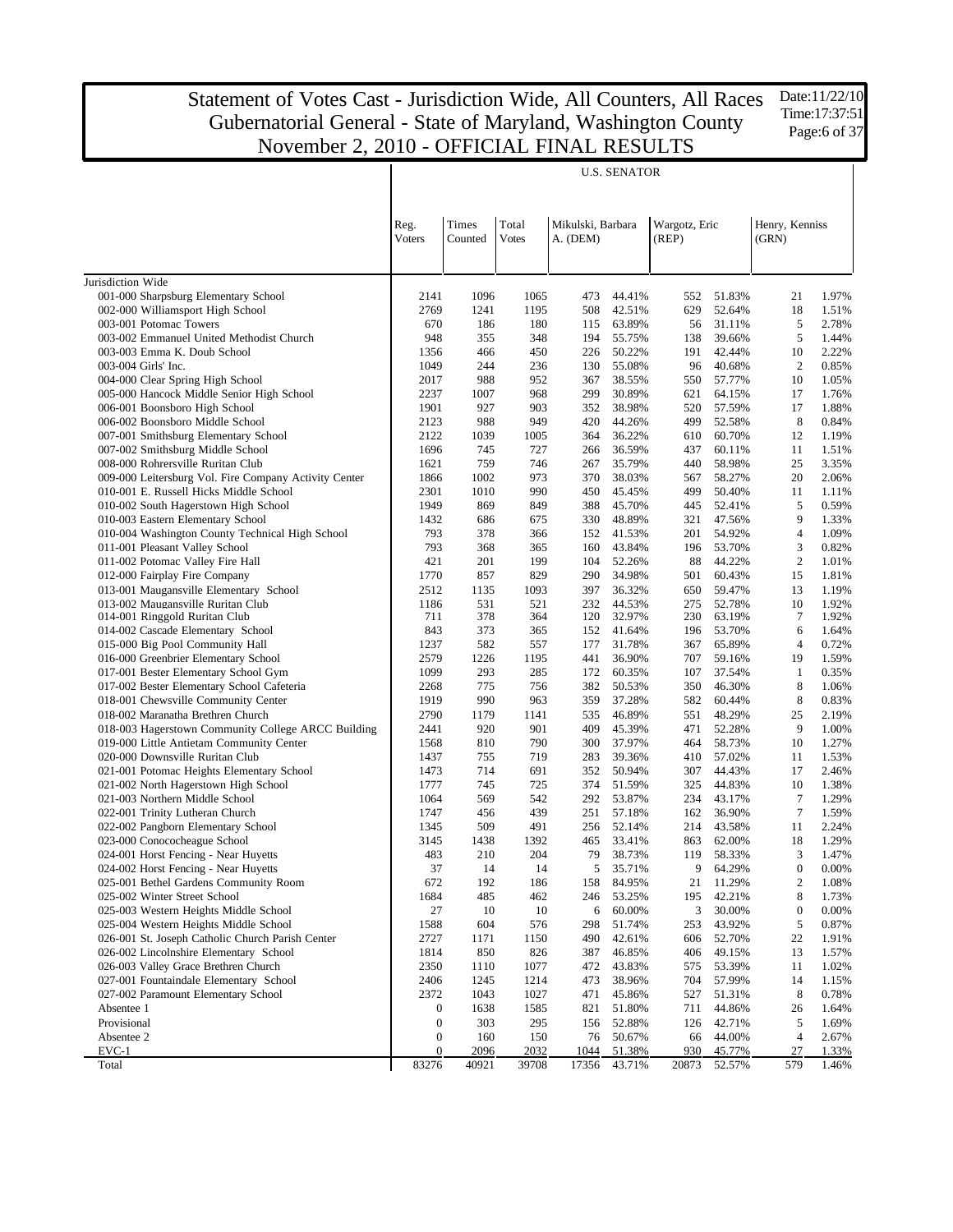U.S. SENATOR

 $\overline{\phantom{a}}$ 

|                                                                          | Shawver, Richard<br>Ala (CON) |                | Write-In Votes    |                |
|--------------------------------------------------------------------------|-------------------------------|----------------|-------------------|----------------|
|                                                                          |                               |                |                   |                |
| Jurisdiction Wide                                                        | 18                            | 1.69%          | 1                 | 0.09%          |
| 001-000 Sharpsburg Elementary School<br>002-000 Williamsport High School | 30                            | 2.51%          | 10                | 0.84%          |
| 003-001 Potomac Towers                                                   | 4                             | 2.22%          | $\mathbf{0}$      | 0.00%          |
| 003-002 Emmanuel United Methodist Church                                 | 8                             | 2.30%          | 3                 | 0.86%          |
| 003-003 Emma K. Doub School                                              | 18                            | 4.00%          | 5                 | 1.11%          |
| 003-004 Girls' Inc.                                                      | $\overline{4}$                | 1.69%          | $\overline{4}$    | 1.69%          |
| 004-000 Clear Spring High School                                         | 16                            | 1.68%          | 9                 | 0.95%          |
| 005-000 Hancock Middle Senior High School                                | 21                            | 2.17%          | 10                | 1.03%          |
| 006-001 Boonsboro High School                                            | 11                            | 1.22%          | 3                 | 0.33%          |
| 006-002 Boonsboro Middle School                                          | 17                            | 1.79%          | 5                 | 0.53%          |
| 007-001 Smithsburg Elementary School                                     | 14                            | 1.39%          | 5                 | 0.50%          |
| 007-002 Smithsburg Middle School                                         | 8                             | 1.10%          | 5                 | 0.69%          |
| 008-000 Rohrersville Ruritan Club                                        | 14                            | 1.88%          | $\mathbf{0}$      | 0.00%          |
| 009-000 Leitersburg Vol. Fire Company Activity Center                    | 10                            | 1.03%          | 6                 | 0.62%          |
| 010-001 E. Russell Hicks Middle School                                   | 23                            | 2.32%          | 7                 | 0.71%          |
| 010-002 South Hagerstown High School                                     | 9                             | 1.06%          | $\overline{c}$    | 0.24%          |
| 010-003 Eastern Elementary School                                        | 9                             | 1.33%          | 6                 | 0.89%          |
| 010-004 Washington County Technical High School                          | 5                             | 1.37%          | $\overline{4}$    | 1.09%          |
| 011-001 Pleasant Valley School                                           | 6                             | 1.64%          | $\mathbf{0}$      | 0.00%          |
| 011-002 Potomac Valley Fire Hall                                         | $\overline{4}$                | 2.01%          | $\mathbf{1}$      | 0.50%          |
| 012-000 Fairplay Fire Company                                            | 17                            | 2.05%          | 6                 | 0.72%          |
| 013-001 Maugansville Elementary School                                   | 22                            | 2.01%          | 11                | 1.01%          |
| 013-002 Maugansville Ruritan Club                                        | 1                             | 0.19%          | 3                 | 0.58%          |
| 014-001 Ringgold Ruritan Club                                            | 5<br>11                       | 1.37%          | 2<br>0            | 0.55%<br>0.00% |
| 014-002 Cascade Elementary School<br>015-000 Big Pool Community Hall     | 8                             | 3.01%<br>1.44% | 1                 | 0.18%          |
| 016-000 Greenbrier Elementary School                                     | 18                            | 1.51%          | 10                | 0.84%          |
| 017-001 Bester Elementary School Gym                                     | 3                             | 1.05%          | 2                 | 0.70%          |
| 017-002 Bester Elementary School Cafeteria                               | 10                            | 1.32%          | 6                 | 0.79%          |
| 018-001 Chewsville Community Center                                      | 8                             | 0.83%          | 6                 | 0.62%          |
| 018-002 Maranatha Brethren Church                                        | 21                            | 1.84%          | 9                 | 0.79%          |
| 018-003 Hagerstown Community College ARCC Building                       | 10                            | 1.11%          | 2                 | 0.22%          |
| 019-000 Little Antietam Community Center                                 | 14                            | 1.77%          | 2                 | 0.25%          |
| 020-000 Downsville Ruritan Club                                          | 10                            | 1.39%          | 5                 | 0.70%          |
| 021-001 Potomac Heights Elementary School                                | 9                             | 1.30%          | 6                 | 0.87%          |
| 021-002 North Hagerstown High School                                     | 14                            | 1.93%          | 2                 | 0.28%          |
| 021-003 Northern Middle School                                           | 3                             | 0.55%          | 6                 | 1.11%          |
| 022-001 Trinity Lutheran Church                                          | 16                            | 3.64%          | 3                 | 0.68%          |
| 022-002 Pangborn Elementary School                                       | 7                             | 1.43%          | 3                 | 0.61%          |
| 023-000 Conococheague School                                             | 27                            | 1.94%          | 19                | 1.36%          |
| 024-001 Horst Fencing - Near Huyetts                                     | 1                             | 0.49%          | 2                 | 0.98%          |
| 024-002 Horst Fencing - Near Huyetts                                     | $\overline{0}$                | 0.00%          | $\boldsymbol{0}$  | 0.00%          |
| 025-001 Bethel Gardens Community Room                                    | $\boldsymbol{2}$              | 1.08%          | 3                 | 1.61%          |
| 025-002 Winter Street School                                             | 9                             | 1.95%          | 4                 | 0.87%          |
| 025-003 Western Heights Middle School                                    | $\boldsymbol{0}$              | 0.00%          | 1                 | 10.00%         |
| 025-004 Western Heights Middle School                                    | 12                            | 2.08%          | 8                 | 1.39%          |
| 026-001 St. Joseph Catholic Church Parish Center                         | 26                            | 2.26%          | 6                 | 0.52%          |
| 026-002 Lincolnshire Elementary School                                   | 15                            | 1.82%          | 5                 | 0.61%          |
| 026-003 Valley Grace Brethren Church                                     | 17                            | 1.58%          | $\overline{c}$    | 0.19%          |
| 027-001 Fountaindale Elementary School                                   | 13                            | 1.07%          | 10                | 0.82%          |
| 027-002 Paramount Elementary School                                      | 11                            | 1.07%          | 10                | 0.97%          |
| Absentee 1<br>Provisional                                                | 26                            | 1.64%<br>2.03% | $\mathbf{1}$<br>2 | 0.06%          |
| Absentee 2                                                               | 6<br>4                        | 2.67%          | $\boldsymbol{0}$  | 0.68%<br>0.00% |
| EVC-1                                                                    | 28                            | 1.38%          | 3                 | 0.15%          |
| Total                                                                    | 653                           | 1.64%          | 247               | 0.62%          |
|                                                                          |                               |                |                   |                |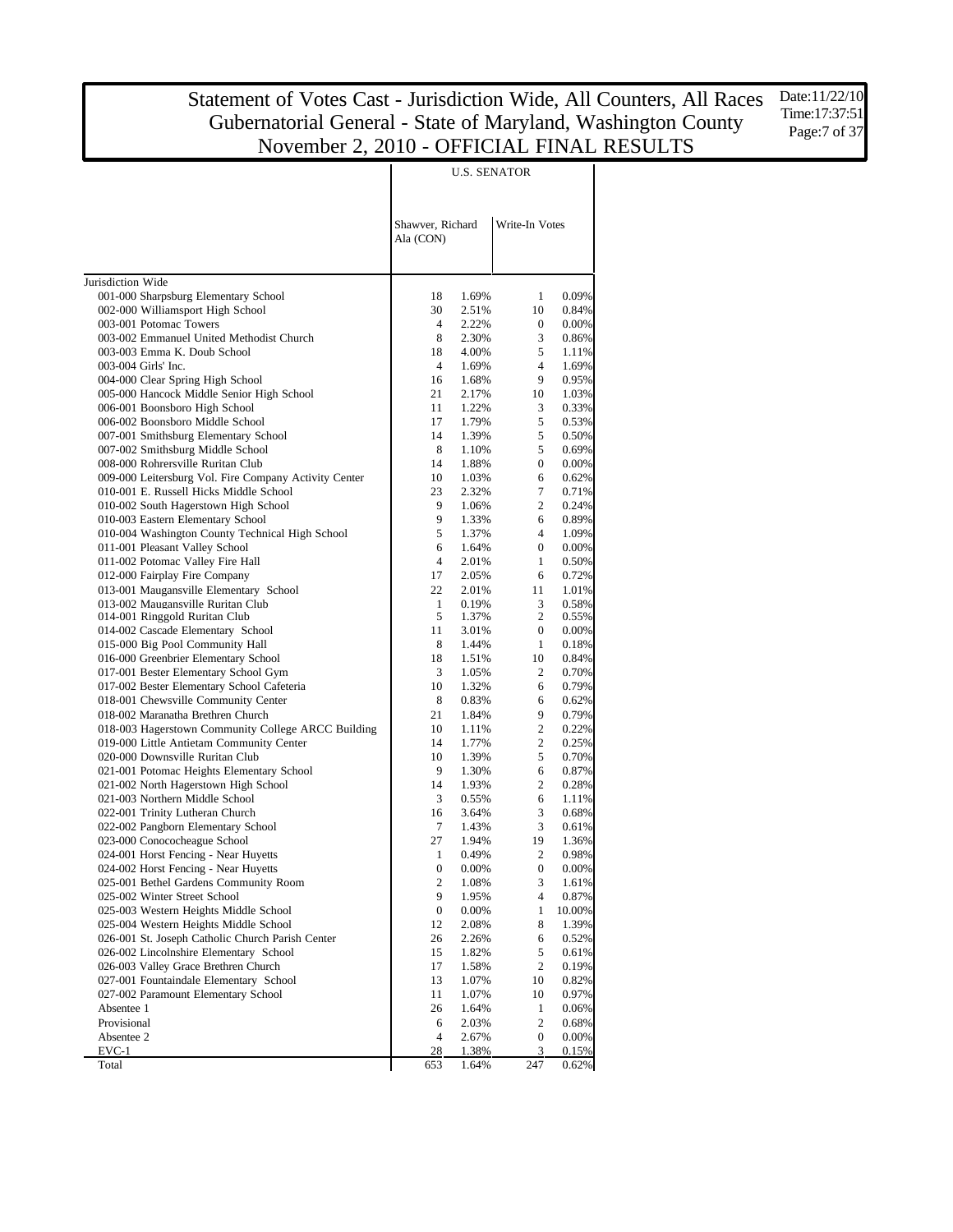Jurisdiction Wide 001-000 Sharpsburg Elementary School 002-000 Williamsport High School 003-001 Potomac Towers 003-002 Emmanuel United Methodist Church 003-003 Emma K. Doub School 003-004 Girls' Inc. 004-000 Clear Spring High School 005-000 Hancock Middle Senior High School 006-001 Boonsboro High School 006-002 Boonsboro Middle School 007-001 Smithsburg Elementary School 007-002 Smithsburg Middle School 008-000 Rohrersville Ruritan Club 009-000 Leitersburg Vol. Fire Company Activity Center 010-001 E. Russell Hicks Middle School 010-002 South Hagerstown High School 010-003 Eastern Elementary School 010-004 Washington County Technical High School 011-001 Pleasant Valley School 011-002 Potomac Valley Fire Hall 012-000 Fairplay Fire Company 013-001 Maugansville Elementary School 013-002 Maugansville Ruritan Club 014-001 Ringgold Ruritan Club 014-002 Cascade Elementary School 015-000 Big Pool Community Hall 016-000 Greenbrier Elementary School 017-001 Bester Elementary School Gym 017-002 Bester Elementary School Cafeteria 018-001 Chewsville Community Center 018-002 Maranatha Brethren Church 018-003 Hagerstown Community College ARCC Building 019-000 Little Antietam Community Center 020-000 Downsville Ruritan Club 021-001 Potomac Heights Elementary School 021-002 North Hagerstown High School 021-003 Northern Middle School 022-001 Trinity Lutheran Church 022-002 Pangborn Elementary School 023-000 Conococheague School 024-001 Horst Fencing - Near Huyetts 024-002 Horst Fencing - Near Huyetts 025-001 Bethel Gardens Community Room 025-002 Winter Street School 025-003 Western Heights Middle School 025-004 Western Heights Middle School 026-001 St. Joseph Catholic Church Parish Center 026-002 Lincolnshire Elementary School 026-003 Valley Grace Brethren Church 027-001 Fountaindale Elementary School 027-002 Paramount Elementary School Absentee 1 Provisional Absentee 2 EVC-1 Total Reg. Voters Times Counted Total Votes Duck, Andrew (DEM) Bartlett, Roscoe G. Massey, Dan (LIB) (REP) U.S. CONGRESS 6 2141 1096 1075 430 40.00% 589 54.79% 31 2.88% 2769 1241 1189 420 35.32% 692 58.20% 48 4.04% 670 186 182 93 51.10% 77 42.31% 5 2.75% 948 355 346 165 47.69% 156 45.09% 15 4.34% 1356 466 450 208 46.22% 204 45.33% 19 4.22% 1049 244 236 118 50.00% 106 44.92% 7 2.97% 2017 988 946 273 28.86% 621 65.64% 21 2.22% 2237 1007 975 203 20.82% 709 72.72% 41 4.21% 1901 927 905 316 34.92% 542 59.89% 24 2.65% 2123 988 946 361 38.16% 541 57.19% 26 2.75% 2122 1039 1001 283 28.27% 645 64.44% 33 3.30% 1696 745 725 224 30.90% 466 64.28% 17 2.34% 1621 759 743 248 33.38% 452 60.83% 27 3.63% 1866 1002 980 298 30.41% 628 64.08% 28 2.86% 2301 1010 973 355 36.49% 547 56.22% 35 3.60% 1949 869 842 323 38.36% 488 57.96% 21 2.49% 1432 686 661 237 35.85% 390 59.00% 21 3.18% 793 378 368 134 36.41% 214 58.15% 12 3.26% 793 368 364 144 39.56% 215 59.07% 3 0.82% 421 201 197 86 43.65% 104 52.79% 3 1.52% 1770 857 834 248 29.74% 531 63.67% 28 3.36% 2512 1135 1103 319 28.92% 717 65.00% 34 3.08% 1186 531 514 182 35.41% 294 57.20% 26 5.06% 711 378 366 106 28.96% 241 65.85% 9 2.46% 843 373 367 112 30.52% 221 60.22% 19 5.18% 1237 582 558 145 25.99% 385 69.00% 15 2.69% 2579 1226 1196 362 30.27% 763 63.80% 39 3.26% 1099 293 284 127 44.72% 139 48.94% 13 4.58% 2268 775 758 297 39.18% 404 53.30% 25 3.30% 1919 990 962 298 30.98% 617 64.14% 28 2.91% 2790 1179 1148 472 41.11% 612 53.31% 35 3.05% 2441 920 896 341 38.06% 501 55.92% 30 3.35% 1568 810 799 258 32.29% 503 62.95% 19 2.38% 1437 755 727 207 28.47% 467 64.24% 39 5.36% 1473 714 681 296 43.47% 347 50.95% 19 2.79% 1777 745 723 318 43.98% 359 49.65% 15 2.07% 1064 569 542 239 44.10% 271 50.00% 19 3.51% 1747 456 445 210 47.19% 194 43.60% 17 3.82% 1345 509 484 225 46.49% 228 47.11% 20 4.13% 3145 1438 1400 383 27.36% 936 66.86% 43 3.07% 483 210 203 73 35.96% 120 59.11% 5 2.46% 37 14 14 4 28.57% 9 64.29% 1 7.14% 672 192 177 135 76.27% 34 19.21% 5 2.82% 1684 485 465 189 40.65% 238 51.18% 19 4.09% 27 10 10 4 40.00% 4 40.00% 1 10.00% 1588 604 577 250 43.33% 298 51.65% 14 2.43% 2727 1171 1139 422 37.05% 640 56.19% 45 3.95% 1814 850 829 332 40.05% 459 55.37% 22 2.65% 2350 1110 1077 353 32.78% 659 61.19% 44 4.09% 2406 1245 1199 387 32.28% 745 62.14% 41 3.42% 2372 1043 1016 368 36.22% 600 59.06% 27 2.66% 0 1638 1567 666 42.50% 817 52.14% 44 2.81% 0 303 292 120 41.10% 155 53.08% 11 3.77% 0 160 148 74 50.00% 63 42.57% 3 2.03% 0 2096 2036 940 46.17% 981 48.18% 62 3.05% 83276 40921 39640 14381 36.28% 22938 57.87% 1273 3.21%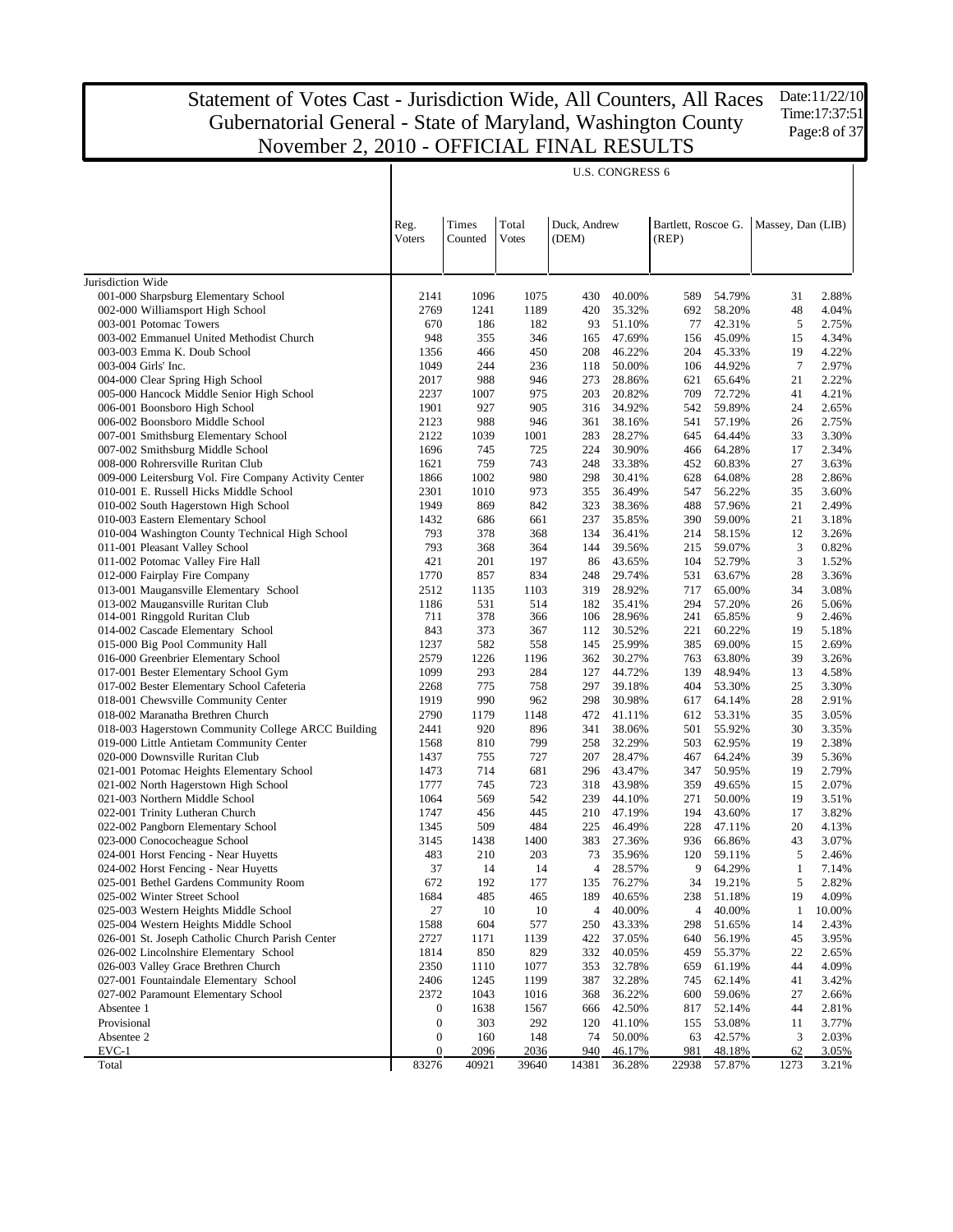|                                                                                           | Reed, Michael     |                 | Write-In Votes                 |                   |
|-------------------------------------------------------------------------------------------|-------------------|-----------------|--------------------------------|-------------------|
|                                                                                           | (CON)             |                 |                                |                   |
| Jurisdiction Wide                                                                         |                   |                 |                                |                   |
| 001-000 Sharpsburg Elementary School                                                      | 24                | 2.23%           | 1                              | 0.09%             |
| 002-000 Williamsport High School                                                          | 28                | 2.35%           | $\mathbf{1}$                   | 0.08%             |
| 003-001 Potomac Towers                                                                    | 7                 | 3.85%           | $\overline{0}$                 | 0.00%             |
| 003-002 Emmanuel United Methodist Church                                                  | 9                 | 2.60%           | $\mathbf{1}$                   | 0.29%             |
| 003-003 Emma K. Doub School                                                               | 18                | 4.00%           | 1                              | 0.22%             |
| 003-004 Girls' Inc.                                                                       | 5                 | 2.12%           | $\boldsymbol{0}$               | 0.00%             |
| 004-000 Clear Spring High School                                                          | 28                | 2.96%           | 3                              | 0.32%             |
| 005-000 Hancock Middle Senior High School                                                 | 22                | 2.26%           | $\overline{0}$                 | 0.00%             |
| 006-001 Boonsboro High School                                                             | 21                | 2.32%           | $\overline{c}$                 | 0.22%             |
| 006-002 Boonsboro Middle School                                                           | 17                | 1.80%           | $\mathbf{1}$                   | 0.11%             |
| 007-001 Smithsburg Elementary School                                                      | 38                | 3.80%           | $\overline{c}$                 | 0.20%             |
| 007-002 Smithsburg Middle School                                                          | 17                | 2.34%           | $\mathbf{1}$                   | 0.14%             |
| 008-000 Rohrersville Ruritan Club                                                         | 14                | 1.88%           | $\overline{c}$                 | 0.27%             |
| 009-000 Leitersburg Vol. Fire Company Activity Center                                     | 26                | 2.65%           | $\overline{0}$                 | 0.00%             |
| 010-001 E. Russell Hicks Middle School                                                    | 31                | 3.19%           | 5                              | 0.51%             |
| 010-002 South Hagerstown High School                                                      | 9                 | 1.07%           | $\mathbf{1}$                   | 0.12%             |
| 010-003 Eastern Elementary School                                                         | 12                | 1.82%           | $\mathbf{1}$<br>$\overline{0}$ | 0.15%<br>0.00%    |
| 010-004 Washington County Technical High School<br>011-001 Pleasant Valley School         | 8<br>$\mathbf{1}$ | 2.17%<br>0.27%  | $\mathbf{1}$                   | 0.27%             |
| 011-002 Potomac Valley Fire Hall                                                          | $\overline{4}$    | 2.03%           | $\mathbf{0}$                   | 0.00%             |
| 012-000 Fairplay Fire Company                                                             | 26                | 3.12%           | $\mathbf{1}$                   | 0.12%             |
| 013-001 Maugansville Elementary School                                                    | 29                | 2.63%           | $\overline{4}$                 | 0.36%             |
| 013-002 Maugansville Ruritan Club                                                         | 11                | 2.14%           | $\mathbf{1}$                   | 0.19%             |
| 014-001 Ringgold Ruritan Club                                                             | 9                 | 2.46%           | 1                              | 0.27%             |
| 014-002 Cascade Elementary School                                                         | 14                | 3.81%           | $\mathbf{1}$                   | 0.27%             |
| 015-000 Big Pool Community Hall                                                           | 13                | 2.33%           | $\boldsymbol{0}$               | 0.00%             |
| 016-000 Greenbrier Elementary School                                                      | 29                | 2.42%           | 3                              | 0.25%             |
| 017-001 Bester Elementary School Gym                                                      | 5                 | 1.76%           | $\boldsymbol{0}$               | 0.00%             |
| 017-002 Bester Elementary School Cafeteria                                                | 31                | 4.09%           | $\mathbf{1}$                   | 0.13%             |
| 018-001 Chewsville Community Center                                                       | 19                | 1.98%           | $\boldsymbol{0}$               | 0.00%             |
| 018-002 Maranatha Brethren Church                                                         | 29                | 2.53%           | 0                              | 0.00%             |
| 018-003 Hagerstown Community College ARCC Building                                        | 24                | 2.68%           | 0                              | 0.00%             |
| 019-000 Little Antietam Community Center                                                  | 19                | 2.38%           | 0                              | 0.00%             |
| 020-000 Downsville Ruritan Club                                                           | 14                | 1.93%           | 0                              | 0.00%             |
| 021-001 Potomac Heights Elementary School                                                 | 18                | 2.64%           | $\mathbf{1}$                   | 0.15%             |
| 021-002 North Hagerstown High School                                                      | 31                | 4.29%           | $\overline{0}$                 | 0.00%             |
| 021-003 Northern Middle School                                                            | 12                | 2.21%           | $\mathbf{1}$                   | 0.18%             |
| 022-001 Trinity Lutheran Church                                                           | 24                | 5.39%           | $\boldsymbol{0}$               | 0.00%             |
| 022-002 Pangborn Elementary School                                                        | 10                | 2.07%           | $\mathbf{1}$                   | 0.21%             |
| 023-000 Conococheague School                                                              | 37                | 2.64%           | 1                              | 0.07%             |
| 024-001 Horst Fencing - Near Huyetts                                                      | 4                 | 1.97%           | 1                              | 0.49%             |
| 024-002 Horst Fencing - Near Huyetts                                                      | $\mathbf{0}$      | 0.00%           | $\overline{0}$                 | 0.00%             |
| 025-001 Bethel Gardens Community Room                                                     | 3                 | 1.69%           | 0                              | 0.00%             |
| 025-002 Winter Street School                                                              | 18                | 3.87%           | 1<br>0                         | 0.22%<br>$0.00\%$ |
| 025-003 Western Heights Middle School                                                     | 1<br>15           | 10.00%<br>2.60% | 0                              | 0.00%             |
| 025-004 Western Heights Middle School<br>026-001 St. Joseph Catholic Church Parish Center | 29                | 2.55%           | 3                              | 0.26%             |
| 026-002 Lincolnshire Elementary School                                                    | 14                | 1.69%           | 2                              | 0.24%             |
| 026-003 Valley Grace Brethren Church                                                      | 19                | 1.76%           | 2                              | 0.19%             |
| 027-001 Fountaindale Elementary School                                                    | 25                | 2.09%           | $\mathbf{1}$                   | 0.08%             |
| 027-002 Paramount Elementary School                                                       | 21                | 2.07%           | 0                              | 0.00%             |
| Absentee 1                                                                                | 39                | 2.49%           | 1                              | 0.06%             |
| Provisional                                                                               | 6                 | 2.05%           | 0                              | 0.00%             |
| Absentee 2                                                                                | 8                 | 5.41%           | $\boldsymbol{0}$               | 0.00%             |
| EVC-1                                                                                     | 49                | 2.41%           | 4                              | 0.20%             |
| Total                                                                                     | 994               | 2.51%           | 54                             | 0.14%             |
|                                                                                           |                   |                 |                                |                   |

U.S. CONGRESS 6

 $\overline{\phantom{a}}$ 

 $\overline{\phantom{a}}$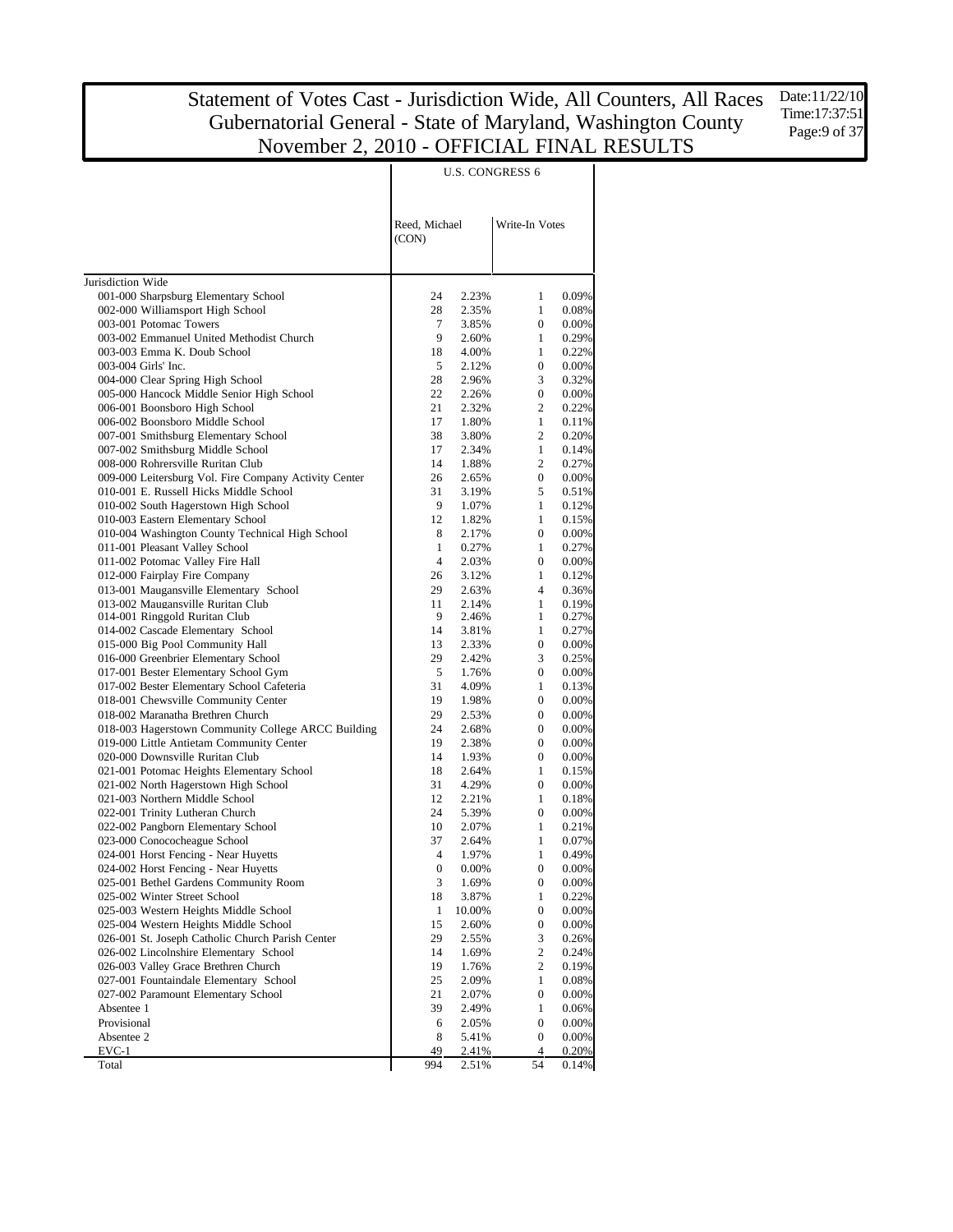Date:11/22/10 Time:17:37:52 Page: 10 of 37

|                                                                               |                                      |                              |                              | <b>STATE SENATOR 1</b>       |                          |                                      |                |
|-------------------------------------------------------------------------------|--------------------------------------|------------------------------|------------------------------|------------------------------|--------------------------|--------------------------------------|----------------|
|                                                                               | Reg.<br><b>Voters</b>                | Times<br>Counted             | Total<br><b>Votes</b>        | Edwards, George<br>C. (REP)  |                          | Write-In Votes                       |                |
| Jurisdiction Wide                                                             |                                      |                              |                              |                              |                          |                                      |                |
| 001-000 Sharpsburg Elementary School                                          |                                      |                              |                              |                              |                          |                                      |                |
| 002-000 Williamsport High School                                              |                                      |                              |                              |                              |                          |                                      |                |
| 003-001 Potomac Towers                                                        |                                      | $\overline{a}$               | $\overline{a}$               | $\overline{a}$               |                          |                                      |                |
| 003-002 Emmanuel United Methodist Church                                      |                                      |                              |                              | $\overline{a}$               |                          |                                      |                |
| 003-003 Emma K. Doub School                                                   |                                      | $\overline{\phantom{a}}$     | $\frac{1}{2}$                | $\frac{1}{2}$                | $\overline{\phantom{a}}$ | $\overline{\phantom{a}}$             |                |
| 003-004 Girls' Inc.                                                           |                                      | $\sim$                       | $\overline{\phantom{a}}$     | $\overline{\phantom{a}}$     |                          | $\overline{\phantom{a}}$             |                |
| 004-000 Clear Spring High School<br>005-000 Hancock Middle Senior High School | 2017<br>2237                         | 988<br>1007                  | 771<br>810                   | 754<br>797                   | 97.80%<br>98.40%         | 17<br>13                             | 2.20%<br>1.60% |
| 006-001 Boonsboro High School                                                 | $\overline{\phantom{a}}$             | $\overline{\phantom{a}}$     | $\mathbf{r}$                 | $\blacksquare$               | $\overline{a}$           | $\sim$                               |                |
| 006-002 Boonsboro Middle School                                               |                                      | ÷,                           |                              |                              |                          |                                      |                |
| 007-001 Smithsburg Elementary School                                          | $\overline{a}$                       | $\overline{a}$               | $\overline{a}$               | $\frac{1}{2}$                | ÷,                       |                                      |                |
| 007-002 Smithsburg Middle School                                              |                                      |                              | ÷,                           | $\overline{a}$               |                          |                                      |                |
| 008-000 Rohrersville Ruritan Club                                             | $\overline{a}$                       | ÷,                           | $\overline{a}$               | $\frac{1}{2}$                |                          |                                      |                |
| 009-000 Leitersburg Vol. Fire Company Activity Center                         |                                      |                              |                              | $\overline{a}$               |                          |                                      |                |
| 010-001 E. Russell Hicks Middle School                                        |                                      | $\overline{a}$               | $\overline{a}$               | $\frac{1}{2}$                | ÷,                       |                                      |                |
| 010-002 South Hagerstown High School                                          |                                      |                              |                              | $\overline{a}$               |                          |                                      |                |
| 010-003 Eastern Elementary School                                             |                                      | ÷,                           | $\overline{a}$               | $\frac{1}{2}$                |                          |                                      |                |
| 010-004 Washington County Technical High School                               |                                      |                              |                              | $\overline{a}$               |                          |                                      |                |
| 011-001 Pleasant Valley School                                                |                                      | $\overline{a}$               | $\overline{a}$               | $\frac{1}{2}$                |                          |                                      |                |
| 011-002 Potomac Valley Fire Hall                                              |                                      |                              |                              | $\overline{a}$               |                          |                                      |                |
| 012-000 Fairplay Fire Company                                                 |                                      | ÷,                           | $\overline{a}$               | $\frac{1}{2}$                |                          |                                      |                |
| 013-001 Maugansville Elementary School                                        |                                      | $\overline{a}$               |                              | $\overline{a}$               |                          |                                      |                |
| 013-002 Maugansville Ruritan Club<br>014-001 Ringgold Ruritan Club            |                                      | ÷,                           | $\overline{a}$               | $\frac{1}{2}$                | $\overline{a}$           |                                      |                |
| 014-002 Cascade Elementary School                                             |                                      | $\blacksquare$               | $\overline{\phantom{a}}$     | $\blacksquare$               |                          | $\overline{\phantom{m}}$             |                |
| 015-000 Big Pool Community Hall                                               | 1237                                 | 582                          | 467                          | 453                          | 97.00%                   | 14                                   | 3.00%          |
| 016-000 Greenbrier Elementary School                                          |                                      | $\frac{1}{2}$                |                              |                              |                          | $\overline{\phantom{a}}$             |                |
| 017-001 Bester Elementary School Gym                                          |                                      |                              |                              |                              |                          |                                      |                |
| 017-002 Bester Elementary School Cafeteria                                    |                                      | $\overline{a}$               |                              | $\frac{1}{2}$                |                          |                                      |                |
| 018-001 Chewsville Community Center                                           |                                      |                              |                              |                              |                          |                                      |                |
| 018-002 Maranatha Brethren Church                                             |                                      | $\overline{\phantom{0}}$     |                              |                              |                          |                                      |                |
| 018-003 Hagerstown Community College ARCC Building                            |                                      |                              |                              |                              |                          |                                      |                |
| 019-000 Little Antietam Community Center                                      |                                      | $\overline{\phantom{0}}$     |                              | $\blacksquare$               |                          |                                      |                |
| 020-000 Downsville Ruritan Club                                               |                                      |                              |                              |                              |                          |                                      |                |
| 021-001 Potomac Heights Elementary School                                     |                                      |                              |                              |                              |                          |                                      |                |
| 021-002 North Hagerstown High School                                          |                                      |                              |                              |                              |                          |                                      |                |
| 021-003 Northern Middle School                                                |                                      | $\overline{\phantom{0}}$     |                              | $\blacksquare$               |                          |                                      |                |
| 022-001 Trinity Lutheran Church<br>022-002 Pangborn Elementary School         |                                      | $\overline{\phantom{0}}$     |                              | $\blacksquare$               |                          |                                      |                |
| 023-000 Conococheague School                                                  | 3145                                 | 1438                         | 1171                         |                              | 1113 95.05%              | 58                                   | 4.95%          |
| 024-001 Horst Fencing - Near Huyetts                                          |                                      |                              |                              |                              |                          |                                      |                |
| 024-002 Horst Fencing - Near Huyetts                                          |                                      |                              |                              |                              |                          |                                      |                |
| 025-001 Bethel Gardens Community Room                                         |                                      |                              |                              |                              |                          |                                      |                |
| 025-002 Winter Street School                                                  |                                      |                              |                              |                              |                          |                                      |                |
| 025-003 Western Heights Middle School                                         |                                      |                              |                              |                              |                          |                                      |                |
| 025-004 Western Heights Middle School                                         |                                      |                              |                              |                              |                          |                                      |                |
| 026-001 St. Joseph Catholic Church Parish Center                              |                                      |                              |                              |                              |                          |                                      |                |
| 026-002 Lincolnshire Elementary School                                        |                                      |                              |                              |                              |                          |                                      |                |
| 026-003 Valley Grace Brethren Church                                          |                                      |                              |                              |                              |                          |                                      |                |
| 027-001 Fountaindale Elementary School                                        |                                      |                              |                              |                              |                          |                                      |                |
| 027-002 Paramount Elementary School                                           |                                      | $\qquad \qquad \blacksquare$ | $\qquad \qquad \blacksquare$ | $\qquad \qquad \blacksquare$ |                          | $\overline{a}$                       |                |
| Absentee 1<br>Provisional                                                     | $\overline{0}$                       | 120                          | 71                           | 70                           | 98.59%                   | $\mathbf{1}$                         | 1.41%          |
| Absentee 2                                                                    | $\boldsymbol{0}$<br>$\boldsymbol{0}$ | 28<br>23                     | 18<br>13                     |                              | 18 100.00%<br>13 100.00% | $\boldsymbol{0}$<br>$\boldsymbol{0}$ | 0.00%<br>0.00% |
| $EVC-1$                                                                       | $\mathbf{0}$                         | 119                          | 84                           |                              | 84 100.00%               | $\mathbf{0}$                         | 0.00%          |
| Total                                                                         | 8636                                 | 4305                         | 3405                         | 3302                         | 96.98%                   | 103                                  | 3.02%          |

#### STATE SENATOR 1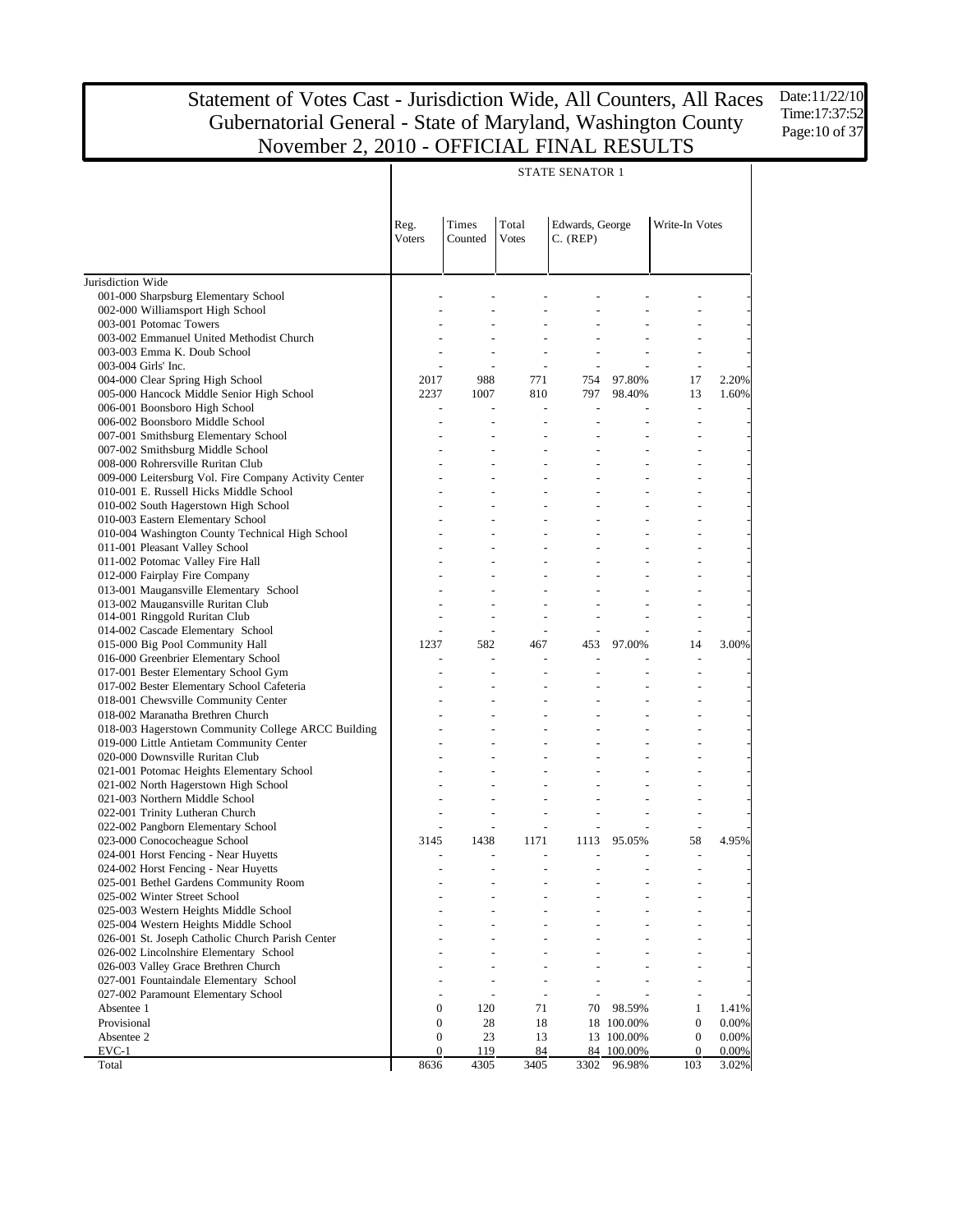Date:11/22/10 Time:17:37:52 Page:11 of 37

|                                                                                            |                          |                          |                          | <b>STATE SENATOR 2</b>   |                          |                          |                  |  |  |
|--------------------------------------------------------------------------------------------|--------------------------|--------------------------|--------------------------|--------------------------|--------------------------|--------------------------|------------------|--|--|
|                                                                                            |                          |                          |                          |                          |                          |                          |                  |  |  |
|                                                                                            |                          |                          |                          |                          |                          |                          |                  |  |  |
|                                                                                            | Reg.                     | Times                    | Total                    | Shank, Christopher       |                          | Write-In Votes           |                  |  |  |
|                                                                                            | <b>Voters</b>            | Counted                  | <b>Votes</b>             | B (REP)                  |                          |                          |                  |  |  |
|                                                                                            |                          |                          |                          |                          |                          |                          |                  |  |  |
|                                                                                            |                          |                          |                          |                          |                          |                          |                  |  |  |
| Jurisdiction Wide                                                                          |                          |                          |                          |                          |                          |                          |                  |  |  |
| 001-000 Sharpsburg Elementary School                                                       | 2141                     | 1096                     | 891                      | 727                      | 81.59%                   | 164                      | 18.41%           |  |  |
| 002-000 Williamsport High School                                                           | 2769                     | 1241                     | 1066                     | 711                      | 66.70%                   | 355                      | 33.30%           |  |  |
| 003-001 Potomac Towers<br>003-002 Emmanuel United Methodist Church                         | 670<br>948               | 186<br>355               | 133<br>295               | 94<br>202                | 70.68%<br>68.47%         | 39<br>93                 | 29.32%<br>31.53% |  |  |
| 003-003 Emma K. Doub School                                                                | 1356                     | 466                      | 377                      | 261                      | 69.23%                   | 116                      | 30.77%           |  |  |
| 003-004 Girls' Inc.                                                                        | 1049                     | 244                      | 176                      | 132                      | 75.00%                   | 44                       | 25.00%           |  |  |
| 004-000 Clear Spring High School                                                           | $\overline{\phantom{a}}$ | $\overline{\phantom{a}}$ | $\overline{\phantom{a}}$ | $\overline{\phantom{a}}$ |                          | $\overline{\phantom{a}}$ |                  |  |  |
| 005-000 Hancock Middle Senior High School                                                  | $\overline{\phantom{a}}$ | $\sim$                   | $\sim$                   | $\sim$                   | $\overline{\phantom{a}}$ | $\overline{\phantom{a}}$ |                  |  |  |
| 006-001 Boonsboro High School                                                              | 1901                     | 927                      | 783                      | 625                      | 79.82%                   | 158                      | 20.18%           |  |  |
| 006-002 Boonsboro Middle School                                                            | 2123                     | 988                      | 826                      | 645                      | 78.09%                   | 181                      | 21.91%           |  |  |
| 007-001 Smithsburg Elementary School                                                       | 2122                     | 1039                     | 911                      | 676                      | 74.20%                   | 235                      | 25.80%           |  |  |
| 007-002 Smithsburg Middle School                                                           | 1696                     | 745                      | 648                      | 520                      | 80.25%                   | 128                      | 19.75%           |  |  |
| 008-000 Rohrersville Ruritan Club                                                          | 1621                     | 759                      | 611                      | 525                      | 85.92%                   | 86                       | 14.08%           |  |  |
| 009-000 Leitersburg Vol. Fire Company Activity Center                                      | 1866                     | 1002                     | 912                      | 609                      | 66.78%                   | 303                      | 33.22%           |  |  |
| 010-001 E. Russell Hicks Middle School                                                     | 2301                     | 1010                     | 856                      | 598                      | 69.86%                   | 258                      | 30.14%           |  |  |
| 010-002 South Hagerstown High School                                                       | 1949                     | 869                      | 705                      | 533                      | 75.60%                   | 172                      | 24.40%           |  |  |
| 010-003 Eastern Elementary School<br>010-004 Washington County Technical High School       | 1432<br>793              | 686<br>378               | 609<br>330               | 353<br>221               | 57.96%<br>66.97%         | 256<br>109               | 42.04%<br>33.03% |  |  |
| 011-001 Pleasant Valley School                                                             | $\overline{\phantom{a}}$ | $\overline{\phantom{a}}$ | $\overline{\phantom{a}}$ | $\blacksquare$           |                          | $\overline{\phantom{a}}$ |                  |  |  |
| 011-002 Potomac Valley Fire Hall                                                           | $\overline{\phantom{a}}$ | $\sim$                   | $\sim$                   | $\sim$                   | $\overline{\phantom{a}}$ | $\overline{\phantom{a}}$ |                  |  |  |
| 012-000 Fairplay Fire Company                                                              | 1770                     | 857                      | 749                      | 562                      | 75.03%                   | 187                      | 24.97%           |  |  |
| 013-001 Maugansville Elementary School                                                     | 2512                     | 1135                     | 1019                     | 727                      | 71.34%                   | 292                      | 28.66%           |  |  |
| 013-002 Maugansville Ruritan Club                                                          | 1186                     | 531                      | 459                      | 324                      | 70.59%                   | 135                      | 29.41%           |  |  |
| 014-001 Ringgold Ruritan Club                                                              | 711                      | 378                      | 327                      | 233                      | 71.25%                   | 94                       | 28.75%           |  |  |
| 014-002 Cascade Elementary School                                                          | 843                      | 373                      | 308                      | 267                      | 86.69%                   | 41                       | 13.31%           |  |  |
| 015-000 Big Pool Community Hall                                                            |                          | $\overline{\phantom{a}}$ |                          | $\blacksquare$           |                          | $\blacksquare$           |                  |  |  |
| 016-000 Greenbrier Elementary School                                                       | 2579                     | 1226                     | 1054                     | 841                      | 79.79%                   | 213                      | 20.21%           |  |  |
| 017-001 Bester Elementary School Gym                                                       | 1099                     | 293                      | 229                      | 168                      | 73.36%                   | 61                       | 26.64%           |  |  |
| 017-002 Bester Elementary School Cafeteria                                                 | 2268                     | 775                      | 656                      | 452                      | 68.90%                   | 204                      | 31.10%           |  |  |
| 018-001 Chewsville Community Center                                                        | 1919                     | 990                      | 890                      | 654                      | 73.48%                   | 236                      | 26.52%           |  |  |
| 018-002 Maranatha Brethren Church<br>018-003 Hagerstown Community College ARCC Building    | 2790<br>2441             | 1179<br>920              | 1003<br>731              | 645<br>551               | 64.31%<br>75.38%         | 358<br>180               | 35.69%<br>24.62% |  |  |
| 019-000 Little Antietam Community Center                                                   | 1568                     | 810                      | 687                      | 570                      | 82.97%                   | 117                      | 17.03%           |  |  |
| 020-000 Downsville Ruritan Club                                                            | 1437                     | 755                      | 668                      | 517                      | 77.40%                   | 151                      | 22.60%           |  |  |
| 021-001 Potomac Heights Elementary School                                                  | 1473                     | 714                      | 594                      | 338                      | 56.90%                   | 256                      | 43.10%           |  |  |
| 021-002 North Hagerstown High School                                                       | 1777                     | 745                      | 610                      | 403                      | 66.07%                   | 207                      | 33.93%           |  |  |
| 021-003 Northern Middle School                                                             | 1064                     | 569                      | 483                      | 222                      | 45.96%                   | 261                      | 54.04%           |  |  |
| 022-001 Trinity Lutheran Church                                                            | 1747                     | 456                      | 371                      | 237                      | 63.88%                   | 134                      | 36.12%           |  |  |
| 022-002 Pangborn Elementary School                                                         | 1345                     | 509                      | 400                      | 269                      | 67.25%                   | 131                      | 32.75%           |  |  |
| 023-000 Conococheague School                                                               |                          | $\blacksquare$           | $\overline{\phantom{a}}$ | $\blacksquare$           |                          | $\overline{\phantom{a}}$ |                  |  |  |
| 024-001 Horst Fencing - Near Huyetts                                                       | 483                      | 210                      | 178                      | 123                      | 69.10%                   | 55                       | 30.90%           |  |  |
| 024-002 Horst Fencing - Near Huyetts                                                       | 37                       | 14                       | 12                       | 11                       | 91.67%                   | $\mathbf{1}$             | 8.33%            |  |  |
| 025-001 Bethel Gardens Community Room                                                      | 672                      | 192                      | 94                       | 49                       | 52.13%                   | 45                       | 47.87%           |  |  |
| 025-002 Winter Street School                                                               | 1684                     | 485                      | 390                      | 260                      | 66.67%                   | 130                      | 33.33%           |  |  |
| 025-003 Western Heights Middle School                                                      | 27                       | 10                       | 9                        | 4                        | 44.44%                   | 5                        | 55.56%           |  |  |
| 025-004 Western Heights Middle School                                                      | 1588                     | 604                      | 472                      | 316                      | 66.95%                   | 156                      | 33.05%           |  |  |
| 026-001 St. Joseph Catholic Church Parish Center<br>026-002 Lincolnshire Elementary School | 2727<br>1814             | 1171<br>850              | 1018<br>719              | 714<br>474               | 70.14%<br>65.92%         | 304<br>245               | 29.86%<br>34.08% |  |  |
| 026-003 Valley Grace Brethren Church                                                       | 2350                     | 1110                     | 981                      | 641                      | 65.34%                   | 340                      | 34.66%           |  |  |
| 027-001 Fountaindale Elementary School                                                     | 2406                     | 1245                     | 1112                     | 656                      | 58.99%                   | 456                      | 41.01%           |  |  |
| 027-002 Paramount Elementary School                                                        | 2372                     | 1043                     | 907                      | 614                      | 67.70%                   | 293                      | 32.30%           |  |  |
| Absentee 1                                                                                 | $\boldsymbol{0}$         | 1518                     | 1122                     | 843                      | 75.13%                   | 279                      | 24.87%           |  |  |
| Provisional                                                                                | $\boldsymbol{0}$         | 267                      | 198                      | 143                      | 72.22%                   | 55                       | 27.78%           |  |  |
| Absentee 2                                                                                 | $\boldsymbol{0}$         | 123                      | 90                       | 59                       | 65.56%                   | 31                       | 34.44%           |  |  |
| EVC-1                                                                                      | $\boldsymbol{0}$         | 1961                     | 1402                     | 1000                     | 71.33%                   | 402                      | 28.67%           |  |  |
| Total                                                                                      | 73426                    | 36009                    | 30071                    | 21319                    | 70.90%                   | 8752                     | 29.10%           |  |  |

#### STATE SENATOR 2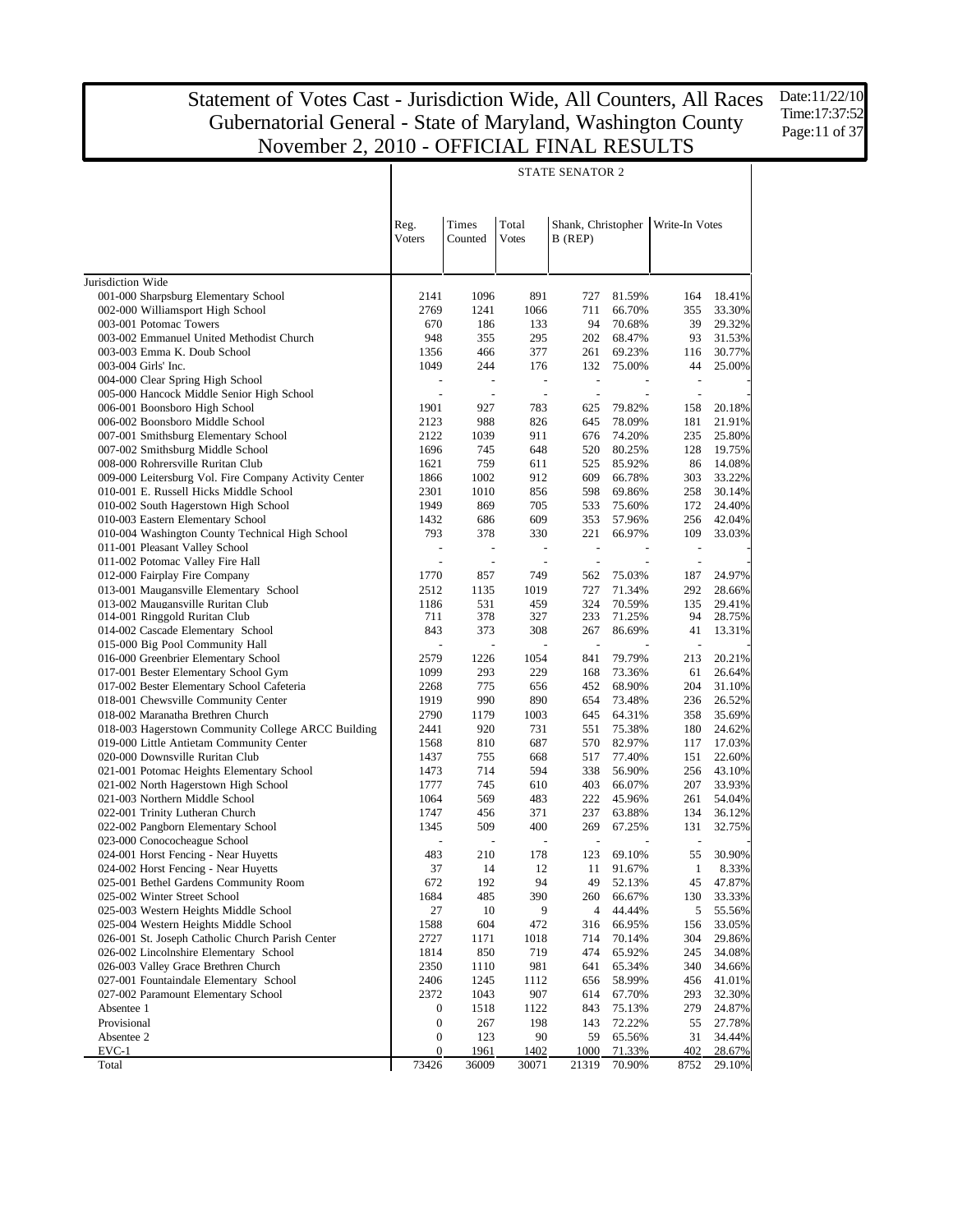|                                                       |                  |                  |                       |                                  | <b>STATE SENATOR 3</b> |                          |        |                          |       |
|-------------------------------------------------------|------------------|------------------|-----------------------|----------------------------------|------------------------|--------------------------|--------|--------------------------|-------|
|                                                       | Reg.<br>Voters   | Times<br>Counted | Total<br><b>Votes</b> | Young, Ronald N.<br>(DEM)        |                        | Mooney, Alex X.<br>(REP) |        | Write-In Votes           |       |
| Jurisdiction Wide                                     |                  |                  |                       |                                  |                        |                          |        |                          |       |
| 001-000 Sharpsburg Elementary School                  |                  |                  |                       |                                  |                        |                          |        |                          |       |
| 002-000 Williamsport High School                      |                  |                  |                       |                                  |                        |                          |        |                          |       |
| 003-001 Potomac Towers                                |                  |                  |                       |                                  |                        |                          |        |                          |       |
| 003-002 Emmanuel United Methodist Church              |                  |                  |                       |                                  |                        |                          |        | ٠                        |       |
| 003-003 Emma K. Doub School                           |                  |                  |                       |                                  |                        |                          |        |                          |       |
| 003-004 Girls' Inc.                                   |                  |                  |                       |                                  |                        |                          |        | ٠                        |       |
| 004-000 Clear Spring High School                      |                  |                  |                       |                                  |                        |                          |        |                          |       |
| 005-000 Hancock Middle Senior High School             |                  |                  |                       |                                  |                        |                          |        | ٠                        |       |
| 006-001 Boonsboro High School                         |                  |                  |                       |                                  |                        |                          |        |                          |       |
| 006-002 Boonsboro Middle School                       |                  |                  |                       |                                  |                        |                          |        | ٠                        |       |
| 007-001 Smithsburg Elementary School                  |                  |                  |                       |                                  |                        |                          |        |                          |       |
| 007-002 Smithsburg Middle School                      |                  |                  |                       |                                  |                        |                          |        | ÷,                       |       |
| 008-000 Rohrersville Ruritan Club                     |                  |                  |                       |                                  |                        |                          |        | ÷,                       |       |
| 009-000 Leitersburg Vol. Fire Company Activity Center |                  |                  |                       |                                  |                        |                          |        | ٠                        |       |
| 010-001 E. Russell Hicks Middle School                |                  |                  |                       |                                  |                        |                          |        |                          |       |
| 010-002 South Hagerstown High School                  |                  |                  |                       |                                  |                        |                          |        | ÷,                       |       |
| 010-003 Eastern Elementary School                     |                  |                  |                       | ÷                                |                        |                          |        | ÷,                       |       |
| 010-004 Washington County Technical High School       |                  | $\overline{a}$   |                       | $\overline{a}$                   |                        |                          |        | $\overline{\phantom{a}}$ |       |
| 011-001 Pleasant Valley School                        | 793              | 368              | 366                   | 133                              | 36.34%                 | 233                      | 63.66% | $\boldsymbol{0}$         | 0.00% |
| 011-002 Potomac Valley Fire Hall                      | 421              | 201              | 196                   | 85                               | 43.37%                 | 109                      | 55.61% | $\overline{2}$           | 1.02% |
| 012-000 Fairplay Fire Company                         |                  |                  |                       |                                  |                        |                          |        | $\overline{a}$           |       |
| 013-001 Maugansville Elementary School                |                  |                  |                       |                                  |                        |                          |        | $\overline{\phantom{a}}$ |       |
| 013-002 Maugansville Ruritan Club                     |                  |                  |                       |                                  |                        |                          |        | ÷,                       |       |
| 014-001 Ringgold Ruritan Club                         |                  |                  |                       |                                  |                        |                          |        |                          |       |
| 014-002 Cascade Elementary School                     |                  |                  |                       |                                  |                        |                          |        |                          |       |
| 015-000 Big Pool Community Hall                       |                  |                  |                       |                                  |                        |                          |        |                          |       |
| 016-000 Greenbrier Elementary School                  |                  |                  |                       |                                  |                        |                          |        |                          |       |
| 017-001 Bester Elementary School Gym                  |                  |                  |                       |                                  |                        |                          |        |                          |       |
| 017-002 Bester Elementary School Cafeteria            |                  |                  |                       |                                  |                        |                          |        |                          |       |
| 018-001 Chewsville Community Center                   |                  |                  |                       |                                  |                        |                          |        |                          |       |
| 018-002 Maranatha Brethren Church                     |                  |                  |                       |                                  |                        |                          |        |                          |       |
| 018-003 Hagerstown Community College ARCC Building    |                  |                  |                       |                                  |                        |                          |        |                          |       |
| 019-000 Little Antietam Community Center              |                  |                  |                       |                                  |                        |                          |        |                          |       |
| 020-000 Downsville Ruritan Club                       |                  |                  |                       |                                  |                        |                          |        |                          |       |
| 021-001 Potomac Heights Elementary School             |                  |                  |                       |                                  |                        |                          |        |                          |       |
| 021-002 North Hagerstown High School                  |                  |                  |                       |                                  |                        |                          |        |                          |       |
| 021-003 Northern Middle School                        |                  |                  |                       |                                  |                        |                          |        |                          |       |
| 022-001 Trinity Lutheran Church                       |                  |                  |                       |                                  |                        |                          |        |                          |       |
| 022-002 Pangborn Elementary School                    |                  |                  |                       |                                  |                        |                          |        |                          |       |
| 023-000 Conococheague School                          |                  |                  |                       |                                  |                        |                          |        |                          |       |
| 024-001 Horst Fencing - Near Huyetts                  |                  |                  |                       |                                  |                        |                          |        | ÷,                       |       |
| 024-002 Horst Fencing - Near Huyetts                  |                  |                  |                       |                                  |                        |                          |        |                          |       |
| 025-001 Bethel Gardens Community Room                 |                  |                  |                       |                                  |                        |                          |        |                          |       |
| 025-002 Winter Street School                          |                  |                  |                       |                                  |                        |                          |        |                          |       |
| 025-003 Western Heights Middle School                 |                  |                  |                       |                                  |                        |                          |        |                          |       |
| 025-004 Western Heights Middle School                 |                  |                  |                       |                                  |                        |                          |        |                          |       |
| 026-001 St. Joseph Catholic Church Parish Center      |                  |                  |                       |                                  |                        |                          |        |                          |       |
| 026-002 Lincolnshire Elementary School                |                  |                  |                       |                                  |                        |                          |        |                          |       |
| 026-003 Valley Grace Brethren Church                  |                  |                  |                       |                                  |                        |                          |        |                          |       |
| 027-001 Fountaindale Elementary School                |                  |                  |                       |                                  |                        |                          |        |                          |       |
| 027-002 Paramount Elementary School                   |                  |                  |                       |                                  |                        |                          |        | $\overline{a}$           |       |
| Absentee 1                                            | $\mathbf{0}$     | $\overline{0}$   |                       | $\mathbf{0}$<br>$\boldsymbol{0}$ |                        | $\overline{0}$           |        | $\boldsymbol{0}$         |       |
| Provisional                                           | $\boldsymbol{0}$ | 8                | 8                     | 5                                | 62.50%                 | 3                        | 37.50% | $\mathbf{0}$             | 0.00% |
| Absentee 2                                            | $\boldsymbol{0}$ | 14               | 14                    | 7                                | 50.00%                 | 7                        | 50.00% | $\boldsymbol{0}$         | 0.00% |
| $EVC-1$                                               | $\mathbf{0}$     | 16               | 16                    | 11                               | 68.75%                 | 5                        | 31.25% | $\mathbf{0}$             | 0.00% |
| Total                                                 | 1214             | 607              | 600                   | 241                              | 40.17%                 | 357                      | 59.50% | $\overline{c}$           | 0.33% |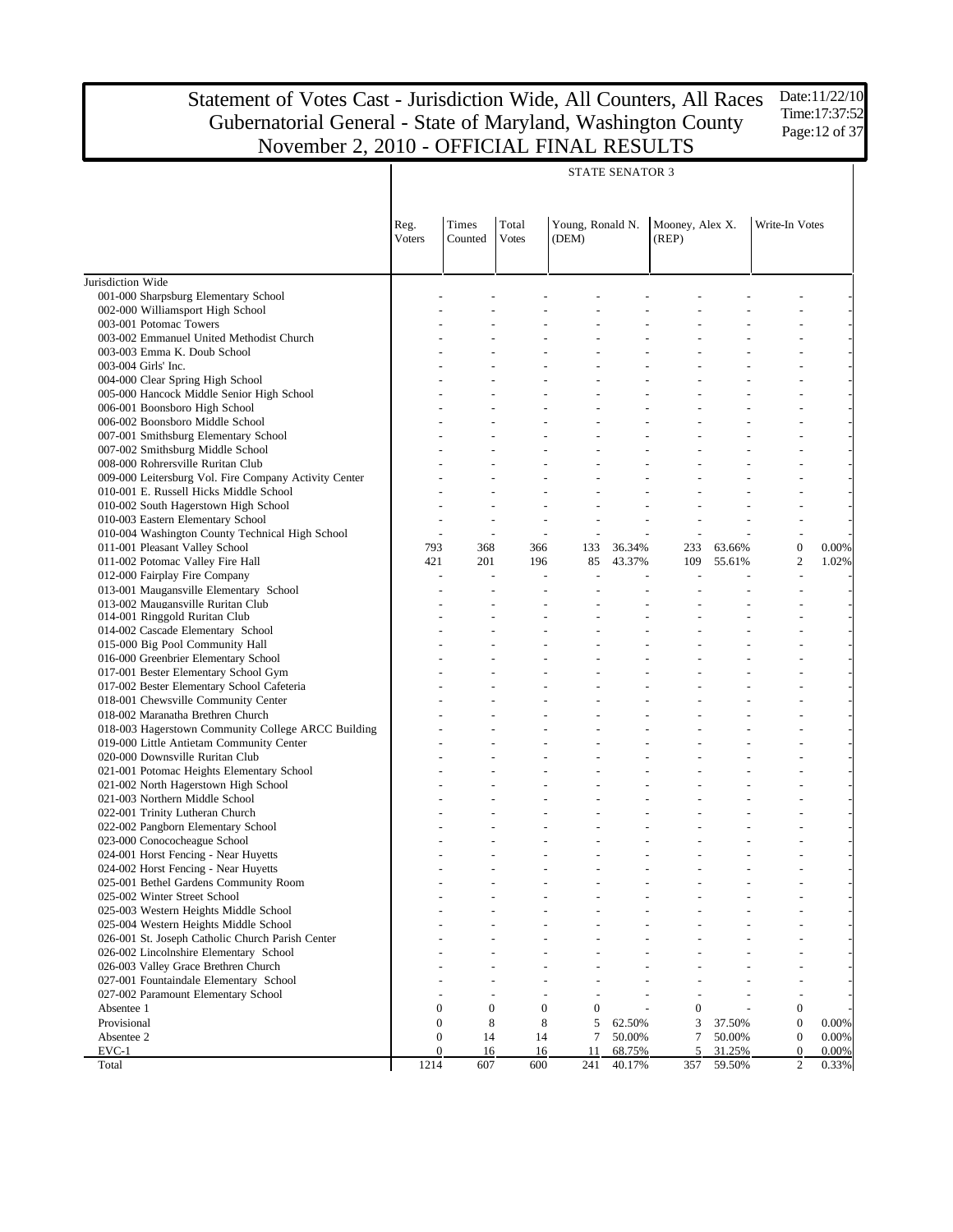HOUSE OF DELEGATES 1C

Jurisdiction Wide 001-000 Sharpsburg Elementary School 002-000 Williamsport High School 003-001 Potomac Towers 003-002 Emmanuel United Methodist Church 003-003 Emma K. Doub School 003-004 Girls' Inc. 004-000 Clear Spring High School 005-000 Hancock Middle Senior High School 006-001 Boonsboro High School 006-002 Boonsboro Middle School 007-001 Smithsburg Elementary School 007-002 Smithsburg Middle School 008-000 Rohrersville Ruritan Club 009-000 Leitersburg Vol. Fire Company Activity Center 010-001 E. Russell Hicks Middle School 010-002 South Hagerstown High School 010-003 Eastern Elementary School 010-004 Washington County Technical High School 011-001 Pleasant Valley School 011-002 Potomac Valley Fire Hall 012-000 Fairplay Fire Company 013-001 Maugansville Elementary School 013-002 Maugansville Ruritan Club 014-001 Ringgold Ruritan Club 014-002 Cascade Elementary School 015-000 Big Pool Community Hall 016-000 Greenbrier Elementary School 017-001 Bester Elementary School Gym 017-002 Bester Elementary School Cafeteria 018-001 Chewsville Community Center 018-002 Maranatha Brethren Church 018-003 Hagerstown Community College ARCC Building 019-000 Little Antietam Community Center 020-000 Downsville Ruritan Club 021-001 Potomac Heights Elementary School 021-002 North Hagerstown High School 021-003 Northern Middle School 022-001 Trinity Lutheran Church 022-002 Pangborn Elementary School 023-000 Conococheague School 024-001 Horst Fencing - Near Huyetts 024-002 Horst Fencing - Near Huyetts 025-001 Bethel Gardens Community Room 025-002 Winter Street School 025-003 Western Heights Middle School 025-004 Western Heights Middle School 026-001 St. Joseph Catholic Church Parish Center 026-002 Lincolnshire Elementary School 026-003 Valley Grace Brethren Church 027-001 Fountaindale Elementary School 027-002 Paramount Elementary School Absentee 1 Provisional Absentee 2 EVC-1 Total Reg. Voters Times Counted Total Votes Lohr, Ronald (DEM) Myers, LeRoy E. (REP) Write-In Votes - - - - - - - - - - - - - - - - - - - - - - - - - - - - - - - - - - - - - - - - - - - - - - - - - - - - - - 2017 988 947 228 24.08% 718 75.82% 1 0.11% 2237 1007 955 207 21.68% 746 78.12% 2 0.21% - - - - - - - - - - - - - - - - - - - - - - - - - - - - - - - - - - - - - - - - - - - - - - - - - - - - - - - - - - - - - - - - - - - - - - - - - - - - - - - - - - - - - - - - - - - - - - - - - - - - - - - - - - - - - - - - - - - - - - - - - - - - - - - - - - - - - - - - - - - - - - - - - - - - - - - - - 1237 582 559 127 22.72% 431 77.10% 1 0.18% - - - - - - - - - - - - - - - - - - - - - - - - - - - - - - - - - - - - - - - - - - - - - - - - - - - - - - - - - - - - - - - - - - - - - - - - - - - - - - - - - - - - - - - - - - - - - - - - - - - - - - - - - - - - - - - - - - - - - 3145 1438 1360 327 24.04% 1029 75.66% 4 0.29% - - - - - - - - - - - - - - - - - - - - - - - - - - - - - - - - - - - - - - - - - - - - - - - - - - - - - - - - - - - - - - - - - - - - - - - - - - - - - - - - - - - - - - - - - - - - - - - - - - - 0 120 107 42 39.25% 65 60.75% 0 0.00% 0 28 25 9 36.00% 16 64.00% 0 0.00% 0 23 15 4 26.67% 11 73.33% 0 0.00% 0 119 111 38 34.23% 73 65.77% 0 0.00% 8636 4305 4079 982 24.07% 3089 75.73% 8 0.20%

Date:11/22/10 Time:17:37:52 Page:13 of 37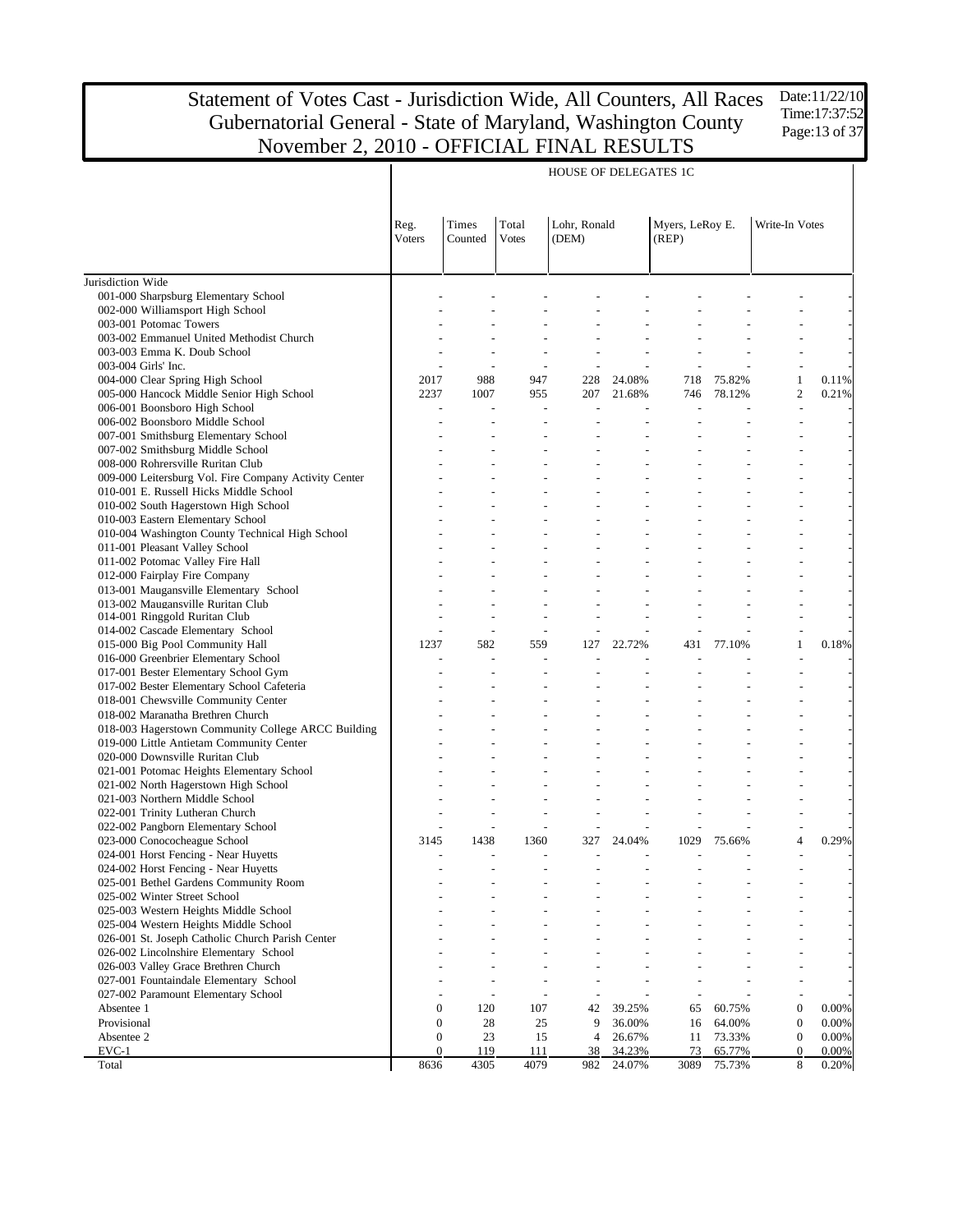Date:11/22/10 Time:17:37:52 Page: 14 of 37

|                                                                                            |                  |                          |                          | <b>HOUSE OF DELEGATES 2A</b> |                  |                              |                  |                  |                |
|--------------------------------------------------------------------------------------------|------------------|--------------------------|--------------------------|------------------------------|------------------|------------------------------|------------------|------------------|----------------|
|                                                                                            | Reg.<br>Voters   | Times<br>Counted         | Total<br><b>Votes</b>    | Becker, Neil<br>(DEM)        |                  | Serafini, Andrew<br>A. (REP) |                  | Write-In Votes   |                |
| Jurisdiction Wide                                                                          |                  |                          |                          |                              |                  |                              |                  |                  |                |
| 001-000 Sharpsburg Elementary School                                                       |                  |                          |                          |                              |                  |                              |                  |                  |                |
| 002-000 Williamsport High School                                                           | 2769             | 1241                     | 1140                     | 329                          | 28.86%           | 811                          | 71.14%           | $\boldsymbol{0}$ | 0.00%          |
| 003-001 Potomac Towers                                                                     |                  | $\overline{a}$           | Ĭ.                       |                              |                  |                              |                  |                  |                |
| 003-002 Emmanuel United Methodist Church                                                   |                  |                          |                          |                              |                  |                              |                  |                  |                |
| 003-003 Emma K. Doub School                                                                |                  |                          |                          |                              |                  |                              |                  |                  |                |
| 003-004 Girls' Inc.                                                                        |                  |                          |                          |                              |                  |                              |                  |                  |                |
| 004-000 Clear Spring High School                                                           |                  |                          |                          |                              |                  |                              |                  |                  |                |
| 005-000 Hancock Middle Senior High School                                                  |                  |                          |                          |                              |                  |                              |                  |                  |                |
| 006-001 Boonsboro High School                                                              |                  |                          |                          |                              |                  |                              |                  |                  |                |
| 006-002 Boonsboro Middle School                                                            | 2122             | $\overline{a}$<br>1039   | J.<br>991                | 230                          | 23.21%           | L,<br>757                    | 76.39%           | $\overline{4}$   | 0.40%          |
| 007-001 Smithsburg Elementary School<br>007-002 Smithsburg Middle School                   | 1696             | 745                      | 717                      | 179                          | 24.97%           | 536                          | 74.76%           | $\overline{c}$   | 0.28%          |
| 008-000 Rohrersville Ruritan Club                                                          |                  | $\overline{\phantom{a}}$ | $\overline{a}$           |                              |                  | ÷,                           |                  | $\overline{a}$   |                |
| 009-000 Leitersburg Vol. Fire Company Activity Center                                      | 1866             | 1002                     | 957                      | 221                          | 23.09%           | 734                          | 76.70%           | $\overline{2}$   | 0.21%          |
| 010-001 E. Russell Hicks Middle School                                                     |                  | Ĭ.                       | $\overline{\phantom{a}}$ | L,                           |                  | ÷,                           |                  | ÷,               |                |
| 010-002 South Hagerstown High School                                                       | 1949             | 869                      | 822                      | 283                          | 34.43%           | 537                          | 65.33%           | $\overline{2}$   | 0.24%          |
| 010-003 Eastern Elementary School                                                          |                  | $\overline{a}$           | $\overline{a}$           |                              |                  |                              |                  |                  |                |
| 010-004 Washington County Technical High School                                            |                  |                          |                          |                              |                  |                              |                  |                  |                |
| 011-001 Pleasant Valley School                                                             |                  |                          |                          |                              |                  |                              |                  |                  |                |
| 011-002 Potomac Valley Fire Hall                                                           |                  |                          |                          |                              |                  |                              |                  |                  |                |
| 012-000 Fairplay Fire Company                                                              |                  | $\overline{a}$           | Ĭ.                       |                              |                  |                              |                  |                  |                |
| 013-001 Maugansville Elementary School                                                     | 2512             | 1135                     | 1079                     | 299                          | 27.71%           | 778                          | 72.10%           | $\sqrt{2}$       | 0.19%          |
| 013-002 Maugansville Ruritan Club                                                          | 1186             | 531                      | 509                      | 148                          | 29.08%           | 358                          | 70.33%           | 3                | 0.59%          |
| 014-001 Ringgold Ruritan Club                                                              | 711              | 378                      | 350                      | 74                           | 21.14%           | 274                          | 78.29%           | $\overline{c}$   | 0.57%          |
| 014-002 Cascade Elementary School                                                          | 843              | 373                      | 361                      | 110                          | 30.47%           | 251                          | 69.53%           | $\overline{0}$   | 0.00%          |
| 015-000 Big Pool Community Hall                                                            |                  |                          |                          |                              |                  |                              |                  |                  |                |
| 016-000 Greenbrier Elementary School                                                       |                  |                          |                          |                              |                  |                              |                  |                  |                |
| 017-001 Bester Elementary School Gym                                                       |                  |                          |                          |                              |                  |                              |                  |                  |                |
| 017-002 Bester Elementary School Cafeteria                                                 |                  |                          |                          |                              |                  |                              |                  |                  |                |
| 018-001 Chewsville Community Center                                                        |                  |                          |                          |                              |                  |                              |                  |                  |                |
| 018-002 Maranatha Brethren Church                                                          |                  |                          |                          |                              |                  |                              |                  |                  |                |
| 018-003 Hagerstown Community College ARCC Building                                         |                  |                          |                          |                              |                  |                              |                  |                  |                |
| 019-000 Little Antietam Community Center                                                   |                  |                          |                          |                              |                  |                              |                  |                  |                |
| 020-000 Downsville Ruritan Club                                                            |                  |                          |                          |                              |                  |                              |                  |                  |                |
| 021-001 Potomac Heights Elementary School                                                  |                  |                          |                          |                              |                  |                              |                  |                  |                |
| 021-002 North Hagerstown High School                                                       |                  |                          |                          |                              |                  |                              |                  |                  |                |
| 021-003 Northern Middle School                                                             |                  |                          |                          |                              |                  |                              |                  |                  |                |
| 022-001 Trinity Lutheran Church                                                            |                  |                          |                          |                              |                  |                              |                  |                  |                |
| 022-002 Pangborn Elementary School                                                         |                  |                          |                          |                              |                  |                              |                  |                  |                |
| 023-000 Conococheague School                                                               |                  |                          |                          |                              |                  |                              |                  |                  |                |
| 024-001 Horst Fencing - Near Huyetts                                                       | 483              | 210                      | 194                      | 47                           | 24.23%           | 146                          | 75.26%           | $\mathbf{1}$     | 0.52%          |
| 024-002 Horst Fencing - Near Huyetts                                                       |                  |                          |                          |                              |                  |                              |                  |                  |                |
| 025-001 Bethel Gardens Community Room                                                      |                  | $\overline{\phantom{a}}$ | $\overline{\phantom{a}}$ |                              |                  |                              |                  |                  |                |
| 025-002 Winter Street School                                                               |                  | $\overline{\phantom{a}}$ | $\overline{a}$           |                              |                  |                              |                  |                  |                |
| 025-003 Western Heights Middle School                                                      | 27               | 10                       | 10                       | 1                            | 10.00%           | 9                            | 90.00%           | $\boldsymbol{0}$ | 0.00%          |
| 025-004 Western Heights Middle School                                                      |                  | $\overline{a}$           |                          |                              |                  |                              |                  | 5                |                |
| 026-001 St. Joseph Catholic Church Parish Center<br>026-002 Lincolnshire Elementary School | 2727<br>1814     | 1171<br>850              | 1113                     | 355<br>317                   | 31.90%           | 753<br>495                   | 67.65%           | $\boldsymbol{0}$ | 0.45%<br>0.00% |
| 026-003 Valley Grace Brethren Church                                                       | 2350             | 1110                     | 812<br>1060              | 307                          | 39.04%<br>28.96% | 752                          | 60.96%<br>70.94% | $\mathbf{1}$     | 0.09%          |
| 027-001 Fountaindale Elementary School                                                     | 2406             | 1245                     | 1192                     | 294                          | 24.66%           | 895                          | 75.08%           | 3                | 0.25%          |
| 027-002 Paramount Elementary School                                                        | 2372             | 1043                     | 998                      | 299                          | 29.96%           | 699                          | 70.04%           | $\boldsymbol{0}$ | 0.00%          |
| Absentee 1                                                                                 | 0                | 649                      | 616                      | 199                          | 32.31%           | 417                          | 67.69%           | $\boldsymbol{0}$ | 0.00%          |
| Provisional                                                                                | $\boldsymbol{0}$ | 88                       | 72                       | 31                           | 43.06%           | 41                           | 56.94%           | $\boldsymbol{0}$ | 0.00%          |
| Absentee 2                                                                                 | $\boldsymbol{0}$ | 43                       | 42                       | 13                           | 30.95%           | 29                           | 69.05%           | $\boldsymbol{0}$ | 0.00%          |
| $EVC-1$                                                                                    | $\mathbf{0}$     | 728                      | 703                      | 221                          | 31.44%           | 482                          | 68.56%           | $\boldsymbol{0}$ | 0.00%          |
| Total                                                                                      | 27833            | 14460                    | 13738                    | 3957                         | 28.80%           | 9754                         | 71.00%           | 27               | 0.20%          |
|                                                                                            |                  |                          |                          |                              |                  |                              |                  |                  |                |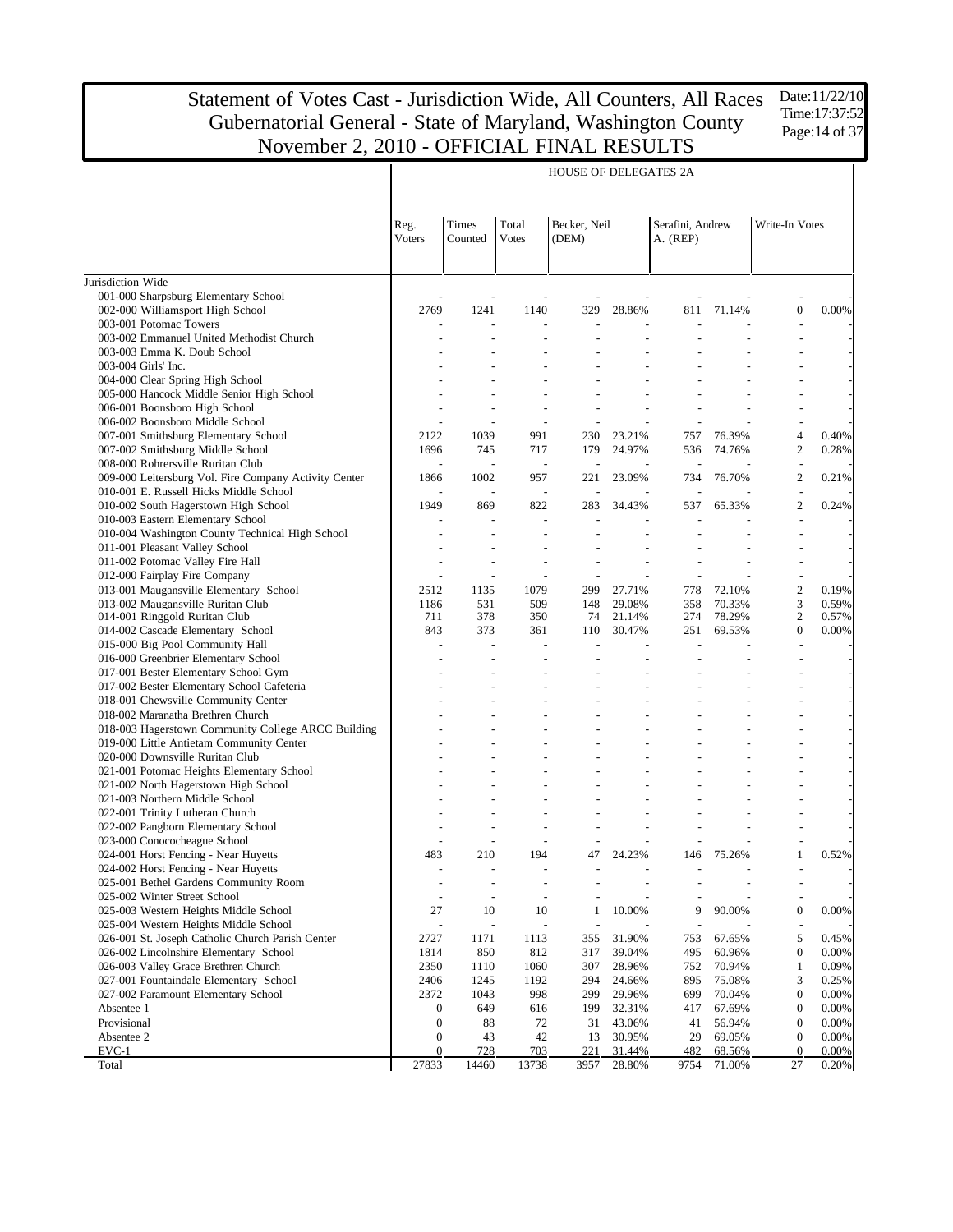HOUSE OF DELEGATES 2B

Jurisdiction Wide 001-000 Sharpsburg Elementary School 002-000 Williamsport High School 003-001 Potomac Towers 003-002 Emmanuel United Methodist Church 003-003 Emma K. Doub School 003-004 Girls' Inc. 004-000 Clear Spring High School 005-000 Hancock Middle Senior High School 006-001 Boonsboro High School 006-002 Boonsboro Middle School 007-001 Smithsburg Elementary School 007-002 Smithsburg Middle School 008-000 Rohrersville Ruritan Club 009-000 Leitersburg Vol. Fire Company Activity Center 010-001 E. Russell Hicks Middle School 010-002 South Hagerstown High School 010-003 Eastern Elementary School 010-004 Washington County Technical High School 011-001 Pleasant Valley School 011-002 Potomac Valley Fire Hall 012-000 Fairplay Fire Company 013-001 Maugansville Elementary School 013-002 Maugansville Ruritan Club 014-001 Ringgold Ruritan Club 014-002 Cascade Elementary School 015-000 Big Pool Community Hall 016-000 Greenbrier Elementary School 017-001 Bester Elementary School Gym 017-002 Bester Elementary School Cafeteria 018-001 Chewsville Community Center 018-002 Maranatha Brethren Church 018-003 Hagerstown Community College ARCC Building 019-000 Little Antietam Community Center 020-000 Downsville Ruritan Club 021-001 Potomac Heights Elementary School 021-002 North Hagerstown High School 021-003 Northern Middle School 022-001 Trinity Lutheran Church 022-002 Pangborn Elementary School 023-000 Conococheague School 024-001 Horst Fencing - Near Huyetts 024-002 Horst Fencing - Near Huyetts 025-001 Bethel Gardens Community Room 025-002 Winter Street School 025-003 Western Heights Middle School 025-004 Western Heights Middle School 026-001 St. Joseph Catholic Church Parish Center 026-002 Lincolnshire Elementary School 026-003 Valley Grace Brethren Church 027-001 Fountaindale Elementary School 027-002 Paramount Elementary School Absentee 1 Provisional Absentee 2 EVC-1 Total Reg. Voters Times Counted Total Votes Poffenberger, Brien Parrott, Neil (REP) Write-In Votes (DEM) 2141 1096 1075 449 41.77% 621 57.77% 5 0.47% - - - - - - - - - - - - - - - - - - - - - - - - - - - - - - - - - - - - - - - - - - - - - - - - - - - - - - - - - - - - - - - 1901 927 909 324 35.64% 583 64.14% 2 0.22% 2123 988 951 389 40.90% 560 58.89% 2 0.21% - - - - - - - - - - - - - - - - - - 1621 759 742 246 33.15% 495 66.71% 1 0.13% - - - - - - - - - 2301 1010 974 400 41.07% 572 58.73% 2 0.21% - - - - - - - - - - - - - - - - - - - - - - - - - - - - - - - - - - - - - - - - - - - - - 1770 857 833 253 30.37% 578 69.39% 2 0.24% - - - - - - - - - - - - - - - - - - - - - - - - - - - - - - - - - - - - - - - - - - - - - 2579 1226 1205 387 32.12% 816 67.72% 2 0.17% - - - - - - - - - - - - - - - - - - 1919 990 966 313 32.40% 652 67.49% 1 0.10% 2790 1179 1138 508 44.64% 627 55.10% 3 0.26% 2441 920 908 373 41.08% 535 58.92% 0 0.00% 1568 810 790 269 34.05% 521 65.95% 0 0.00% 1437 755 735 228 31.02% 506 68.84% 1 0.14% - - - - - - - - - - - - - - - - - - - - - - - - - - - - - - - - - - - - - - - - - - - - - - - - - - - - - - - - - - - - - - - - - - - - - - - - - - - - - - - - - - - - - - - - - - - - - - - - - - - - - - - - - - - - - - - - - - - - - - - - - - - - - - - - - - - - - - - - - - - - - - - - - - - - - - - - - 0 446 426 218 51.17% 208 48.83% 0 0.00% 0 78 64 27 42.19% 37 57.81% 0 0.00% 0 52 52 28 53.85% 24 46.15% 0 0.00% 0 650 635 306 48.19% 328 51.65% 1 0.16% 24591 12743 12403 4718 38.04% 7663 61.78% 22 0.18%

Time:17:37:52 Page:15 of 37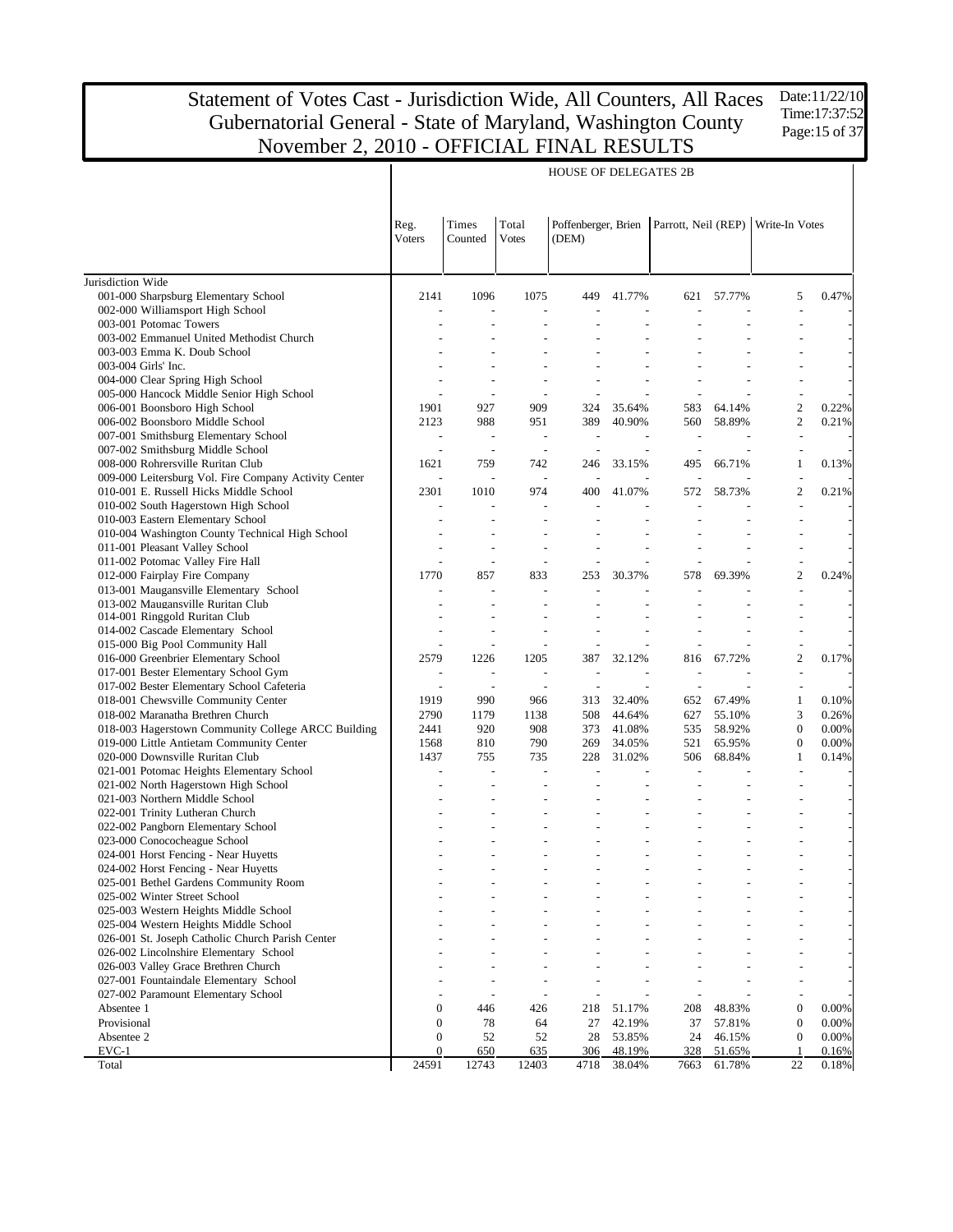HOUSE OF DELEGATES 2C

Jurisdiction Wide 001-000 Sharpsburg Elementary School 002-000 Williamsport High School 003-001 Potomac Towers 003-002 Emmanuel United Methodist Church 003-003 Emma K. Doub School 003-004 Girls' Inc. 004-000 Clear Spring High School 005-000 Hancock Middle Senior High School 006-001 Boonsboro High School 006-002 Boonsboro Middle School 007-001 Smithsburg Elementary School 007-002 Smithsburg Middle School 008-000 Rohrersville Ruritan Club 009-000 Leitersburg Vol. Fire Company Activity Center 010-001 E. Russell Hicks Middle School 010-002 South Hagerstown High School 010-003 Eastern Elementary School 010-004 Washington County Technical High School 011-001 Pleasant Valley School 011-002 Potomac Valley Fire Hall 012-000 Fairplay Fire Company 013-001 Maugansville Elementary School 013-002 Maugansville Ruritan Club 014-001 Ringgold Ruritan Club 014-002 Cascade Elementary School 015-000 Big Pool Community Hall 016-000 Greenbrier Elementary School 017-001 Bester Elementary School Gym 017-002 Bester Elementary School Cafeteria 018-001 Chewsville Community Center 018-002 Maranatha Brethren Church 018-003 Hagerstown Community College ARCC Building 019-000 Little Antietam Community Center 020-000 Downsville Ruritan Club 021-001 Potomac Heights Elementary School 021-002 North Hagerstown High School 021-003 Northern Middle School 022-001 Trinity Lutheran Church 022-002 Pangborn Elementary School 023-000 Conococheague School 024-001 Horst Fencing - Near Huyetts 024-002 Horst Fencing - Near Huyetts 025-001 Bethel Gardens Community Room 025-002 Winter Street School 025-003 Western Heights Middle School 025-004 Western Heights Middle School 026-001 St. Joseph Catholic Church Parish Center 026-002 Lincolnshire Elementary School 026-003 Valley Grace Brethren Church 027-001 Fountaindale Elementary School 027-002 Paramount Elementary School Absentee 1 Provisional Absentee 2 EVC-1 Total Reg. Voters Times Counted Total Votes Donoghue, John P. Meinelschmidt, (DEM) Cort (REP) Write-In Votes - - - - - - - - - - - - - - - - - - 670 186 175 102 58.29% 73 41.71% 0 0.00% 948 355 340 180 52.94% 158 46.47% 2 0.59% 1356 466 445 224 50.34% 220 49.44% 1 0.22% 1049 244 238 132 55.46% 104 43.70% 2 0.84% - - - - - - - - - - - - - - - - - - - - - - - - - - - - - - - - - - - - - - - - - - - - - - - - - - - - - - - - - - - - - - - - - - - - - - - - - - - - - - - - - - - - - - - - - - 1432 686 653 279 42.73% 372 56.97% 2 0.31% 793 378 353 131 37.11% 221 62.61% 1 0.28% - - - - - - - - - - - - - - - - - - - - - - - - - - - - - - - - - - - - - - - - - - - - - - - - - - - - - - - - - - - - - - - - - - - - - - - - - - - - - - - - - 1099 293 276 151 54.71% 125 45.29% 0 0.00% 2268 775 735 333 45.31% 401 54.56% 1 0.14% - - - - - - - - - - - - - - - - - - - - - - - - - - - - - - - - - - - - - - - - - - - - - 1473 714 686 352 51.31% 332 48.40% 2 0.29% 1777 745 724 356 49.17% 364 50.28% 4 0.55% 1064 569 552 333 60.33% 216 39.13% 3 0.54% 1747 456 438 252 57.53% 182 41.55% 4 0.91% 1345 509 481 249 51.77% 232 48.23% 0 0.00% - - - - - - - - - - - - - - - - - - 37 14 12 5 41.67% 7 58.33% 0 0.00% 672 192 182 156 85.71% 26 14.29% 0 0.00% 1684 485 448 232 51.79% 215 47.99% 1 0.22% - - - - - - - - - 1588 604 572 298 52.10% 271 47.38% 3 0.52% - - - - - - - - - - - - - - - - - - - - - - - - - - - - - - - - - - - - - - - - - - - - - 0 423 405 238 58.77% 167 41.23% 0 0.00% 0 101 92 52 56.52% 38 41.30% 2 2.17% 0 28 26 16 61.54% 10 38.46% 0 0.00% 0 583 559 355 63.51% 202 36.14% 2 0.36% 21002 8806 8392 4426 52.74% 3936 46.90% 30 0.36%

Date:11/22/10 Time:17:37:53 Page:16 of 37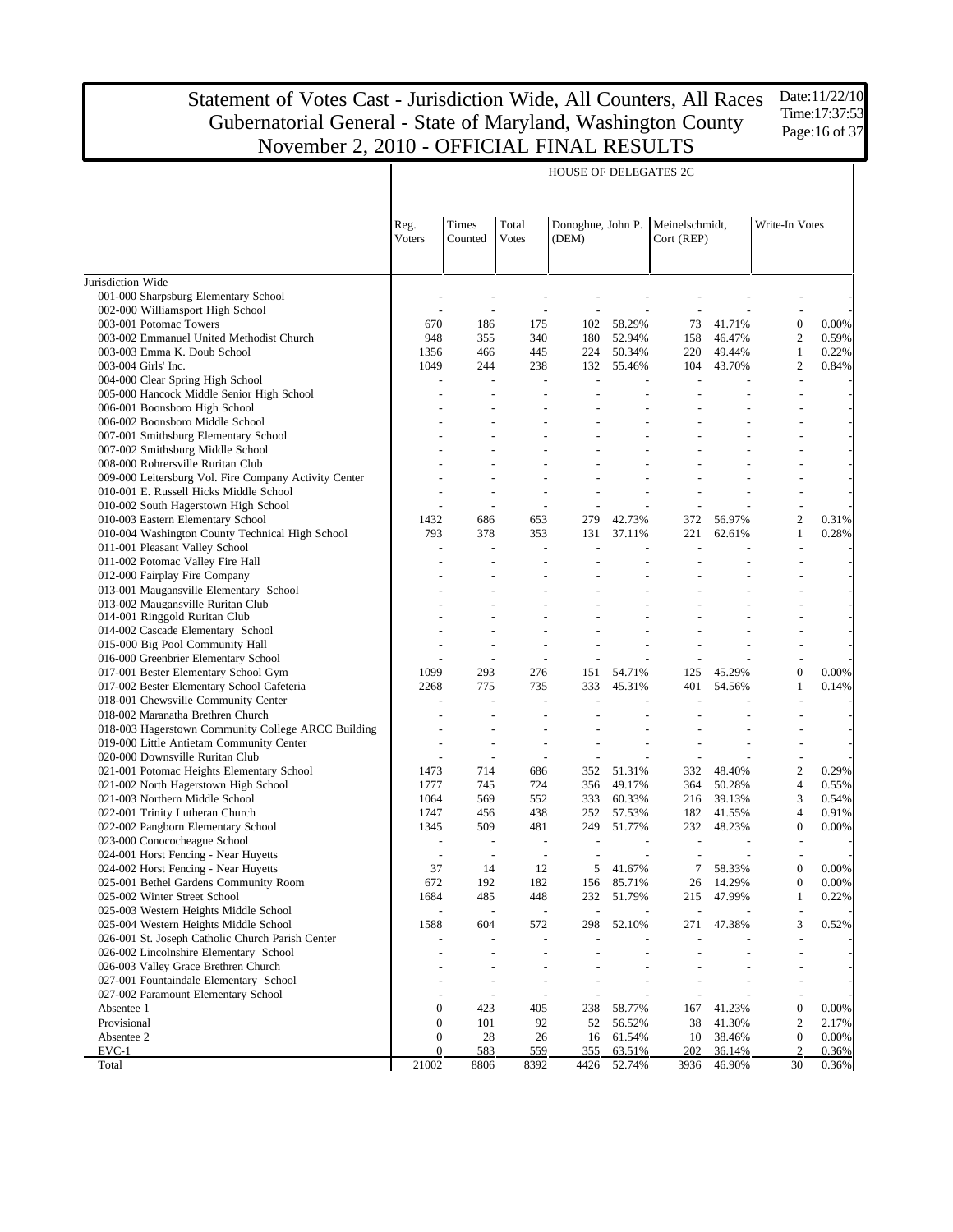HOUSE OF DELEGATES 3B

Jurisdiction Wide 001-000 Sharpsburg Elementary School 002-000 Williamsport High School 003-001 Potomac Towers 003-002 Emmanuel United Methodist Church 003-003 Emma K. Doub School 003-004 Girls' Inc. 004-000 Clear Spring High School 005-000 Hancock Middle Senior High School 006-001 Boonsboro High School 006-002 Boonsboro Middle School 007-001 Smithsburg Elementary School 007-002 Smithsburg Middle School 008-000 Rohrersville Ruritan Club 009-000 Leitersburg Vol. Fire Company Activity Center 010-001 E. Russell Hicks Middle School 010-002 South Hagerstown High School 010-003 Eastern Elementary School 010-004 Washington County Technical High School 011-001 Pleasant Valley School 011-002 Potomac Valley Fire Hall 012-000 Fairplay Fire Company 013-001 Maugansville Elementary School 013-002 Maugansville Ruritan Club 014-001 Ringgold Ruritan Club 014-002 Cascade Elementary School 015-000 Big Pool Community Hall 016-000 Greenbrier Elementary School 017-001 Bester Elementary School Gym 017-002 Bester Elementary School Cafeteria 018-001 Chewsville Community Center 018-002 Maranatha Brethren Church 018-003 Hagerstown Community College ARCC Building 019-000 Little Antietam Community Center 020-000 Downsville Ruritan Club 021-001 Potomac Heights Elementary School 021-002 North Hagerstown High School 021-003 Northern Middle School 022-001 Trinity Lutheran Church 022-002 Pangborn Elementary School 023-000 Conococheague School 024-001 Horst Fencing - Near Huyetts 024-002 Horst Fencing - Near Huyetts 025-001 Bethel Gardens Community Room 025-002 Winter Street School 025-003 Western Heights Middle School 025-004 Western Heights Middle School 026-001 St. Joseph Catholic Church Parish Center 026-002 Lincolnshire Elementary School 026-003 Valley Grace Brethren Church 027-001 Fountaindale Elementary School 027-002 Paramount Elementary School Absentee 1 Provisional Absentee 2 EVC-1 Total Reg. Voters Times Counted Total Votes Gilligan, Paul (DEM) Hough, Michael (REP) Write-In Votes - - - - - - - - - - - - - - - - - - - - - - - - - - - - - - - - - - - - - - - - - - - - - - - - - - - - - - - - - - - - - - - - - - - - - - - - - - - - - - - - - - - - - - - - - - - - - - - - - - - - - - - - - - - - - - - - - - - - - - - - - - - - - - - - - - - - - - - - - - - - - - - - - - - - - - - - - - - - - - - - - - 793 368 356 128 35.96% 228 64.04% 0 0.00% 421 201 192 86 44.79% 106 55.21% 0 0.00% - - - - - - - - - - - - - - - - - - - - - - - - - - - - - - - - - - - - - - - - - - - - - - - - - - - - - - - - - - - - - - - - - - - - - - - - - - - - - - - - - - - - - - - - - - - - - - - - - - - - - - - - - - - - - - - - - - - - - - - - - - - - - - - - - - - - - - - - - - - - - - - - - - - - - - - - - - - - - - - - - - - - - - - - - - - - - - - - - - - - - - - - - - - - - - - - - - - - - - - - - - - - - - - - - - - - - - - - - - - - - - - - - - - - - - - - - - - - - - - - - - - - - - - - - - - - - - - - - - - - - - - - - - - - - - - - - - - - - - -  $0 \t 0 \t 0 \t 0 \t - \t 0 \t - \t 0$  $\begin{array}{ccccccccccc} 0 & & 8 & & 8 & & 5 & 62.50\% & & 3 & 37.50\% & & & 0 & 0.00\% \\ 0 & & 14 & & 14 & & 5 & 35.71\% & & 9 & 64.29\% & & 0 & 0.00\% \end{array}$ 0 14 14 5 35.71% 9 64.29% 0 0.00% 0 16 16 11 68.75% 5 31.25% 0 0.00% 1214 607 586 235 40.10% 351 59.90% 0 0.00%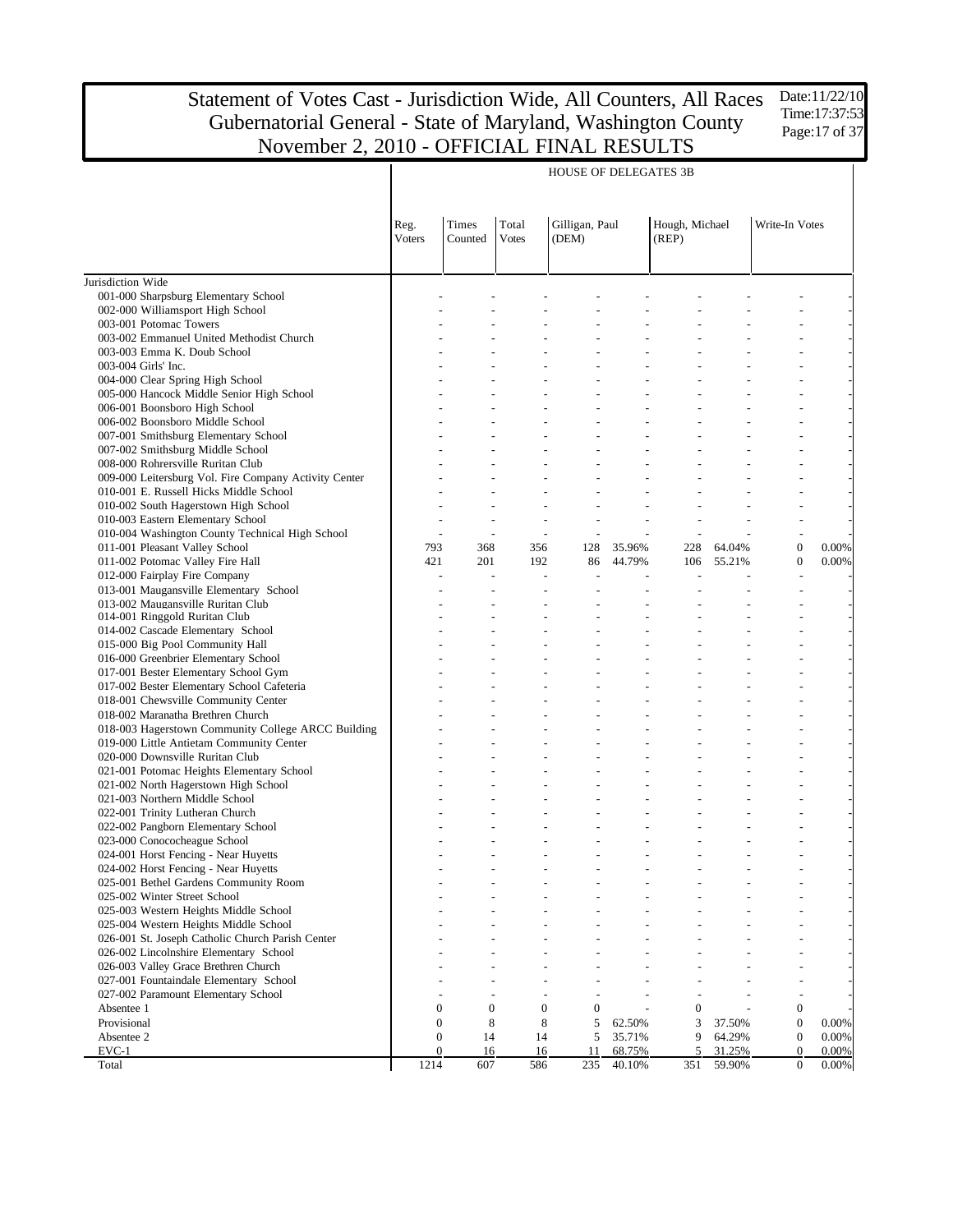COUNTY COMMISSIONER

Jurisdiction Wide 001-000 Sharpsburg Elementary School 002-000 Williamsport High School 003-001 Potomac Towers 003-002 Emmanuel United Methodist Church 003-003 Emma K. Doub School 003-004 Girls' Inc. 004-000 Clear Spring High School 005-000 Hancock Middle Senior High School 006-001 Boonsboro High School 006-002 Boonsboro Middle School 007-001 Smithsburg Elementary School 007-002 Smithsburg Middle School 008-000 Rohrersville Ruritan Club 009-000 Leitersburg Vol. Fire Company Activity Center 010-001 E. Russell Hicks Middle School 010-002 South Hagerstown High School 010-003 Eastern Elementary School 010-004 Washington County Technical High School 011-001 Pleasant Valley School 011-002 Potomac Valley Fire Hall 012-000 Fairplay Fire Company 013-001 Maugansville Elementary School 013-002 Maugansville Ruritan Club 014-001 Ringgold Ruritan Club 014-002 Cascade Elementary School 015-000 Big Pool Community Hall 016-000 Greenbrier Elementary School 017-001 Bester Elementary School Gym 017-002 Bester Elementary School Cafeteria 018-001 Chewsville Community Center 018-002 Maranatha Brethren Church 018-003 Hagerstown Community College ARCC Building 019-000 Little Antietam Community Center 020-000 Downsville Ruritan Club 021-001 Potomac Heights Elementary School 021-002 North Hagerstown High School 021-003 Northern Middle School 022-001 Trinity Lutheran Church 022-002 Pangborn Elementary School 023-000 Conococheague School 024-001 Horst Fencing - Near Huyetts 024-002 Horst Fencing - Near Huyetts 025-001 Bethel Gardens Community Room 025-002 Winter Street School 025-003 Western Heights Middle School 025-004 Western Heights Middle School 026-001 St. Joseph Catholic Church Parish Center 026-002 Lincolnshire Elementary School 026-003 Valley Grace Brethren Church 027-001 Fountaindale Elementary School 027-002 Paramount Elementary School Absentee 1 Provisional Absentee 2 EVC-1 Total Reg. Voters Times Counted Total Votes Aleshire, Kristin B. (DEM) Baker, Terry Lee (REP) Barr, John Franklin (REP) 2141 1096 3822 528 13.81% 643 16.82% 618 16.17% 2769 1241 4690 599 12.77% 794 16.93% 713 15.20% 670 186 596 108 18.12% 93 15.60% 95 15.94% 948 355 1304 208 15.95% 193 14.80% 199 15.26% 1356 466 1714 290 16.92% 280 16.34% 268 15.64% 1049 244 785 146 18.60% 122 15.54% 112 14.27% 2017 988 3856 479 12.42% 743 19.27% 637 16.52% 2237 1007 3861 383 9.92% 725 18.78% 609 15.77% 1901 927 3457 458 13.25% 579 16.75% 606 17.53% 2123 988 3422 483 14.11% 586 17.12% 577 16.86% 2122 1039 4083 437 10.70% 679 16.63% 686 16.80% 1696 745 2827 308 10.89% 487 17.23% 451 15.95% 1621 759 2729 318 11.65% 444 16.27% 454 16.64% 1866 1002 3968 454 11.44% 658 16.58% 691 17.41% 2301 1010 3754 546 14.54% 611 16.28% 628 16.73% 1949 869 3190 454 14.23% 529 16.58% 510 15.99% 1432 686 2673 403 15.08% 399 14.93% 452 16.91% 793 378 1509 192 12.72% 240 15.90% 265 17.56% 793 368 1295 156 12.05% 224 17.30% 205 15.83% 421 201 678 98 14.45% 114 16.81% 106 15.63% 1770 857 3240 405 12.50% 568 17.53% 514 15.86% 2512 1135 4430 552 12.46% 789 17.81% 745 16.82% 1186 531 1969 288 14.63% 336 17.06% 319 16.20% 711 378 1447 148 10.23% 272 18.80% 255 17.62% 843 373 1435 154 10.73% 256 17.84% 240 16.72% 1237 582 2266 269 11.87% 429 18.93% 374 16.50% 2579 1226 4641 589 12.69% 760 16.38% 812 17.50% 1099 293 1006 177 17.59% 141 14.02% 161 16.00% 2268 775 2943 458 15.56% 479 16.28% 484 16.45% 1919 990 3878 491 12.66% 608 15.68% 671 17.30% 2790 1179 4411 648 14.69% 715 16.21% 742 16.82% 2441 920 3287 456 13.87% 529 16.09% 539 16.40% 1568 810 2954 363 12.29% 514 17.40% 476 16.11% 1437 755 2906 359 12.35% 509 17.52% 493 16.96% 1473 714 2566 401 15.63% 396 15.43% 422 16.45% 1777 745 2740 436 15.91% 449 16.39% 438 15.99% 1064 569 2049 322 15.71% 303 14.79% 361 17.62% 1747 456 1584 275 17.36% 259 16.35% 241 15.21% 1345 509 1787 312 17.46% 285 15.95% 280 15.67% 3145 1438 5703 615 10.78% 1050 18.41% 916 16.06% 483 210 786 100 12.72% 140 17.81% 118 15.01% 37 14 58 6 10.34% 12 20.69% 9 15.52% 672 192 416 153 36.78% 54 12.98% 48 11.54% 1684 485 1721 278 16.15% 303 17.61% 260 15.11% 27 10 33 6 18.18% 6 18.18% 6 18.18% 1588 604 2045 365 17.85% 340 16.63% 331 16.19% 2727 1171 4524 608 13.44% 766 16.93% 711 15.72% 1814 850 3254 482 14.81% 539 16.56% 521 16.01% 2350 1110 4316 596 13.81% 708 16.40% 683 15.82% 2406 1245 4915 613 12.47% 771 15.69% 908 18.47% 2372 1043 3937 554 14.07% 666 16.92% 695 17.65% 0 1638 5837 934 16.00% 923 15.81% 974 16.69% 0 303 923 158 17.12% 158 17.12% 136 14.73% 0 160 504 79 15.67% 78 15.48% 77 15.28% 0 2096 7448 1240 16.65% 1106 14.85% 1183 15.88% 83276 40921 152172 20938 13.76% 25360 16.67% 25025 16.45%

Time:17:37:53 Page:18 of 37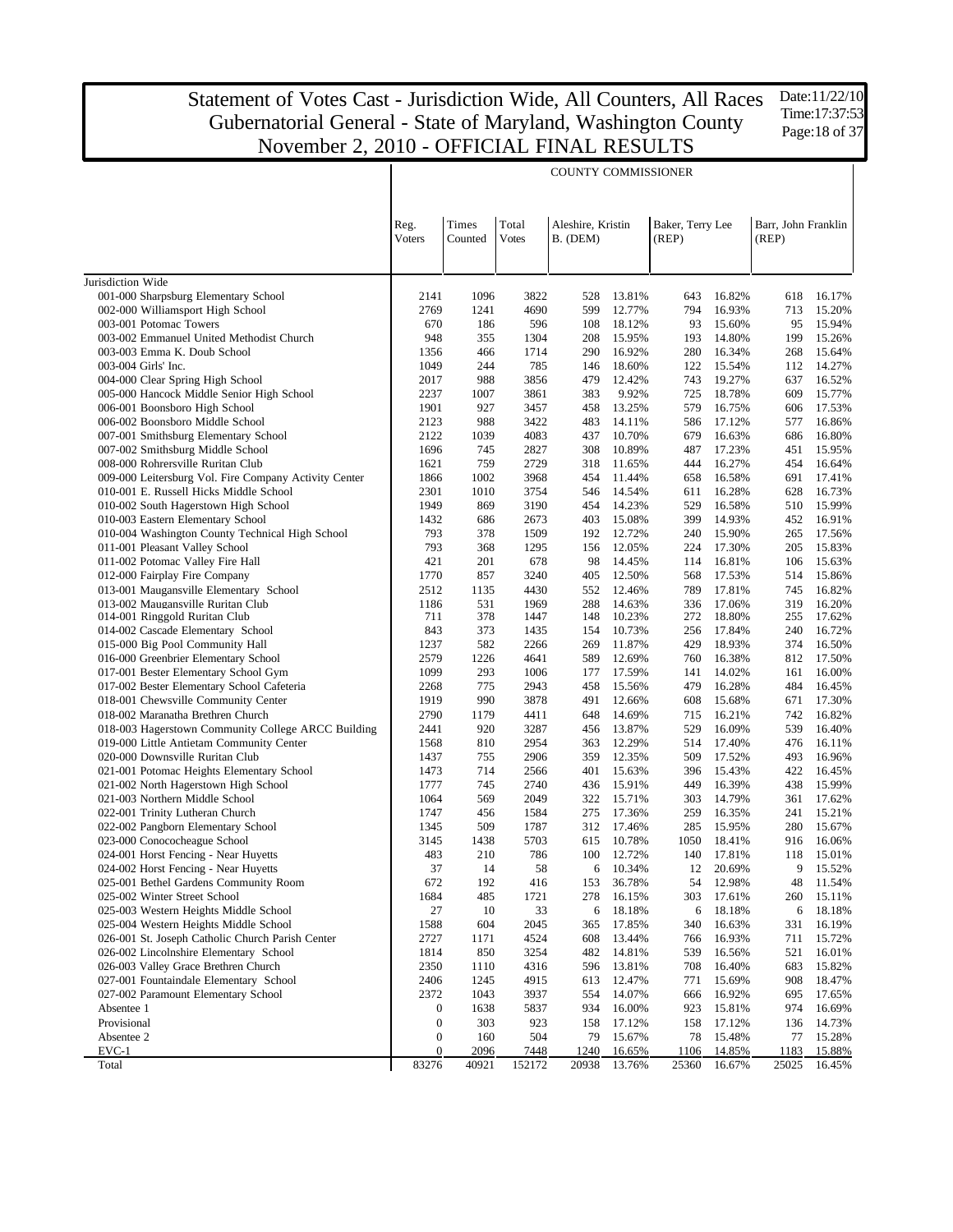Date:11/22/10 Time:17:37:53 Page: 19 of 37

|                                                                         |                              |                  |                              |                  | <b>COUNTY COMMISSIONER</b>   |                  |                  |                |
|-------------------------------------------------------------------------|------------------------------|------------------|------------------------------|------------------|------------------------------|------------------|------------------|----------------|
|                                                                         | Callaham, Ruth<br>Anne (REP) |                  | Cline, Jeffrey Alan<br>(REP) |                  | McKinley,<br>William B (REP) |                  | Lane, Joe (GRN)  |                |
| Jurisdiction Wide                                                       |                              |                  |                              |                  |                              |                  |                  |                |
| 001-000 Sharpsburg Elementary School                                    | 549                          | 14.36%           | 588                          | 15.38%           | 559                          | 14.63%           | 331              | 8.66%          |
| 002-000 Williamsport High School                                        | 632                          | 13.48%           | 870                          | 18.55%           | 769                          | 16.40%           | 297              | 6.33%          |
| 003-001 Potomac Towers                                                  | 91                           | 15.27%           | 90                           | 15.10%           | 75                           | 12.58%           | 40               | 6.71%          |
| 003-002 Emmanuel United Methodist Church                                | 180                          | 13.80%           | 214                          | 16.41%           | 192                          | 14.72%           | 109              | 8.36%          |
| 003-003 Emma K. Doub School                                             | 252                          | 14.70%           | 263                          | 15.34%           | 248                          | 14.47%           | 112              | 6.53%          |
| 003-004 Girls' Inc.                                                     | 120                          | 15.29%           | 115                          | 14.65%           | 112                          | 14.27%           | 54               | 6.88%          |
| 004-000 Clear Spring High School                                        | 523                          | 13.56%           | 665                          | 17.25%           | 597                          | 15.48%           | 206              | 5.34%          |
| 005-000 Hancock Middle Senior High School                               | 587                          | 15.20%           | 697                          | 18.05%           | 689                          | 17.85%           | 169              | 4.38%          |
| 006-001 Boonsboro High School                                           | 499                          | 14.43%           | 560                          | 16.20%           | 510                          | 14.75%           | 241              | 6.97%          |
| 006-002 Boonsboro Middle School                                         | 484                          | 14.14%           | 579                          | 16.92%           | 487                          | 14.23%           | 220              | 6.43%          |
| 007-001 Smithsburg Elementary School                                    | 652                          | 15.97%           | 663                          | 16.24%           | 606                          | 14.84%           | 349              | 8.55%          |
| 007-002 Smithsburg Middle School                                        | 437                          | 15.46%           | 457                          | 16.17%           | 418                          | 14.79%           | 266              | 9.41%          |
| 008-000 Rohrersville Ruritan Club                                       | 433                          | 15.87%           | 446                          | 16.34%           | 431                          | 15.79%           | 198              | 7.26%          |
| 009-000 Leitersburg Vol. Fire Company Activity Center                   | 628                          | 15.83%           | 631                          | 15.90%           | 610                          | 15.37%           | 289              | 7.28%          |
| 010-001 E. Russell Hicks Middle School                                  | 579                          | 15.42%           | 596                          | 15.88%           | 558                          | 14.86%           | 226              | 6.02%          |
| 010-002 South Hagerstown High School                                    | 471                          | 14.76%           | 514                          | 16.11%           | 476                          | 14.92%           | 231              | 7.24%          |
| 010-003 Eastern Elementary School                                       | 407                          | 15.23%           | 410                          | 15.34%           | 400                          | 14.96%           | 199              | 7.44%          |
| 010-004 Washington County Technical High School                         | 231                          | 15.31%           | 258                          | 17.10%           | 242                          | 16.04%           | 80               | 5.30%<br>6.41% |
| 011-001 Pleasant Valley School<br>011-002 Potomac Valley Fire Hall      | 205<br>96                    | 15.83%<br>14.16% | 224                          | 17.30%           | 195<br>95                    | 15.06%           | 83<br>55         | 8.11%          |
|                                                                         | 458                          | 14.14%           | 112<br>545                   | 16.52%<br>16.82% | 527                          | 14.01%<br>16.27% | 221              | 6.82%          |
| 012-000 Fairplay Fire Company<br>013-001 Maugansville Elementary School | 648                          | 14.63%           | 721                          | 16.28%           | 710                          | 16.03%           | 252              | 5.69%          |
| 013-002 Maugansville Ruritan Club                                       | 289                          | 14.68%           | 322                          | 16.35%           | 308                          | 15.64%           | 99               | 5.03%          |
| 014-001 Ringgold Ruritan Club                                           | 218                          | 15.07%           | 229                          | 15.83%           | 219                          | 15.13%           | 104              | 7.19%          |
| 014-002 Cascade Elementary School                                       | 228                          | 15.89%           | 233                          | 16.24%           | 209                          | 14.56%           | 112              | 7.80%          |
| 015-000 Big Pool Community Hall                                         | 325                          | 14.34%           | 387                          | 17.08%           | 361                          | 15.93%           | 117              | 5.16%          |
| 016-000 Greenbrier Elementary School                                    | 683                          | 14.72%           | 721                          | 15.54%           | 738                          | 15.90%           | 332              | 7.15%          |
| 017-001 Bester Elementary School Gym                                    | 153                          | 15.21%           | 157                          | 15.61%           | 144                          | 14.31%           | 73               | 7.26%          |
| 017-002 Bester Elementary School Cafeteria                              | 438                          | 14.88%           | 448                          | 15.22%           | 445                          | 15.12%           | 186              | 6.32%          |
| 018-001 Chewsville Community Center                                     | 595                          | 15.34%           | 602                          | 15.52%           | 592                          | 15.27%           | 313              | 8.07%          |
| 018-002 Maranatha Brethren Church                                       | 661                          | 14.99%           | 679                          | 15.39%           | 635                          | 14.40%           | 322              | 7.30%          |
| 018-003 Hagerstown Community College ARCC Building                      | 508                          | 15.45%           | 532                          | 16.18%           | 514                          | 15.64%           | 199              | 6.05%          |
| 019-000 Little Antietam Community Center                                | 455                          | 15.40%           | 492                          | 16.66%           | 459                          | 15.54%           | 191              | 6.47%          |
| 020-000 Downsville Ruritan Club                                         | 380                          | 13.08%           | 485                          | 16.69%           | 486                          | 16.72%           | 193              | 6.64%          |
| 021-001 Potomac Heights Elementary School                               | 383                          | 14.93%           | 382                          | 14.89%           | 364                          | 14.19%           | 213              | 8.30%          |
| 021-002 North Hagerstown High School                                    | 415                          | 15.15%           | 419                          | 15.29%           | 397                          | 14.49%           | 178              | 6.50%          |
| 021-003 Northern Middle School                                          | 309                          | 15.08%<br>14.39% | 278                          | 13.57%           | 310                          | 15.13%           | 165              | 8.05%          |
| 022-001 Trinity Lutheran Church<br>022-002 Pangborn Elementary School   | 228<br>264                   | 14.77%           | 240<br>259                   | 15.15%<br>14.49% | 211<br>259                   | 13.32%<br>14.49% | 129<br>121       | 8.14%<br>6.77% |
| 023-000 Conococheague School                                            | 817                          | 14.33%           | 1060                         | 18.59%           | 932                          | 16.34%           | 299              | 5.24%          |
| 024-001 Horst Fencing - Near Huyetts                                    | 119                          | 15.14%           |                              | 134 17.05%       |                              | 130 16.54%       | 44               | 5.60%          |
| 024-002 Horst Fencing - Near Huyetts                                    | 11                           | 18.97%           | 9                            | 15.52%           | 11                           | 18.97%           | $\boldsymbol{0}$ | 0.00%          |
| 025-001 Bethel Gardens Community Room                                   | 50                           | 12.02%           | 45                           | 10.82%           | 37                           | 8.89%            | 28               | 6.73%          |
| 025-002 Winter Street School                                            | 245                          | 14.24%           | 273                          | 15.86%           | 246                          | 14.29%           | 110              | 6.39%          |
| 025-003 Western Heights Middle School                                   | 5                            | 15.15%           | 7                            | 21.21%           | 3                            | 9.09%            | $\boldsymbol{0}$ | 0.00%          |
| 025-004 Western Heights Middle School                                   | 283                          | 13.84%           | 293                          | 14.33%           | 296                          | 14.47%           | 127              | 6.21%          |
| 026-001 St. Joseph Catholic Church Parish Center                        | 630                          | 13.93%           | 751                          | 16.60%           | 730                          | 16.14%           | 315              | 6.96%          |
| 026-002 Lincolnshire Elementary School                                  | 457                          | 14.04%           | 499                          | 15.33%           | 528                          | 16.23%           | 221              | 6.79%          |
| 026-003 Valley Grace Brethren Church                                    | 590                          | 13.67%           | 725                          | 16.80%           | 730                          | 16.91%           | 272              | 6.30%          |
| 027-001 Fountaindale Elementary School                                  | 810                          | 16.48%           | 725                          | 14.75%           | 805                          | 16.38%           | 276              | 5.62%          |
| 027-002 Paramount Elementary School                                     | 604                          | 15.34%           | 611                          | 15.52%           | 600                          | 15.24%           | 202              | 5.13%          |
| Absentee 1                                                              | 905                          | 15.50%           | 854                          | 14.63%           | 876                          | 15.01%           | 351              | 6.01%          |
| Provisional                                                             | 127                          | 13.76%           | 143                          | 15.49%           | 123                          | 13.33%           | 75               | 8.13%          |
| Absentee 2                                                              | 77                           | 15.28%           | 77                           | 15.28%           | 73                           | 14.48%           | 41               | 8.13%          |
| $EVC-1$                                                                 | 1114                         | 14.96%           | 1063                         | 14.27%           | 1088                         | 14.61%           | 626              | 8.40%          |
| Total                                                                   | 22538                        | 14.81%           | 24352                        | 16.00%           | 23365                        | 15.35%           | 10262            | 6.74%          |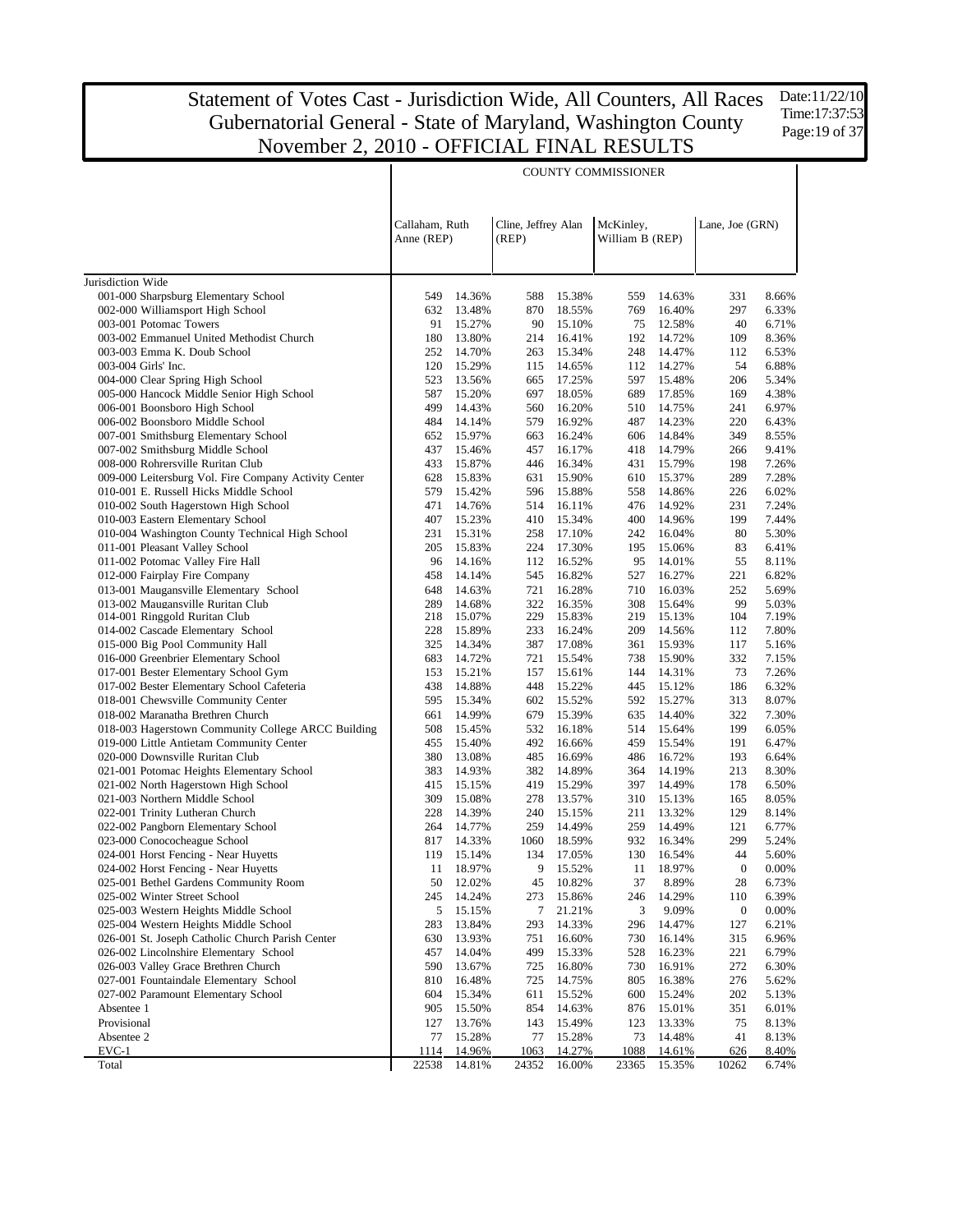|                                                                                            | <b>COUNTY</b><br>COMMISSIONER |                |
|--------------------------------------------------------------------------------------------|-------------------------------|----------------|
|                                                                                            | Write-In Votes                |                |
| Jurisdiction Wide                                                                          |                               |                |
| 001-000 Sharpsburg Elementary School                                                       | 6                             | 0.16%          |
| 002-000 Williamsport High School                                                           | 16                            | 0.34%          |
| 003-001 Potomac Towers                                                                     | 4                             | 0.67%          |
| 003-002 Emmanuel United Methodist Church                                                   | 9                             | 0.69%          |
| 003-003 Emma K. Doub School                                                                | 1                             | 0.06%          |
| 003-004 Girls' Inc.<br>004-000 Clear Spring High School                                    | 4<br>6                        | 0.51%<br>0.16% |
| 005-000 Hancock Middle Senior High School                                                  | 2                             | 0.05%          |
| 006-001 Boonsboro High School                                                              | 4                             | 0.12%          |
| 006-002 Boonsboro Middle School                                                            | 6                             | 0.18%          |
| 007-001 Smithsburg Elementary School                                                       | 11                            | 0.27%          |
| 007-002 Smithsburg Middle School                                                           | 3                             | 0.11%          |
| 008-000 Rohrersville Ruritan Club                                                          | 5                             | 0.18%          |
| 009-000 Leitersburg Vol. Fire Company Activity Center                                      | 7                             | 0.18%          |
| 010-001 E. Russell Hicks Middle School                                                     | 10                            | 0.27%          |
| 010-002 South Hagerstown High School                                                       | 5                             | 0.16%          |
| 010-003 Eastern Elementary School<br>010-004 Washington County Technical High School       | 3<br>1                        | 0.11%<br>0.07% |
| 011-001 Pleasant Valley School                                                             | 3                             | 0.23%          |
| 011-002 Potomac Valley Fire Hall                                                           | 2                             | 0.29%          |
| 012-000 Fairplay Fire Company                                                              | 2                             | 0.06%          |
| 013-001 Maugansville Elementary School                                                     | 13                            | 0.29%          |
| 013-002 Maugansville Ruritan Club                                                          | 8                             | 0.41%          |
| 014-001 Ringgold Ruritan Club                                                              | $\overline{c}$                | 0.14%          |
| 014-002 Cascade Elementary School                                                          | 3                             | 0.21%          |
| 015-000 Big Pool Community Hall<br>016-000 Greenbrier Elementary School                    | $\overline{4}$<br>6           | 0.18%<br>0.13% |
| 017-001 Bester Elementary School Gym                                                       | $\mathbf{0}$                  | 0.00%          |
| 017-002 Bester Elementary School Cafeteria                                                 | 5                             | 0.17%          |
| 018-001 Chewsville Community Center                                                        | 6                             | 0.15%          |
| 018-002 Maranatha Brethren Church                                                          | 9                             | 0.20%          |
| 018-003 Hagerstown Community College ARCC Building                                         | 10                            | 0.30%          |
| 019-000 Little Antietam Community Center                                                   | 4                             | 0.14%          |
| 020-000 Downsville Ruritan Club                                                            | 1                             | 0.03%          |
| 021-001 Potomac Heights Elementary School                                                  | 5                             | 0.19%          |
| 021-002 North Hagerstown High School<br>021-003 Northern Middle School                     | 8<br>1                        | 0.29%          |
| 022-001 Trinity Lutheran Church                                                            | 1                             | 0.05%<br>0.06% |
| 022-002 Pangborn Elementary School                                                         | 7                             | 0.39%          |
| 023-000 Conococheague School                                                               | 14                            | 0.25%          |
| 024-001 Horst Fencing - Near Huyetts                                                       | 1                             | 0.13%          |
| 024-002 Horst Fencing - Near Huyetts                                                       | $\boldsymbol{0}$              | 0.00%          |
| 025-001 Bethel Gardens Community Room                                                      | 1                             | 0.24%          |
| 025-002 Winter Street School                                                               | 6                             | 0.35%          |
| 025-003 Western Heights Middle School                                                      | 0                             | 0.00%          |
| 025-004 Western Heights Middle School                                                      | 10                            | 0.49%          |
| 026-001 St. Joseph Catholic Church Parish Center<br>026-002 Lincolnshire Elementary School | 13<br>7                       | 0.29%<br>0.22% |
| 026-003 Valley Grace Brethren Church                                                       | 12                            | 0.28%          |
| 027-001 Fountaindale Elementary School                                                     | 7                             | 0.14%          |
| 027-002 Paramount Elementary School                                                        | 5                             | 0.13%          |
| Absentee 1                                                                                 | 20                            | 0.34%          |
| Provisional                                                                                | 3                             | 0.33%          |
| Absentee 2                                                                                 | $\overline{2}$                | 0.40%          |
| $EVC-1$                                                                                    | 28                            | 0.38%          |
| Total                                                                                      | 332                           | 0.22%          |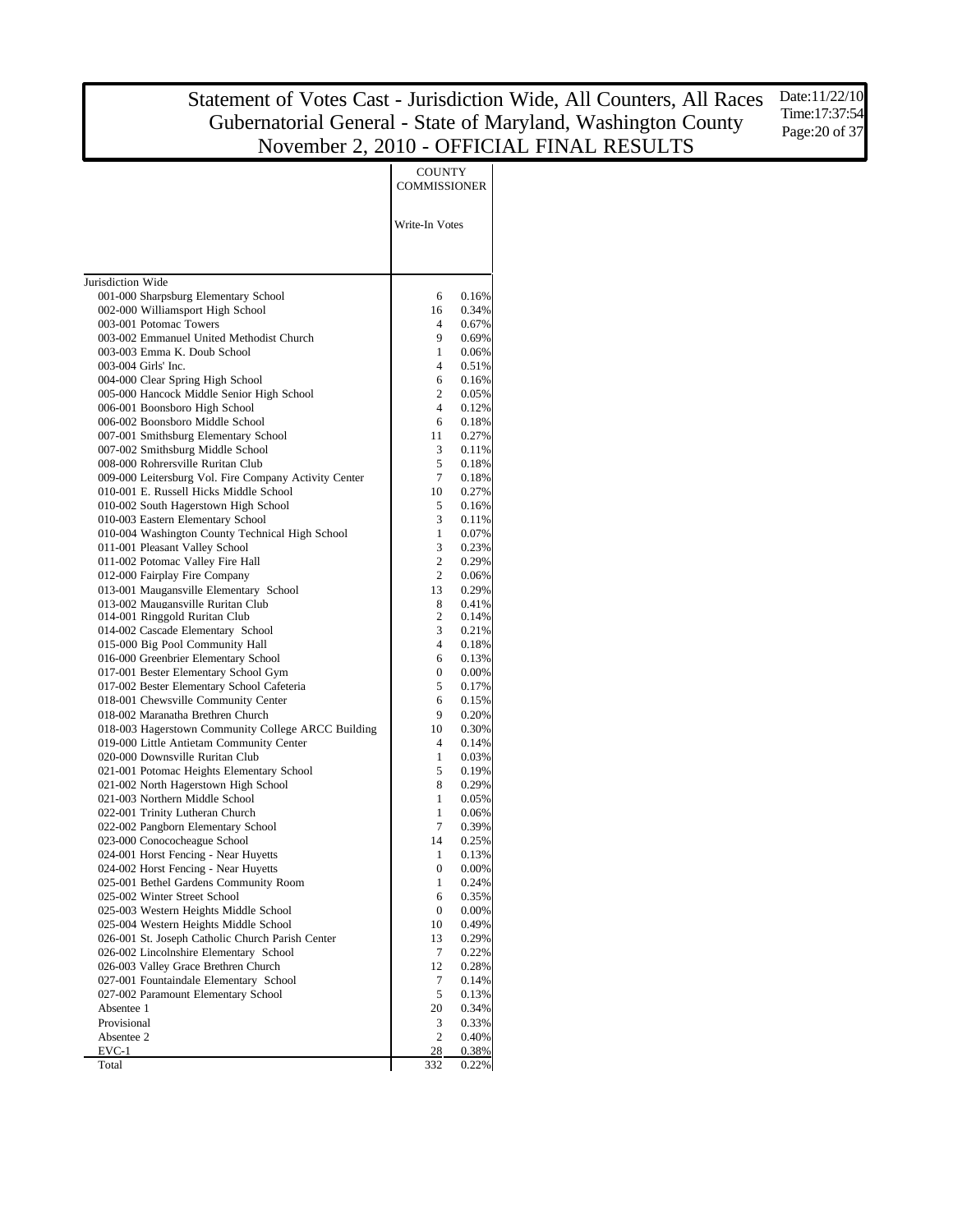Date:11/22/10 Time:17:37:54 Page:21 of 37

|                                                                            |                  |                  |                       | <b>JUDGE CIRCUIT COURT 4</b> |                  |                      |                  |                                      |                |
|----------------------------------------------------------------------------|------------------|------------------|-----------------------|------------------------------|------------------|----------------------|------------------|--------------------------------------|----------------|
|                                                                            | Reg.<br>Voters   | Times<br>Counted | Total<br><b>Votes</b> | Dwyer, Daniel P.             |                  | McDowell, John<br>Н. |                  | Write-In Votes                       |                |
| Jurisdiction Wide                                                          |                  |                  |                       |                              |                  |                      |                  |                                      |                |
| 001-000 Sharpsburg Elementary School                                       | 2141             | 1096             | 1142                  | 577                          | 50.53%           | 565                  | 49.47%           | $\boldsymbol{0}$                     | 0.00%          |
| 002-000 Williamsport High School                                           | 2769             | 1241             | 1421                  | 712                          | 50.11%           | 708                  | 49.82%           | $\mathbf{1}$                         | 0.07%          |
| 003-001 Potomac Towers                                                     | 670              | 186              | 219                   | 113                          | 51.60%           | 106                  | 48.40%           | $\boldsymbol{0}$                     | 0.00%          |
| 003-002 Emmanuel United Methodist Church                                   | 948              | 355              | 447                   | 230                          | 51.45%           | 217                  | 48.55%           | $\boldsymbol{0}$                     | 0.00%          |
| 003-003 Emma K. Doub School                                                | 1356             | 466              | 565                   | 282                          | 49.91%           | 283                  | 50.09%           | $\boldsymbol{0}$                     | 0.00%          |
| 003-004 Girls' Inc.                                                        | 1049             | 244              | 271                   | 127                          | 46.86%           | 143                  | 52.77%           | $\mathbf{1}$                         | 0.37%          |
| 004-000 Clear Spring High School                                           | 2017             | 988              | 1118                  | 550                          | 49.19%           | 567                  | 50.72%           | $\mathbf{1}$                         | 0.09%          |
| 005-000 Hancock Middle Senior High School<br>006-001 Boonsboro High School | 2237<br>1901     | 1007<br>927      | 1123<br>1040          | 520<br>496                   | 46.30%<br>47.69% | 603<br>544           | 53.70%<br>52.31% | $\boldsymbol{0}$<br>$\boldsymbol{0}$ | 0.00%<br>0.00% |
| 006-002 Boonsboro Middle School                                            | 2123             | 988              | 1095                  | 539                          | 49.22%           | 552                  | 50.41%           | $\overline{4}$                       | 0.37%          |
| 007-001 Smithsburg Elementary School                                       | 2122             | 1039             | 1150                  | 571                          | 49.65%           | 574                  | 49.91%           | 5                                    | 0.43%          |
| 007-002 Smithsburg Middle School                                           | 1696             | 745              | 871                   | 445                          | 51.09%           | 424                  | 48.68%           | $\overline{c}$                       | 0.23%          |
| 008-000 Rohrersville Ruritan Club                                          | 1621             | 759              | 739                   | 364                          | 49.26%           | 373                  | 50.47%           | $\overline{c}$                       | 0.27%          |
| 009-000 Leitersburg Vol. Fire Company Activity Center                      | 1866             | 1002             | 1205                  | 600                          | 49.79%           | 604                  | 50.12%           | $\mathbf{1}$                         | 0.08%          |
| 010-001 E. Russell Hicks Middle School                                     | 2301             | 1010             | 1175                  | 594                          | 50.55%           | 579                  | 49.28%           | $\sqrt{2}$                           | 0.17%          |
| 010-002 South Hagerstown High School                                       | 1949             | 869              | 1035                  | 513                          | 49.57%           | 520                  | 50.24%           | $\sqrt{2}$                           | 0.19%          |
| 010-003 Eastern Elementary School                                          | 1432             | 686              | 853                   | 437                          | 51.23%           | 414                  | 48.53%           | $\overline{c}$                       | 0.23%          |
| 010-004 Washington County Technical High School                            | 793              | 378              | 472                   | 248                          | 52.54%           | 224                  | 47.46%           | $\boldsymbol{0}$                     | 0.00%          |
| 011-001 Pleasant Valley School                                             | 793              | 368              | 365                   | 186                          | 50.96%           | 175                  | 47.95%           | $\overline{4}$                       | 1.10%          |
| 011-002 Potomac Valley Fire Hall                                           | 421              | 201              | 213                   | 105                          | 49.30%           | 108                  | 50.70%           | $\boldsymbol{0}$                     | 0.00%          |
| 012-000 Fairplay Fire Company                                              | 1770             | 857              | 986                   | 493                          | 50.00%           | 489                  | 49.59%           | $\overline{4}$                       | 0.41%          |
| 013-001 Maugansville Elementary School                                     | 2512             | 1135             | 1332                  | 643                          | 48.27%           | 680                  | 51.05%           | 9                                    | 0.68%          |
| 013-002 Maugansville Ruritan Club<br>014-001 Ringgold Ruritan Club         | 1186<br>711      | 531<br>378       | 652<br>416            | 324<br>208                   | 49.69%<br>50.00% | 328<br>208           | 50.31%<br>50.00% | $\boldsymbol{0}$<br>$\boldsymbol{0}$ | 0.00%<br>0.00% |
| 014-002 Cascade Elementary School                                          | 843              | 373              | 458                   | 230                          | 50.22%           | 225                  | 49.13%           | 3                                    | 0.66%          |
| 015-000 Big Pool Community Hall                                            | 1237             | 582              | 627                   | 295                          | 47.05%           | 332                  | 52.95%           | $\boldsymbol{0}$                     | 0.00%          |
| 016-000 Greenbrier Elementary School                                       | 2579             | 1226             | 1380                  | 685                          | 49.64%           | 692                  | 50.14%           | 3                                    | 0.22%          |
| 017-001 Bester Elementary School Gym                                       | 1099             | 293              | 383                   | 209                          | 54.57%           | 174                  | 45.43%           | $\boldsymbol{0}$                     | 0.00%          |
| 017-002 Bester Elementary School Cafeteria                                 | 2268             | 775              | 981                   | 501                          | 51.07%           | 478                  | 48.73%           | $\overline{c}$                       | 0.20%          |
| 018-001 Chewsville Community Center                                        | 1919             | 990              | 1174                  | 588                          | 50.09%           | 586                  | 49.91%           | $\boldsymbol{0}$                     | 0.00%          |
| 018-002 Maranatha Brethren Church                                          | 2790             | 1179             | 1411                  | 699                          | 49.54%           | 711                  | 50.39%           | $\mathbf{1}$                         | 0.07%          |
| 018-003 Hagerstown Community College ARCC Building                         | 2441             | 920              | 1046                  | 519                          | 49.62%           | 520                  | 49.71%           | $\boldsymbol{7}$                     | 0.67%          |
| 019-000 Little Antietam Community Center                                   | 1568             | 810              | 878                   | 425                          | 48.41%           | 450                  | 51.25%           | 3                                    | 0.34%          |
| 020-000 Downsville Ruritan Club                                            | 1437             | 755              | 851                   | 416                          | 48.88%           | 435                  | 51.12%           | $\boldsymbol{0}$                     | 0.00%          |
| 021-001 Potomac Heights Elementary School                                  | 1473             | 714              | 854                   | 434                          | 50.82%           | 415                  | 48.59%           | 5                                    | 0.59%          |
| 021-002 North Hagerstown High School                                       | 1777             | 745              | 915                   | 440                          | 48.09%           | 475                  | 51.91%<br>48.61% | $\boldsymbol{0}$<br>$\overline{c}$   | 0.00%          |
| 021-003 Northern Middle School<br>022-001 Trinity Lutheran Church          | 1064<br>1747     | 569<br>456       | 685<br>531            | 350                          | 51.09%<br>49.91% | 333<br>266           | 50.09%           | $\boldsymbol{0}$                     | 0.29%<br>0.00% |
| 022-002 Pangborn Elementary School                                         | 1345             | 509              | 629                   | 265<br>309                   | 49.13%           | 318                  | 50.56%           | $\overline{c}$                       | 0.32%          |
| 023-000 Conococheague School                                               | 3145             | 1438             | 1647                  | 816                          | 49.54%           | 830                  | 50.39%           | $\mathbf{1}$                         | 0.06%          |
| 024-001 Horst Fencing - Near Huyetts                                       | 483              | 210              | 252                   | 114                          | 45.24%           | 138                  | 54.76%           | $\boldsymbol{0}$                     | 0.00%          |
| 024-002 Horst Fencing - Near Huyetts                                       | 37               | 14               | 15                    | 8                            | 53.33%           | 7                    | 46.67%           | $\boldsymbol{0}$                     | $0.00\%$       |
| 025-001 Bethel Gardens Community Room                                      | 672              | 192              | 198                   | 91                           | 45.96%           | 107                  | 54.04%           | $\boldsymbol{0}$                     | 0.00%          |
| 025-002 Winter Street School                                               | 1684             | 485              | 577                   | 280                          | 48.53%           | 293                  | 50.78%           | $\overline{4}$                       | 0.69%          |
| 025-003 Western Heights Middle School                                      | 27               | 10               | 13                    | 6                            | 46.15%           | 7                    | 53.85%           | $\boldsymbol{0}$                     | 0.00%          |
| 025-004 Western Heights Middle School                                      | 1588             | 604              | 709                   | 347                          | 48.94%           | 360                  | 50.78%           | $\boldsymbol{2}$                     | 0.28%          |
| 026-001 St. Joseph Catholic Church Parish Center                           | 2727             | 1171             | 1436                  | 711                          | 49.51%           | 722                  | 50.28%           | 3                                    | 0.21%          |
| 026-002 Lincolnshire Elementary School                                     | 1814             | 850              | 1049                  | 535                          | 51.00%           | 510                  | 48.62%           | $\overline{4}$                       | 0.38%          |
| 026-003 Valley Grace Brethren Church                                       | 2350             | 1110             | 1353                  | 671                          | 49.59%           | 681                  | 50.33%           | $\mathbf{1}$                         | 0.07%          |
| 027-001 Fountaindale Elementary School                                     | 2406             | 1245             | 1614                  | 803                          | 49.75%           | 810                  | 50.19%           | $\mathbf{1}$                         | 0.06%          |
| 027-002 Paramount Elementary School                                        | 2372             | 1043             | 1320                  | 655                          | 49.62%           | 663                  | 50.23%           | $\boldsymbol{2}$                     | 0.15%          |
| Absentee 1<br>Provisional                                                  | 0<br>0           | 1638<br>303      | 1906<br>298           | 986                          | 51.73%           | 916<br>139           | 48.06%<br>46.64% | $\overline{\mathcal{A}}$<br>7        | 0.21%          |
| Absentee 2                                                                 | $\boldsymbol{0}$ | 160              | 156                   | 152<br>76                    | 51.01%<br>48.72% | 80                   | 51.28%           | $\boldsymbol{0}$                     | 2.35%<br>0.00% |
| $EVC-1$                                                                    | $\boldsymbol{0}$ | 2096             | 2598                  | 1313                         | 50.54%           | 1276                 | 49.11%           | 9                                    | 0.35%          |
| Total                                                                      | 83276            | 40921            | 47849                 | 23806                        | 49.75%           | 23937                | 50.03%           | 106                                  | 0.22%          |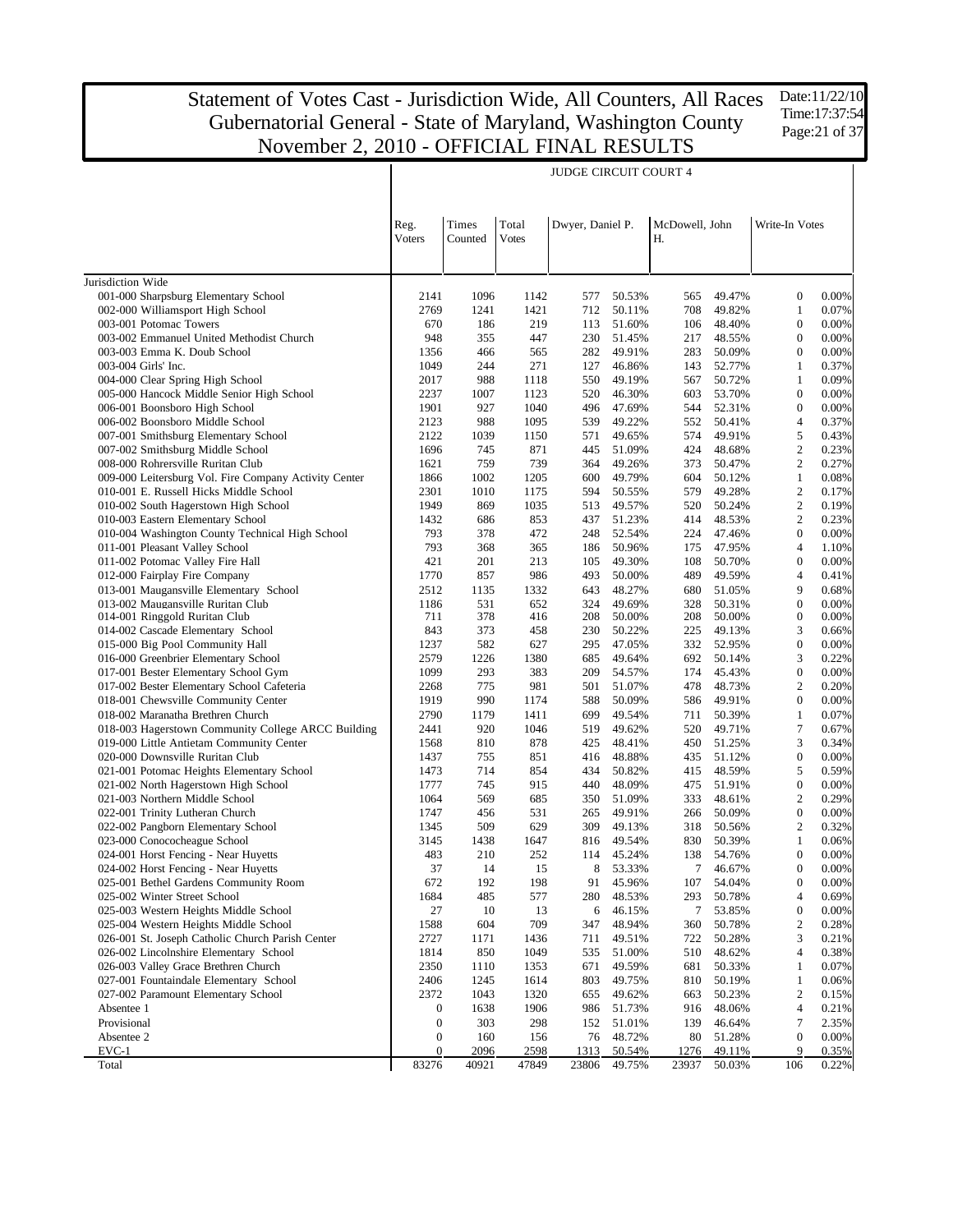$\mathsf{l}$ 

Time:17:37:54 Page:22 of 37

 $\mathsf{I}$ 

|                                                                          | Reg.<br>Voters   | Times<br>Counted | Total<br><b>Votes</b> | YES Krauser, Peter<br>B |                  | NO Krauser, Peter<br><b>B.</b> |                  |
|--------------------------------------------------------------------------|------------------|------------------|-----------------------|-------------------------|------------------|--------------------------------|------------------|
|                                                                          |                  |                  |                       |                         |                  |                                |                  |
| Jurisdiction Wide                                                        |                  |                  |                       |                         |                  |                                |                  |
| 001-000 Sharpsburg Elementary School<br>002-000 Williamsport High School | 2141<br>2769     | 1096<br>1241     | 768                   | 643                     | 83.72%           | 125<br>124                     | 16.28%<br>14.16% |
| 003-001 Potomac Towers                                                   | 670              |                  | 876                   | 752                     | 85.84%           | 22                             |                  |
| 003-002 Emmanuel United Methodist Church                                 | 948              | 186<br>355       | 143<br>271            | 121<br>239              | 84.62%<br>88.19% | 32                             | 15.38%<br>11.81% |
| 003-003 Emma K. Doub School                                              | 1356             | 466              | 372                   | 301                     | 80.91%           | 71                             | 19.09%           |
| 003-004 Girls' Inc.                                                      | 1049             | 244              | 190                   | 136                     | 71.58%           | 54                             | 28.42%           |
| 004-000 Clear Spring High School                                         | 2017             | 988              | 697                   | 591                     | 84.79%           | 106                            | 15.21%           |
| 005-000 Hancock Middle Senior High School                                | 2237             | 1007             | 712                   | 585                     | 82.16%           | 127                            | 17.84%           |
| 006-001 Boonsboro High School                                            | 1901             | 927              | 679                   | 569                     | 83.80%           | 110                            | 16.20%           |
| 006-002 Boonsboro Middle School                                          | 2123             | 988              | 705                   | 601                     | 85.25%           | 104                            | 14.75%           |
| 007-001 Smithsburg Elementary School                                     | 2122             | 1039             | 732                   | 627                     | 85.66%           | 105                            | 14.34%           |
| 007-002 Smithsburg Middle School                                         | 1696             | 745              | 551                   | 439                     | 79.67%           | 112                            | 20.33%           |
| 008-000 Rohrersville Ruritan Club                                        | 1621             | 759              | 505                   | 409                     | 80.99%           | 96                             | 19.01%           |
| 009-000 Leitersburg Vol. Fire Company Activity Center                    | 1866             | 1002             | 756                   | 647                     | 85.58%           | 109                            | 14.42%           |
| 010-001 E. Russell Hicks Middle School                                   | 2301             | 1010             | 744                   | 622                     | 83.60%           | 122                            | 16.40%           |
| 010-002 South Hagerstown High School                                     | 1949             | 869              | 650                   | 567                     | 87.23%           | 83                             | 12.77%           |
| 010-003 Eastern Elementary School                                        | 1432             | 686              | 515                   | 449                     | 87.18%           | 66                             | 12.82%           |
| 010-004 Washington County Technical High School                          | 793              | 378              | 283                   | 232                     | 81.98%           | 51                             | 18.02%           |
| 011-001 Pleasant Valley School                                           | 793              | 368              | 259                   | 206                     | 79.54%           | 53                             | 20.46%           |
| 011-002 Potomac Valley Fire Hall                                         | 421              | 201              | 134                   | 110                     | 82.09%           | 24                             | 17.91%           |
| 012-000 Fairplay Fire Company                                            | 1770             | 857              | 626                   | 537                     | 85.78%           | 89                             | 14.22%           |
| 013-001 Maugansville Elementary School                                   | 2512             | 1135             | 823                   | 701                     | 85.18%           | 122                            | 14.82%           |
| 013-002 Maugansville Ruritan Club                                        | 1186             | 531              | 405                   | 341                     | 84.20%           | 64                             | 15.80%           |
| 014-001 Ringgold Ruritan Club                                            | 711              | 378              | 269                   | 229                     | 85.13%           | 40                             | 14.87%           |
| 014-002 Cascade Elementary School                                        | 843              | 373              | 287                   | 235                     | 81.88%           | 52                             | 18.12%           |
| 015-000 Big Pool Community Hall                                          | 1237             | 582              | 410                   | 336                     | 81.95%           | 74                             | 18.05%           |
| 016-000 Greenbrier Elementary School                                     | 2579             | 1226             | 869                   | 718                     | 82.62%           | 151                            | 17.38%           |
| 017-001 Bester Elementary School Gym                                     | 1099             | 293              | 236                   | 198                     | 83.90%           | 38                             | 16.10%           |
| 017-002 Bester Elementary School Cafeteria                               | 2268             | 775              | 614                   | 528                     | 85.99%           | 86                             | 14.01%           |
| 018-001 Chewsville Community Center                                      | 1919             | 990              | 727                   | 625                     | 85.97%           | 102                            | 14.03%           |
| 018-002 Maranatha Brethren Church                                        | 2790             | 1179             | 849                   | 736                     | 86.69%           | 113                            | 13.31%           |
| 018-003 Hagerstown Community College ARCC Building                       | 2441             | 920              | 664                   | 572                     | 86.14%           | 92                             | 13.86%           |
| 019-000 Little Antietam Community Center                                 | 1568             | 810              | 571                   | 479                     | 83.89%           | 92                             | 16.11%           |
| 020-000 Downsville Ruritan Club                                          | 1437             | 755              | 525                   | 440                     | 83.81%           | 85                             | 16.19%           |
| 021-001 Potomac Heights Elementary School                                | 1473             | 714              | 512                   | 453                     | 88.48%           | 59                             | 11.52%           |
| 021-002 North Hagerstown High School                                     | 1777             | 745              | 564                   | 497                     | 88.12%           | 67                             | 11.88%           |
| 021-003 Northern Middle School                                           | 1064             | 569              | 391                   | 349                     | 89.26%           | 42                             | 10.74%           |
| 022-001 Trinity Lutheran Church                                          | 1747             | 456              | 340<br>394            | 286                     | 84.12%           | 54                             | 15.88%<br>12.69% |
| 022-002 Pangborn Elementary School<br>023-000 Conococheague School       | 1345             | 509              |                       | 344                     | 87.31%<br>84.20% | 50                             |                  |
| 024-001 Horst Fencing - Near Huyetts                                     | 3145<br>483      | 1438<br>210      | 1038<br>152           | 874<br>127              | 83.55%           | 164<br>25                      | 15.80%<br>16.45% |
| 024-002 Horst Fencing - Near Huyetts                                     | 37               | 14               | 9                     | 5                       | 55.56%           | 4                              | 44.44%           |
| 025-001 Bethel Gardens Community Room                                    | 672              | 192              | 141                   |                         | 117 82.98%       |                                | 24 17.02%        |
| 025-002 Winter Street School                                             | 1684             | 485              | 378                   | 304                     | 80.42%           | 74                             | 19.58%           |
| 025-003 Western Heights Middle School                                    | 27               | 10               | 7                     | 6                       | 85.71%           | $\mathbf{1}$                   | 14.29%           |
| 025-004 Western Heights Middle School                                    | 1588             | 604              | 447                   | 383                     | 85.68%           | 64                             | 14.32%           |
| 026-001 St. Joseph Catholic Church Parish Center                         | 2727             | 1171             | 900                   | 771                     | 85.67%           | 129                            | 14.33%           |
| 026-002 Lincolnshire Elementary School                                   | 1814             | 850              | 667                   | 566                     | 84.86%           | 101                            | 15.14%           |
| 026-003 Valley Grace Brethren Church                                     | 2350             | 1110             | 850                   | 751                     | 88.35%           | 99                             | 11.65%           |
| 027-001 Fountaindale Elementary School                                   | 2406             | 1245             | 930                   | 846                     | 90.97%           | 84                             | 9.03%            |
| 027-002 Paramount Elementary School                                      | 2372             | 1043             | 825                   | 719                     | 87.15%           | 106                            | 12.85%           |
| Absentee 1                                                               | 0                | 1638             | 1085                  | 947                     | 87.28%           | 138                            | 12.72%           |
| Provisional                                                              | $\boldsymbol{0}$ | 303              | 216                   | 177                     | 81.94%           | 39                             | 18.06%           |
| Absentee 2                                                               | 0                | 160              | 98                    | 85                      | 86.73%           | 13                             | 13.27%           |
| EVC-1                                                                    | $\boldsymbol{0}$ | 2096             | 1526                  | 1279                    | 83.81%           | 247                            | 16.19%           |
| Total                                                                    | 83276            | 40921            | 29887                 | 25407                   | 85.01%           | 4480                           | 14.99%           |

#### JUDGE SPEC APPEAL AT LG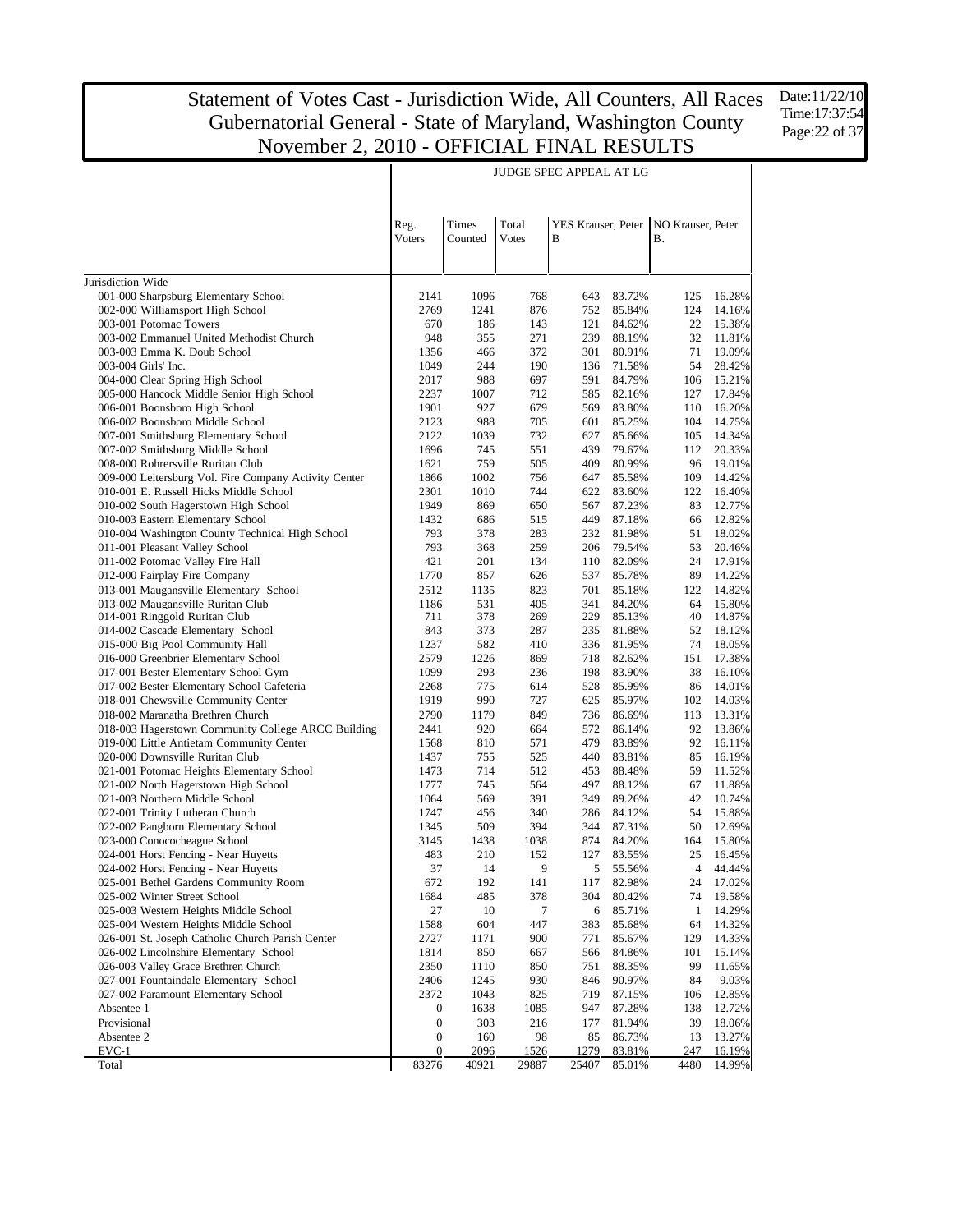$\overline{\phantom{a}}$ 

Date:11/22/10 Time:17:37:54 Page:23 of 37

 $\overline{\phantom{a}}$ 

|                                                                                         | Reg.             | Times       | Total        | YES Matricciani, |                  | NO Matricciani,  |                  |
|-----------------------------------------------------------------------------------------|------------------|-------------|--------------|------------------|------------------|------------------|------------------|
|                                                                                         | Voters           | Counted     | <b>Votes</b> | Alb              |                  | Albe             |                  |
|                                                                                         |                  |             |              |                  |                  |                  |                  |
| Jurisdiction Wide                                                                       |                  |             |              |                  |                  |                  |                  |
| 001-000 Sharpsburg Elementary School                                                    | 2141             | 1096        | 751          | 622              | 82.82%           | 129              | 17.18%           |
| 002-000 Williamsport High School                                                        | 2769             | 1241        | 859          | 730              | 84.98%           | 129              | 15.02%           |
| 003-001 Potomac Towers                                                                  | 670              | 186         | 143          | 121              | 84.62%           | 22               | 15.38%           |
| 003-002 Emmanuel United Methodist Church                                                | 948              | 355         | 267          | 234              | 87.64%           | 33               | 12.36%           |
| 003-003 Emma K. Doub School                                                             | 1356             | 466         | 364          | 290              | 79.67%           | 74               | 20.33%           |
| 003-004 Girls' Inc.                                                                     | 1049             | 244         | 187          | 138              | 73.80%           | 49               | 26.20%           |
| 004-000 Clear Spring High School<br>005-000 Hancock Middle Senior High School           | 2017<br>2237     | 988<br>1007 | 676<br>697   | 560<br>556       | 82.84%<br>79.77% | 116<br>141       | 17.16%<br>20.23% |
| 006-001 Boonsboro High School                                                           | 1901             | 927         | 667          | 544              | 81.56%           | 123              | 18.44%           |
| 006-002 Boonsboro Middle School                                                         | 2123             | 988         | 701          | 590              | 84.17%           | 111              | 15.83%           |
| 007-001 Smithsburg Elementary School                                                    | 2122             | 1039        | 722          | 611              | 84.63%           | 111              | 15.37%           |
| 007-002 Smithsburg Middle School                                                        | 1696             | 745         | 551          | 443              | 80.40%           | 108              | 19.60%           |
| 008-000 Rohrersville Ruritan Club                                                       | 1621             | 759         | 502          | 399              | 79.48%           | 103              | 20.52%           |
| 009-000 Leitersburg Vol. Fire Company Activity Center                                   | 1866             | 1002        | 743          | 625              | 84.12%           | 118              | 15.88%           |
| 010-001 E. Russell Hicks Middle School                                                  | 2301             | 1010        | 735          | 595              | 80.95%           | 140              | 19.05%           |
| 010-002 South Hagerstown High School                                                    | 1949             | 869         | 639          | 552              | 86.38%           | 87               | 13.62%           |
| 010-003 Eastern Elementary School                                                       | 1432             | 686         | 517          | 442              | 85.49%           | 75               | 14.51%           |
| 010-004 Washington County Technical High School                                         | 793              | 378         | 278          | 231              | 83.09%           | 47               | 16.91%           |
| 011-001 Pleasant Valley School                                                          | 793              | 368         | 256          | 206              | 80.47%           | 50               | 19.53%           |
| 011-002 Potomac Valley Fire Hall                                                        | 421              | 201         | 132          | 113              | 85.61%           | 19               | 14.39%           |
| 012-000 Fairplay Fire Company                                                           | 1770             | 857         | 619          | 522              | 84.33%           | 97               | 15.67%           |
| 013-001 Maugansville Elementary School                                                  | 2512             | 1135        | 810          | 672              | 82.96%           | 138              | 17.04%           |
| 013-002 Maugansville Ruritan Club                                                       | 1186             | 531         | 399          | 329              | 82.46%           | 70               | 17.54%           |
| 014-001 Ringgold Ruritan Club                                                           | 711              | 378         | 265          | 219              | 82.64%           | 46               | 17.36%           |
| 014-002 Cascade Elementary School                                                       | 843              | 373         | 282          | 230              | 81.56%           | 52               | 18.44%           |
| 015-000 Big Pool Community Hall                                                         | 1237             | 582         | 396          | 322              | 81.31%           | 74               | 18.69%           |
| 016-000 Greenbrier Elementary School                                                    | 2579             | 1226        | 862          | 711              | 82.48%           | 151              | 17.52%           |
| 017-001 Bester Elementary School Gym                                                    | 1099             | 293         | 235          | 200              | 85.11%           | 35               | 14.89%           |
| 017-002 Bester Elementary School Cafeteria                                              | 2268             | 775         | 613          | 522              | 85.15%           | 91               | 14.85%           |
| 018-001 Chewsville Community Center                                                     | 1919             | 990         | 717          | 613              | 85.50%           | 104              | 14.50%           |
| 018-002 Maranatha Brethren Church<br>018-003 Hagerstown Community College ARCC Building | 2790<br>2441     | 1179<br>920 | 831<br>651   | 714<br>549       | 85.92%           | 117<br>102       | 14.08%<br>15.67% |
| 019-000 Little Antietam Community Center                                                | 1568             | 810         | 569          | 478              | 84.33%<br>84.01% | 91               | 15.99%           |
| 020-000 Downsville Ruritan Club                                                         | 1437             | 755         | 521          | 430              | 82.53%           | 91               | 17.47%           |
| 021-001 Potomac Heights Elementary School                                               | 1473             | 714         | 503          | 448              | 89.07%           | 55               | 10.93%           |
| 021-002 North Hagerstown High School                                                    | 1777             | 745         | 558          | 483              | 86.56%           | 75               | 13.44%           |
| 021-003 Northern Middle School                                                          | 1064             | 569         | 385          | 337              | 87.53%           | 48               | 12.47%           |
| 022-001 Trinity Lutheran Church                                                         | 1747             | 456         | 337          | 284              | 84.27%           | 53               | 15.73%           |
| 022-002 Pangborn Elementary School                                                      | 1345             | 509         | 389          | 334              | 85.86%           | 55               | 14.14%           |
| 023-000 Conococheague School                                                            | 3145             | 1438        | 1022         | 838              | 82.00%           | 184              | 18.00%           |
| 024-001 Horst Fencing - Near Huyetts                                                    | 483              | 210         | 149          | 125              | 83.89%           | 24               | 16.11%           |
| 024-002 Horst Fencing - Near Huyetts                                                    | 37               | 14          | 9            | 5                | 55.56%           | $\overline{4}$   | 44.44%           |
| 025-001 Bethel Gardens Community Room                                                   | 672              | 192         | 141          | 113              | 80.14%           | 28               | 19.86%           |
| 025-002 Winter Street School                                                            | 1684             | 485         | 371          | 294              | 79.25%           | 77               | 20.75%           |
| 025-003 Western Heights Middle School                                                   | 27               | 10          | 7            | 5                | 71.43%           | $\boldsymbol{2}$ | 28.57%           |
| 025-004 Western Heights Middle School                                                   | 1588             | 604         | 443          | 379              | 85.55%           | 64               | 14.45%           |
| 026-001 St. Joseph Catholic Church Parish Center                                        | 2727             | 1171        | 893          | 756              | 84.66%           | 137              | 15.34%           |
| 026-002 Lincolnshire Elementary School                                                  | 1814             | 850         | 659          | 558              | 84.67%           | 101              | 15.33%           |
| 026-003 Valley Grace Brethren Church                                                    | 2350             | 1110        | 839          | 736              | 87.72%           | 103              | 12.28%           |
| 027-001 Fountaindale Elementary School                                                  | 2406             | 1245        | 925          | 835              | 90.27%           | 90               | 9.73%            |
| 027-002 Paramount Elementary School                                                     | 2372             | 1043        | 812          | 709              | 87.32%           | 103              | 12.68%           |
| Absentee 1                                                                              | $\mathbf{0}$     | 1638        | 1060         | 898              | 84.72%           | 162              | 15.28%           |
| Provisional                                                                             | $\boldsymbol{0}$ | 303         | 210          | 170              | 80.95%           | 40               | 19.05%           |
| Absentee 2                                                                              | $\boldsymbol{0}$ | 160         | 96           | 78               | 81.25%           | 18               | 18.75%           |
| EVC-1                                                                                   | $\bf{0}$         | 2096        | 1505         | 1256             | 83.46%           | 249              | 16.54%           |
| Total                                                                                   | 83276            | 40921       | 29470        | 24754            | 84.00%           | 4716             | 16.00%           |

#### JUDGE SPEC APPEAL AT LG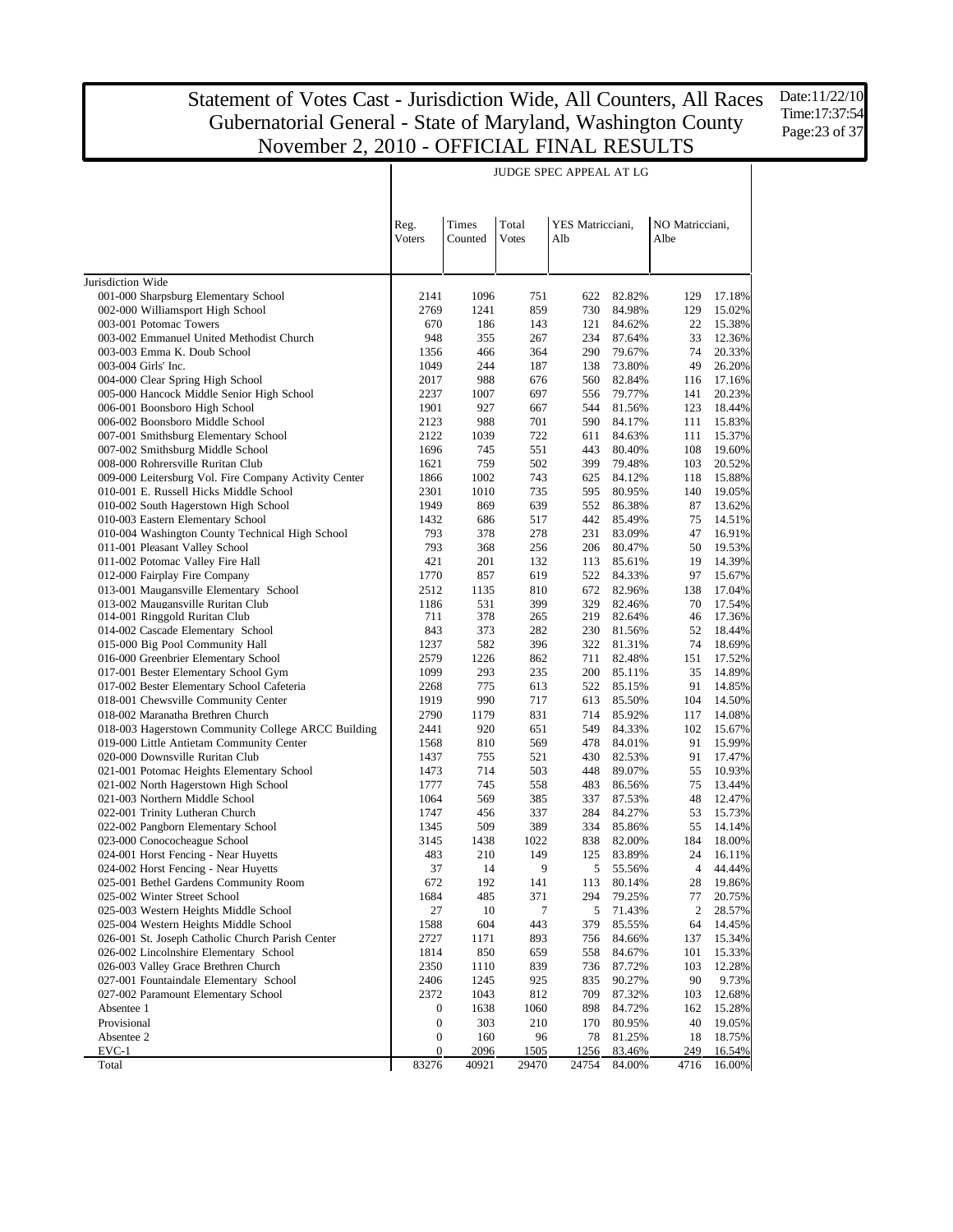Date:11/22/10 Time:17:37:54 Page:24 of 37

|                                                                                                 |                                      |                  |                | JUDGE SPEC APPEAL AT LG |                  |                         |                  |
|-------------------------------------------------------------------------------------------------|--------------------------------------|------------------|----------------|-------------------------|------------------|-------------------------|------------------|
|                                                                                                 |                                      |                  |                |                         |                  |                         |                  |
|                                                                                                 |                                      |                  |                |                         |                  |                         |                  |
|                                                                                                 | Reg.<br>Voters                       | Times<br>Counted | Total<br>Votes | YES Wright,<br>Alexande |                  | NO Wright,<br>Alexander |                  |
|                                                                                                 |                                      |                  |                |                         |                  |                         |                  |
|                                                                                                 |                                      |                  |                |                         |                  |                         |                  |
| Jurisdiction Wide                                                                               |                                      |                  |                |                         |                  |                         |                  |
| 001-000 Sharpsburg Elementary School                                                            | 2141                                 | 1096             | 773            | 657                     | 84.99%           | 116                     | 15.01%           |
| 002-000 Williamsport High School                                                                | 2769                                 | 1241             | 885            | 766                     | 86.55%           | 119                     | 13.45%           |
| 003-001 Potomac Towers                                                                          | 670<br>948                           | 186              | 141            | 120                     | 85.11%           | 21                      | 14.89%           |
| 003-002 Emmanuel United Methodist Church<br>003-003 Emma K. Doub School                         | 1356                                 | 355<br>466       | 270<br>374     | 239<br>311              | 88.52%<br>83.16% | 31<br>63                | 11.48%<br>16.84% |
| 003-004 Girls' Inc.                                                                             | 1049                                 | 244              | 191            | 145                     | 75.92%           | 46                      | 24.08%           |
| 004-000 Clear Spring High School                                                                | 2017                                 | 988              | 686            | 592                     | 86.30%           | 94                      | 13.70%           |
| 005-000 Hancock Middle Senior High School                                                       | 2237                                 | 1007             | 705            | 582                     | 82.55%           | 123                     | 17.45%           |
| 006-001 Boonsboro High School                                                                   | 1901                                 | 927              | 677            | 568                     | 83.90%           | 109                     | 16.10%           |
| 006-002 Boonsboro Middle School                                                                 | 2123                                 | 988              | 701            | 601                     | 85.73%           | 100                     | 14.27%           |
| 007-001 Smithsburg Elementary School                                                            | 2122                                 | 1039             | 737            | 638                     | 86.57%           | 99                      | 13.43%           |
| 007-002 Smithsburg Middle School                                                                | 1696                                 | 745              | 555            | 456                     | 82.16%           | 99                      | 17.84%           |
| 008-000 Rohrersville Ruritan Club                                                               | 1621                                 | 759              | 511            | 413                     | 80.82%           | 98                      | 19.18%           |
| 009-000 Leitersburg Vol. Fire Company Activity Center<br>010-001 E. Russell Hicks Middle School | 1866<br>2301                         | 1002<br>1010     | 759<br>749     | 649<br>634              | 85.51%<br>84.65% | 110<br>115              | 14.49%<br>15.35% |
| 010-002 South Hagerstown High School                                                            | 1949                                 | 869              | 640            | 572                     | 89.38%           | 68                      | 10.63%           |
| 010-003 Eastern Elementary School                                                               | 1432                                 | 686              | 522            | 459                     | 87.93%           | 63                      | 12.07%           |
| 010-004 Washington County Technical High School                                                 | 793                                  | 378              | 281            | 246                     | 87.54%           | 35                      | 12.46%           |
| 011-001 Pleasant Valley School                                                                  | 793                                  | 368              | 253            | 206                     | 81.42%           | 47                      | 18.58%           |
| 011-002 Potomac Valley Fire Hall                                                                | 421                                  | 201              | 130            | 110                     | 84.62%           | 20                      | 15.38%           |
| 012-000 Fairplay Fire Company                                                                   | 1770                                 | 857              | 637            | 543                     | 85.24%           | 94                      | 14.76%           |
| 013-001 Maugansville Elementary School                                                          | 2512                                 | 1135             | 827            | 722                     | 87.30%           | 105                     | 12.70%           |
| 013-002 Maugansville Ruritan Club                                                               | 1186                                 | 531              | 418            | 360                     | 86.12%           | 58                      | 13.88%           |
| 014-001 Ringgold Ruritan Club<br>014-002 Cascade Elementary School                              | 711<br>843                           | 378<br>373       | 264<br>287     | 225<br>237              | 85.23%<br>82.58% | 39<br>50                | 14.77%<br>17.42% |
| 015-000 Big Pool Community Hall                                                                 | 1237                                 | 582              | 408            | 342                     | 83.82%           | 66                      | 16.18%           |
| 016-000 Greenbrier Elementary School                                                            | 2579                                 | 1226             | 866            | 721                     | 83.26%           | 145                     | 16.74%           |
| 017-001 Bester Elementary School Gym                                                            | 1099                                 | 293              | 243            | 202                     | 83.13%           | 41                      | 16.87%           |
| 017-002 Bester Elementary School Cafeteria                                                      | 2268                                 | 775              | 607            | 534                     | 87.97%           | 73                      | 12.03%           |
| 018-001 Chewsville Community Center                                                             | 1919                                 | 990              | 745            | 655                     | 87.92%           | 90                      | 12.08%           |
| 018-002 Maranatha Brethren Church                                                               | 2790                                 | 1179             | 848            | 749                     | 88.33%           | 99                      | 11.67%           |
| 018-003 Hagerstown Community College ARCC Building                                              | 2441                                 | 920              | 659            | 569                     | 86.34%           | 90                      | 13.66%           |
| 019-000 Little Antietam Community Center                                                        | 1568                                 | 810              | 572            | 483                     | 84.44%           | 89                      | 15.56%           |
| 020-000 Downsville Ruritan Club<br>021-001 Potomac Heights Elementary School                    | 1437<br>1473                         | 755<br>714       | 529<br>509     | 458<br>462              | 86.58%<br>90.77% | 71<br>47                | 13.42%<br>9.23%  |
| 021-002 North Hagerstown High School                                                            | 1777                                 | 745              | 565            | 494                     | 87.43%           | 71                      | 12.57%           |
| 021-003 Northern Middle School                                                                  | 1064                                 | 569              | 391            | 345                     | 88.24%           | 46                      | 11.76%           |
| 022-001 Trinity Lutheran Church                                                                 | 1747                                 | 456              | 348            | 294                     | 84.48%           | 54                      | 15.52%           |
| 022-002 Pangborn Elementary School                                                              | 1345                                 | 509              | 396            | 346                     | 87.37%           | 50                      | 12.63%           |
| 023-000 Conococheague School                                                                    | 3145                                 | 1438             | 1046           | 884                     | 84.51%           | 162                     | 15.49%           |
| 024-001 Horst Fencing - Near Huyetts                                                            | 483                                  | 210              | 155            | 129                     | 83.23%           | 26                      | 16.77%           |
| 024-002 Horst Fencing - Near Huyetts                                                            | 37                                   | 14               | 9              | 5                       | 55.56%           | 4                       | 44.44%           |
| 025-001 Bethel Gardens Community Room                                                           | 672                                  | 192              | 142            | 122                     | 85.92%           | 20                      | 14.08%<br>16.35% |
| 025-002 Winter Street School<br>025-003 Western Heights Middle School                           | 1684<br>27                           | 485<br>10        | 373<br>7       | 312<br>6                | 83.65%<br>85.71% | 61<br>1                 | 14.29%           |
| 025-004 Western Heights Middle School                                                           | 1588                                 | 604              | 447            | 381                     | 85.23%           | 66                      | 14.77%           |
| 026-001 St. Joseph Catholic Church Parish Center                                                | 2727                                 | 1171             | 908            | 782                     | 86.12%           | 126                     | 13.88%           |
| 026-002 Lincolnshire Elementary School                                                          | 1814                                 | 850              | 668            | 580                     | 86.83%           | 88                      | 13.17%           |
| 026-003 Valley Grace Brethren Church                                                            | 2350                                 | 1110             | 846            | 757                     | 89.48%           | 89                      | 10.52%           |
| 027-001 Fountaindale Elementary School                                                          | 2406                                 | 1245             | 931            | 852                     | 91.51%           | 79                      | 8.49%            |
| 027-002 Paramount Elementary School                                                             | 2372                                 | 1043             | 815            | 726                     | 89.08%           | 89                      | 10.92%           |
| Absentee 1                                                                                      | $\boldsymbol{0}$                     | 1638             | 1105           | 960                     | 86.88%           | 145                     | 13.12%           |
| Provisional<br>Absentee 2                                                                       | $\boldsymbol{0}$<br>$\boldsymbol{0}$ | 303<br>160       | 213<br>100     | 175<br>82               | 82.16%           | 38<br>18                | 17.84%           |
| EVC-1                                                                                           | $\boldsymbol{0}$                     | 2096             | 1517           | 1288                    | 82.00%<br>84.90% | 229                     | 18.00%<br>15.10% |
| Total                                                                                           | 83276                                | 40921            | 29941          | 25746                   | 85.99%           | 4195                    | 14.01%           |

#### JUDGE SPEC APPEAL AT LG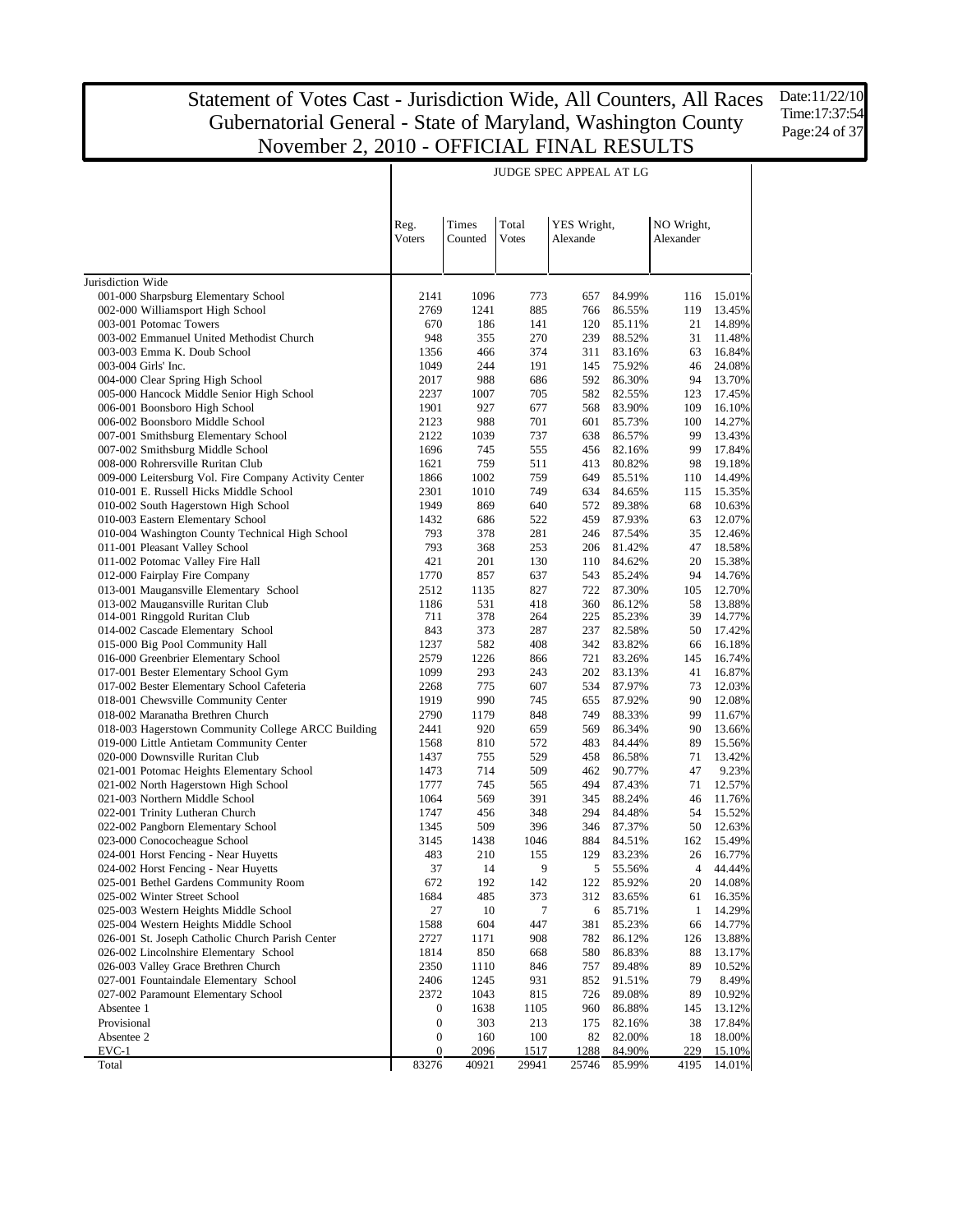Date:11/22/10 Time:17:37:54 Page: 25 of 37

|                                                                                    |                                      |             |                    | <b>JUDGE SPEC APPEALS 3</b> |                  |                    |                  |
|------------------------------------------------------------------------------------|--------------------------------------|-------------|--------------------|-----------------------------|------------------|--------------------|------------------|
|                                                                                    |                                      |             |                    |                             |                  |                    |                  |
|                                                                                    |                                      |             |                    |                             |                  |                    |                  |
|                                                                                    | Reg.                                 | Times       | Total              | YES Graeff,                 |                  | NO Graeff, Kathryn |                  |
|                                                                                    | Voters                               | Counted     | Votes              | Kathryn                     |                  | G                  |                  |
|                                                                                    |                                      |             |                    |                             |                  |                    |                  |
|                                                                                    |                                      |             |                    |                             |                  |                    |                  |
| Jurisdiction Wide                                                                  |                                      |             |                    |                             |                  |                    |                  |
| 001-000 Sharpsburg Elementary School                                               | 2141                                 | 1096        | 744                | 613                         | 82.39%           | 131                | 17.61%           |
| 002-000 Williamsport High School                                                   | 2769                                 | 1241        | 853                | 719                         | 84.29%           | 134                | 15.71%           |
| 003-001 Potomac Towers<br>003-002 Emmanuel United Methodist Church                 | 670<br>948                           | 186<br>355  | 142<br>263         | 117<br>235                  | 82.39%<br>89.35% | 25<br>28           | 17.61%<br>10.65% |
| 003-003 Emma K. Doub School                                                        | 1356                                 | 466         | 366                | 298                         | 81.42%           | 68                 | 18.58%           |
| 003-004 Girls' Inc.                                                                | 1049                                 | 244         | 184                | 144                         | 78.26%           | 40                 | 21.74%           |
| 004-000 Clear Spring High School                                                   | 2017                                 | 988         | 665                | 552                         | 83.01%           | 113                | 16.99%           |
| 005-000 Hancock Middle Senior High School                                          | 2237                                 | 1007        | 680                | 554                         | 81.47%           | 126                | 18.53%           |
| 006-001 Boonsboro High School                                                      | 1901                                 | 927         | 652                | 540                         | 82.82%           | 112                | 17.18%           |
| 006-002 Boonsboro Middle School                                                    | 2123                                 | 988         | 689                | 589                         | 85.49%           | 100                | 14.51%           |
| 007-001 Smithsburg Elementary School                                               | 2122                                 | 1039        | 721                | 616                         | 85.44%           | 105                | 14.56%           |
| 007-002 Smithsburg Middle School                                                   | 1696                                 | 745         | 548                | 449                         | 81.93%           | 99                 | 18.07%           |
| 008-000 Rohrersville Ruritan Club                                                  | 1621                                 | 759         | 498                | 404                         | 81.12%           | 94                 | 18.88%           |
| 009-000 Leitersburg Vol. Fire Company Activity Center                              | 1866                                 | 1002        | 731                | 619                         | 84.68%           | 112                | 15.32%           |
| 010-001 E. Russell Hicks Middle School<br>010-002 South Hagerstown High School     | 2301<br>1949                         | 1010<br>869 | 721<br>636         | 595<br>557                  | 82.52%<br>87.58% | 126<br>79          | 17.48%<br>12.42% |
| 010-003 Eastern Elementary School                                                  | 1432                                 | 686         | 507                | 450                         | 88.76%           | 57                 | 11.24%           |
| 010-004 Washington County Technical High School                                    | 793                                  | 378         | 273                | 233                         | 85.35%           | 40                 | 14.65%           |
| 011-001 Pleasant Valley School                                                     | 793                                  | 368         | 250                | 206                         | 82.40%           | 44                 | 17.60%           |
| 011-002 Potomac Valley Fire Hall                                                   | 421                                  | 201         | 126                | 105                         | 83.33%           | 21                 | 16.67%           |
| 012-000 Fairplay Fire Company                                                      | 1770                                 | 857         | 610                | 519                         | 85.08%           | 91                 | 14.92%           |
| 013-001 Maugansville Elementary School                                             | 2512                                 | 1135        | 804                | 688                         | 85.57%           | 116                | 14.43%           |
| 013-002 Maugansville Ruritan Club                                                  | 1186                                 | 531         | 403                | 339                         | 84.12%           | 64                 | 15.88%           |
| 014-001 Ringgold Ruritan Club                                                      | 711                                  | 378         | 257                | 211                         | 82.10%           | 46                 | 17.90%           |
| 014-002 Cascade Elementary School                                                  | 843                                  | 373         | 277                | 226                         | 81.59%           | 51                 | 18.41%           |
| 015-000 Big Pool Community Hall                                                    | 1237                                 | 582         | 382                | 313                         | 81.94%           | 69                 | 18.06%           |
| 016-000 Greenbrier Elementary School                                               | 2579<br>1099                         | 1226<br>293 | 843<br>235         | 704<br>201                  | 83.51%<br>85.53% | 139<br>34          | 16.49%<br>14.47% |
| 017-001 Bester Elementary School Gym<br>017-002 Bester Elementary School Cafeteria | 2268                                 | 775         | 600                | 518                         | 86.33%           | 82                 | 13.67%           |
| 018-001 Chewsville Community Center                                                | 1919                                 | 990         | 703                | 618                         | 87.91%           | 85                 | 12.09%           |
| 018-002 Maranatha Brethren Church                                                  | 2790                                 | 1179        | 829                | 720                         | 86.85%           | 109                | 13.15%           |
| 018-003 Hagerstown Community College ARCC Building                                 | 2441                                 | 920         | 645                | 545                         | 84.50%           | 100                | 15.50%           |
| 019-000 Little Antietam Community Center                                           | 1568                                 | 810         | 565                | 478                         | 84.60%           | 87                 | 15.40%           |
| 020-000 Downsville Ruritan Club                                                    | 1437                                 | 755         | 513                | 435                         | 84.80%           | 78                 | 15.20%           |
| 021-001 Potomac Heights Elementary School                                          | 1473                                 | 714         | 503                | 455                         | 90.46%           | 48                 | 9.54%            |
| 021-002 North Hagerstown High School                                               | 1777                                 | 745         | 551                | 481                         | 87.30%           | 70                 | 12.70%           |
| 021-003 Northern Middle School                                                     | 1064                                 | 569         | 384                | 336                         | 87.50%           | 48                 | 12.50%           |
| 022-001 Trinity Lutheran Church                                                    | 1747                                 | 456         | 342                | 291                         | 85.09%           | 51                 | 14.91%           |
| 022-002 Pangborn Elementary School                                                 | 1345                                 | 509         | 387                | 332                         | 85.79%           | 55                 | 14.21%           |
| 023-000 Conococheague School<br>024-001 Horst Fencing - Near Huyetts               | 3145<br>483                          | 1438        | 1005               | 849                         | 84.48%<br>82.88% | 156<br>25          | 15.52%<br>17.12% |
| 024-002 Horst Fencing - Near Huyetts                                               | 37                                   | 210<br>14   | 146<br>$\,$ 8 $\,$ | 121<br>4                    | 50.00%           | 4                  | $50.00\%$        |
| 025-001 Bethel Gardens Community Room                                              | 672                                  | 192         | 136                | 117                         | 86.03%           | 19                 | 13.97%           |
| 025-002 Winter Street School                                                       | 1684                                 | 485         | 367                | 309                         | 84.20%           | 58                 | 15.80%           |
| 025-003 Western Heights Middle School                                              | 27                                   | 10          | 7                  | 5                           | 71.43%           | 2                  | 28.57%           |
| 025-004 Western Heights Middle School                                              | 1588                                 | 604         | 441                | 374                         | 84.81%           | 67                 | 15.19%           |
| 026-001 St. Joseph Catholic Church Parish Center                                   | 2727                                 | 1171        | 891                | 750                         | 84.18%           | 141                | 15.82%           |
| 026-002 Lincolnshire Elementary School                                             | 1814                                 | 850         | 646                | 549                         | 84.98%           | 97                 | 15.02%           |
| 026-003 Valley Grace Brethren Church                                               | 2350                                 | 1110        | 826                | 737                         | 89.23%           | 89                 | 10.77%           |
| 027-001 Fountaindale Elementary School                                             | 2406                                 | 1245        | 916                | 827                         | 90.28%           | 89                 | 9.72%            |
| 027-002 Paramount Elementary School                                                | 2372                                 | 1043        | 803                | 714                         | 88.92%           | 89                 | 11.08%           |
| Absentee 1                                                                         | $\boldsymbol{0}$                     | 1638        | 1077               | 938                         | 87.09%           | 139                | 12.91%           |
| Provisional                                                                        | $\boldsymbol{0}$                     | 303         | 210                | 180                         | 85.71%           | 30                 | 14.29%           |
| Absentee 2<br>EVC-1                                                                | $\boldsymbol{0}$<br>$\boldsymbol{0}$ | 160<br>2096 | 98<br>1478         | 83<br>1242                  | 84.69%<br>84.03% | 15<br>236          | 15.31%<br>15.97% |
| Total                                                                              | 83276                                | 40921       | 29137              | 24804                       | 85.13%           | 4333               | 14.87%           |

JUDGE SPEC APPEALS 3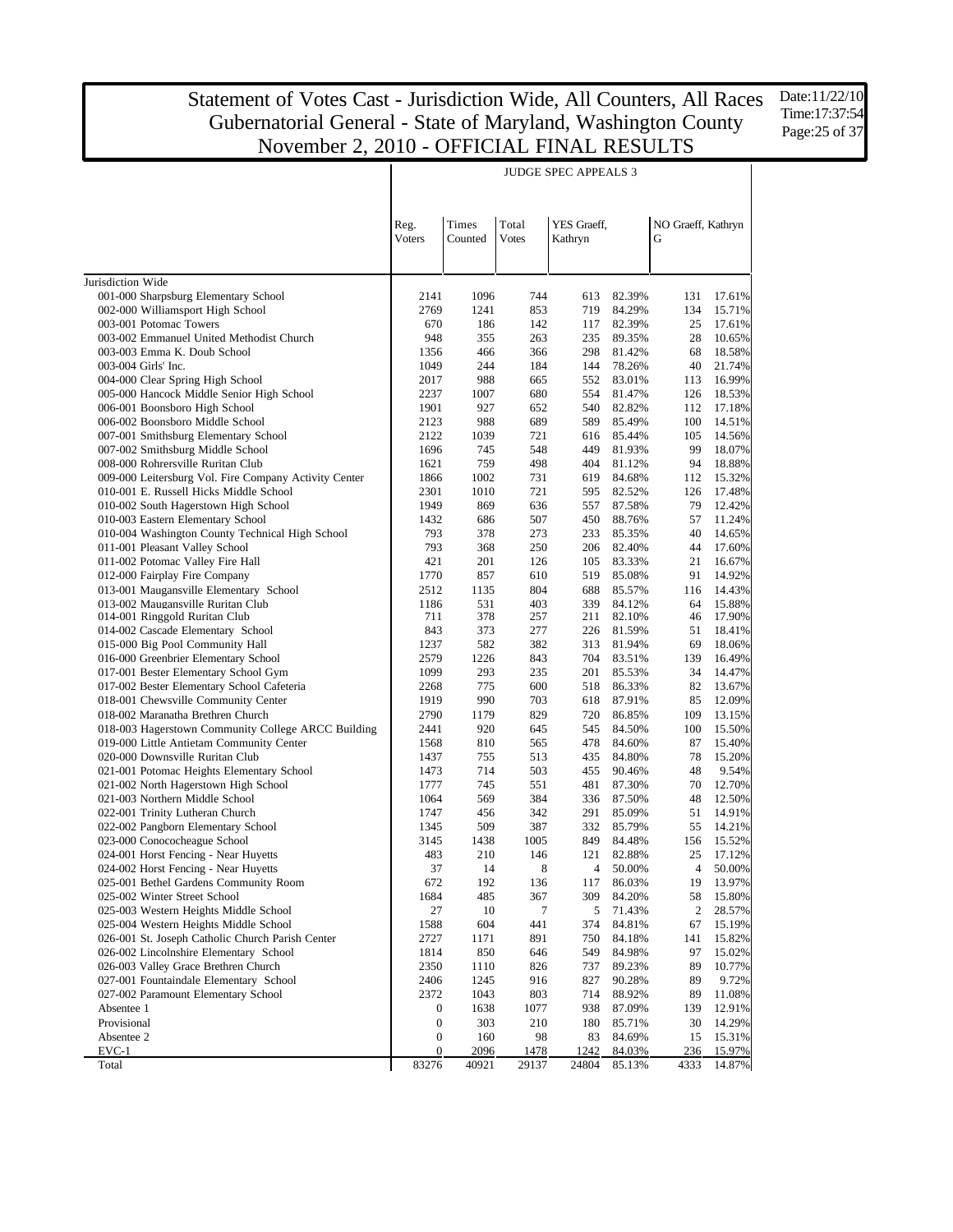Date:11/22/10 Time:17:37:55 Page: 26 of 37

| Total<br>Times<br>Hershey, Todd L.<br>Reg.<br>Write-In Votes<br>Voters<br>Counted<br><b>Votes</b><br>(DEM)<br>Jurisdiction Wide<br>001-000 Sharpsburg Elementary School<br>$\overline{c}$<br>2141<br>1096<br>763<br>761<br>99.74%<br>0.26%<br>002-000 Williamsport High School<br>2769<br>1241<br>921<br>9<br>0.98%<br>912<br>99.02%<br>003-001 Potomac Towers<br>$\mathbf{1}$<br>0.69%<br>670<br>186<br>144<br>143<br>99.31%<br>948<br>279<br>$\mathbf{1}$<br>0.36%<br>003-002 Emmanuel United Methodist Church<br>355<br>278<br>99.64%<br>5<br>003-003 Emma K. Doub School<br>1356<br>466<br>371<br>366<br>98.65%<br>1.35%<br>5<br>2.72%<br>003-004 Girls' Inc.<br>1049<br>244<br>184<br>179<br>97.28%<br>$\overline{c}$<br>988<br>0.29%<br>004-000 Clear Spring High School<br>2017<br>689<br>687<br>99.71%<br>005-000 Hancock Middle Senior High School<br>$\overline{4}$<br>0.61%<br>2237<br>1007<br>661<br>657<br>99.39%<br>006-001 Boonsboro High School<br>4<br>0.62%<br>1901<br>927<br>650<br>646<br>99.38%<br>988<br>2.08%<br>006-002 Boonsboro Middle School<br>2123<br>673<br>659<br>97.92%<br>14<br>7<br>0.98%<br>007-001 Smithsburg Elementary School<br>2122<br>1039<br>712<br>705<br>99.02%<br>745<br>7<br>007-002 Smithsburg Middle School<br>1696<br>462<br>455<br>98.48%<br>1.52%<br>4<br>0.83%<br>008-000 Rohrersville Ruritan Club<br>1621<br>759<br>480<br>476<br>99.17%<br>009-000 Leitersburg Vol. Fire Company Activity Center<br>1866<br>1002<br>761<br>760<br>99.87%<br>1<br>0.13%<br>5<br>0.69%<br>010-001 E. Russell Hicks Middle School<br>2301<br>1010<br>723<br>718<br>99.31%<br>7<br>010-002 South Hagerstown High School<br>869<br>1.09%<br>1949<br>641<br>634<br>98.91%<br>3<br>010-003 Eastern Elementary School<br>1432<br>686<br>531<br>528<br>99.44%<br>0.56%<br>010-004 Washington County Technical High School<br>276<br>793<br>378<br>275<br>99.64%<br>1<br>0.36%<br>7<br>011-001 Pleasant Valley School<br>793<br>2.95%<br>368<br>237<br>230<br>97.05%<br>3<br>011-002 Potomac Valley Fire Hall<br>421<br>201<br>134<br>131<br>97.76%<br>2.24%<br>7<br>1770<br>1.13%<br>012-000 Fairplay Fire Company<br>857<br>617<br>610<br>98.87%<br>9<br>013-001 Maugansville Elementary School<br>799<br>98.89%<br>1.11%<br>2512<br>1135<br>808<br>3<br>013-002 Maugansville Ruritan Club<br>99.24%<br>0.76%<br>1186<br>531<br>397<br>394<br>$\boldsymbol{0}$<br>014-001 Ringgold Ruritan Club<br>711<br>378<br>260<br>260 100.00%<br>0.00%<br>843<br>3<br>1.20%<br>014-002 Cascade Elementary School<br>373<br>251<br>248<br>98.80%<br>$\overline{2}$<br>015-000 Big Pool Community Hall<br>582<br>392<br>0.51%<br>1237<br>390<br>99.49%<br>016-000 Greenbrier Elementary School<br>2579<br>1226<br>827<br>8<br>0.97%<br>819<br>99.03%<br>017-001 Bester Elementary School Gym<br>1099<br>293<br>229<br>225<br>98.25%<br>$\overline{4}$<br>1.75%<br>017-002 Bester Elementary School Cafeteria<br>775<br>604<br>$\overline{4}$<br>2268<br>600<br>99.34%<br>0.66%<br>018-001 Chewsville Community Center<br>990<br>711<br>99.30%<br>5<br>0.70%<br>1919<br>706<br>018-002 Maranatha Brethren Church<br>2790<br>878<br>$\overline{4}$<br>1179<br>874<br>99.54%<br>0.46%<br>920<br>632<br>8<br>1.27%<br>018-003 Hagerstown Community College ARCC Building<br>2441<br>624<br>98.73%<br>019-000 Little Antietam Community Center<br>543<br>5<br>0.92%<br>1568<br>810<br>538<br>99.08%<br>3<br>020-000 Downsville Ruritan Club<br>755<br>558<br>0.54%<br>1437<br>555<br>99.46%<br>714<br>3<br>021-001 Potomac Heights Elementary School<br>1473<br>542<br>539<br>99.45%<br>0.55%<br>$\overline{c}$<br>745<br>585<br>0.34%<br>021-002 North Hagerstown High School<br>1777<br>583<br>99.66%<br>021-003 Northern Middle School<br>569<br>$\overline{4}$<br>0.89%<br>1064<br>451<br>447<br>99.11%<br>357<br>99.72%<br>$\mathbf{1}$<br>0.28%<br>022-001 Trinity Lutheran Church<br>1747<br>456<br>356<br>022-002 Pangborn Elementary School<br>385<br>99.22%<br>3<br>0.78%<br>1345<br>509<br>382<br>$\overline{4}$<br>023-000 Conococheague School<br>998<br>994<br>99.60%<br>0.40%<br>3145<br>1438<br>483<br>$\overline{0}$<br>0.00%<br>024-001 Horst Fencing - Near Huyetts<br>210<br>156<br>156 100.00%<br>14<br>$\,$ 8 $\,$<br>$\boldsymbol{0}$<br>$0.00\%$<br>024-002 Horst Fencing - Near Huyetts<br>37<br>8 100.00%<br>025-001 Bethel Gardens Community Room<br>672<br>192<br>$\boldsymbol{0}$<br>0.00%<br>165<br>165 100.00%<br>025-002 Winter Street School<br>1684<br>485<br>362<br>$\overline{c}$<br>0.55%<br>364<br>99.45%<br>0.00%<br>025-003 Western Heights Middle School<br>27<br>10<br>8<br>8 100.00%<br>0<br>025-004 Western Heights Middle School<br>604<br>$\mathbf{1}$<br>0.22%<br>1588<br>455<br>454<br>99.78%<br>026-001 St. Joseph Catholic Church Parish Center<br>2727<br>7<br>1171<br>905<br>898<br>99.23%<br>0.77%<br>026-002 Lincolnshire Elementary School<br>5<br>1814<br>850<br>659<br>654<br>99.24%<br>0.76%<br>026-003 Valley Grace Brethren Church<br>9<br>2350<br>1110<br>840<br>831<br>98.93%<br>1.07%<br>1245<br>954<br>950<br>$\overline{\mathcal{A}}$<br>0.42%<br>027-001 Fountaindale Elementary School<br>2406<br>99.58%<br>1043<br>027-002 Paramount Elementary School<br>2372<br>824<br>813<br>98.67%<br>11<br>1.33%<br>1207<br>1.07%<br>Absentee 1<br>0<br>1638<br>1220<br>98.93%<br>13<br>Provisional<br>212<br>0<br>303<br>213<br>1<br>0.47%<br>99.53%<br>$\mathbf{1}$<br>Absentee 2<br>0<br>160<br>107<br>106<br>99.07%<br>0.93%<br>20<br>EVC-1<br>0<br>2096<br>1634<br>1614<br>98.78%<br>1.22%<br>83276<br>248<br>0.83%<br>Total<br>40921<br>29829<br>29581<br>99.17% |  |  |  | <b>TREASURER</b> |  |  |  |  |
|-----------------------------------------------------------------------------------------------------------------------------------------------------------------------------------------------------------------------------------------------------------------------------------------------------------------------------------------------------------------------------------------------------------------------------------------------------------------------------------------------------------------------------------------------------------------------------------------------------------------------------------------------------------------------------------------------------------------------------------------------------------------------------------------------------------------------------------------------------------------------------------------------------------------------------------------------------------------------------------------------------------------------------------------------------------------------------------------------------------------------------------------------------------------------------------------------------------------------------------------------------------------------------------------------------------------------------------------------------------------------------------------------------------------------------------------------------------------------------------------------------------------------------------------------------------------------------------------------------------------------------------------------------------------------------------------------------------------------------------------------------------------------------------------------------------------------------------------------------------------------------------------------------------------------------------------------------------------------------------------------------------------------------------------------------------------------------------------------------------------------------------------------------------------------------------------------------------------------------------------------------------------------------------------------------------------------------------------------------------------------------------------------------------------------------------------------------------------------------------------------------------------------------------------------------------------------------------------------------------------------------------------------------------------------------------------------------------------------------------------------------------------------------------------------------------------------------------------------------------------------------------------------------------------------------------------------------------------------------------------------------------------------------------------------------------------------------------------------------------------------------------------------------------------------------------------------------------------------------------------------------------------------------------------------------------------------------------------------------------------------------------------------------------------------------------------------------------------------------------------------------------------------------------------------------------------------------------------------------------------------------------------------------------------------------------------------------------------------------------------------------------------------------------------------------------------------------------------------------------------------------------------------------------------------------------------------------------------------------------------------------------------------------------------------------------------------------------------------------------------------------------------------------------------------------------------------------------------------------------------------------------------------------------------------------------------------------------------------------------------------------------------------------------------------------------------------------------------------------------------------------------------------------------------------------------------------------------------------------------------------------------------------------------------------------------------------------------------------------------------------------------------------------------------------------------------------------------------------------------------------------------------------------------------------------------------------------------------------------------------------------------------------------------------------------------------------------------------------------------------------------------------------------------------------------------------------------------------------------------------------------------------------------------------------------------------------------------------------------------------------------------------------------------------------------------------------------------------------------------------------------------------------------------------------------------------------------------------------------------------------------------------------|--|--|--|------------------|--|--|--|--|
|                                                                                                                                                                                                                                                                                                                                                                                                                                                                                                                                                                                                                                                                                                                                                                                                                                                                                                                                                                                                                                                                                                                                                                                                                                                                                                                                                                                                                                                                                                                                                                                                                                                                                                                                                                                                                                                                                                                                                                                                                                                                                                                                                                                                                                                                                                                                                                                                                                                                                                                                                                                                                                                                                                                                                                                                                                                                                                                                                                                                                                                                                                                                                                                                                                                                                                                                                                                                                                                                                                                                                                                                                                                                                                                                                                                                                                                                                                                                                                                                                                                                                                                                                                                                                                                                                                                                                                                                                                                                                                                                                                                                                                                                                                                                                                                                                                                                                                                                                                                                                                                                                                                                                                                                                                                                                                                                                                                                                                                                                                                                                                                                                                               |  |  |  |                  |  |  |  |  |
|                                                                                                                                                                                                                                                                                                                                                                                                                                                                                                                                                                                                                                                                                                                                                                                                                                                                                                                                                                                                                                                                                                                                                                                                                                                                                                                                                                                                                                                                                                                                                                                                                                                                                                                                                                                                                                                                                                                                                                                                                                                                                                                                                                                                                                                                                                                                                                                                                                                                                                                                                                                                                                                                                                                                                                                                                                                                                                                                                                                                                                                                                                                                                                                                                                                                                                                                                                                                                                                                                                                                                                                                                                                                                                                                                                                                                                                                                                                                                                                                                                                                                                                                                                                                                                                                                                                                                                                                                                                                                                                                                                                                                                                                                                                                                                                                                                                                                                                                                                                                                                                                                                                                                                                                                                                                                                                                                                                                                                                                                                                                                                                                                                               |  |  |  |                  |  |  |  |  |
|                                                                                                                                                                                                                                                                                                                                                                                                                                                                                                                                                                                                                                                                                                                                                                                                                                                                                                                                                                                                                                                                                                                                                                                                                                                                                                                                                                                                                                                                                                                                                                                                                                                                                                                                                                                                                                                                                                                                                                                                                                                                                                                                                                                                                                                                                                                                                                                                                                                                                                                                                                                                                                                                                                                                                                                                                                                                                                                                                                                                                                                                                                                                                                                                                                                                                                                                                                                                                                                                                                                                                                                                                                                                                                                                                                                                                                                                                                                                                                                                                                                                                                                                                                                                                                                                                                                                                                                                                                                                                                                                                                                                                                                                                                                                                                                                                                                                                                                                                                                                                                                                                                                                                                                                                                                                                                                                                                                                                                                                                                                                                                                                                                               |  |  |  |                  |  |  |  |  |
|                                                                                                                                                                                                                                                                                                                                                                                                                                                                                                                                                                                                                                                                                                                                                                                                                                                                                                                                                                                                                                                                                                                                                                                                                                                                                                                                                                                                                                                                                                                                                                                                                                                                                                                                                                                                                                                                                                                                                                                                                                                                                                                                                                                                                                                                                                                                                                                                                                                                                                                                                                                                                                                                                                                                                                                                                                                                                                                                                                                                                                                                                                                                                                                                                                                                                                                                                                                                                                                                                                                                                                                                                                                                                                                                                                                                                                                                                                                                                                                                                                                                                                                                                                                                                                                                                                                                                                                                                                                                                                                                                                                                                                                                                                                                                                                                                                                                                                                                                                                                                                                                                                                                                                                                                                                                                                                                                                                                                                                                                                                                                                                                                                               |  |  |  |                  |  |  |  |  |
|                                                                                                                                                                                                                                                                                                                                                                                                                                                                                                                                                                                                                                                                                                                                                                                                                                                                                                                                                                                                                                                                                                                                                                                                                                                                                                                                                                                                                                                                                                                                                                                                                                                                                                                                                                                                                                                                                                                                                                                                                                                                                                                                                                                                                                                                                                                                                                                                                                                                                                                                                                                                                                                                                                                                                                                                                                                                                                                                                                                                                                                                                                                                                                                                                                                                                                                                                                                                                                                                                                                                                                                                                                                                                                                                                                                                                                                                                                                                                                                                                                                                                                                                                                                                                                                                                                                                                                                                                                                                                                                                                                                                                                                                                                                                                                                                                                                                                                                                                                                                                                                                                                                                                                                                                                                                                                                                                                                                                                                                                                                                                                                                                                               |  |  |  |                  |  |  |  |  |
|                                                                                                                                                                                                                                                                                                                                                                                                                                                                                                                                                                                                                                                                                                                                                                                                                                                                                                                                                                                                                                                                                                                                                                                                                                                                                                                                                                                                                                                                                                                                                                                                                                                                                                                                                                                                                                                                                                                                                                                                                                                                                                                                                                                                                                                                                                                                                                                                                                                                                                                                                                                                                                                                                                                                                                                                                                                                                                                                                                                                                                                                                                                                                                                                                                                                                                                                                                                                                                                                                                                                                                                                                                                                                                                                                                                                                                                                                                                                                                                                                                                                                                                                                                                                                                                                                                                                                                                                                                                                                                                                                                                                                                                                                                                                                                                                                                                                                                                                                                                                                                                                                                                                                                                                                                                                                                                                                                                                                                                                                                                                                                                                                                               |  |  |  |                  |  |  |  |  |
|                                                                                                                                                                                                                                                                                                                                                                                                                                                                                                                                                                                                                                                                                                                                                                                                                                                                                                                                                                                                                                                                                                                                                                                                                                                                                                                                                                                                                                                                                                                                                                                                                                                                                                                                                                                                                                                                                                                                                                                                                                                                                                                                                                                                                                                                                                                                                                                                                                                                                                                                                                                                                                                                                                                                                                                                                                                                                                                                                                                                                                                                                                                                                                                                                                                                                                                                                                                                                                                                                                                                                                                                                                                                                                                                                                                                                                                                                                                                                                                                                                                                                                                                                                                                                                                                                                                                                                                                                                                                                                                                                                                                                                                                                                                                                                                                                                                                                                                                                                                                                                                                                                                                                                                                                                                                                                                                                                                                                                                                                                                                                                                                                                               |  |  |  |                  |  |  |  |  |
|                                                                                                                                                                                                                                                                                                                                                                                                                                                                                                                                                                                                                                                                                                                                                                                                                                                                                                                                                                                                                                                                                                                                                                                                                                                                                                                                                                                                                                                                                                                                                                                                                                                                                                                                                                                                                                                                                                                                                                                                                                                                                                                                                                                                                                                                                                                                                                                                                                                                                                                                                                                                                                                                                                                                                                                                                                                                                                                                                                                                                                                                                                                                                                                                                                                                                                                                                                                                                                                                                                                                                                                                                                                                                                                                                                                                                                                                                                                                                                                                                                                                                                                                                                                                                                                                                                                                                                                                                                                                                                                                                                                                                                                                                                                                                                                                                                                                                                                                                                                                                                                                                                                                                                                                                                                                                                                                                                                                                                                                                                                                                                                                                                               |  |  |  |                  |  |  |  |  |
|                                                                                                                                                                                                                                                                                                                                                                                                                                                                                                                                                                                                                                                                                                                                                                                                                                                                                                                                                                                                                                                                                                                                                                                                                                                                                                                                                                                                                                                                                                                                                                                                                                                                                                                                                                                                                                                                                                                                                                                                                                                                                                                                                                                                                                                                                                                                                                                                                                                                                                                                                                                                                                                                                                                                                                                                                                                                                                                                                                                                                                                                                                                                                                                                                                                                                                                                                                                                                                                                                                                                                                                                                                                                                                                                                                                                                                                                                                                                                                                                                                                                                                                                                                                                                                                                                                                                                                                                                                                                                                                                                                                                                                                                                                                                                                                                                                                                                                                                                                                                                                                                                                                                                                                                                                                                                                                                                                                                                                                                                                                                                                                                                                               |  |  |  |                  |  |  |  |  |
|                                                                                                                                                                                                                                                                                                                                                                                                                                                                                                                                                                                                                                                                                                                                                                                                                                                                                                                                                                                                                                                                                                                                                                                                                                                                                                                                                                                                                                                                                                                                                                                                                                                                                                                                                                                                                                                                                                                                                                                                                                                                                                                                                                                                                                                                                                                                                                                                                                                                                                                                                                                                                                                                                                                                                                                                                                                                                                                                                                                                                                                                                                                                                                                                                                                                                                                                                                                                                                                                                                                                                                                                                                                                                                                                                                                                                                                                                                                                                                                                                                                                                                                                                                                                                                                                                                                                                                                                                                                                                                                                                                                                                                                                                                                                                                                                                                                                                                                                                                                                                                                                                                                                                                                                                                                                                                                                                                                                                                                                                                                                                                                                                                               |  |  |  |                  |  |  |  |  |
|                                                                                                                                                                                                                                                                                                                                                                                                                                                                                                                                                                                                                                                                                                                                                                                                                                                                                                                                                                                                                                                                                                                                                                                                                                                                                                                                                                                                                                                                                                                                                                                                                                                                                                                                                                                                                                                                                                                                                                                                                                                                                                                                                                                                                                                                                                                                                                                                                                                                                                                                                                                                                                                                                                                                                                                                                                                                                                                                                                                                                                                                                                                                                                                                                                                                                                                                                                                                                                                                                                                                                                                                                                                                                                                                                                                                                                                                                                                                                                                                                                                                                                                                                                                                                                                                                                                                                                                                                                                                                                                                                                                                                                                                                                                                                                                                                                                                                                                                                                                                                                                                                                                                                                                                                                                                                                                                                                                                                                                                                                                                                                                                                                               |  |  |  |                  |  |  |  |  |
|                                                                                                                                                                                                                                                                                                                                                                                                                                                                                                                                                                                                                                                                                                                                                                                                                                                                                                                                                                                                                                                                                                                                                                                                                                                                                                                                                                                                                                                                                                                                                                                                                                                                                                                                                                                                                                                                                                                                                                                                                                                                                                                                                                                                                                                                                                                                                                                                                                                                                                                                                                                                                                                                                                                                                                                                                                                                                                                                                                                                                                                                                                                                                                                                                                                                                                                                                                                                                                                                                                                                                                                                                                                                                                                                                                                                                                                                                                                                                                                                                                                                                                                                                                                                                                                                                                                                                                                                                                                                                                                                                                                                                                                                                                                                                                                                                                                                                                                                                                                                                                                                                                                                                                                                                                                                                                                                                                                                                                                                                                                                                                                                                                               |  |  |  |                  |  |  |  |  |
|                                                                                                                                                                                                                                                                                                                                                                                                                                                                                                                                                                                                                                                                                                                                                                                                                                                                                                                                                                                                                                                                                                                                                                                                                                                                                                                                                                                                                                                                                                                                                                                                                                                                                                                                                                                                                                                                                                                                                                                                                                                                                                                                                                                                                                                                                                                                                                                                                                                                                                                                                                                                                                                                                                                                                                                                                                                                                                                                                                                                                                                                                                                                                                                                                                                                                                                                                                                                                                                                                                                                                                                                                                                                                                                                                                                                                                                                                                                                                                                                                                                                                                                                                                                                                                                                                                                                                                                                                                                                                                                                                                                                                                                                                                                                                                                                                                                                                                                                                                                                                                                                                                                                                                                                                                                                                                                                                                                                                                                                                                                                                                                                                                               |  |  |  |                  |  |  |  |  |
|                                                                                                                                                                                                                                                                                                                                                                                                                                                                                                                                                                                                                                                                                                                                                                                                                                                                                                                                                                                                                                                                                                                                                                                                                                                                                                                                                                                                                                                                                                                                                                                                                                                                                                                                                                                                                                                                                                                                                                                                                                                                                                                                                                                                                                                                                                                                                                                                                                                                                                                                                                                                                                                                                                                                                                                                                                                                                                                                                                                                                                                                                                                                                                                                                                                                                                                                                                                                                                                                                                                                                                                                                                                                                                                                                                                                                                                                                                                                                                                                                                                                                                                                                                                                                                                                                                                                                                                                                                                                                                                                                                                                                                                                                                                                                                                                                                                                                                                                                                                                                                                                                                                                                                                                                                                                                                                                                                                                                                                                                                                                                                                                                                               |  |  |  |                  |  |  |  |  |
|                                                                                                                                                                                                                                                                                                                                                                                                                                                                                                                                                                                                                                                                                                                                                                                                                                                                                                                                                                                                                                                                                                                                                                                                                                                                                                                                                                                                                                                                                                                                                                                                                                                                                                                                                                                                                                                                                                                                                                                                                                                                                                                                                                                                                                                                                                                                                                                                                                                                                                                                                                                                                                                                                                                                                                                                                                                                                                                                                                                                                                                                                                                                                                                                                                                                                                                                                                                                                                                                                                                                                                                                                                                                                                                                                                                                                                                                                                                                                                                                                                                                                                                                                                                                                                                                                                                                                                                                                                                                                                                                                                                                                                                                                                                                                                                                                                                                                                                                                                                                                                                                                                                                                                                                                                                                                                                                                                                                                                                                                                                                                                                                                                               |  |  |  |                  |  |  |  |  |
|                                                                                                                                                                                                                                                                                                                                                                                                                                                                                                                                                                                                                                                                                                                                                                                                                                                                                                                                                                                                                                                                                                                                                                                                                                                                                                                                                                                                                                                                                                                                                                                                                                                                                                                                                                                                                                                                                                                                                                                                                                                                                                                                                                                                                                                                                                                                                                                                                                                                                                                                                                                                                                                                                                                                                                                                                                                                                                                                                                                                                                                                                                                                                                                                                                                                                                                                                                                                                                                                                                                                                                                                                                                                                                                                                                                                                                                                                                                                                                                                                                                                                                                                                                                                                                                                                                                                                                                                                                                                                                                                                                                                                                                                                                                                                                                                                                                                                                                                                                                                                                                                                                                                                                                                                                                                                                                                                                                                                                                                                                                                                                                                                                               |  |  |  |                  |  |  |  |  |
|                                                                                                                                                                                                                                                                                                                                                                                                                                                                                                                                                                                                                                                                                                                                                                                                                                                                                                                                                                                                                                                                                                                                                                                                                                                                                                                                                                                                                                                                                                                                                                                                                                                                                                                                                                                                                                                                                                                                                                                                                                                                                                                                                                                                                                                                                                                                                                                                                                                                                                                                                                                                                                                                                                                                                                                                                                                                                                                                                                                                                                                                                                                                                                                                                                                                                                                                                                                                                                                                                                                                                                                                                                                                                                                                                                                                                                                                                                                                                                                                                                                                                                                                                                                                                                                                                                                                                                                                                                                                                                                                                                                                                                                                                                                                                                                                                                                                                                                                                                                                                                                                                                                                                                                                                                                                                                                                                                                                                                                                                                                                                                                                                                               |  |  |  |                  |  |  |  |  |
|                                                                                                                                                                                                                                                                                                                                                                                                                                                                                                                                                                                                                                                                                                                                                                                                                                                                                                                                                                                                                                                                                                                                                                                                                                                                                                                                                                                                                                                                                                                                                                                                                                                                                                                                                                                                                                                                                                                                                                                                                                                                                                                                                                                                                                                                                                                                                                                                                                                                                                                                                                                                                                                                                                                                                                                                                                                                                                                                                                                                                                                                                                                                                                                                                                                                                                                                                                                                                                                                                                                                                                                                                                                                                                                                                                                                                                                                                                                                                                                                                                                                                                                                                                                                                                                                                                                                                                                                                                                                                                                                                                                                                                                                                                                                                                                                                                                                                                                                                                                                                                                                                                                                                                                                                                                                                                                                                                                                                                                                                                                                                                                                                                               |  |  |  |                  |  |  |  |  |
|                                                                                                                                                                                                                                                                                                                                                                                                                                                                                                                                                                                                                                                                                                                                                                                                                                                                                                                                                                                                                                                                                                                                                                                                                                                                                                                                                                                                                                                                                                                                                                                                                                                                                                                                                                                                                                                                                                                                                                                                                                                                                                                                                                                                                                                                                                                                                                                                                                                                                                                                                                                                                                                                                                                                                                                                                                                                                                                                                                                                                                                                                                                                                                                                                                                                                                                                                                                                                                                                                                                                                                                                                                                                                                                                                                                                                                                                                                                                                                                                                                                                                                                                                                                                                                                                                                                                                                                                                                                                                                                                                                                                                                                                                                                                                                                                                                                                                                                                                                                                                                                                                                                                                                                                                                                                                                                                                                                                                                                                                                                                                                                                                                               |  |  |  |                  |  |  |  |  |
|                                                                                                                                                                                                                                                                                                                                                                                                                                                                                                                                                                                                                                                                                                                                                                                                                                                                                                                                                                                                                                                                                                                                                                                                                                                                                                                                                                                                                                                                                                                                                                                                                                                                                                                                                                                                                                                                                                                                                                                                                                                                                                                                                                                                                                                                                                                                                                                                                                                                                                                                                                                                                                                                                                                                                                                                                                                                                                                                                                                                                                                                                                                                                                                                                                                                                                                                                                                                                                                                                                                                                                                                                                                                                                                                                                                                                                                                                                                                                                                                                                                                                                                                                                                                                                                                                                                                                                                                                                                                                                                                                                                                                                                                                                                                                                                                                                                                                                                                                                                                                                                                                                                                                                                                                                                                                                                                                                                                                                                                                                                                                                                                                                               |  |  |  |                  |  |  |  |  |
|                                                                                                                                                                                                                                                                                                                                                                                                                                                                                                                                                                                                                                                                                                                                                                                                                                                                                                                                                                                                                                                                                                                                                                                                                                                                                                                                                                                                                                                                                                                                                                                                                                                                                                                                                                                                                                                                                                                                                                                                                                                                                                                                                                                                                                                                                                                                                                                                                                                                                                                                                                                                                                                                                                                                                                                                                                                                                                                                                                                                                                                                                                                                                                                                                                                                                                                                                                                                                                                                                                                                                                                                                                                                                                                                                                                                                                                                                                                                                                                                                                                                                                                                                                                                                                                                                                                                                                                                                                                                                                                                                                                                                                                                                                                                                                                                                                                                                                                                                                                                                                                                                                                                                                                                                                                                                                                                                                                                                                                                                                                                                                                                                                               |  |  |  |                  |  |  |  |  |
|                                                                                                                                                                                                                                                                                                                                                                                                                                                                                                                                                                                                                                                                                                                                                                                                                                                                                                                                                                                                                                                                                                                                                                                                                                                                                                                                                                                                                                                                                                                                                                                                                                                                                                                                                                                                                                                                                                                                                                                                                                                                                                                                                                                                                                                                                                                                                                                                                                                                                                                                                                                                                                                                                                                                                                                                                                                                                                                                                                                                                                                                                                                                                                                                                                                                                                                                                                                                                                                                                                                                                                                                                                                                                                                                                                                                                                                                                                                                                                                                                                                                                                                                                                                                                                                                                                                                                                                                                                                                                                                                                                                                                                                                                                                                                                                                                                                                                                                                                                                                                                                                                                                                                                                                                                                                                                                                                                                                                                                                                                                                                                                                                                               |  |  |  |                  |  |  |  |  |
|                                                                                                                                                                                                                                                                                                                                                                                                                                                                                                                                                                                                                                                                                                                                                                                                                                                                                                                                                                                                                                                                                                                                                                                                                                                                                                                                                                                                                                                                                                                                                                                                                                                                                                                                                                                                                                                                                                                                                                                                                                                                                                                                                                                                                                                                                                                                                                                                                                                                                                                                                                                                                                                                                                                                                                                                                                                                                                                                                                                                                                                                                                                                                                                                                                                                                                                                                                                                                                                                                                                                                                                                                                                                                                                                                                                                                                                                                                                                                                                                                                                                                                                                                                                                                                                                                                                                                                                                                                                                                                                                                                                                                                                                                                                                                                                                                                                                                                                                                                                                                                                                                                                                                                                                                                                                                                                                                                                                                                                                                                                                                                                                                                               |  |  |  |                  |  |  |  |  |
|                                                                                                                                                                                                                                                                                                                                                                                                                                                                                                                                                                                                                                                                                                                                                                                                                                                                                                                                                                                                                                                                                                                                                                                                                                                                                                                                                                                                                                                                                                                                                                                                                                                                                                                                                                                                                                                                                                                                                                                                                                                                                                                                                                                                                                                                                                                                                                                                                                                                                                                                                                                                                                                                                                                                                                                                                                                                                                                                                                                                                                                                                                                                                                                                                                                                                                                                                                                                                                                                                                                                                                                                                                                                                                                                                                                                                                                                                                                                                                                                                                                                                                                                                                                                                                                                                                                                                                                                                                                                                                                                                                                                                                                                                                                                                                                                                                                                                                                                                                                                                                                                                                                                                                                                                                                                                                                                                                                                                                                                                                                                                                                                                                               |  |  |  |                  |  |  |  |  |
|                                                                                                                                                                                                                                                                                                                                                                                                                                                                                                                                                                                                                                                                                                                                                                                                                                                                                                                                                                                                                                                                                                                                                                                                                                                                                                                                                                                                                                                                                                                                                                                                                                                                                                                                                                                                                                                                                                                                                                                                                                                                                                                                                                                                                                                                                                                                                                                                                                                                                                                                                                                                                                                                                                                                                                                                                                                                                                                                                                                                                                                                                                                                                                                                                                                                                                                                                                                                                                                                                                                                                                                                                                                                                                                                                                                                                                                                                                                                                                                                                                                                                                                                                                                                                                                                                                                                                                                                                                                                                                                                                                                                                                                                                                                                                                                                                                                                                                                                                                                                                                                                                                                                                                                                                                                                                                                                                                                                                                                                                                                                                                                                                                               |  |  |  |                  |  |  |  |  |
|                                                                                                                                                                                                                                                                                                                                                                                                                                                                                                                                                                                                                                                                                                                                                                                                                                                                                                                                                                                                                                                                                                                                                                                                                                                                                                                                                                                                                                                                                                                                                                                                                                                                                                                                                                                                                                                                                                                                                                                                                                                                                                                                                                                                                                                                                                                                                                                                                                                                                                                                                                                                                                                                                                                                                                                                                                                                                                                                                                                                                                                                                                                                                                                                                                                                                                                                                                                                                                                                                                                                                                                                                                                                                                                                                                                                                                                                                                                                                                                                                                                                                                                                                                                                                                                                                                                                                                                                                                                                                                                                                                                                                                                                                                                                                                                                                                                                                                                                                                                                                                                                                                                                                                                                                                                                                                                                                                                                                                                                                                                                                                                                                                               |  |  |  |                  |  |  |  |  |
|                                                                                                                                                                                                                                                                                                                                                                                                                                                                                                                                                                                                                                                                                                                                                                                                                                                                                                                                                                                                                                                                                                                                                                                                                                                                                                                                                                                                                                                                                                                                                                                                                                                                                                                                                                                                                                                                                                                                                                                                                                                                                                                                                                                                                                                                                                                                                                                                                                                                                                                                                                                                                                                                                                                                                                                                                                                                                                                                                                                                                                                                                                                                                                                                                                                                                                                                                                                                                                                                                                                                                                                                                                                                                                                                                                                                                                                                                                                                                                                                                                                                                                                                                                                                                                                                                                                                                                                                                                                                                                                                                                                                                                                                                                                                                                                                                                                                                                                                                                                                                                                                                                                                                                                                                                                                                                                                                                                                                                                                                                                                                                                                                                               |  |  |  |                  |  |  |  |  |
|                                                                                                                                                                                                                                                                                                                                                                                                                                                                                                                                                                                                                                                                                                                                                                                                                                                                                                                                                                                                                                                                                                                                                                                                                                                                                                                                                                                                                                                                                                                                                                                                                                                                                                                                                                                                                                                                                                                                                                                                                                                                                                                                                                                                                                                                                                                                                                                                                                                                                                                                                                                                                                                                                                                                                                                                                                                                                                                                                                                                                                                                                                                                                                                                                                                                                                                                                                                                                                                                                                                                                                                                                                                                                                                                                                                                                                                                                                                                                                                                                                                                                                                                                                                                                                                                                                                                                                                                                                                                                                                                                                                                                                                                                                                                                                                                                                                                                                                                                                                                                                                                                                                                                                                                                                                                                                                                                                                                                                                                                                                                                                                                                                               |  |  |  |                  |  |  |  |  |
|                                                                                                                                                                                                                                                                                                                                                                                                                                                                                                                                                                                                                                                                                                                                                                                                                                                                                                                                                                                                                                                                                                                                                                                                                                                                                                                                                                                                                                                                                                                                                                                                                                                                                                                                                                                                                                                                                                                                                                                                                                                                                                                                                                                                                                                                                                                                                                                                                                                                                                                                                                                                                                                                                                                                                                                                                                                                                                                                                                                                                                                                                                                                                                                                                                                                                                                                                                                                                                                                                                                                                                                                                                                                                                                                                                                                                                                                                                                                                                                                                                                                                                                                                                                                                                                                                                                                                                                                                                                                                                                                                                                                                                                                                                                                                                                                                                                                                                                                                                                                                                                                                                                                                                                                                                                                                                                                                                                                                                                                                                                                                                                                                                               |  |  |  |                  |  |  |  |  |
|                                                                                                                                                                                                                                                                                                                                                                                                                                                                                                                                                                                                                                                                                                                                                                                                                                                                                                                                                                                                                                                                                                                                                                                                                                                                                                                                                                                                                                                                                                                                                                                                                                                                                                                                                                                                                                                                                                                                                                                                                                                                                                                                                                                                                                                                                                                                                                                                                                                                                                                                                                                                                                                                                                                                                                                                                                                                                                                                                                                                                                                                                                                                                                                                                                                                                                                                                                                                                                                                                                                                                                                                                                                                                                                                                                                                                                                                                                                                                                                                                                                                                                                                                                                                                                                                                                                                                                                                                                                                                                                                                                                                                                                                                                                                                                                                                                                                                                                                                                                                                                                                                                                                                                                                                                                                                                                                                                                                                                                                                                                                                                                                                                               |  |  |  |                  |  |  |  |  |
|                                                                                                                                                                                                                                                                                                                                                                                                                                                                                                                                                                                                                                                                                                                                                                                                                                                                                                                                                                                                                                                                                                                                                                                                                                                                                                                                                                                                                                                                                                                                                                                                                                                                                                                                                                                                                                                                                                                                                                                                                                                                                                                                                                                                                                                                                                                                                                                                                                                                                                                                                                                                                                                                                                                                                                                                                                                                                                                                                                                                                                                                                                                                                                                                                                                                                                                                                                                                                                                                                                                                                                                                                                                                                                                                                                                                                                                                                                                                                                                                                                                                                                                                                                                                                                                                                                                                                                                                                                                                                                                                                                                                                                                                                                                                                                                                                                                                                                                                                                                                                                                                                                                                                                                                                                                                                                                                                                                                                                                                                                                                                                                                                                               |  |  |  |                  |  |  |  |  |
|                                                                                                                                                                                                                                                                                                                                                                                                                                                                                                                                                                                                                                                                                                                                                                                                                                                                                                                                                                                                                                                                                                                                                                                                                                                                                                                                                                                                                                                                                                                                                                                                                                                                                                                                                                                                                                                                                                                                                                                                                                                                                                                                                                                                                                                                                                                                                                                                                                                                                                                                                                                                                                                                                                                                                                                                                                                                                                                                                                                                                                                                                                                                                                                                                                                                                                                                                                                                                                                                                                                                                                                                                                                                                                                                                                                                                                                                                                                                                                                                                                                                                                                                                                                                                                                                                                                                                                                                                                                                                                                                                                                                                                                                                                                                                                                                                                                                                                                                                                                                                                                                                                                                                                                                                                                                                                                                                                                                                                                                                                                                                                                                                                               |  |  |  |                  |  |  |  |  |
|                                                                                                                                                                                                                                                                                                                                                                                                                                                                                                                                                                                                                                                                                                                                                                                                                                                                                                                                                                                                                                                                                                                                                                                                                                                                                                                                                                                                                                                                                                                                                                                                                                                                                                                                                                                                                                                                                                                                                                                                                                                                                                                                                                                                                                                                                                                                                                                                                                                                                                                                                                                                                                                                                                                                                                                                                                                                                                                                                                                                                                                                                                                                                                                                                                                                                                                                                                                                                                                                                                                                                                                                                                                                                                                                                                                                                                                                                                                                                                                                                                                                                                                                                                                                                                                                                                                                                                                                                                                                                                                                                                                                                                                                                                                                                                                                                                                                                                                                                                                                                                                                                                                                                                                                                                                                                                                                                                                                                                                                                                                                                                                                                                               |  |  |  |                  |  |  |  |  |
|                                                                                                                                                                                                                                                                                                                                                                                                                                                                                                                                                                                                                                                                                                                                                                                                                                                                                                                                                                                                                                                                                                                                                                                                                                                                                                                                                                                                                                                                                                                                                                                                                                                                                                                                                                                                                                                                                                                                                                                                                                                                                                                                                                                                                                                                                                                                                                                                                                                                                                                                                                                                                                                                                                                                                                                                                                                                                                                                                                                                                                                                                                                                                                                                                                                                                                                                                                                                                                                                                                                                                                                                                                                                                                                                                                                                                                                                                                                                                                                                                                                                                                                                                                                                                                                                                                                                                                                                                                                                                                                                                                                                                                                                                                                                                                                                                                                                                                                                                                                                                                                                                                                                                                                                                                                                                                                                                                                                                                                                                                                                                                                                                                               |  |  |  |                  |  |  |  |  |
|                                                                                                                                                                                                                                                                                                                                                                                                                                                                                                                                                                                                                                                                                                                                                                                                                                                                                                                                                                                                                                                                                                                                                                                                                                                                                                                                                                                                                                                                                                                                                                                                                                                                                                                                                                                                                                                                                                                                                                                                                                                                                                                                                                                                                                                                                                                                                                                                                                                                                                                                                                                                                                                                                                                                                                                                                                                                                                                                                                                                                                                                                                                                                                                                                                                                                                                                                                                                                                                                                                                                                                                                                                                                                                                                                                                                                                                                                                                                                                                                                                                                                                                                                                                                                                                                                                                                                                                                                                                                                                                                                                                                                                                                                                                                                                                                                                                                                                                                                                                                                                                                                                                                                                                                                                                                                                                                                                                                                                                                                                                                                                                                                                               |  |  |  |                  |  |  |  |  |
|                                                                                                                                                                                                                                                                                                                                                                                                                                                                                                                                                                                                                                                                                                                                                                                                                                                                                                                                                                                                                                                                                                                                                                                                                                                                                                                                                                                                                                                                                                                                                                                                                                                                                                                                                                                                                                                                                                                                                                                                                                                                                                                                                                                                                                                                                                                                                                                                                                                                                                                                                                                                                                                                                                                                                                                                                                                                                                                                                                                                                                                                                                                                                                                                                                                                                                                                                                                                                                                                                                                                                                                                                                                                                                                                                                                                                                                                                                                                                                                                                                                                                                                                                                                                                                                                                                                                                                                                                                                                                                                                                                                                                                                                                                                                                                                                                                                                                                                                                                                                                                                                                                                                                                                                                                                                                                                                                                                                                                                                                                                                                                                                                                               |  |  |  |                  |  |  |  |  |
|                                                                                                                                                                                                                                                                                                                                                                                                                                                                                                                                                                                                                                                                                                                                                                                                                                                                                                                                                                                                                                                                                                                                                                                                                                                                                                                                                                                                                                                                                                                                                                                                                                                                                                                                                                                                                                                                                                                                                                                                                                                                                                                                                                                                                                                                                                                                                                                                                                                                                                                                                                                                                                                                                                                                                                                                                                                                                                                                                                                                                                                                                                                                                                                                                                                                                                                                                                                                                                                                                                                                                                                                                                                                                                                                                                                                                                                                                                                                                                                                                                                                                                                                                                                                                                                                                                                                                                                                                                                                                                                                                                                                                                                                                                                                                                                                                                                                                                                                                                                                                                                                                                                                                                                                                                                                                                                                                                                                                                                                                                                                                                                                                                               |  |  |  |                  |  |  |  |  |
|                                                                                                                                                                                                                                                                                                                                                                                                                                                                                                                                                                                                                                                                                                                                                                                                                                                                                                                                                                                                                                                                                                                                                                                                                                                                                                                                                                                                                                                                                                                                                                                                                                                                                                                                                                                                                                                                                                                                                                                                                                                                                                                                                                                                                                                                                                                                                                                                                                                                                                                                                                                                                                                                                                                                                                                                                                                                                                                                                                                                                                                                                                                                                                                                                                                                                                                                                                                                                                                                                                                                                                                                                                                                                                                                                                                                                                                                                                                                                                                                                                                                                                                                                                                                                                                                                                                                                                                                                                                                                                                                                                                                                                                                                                                                                                                                                                                                                                                                                                                                                                                                                                                                                                                                                                                                                                                                                                                                                                                                                                                                                                                                                                               |  |  |  |                  |  |  |  |  |
|                                                                                                                                                                                                                                                                                                                                                                                                                                                                                                                                                                                                                                                                                                                                                                                                                                                                                                                                                                                                                                                                                                                                                                                                                                                                                                                                                                                                                                                                                                                                                                                                                                                                                                                                                                                                                                                                                                                                                                                                                                                                                                                                                                                                                                                                                                                                                                                                                                                                                                                                                                                                                                                                                                                                                                                                                                                                                                                                                                                                                                                                                                                                                                                                                                                                                                                                                                                                                                                                                                                                                                                                                                                                                                                                                                                                                                                                                                                                                                                                                                                                                                                                                                                                                                                                                                                                                                                                                                                                                                                                                                                                                                                                                                                                                                                                                                                                                                                                                                                                                                                                                                                                                                                                                                                                                                                                                                                                                                                                                                                                                                                                                                               |  |  |  |                  |  |  |  |  |
|                                                                                                                                                                                                                                                                                                                                                                                                                                                                                                                                                                                                                                                                                                                                                                                                                                                                                                                                                                                                                                                                                                                                                                                                                                                                                                                                                                                                                                                                                                                                                                                                                                                                                                                                                                                                                                                                                                                                                                                                                                                                                                                                                                                                                                                                                                                                                                                                                                                                                                                                                                                                                                                                                                                                                                                                                                                                                                                                                                                                                                                                                                                                                                                                                                                                                                                                                                                                                                                                                                                                                                                                                                                                                                                                                                                                                                                                                                                                                                                                                                                                                                                                                                                                                                                                                                                                                                                                                                                                                                                                                                                                                                                                                                                                                                                                                                                                                                                                                                                                                                                                                                                                                                                                                                                                                                                                                                                                                                                                                                                                                                                                                                               |  |  |  |                  |  |  |  |  |
|                                                                                                                                                                                                                                                                                                                                                                                                                                                                                                                                                                                                                                                                                                                                                                                                                                                                                                                                                                                                                                                                                                                                                                                                                                                                                                                                                                                                                                                                                                                                                                                                                                                                                                                                                                                                                                                                                                                                                                                                                                                                                                                                                                                                                                                                                                                                                                                                                                                                                                                                                                                                                                                                                                                                                                                                                                                                                                                                                                                                                                                                                                                                                                                                                                                                                                                                                                                                                                                                                                                                                                                                                                                                                                                                                                                                                                                                                                                                                                                                                                                                                                                                                                                                                                                                                                                                                                                                                                                                                                                                                                                                                                                                                                                                                                                                                                                                                                                                                                                                                                                                                                                                                                                                                                                                                                                                                                                                                                                                                                                                                                                                                                               |  |  |  |                  |  |  |  |  |
|                                                                                                                                                                                                                                                                                                                                                                                                                                                                                                                                                                                                                                                                                                                                                                                                                                                                                                                                                                                                                                                                                                                                                                                                                                                                                                                                                                                                                                                                                                                                                                                                                                                                                                                                                                                                                                                                                                                                                                                                                                                                                                                                                                                                                                                                                                                                                                                                                                                                                                                                                                                                                                                                                                                                                                                                                                                                                                                                                                                                                                                                                                                                                                                                                                                                                                                                                                                                                                                                                                                                                                                                                                                                                                                                                                                                                                                                                                                                                                                                                                                                                                                                                                                                                                                                                                                                                                                                                                                                                                                                                                                                                                                                                                                                                                                                                                                                                                                                                                                                                                                                                                                                                                                                                                                                                                                                                                                                                                                                                                                                                                                                                                               |  |  |  |                  |  |  |  |  |
|                                                                                                                                                                                                                                                                                                                                                                                                                                                                                                                                                                                                                                                                                                                                                                                                                                                                                                                                                                                                                                                                                                                                                                                                                                                                                                                                                                                                                                                                                                                                                                                                                                                                                                                                                                                                                                                                                                                                                                                                                                                                                                                                                                                                                                                                                                                                                                                                                                                                                                                                                                                                                                                                                                                                                                                                                                                                                                                                                                                                                                                                                                                                                                                                                                                                                                                                                                                                                                                                                                                                                                                                                                                                                                                                                                                                                                                                                                                                                                                                                                                                                                                                                                                                                                                                                                                                                                                                                                                                                                                                                                                                                                                                                                                                                                                                                                                                                                                                                                                                                                                                                                                                                                                                                                                                                                                                                                                                                                                                                                                                                                                                                                               |  |  |  |                  |  |  |  |  |
|                                                                                                                                                                                                                                                                                                                                                                                                                                                                                                                                                                                                                                                                                                                                                                                                                                                                                                                                                                                                                                                                                                                                                                                                                                                                                                                                                                                                                                                                                                                                                                                                                                                                                                                                                                                                                                                                                                                                                                                                                                                                                                                                                                                                                                                                                                                                                                                                                                                                                                                                                                                                                                                                                                                                                                                                                                                                                                                                                                                                                                                                                                                                                                                                                                                                                                                                                                                                                                                                                                                                                                                                                                                                                                                                                                                                                                                                                                                                                                                                                                                                                                                                                                                                                                                                                                                                                                                                                                                                                                                                                                                                                                                                                                                                                                                                                                                                                                                                                                                                                                                                                                                                                                                                                                                                                                                                                                                                                                                                                                                                                                                                                                               |  |  |  |                  |  |  |  |  |
|                                                                                                                                                                                                                                                                                                                                                                                                                                                                                                                                                                                                                                                                                                                                                                                                                                                                                                                                                                                                                                                                                                                                                                                                                                                                                                                                                                                                                                                                                                                                                                                                                                                                                                                                                                                                                                                                                                                                                                                                                                                                                                                                                                                                                                                                                                                                                                                                                                                                                                                                                                                                                                                                                                                                                                                                                                                                                                                                                                                                                                                                                                                                                                                                                                                                                                                                                                                                                                                                                                                                                                                                                                                                                                                                                                                                                                                                                                                                                                                                                                                                                                                                                                                                                                                                                                                                                                                                                                                                                                                                                                                                                                                                                                                                                                                                                                                                                                                                                                                                                                                                                                                                                                                                                                                                                                                                                                                                                                                                                                                                                                                                                                               |  |  |  |                  |  |  |  |  |
|                                                                                                                                                                                                                                                                                                                                                                                                                                                                                                                                                                                                                                                                                                                                                                                                                                                                                                                                                                                                                                                                                                                                                                                                                                                                                                                                                                                                                                                                                                                                                                                                                                                                                                                                                                                                                                                                                                                                                                                                                                                                                                                                                                                                                                                                                                                                                                                                                                                                                                                                                                                                                                                                                                                                                                                                                                                                                                                                                                                                                                                                                                                                                                                                                                                                                                                                                                                                                                                                                                                                                                                                                                                                                                                                                                                                                                                                                                                                                                                                                                                                                                                                                                                                                                                                                                                                                                                                                                                                                                                                                                                                                                                                                                                                                                                                                                                                                                                                                                                                                                                                                                                                                                                                                                                                                                                                                                                                                                                                                                                                                                                                                                               |  |  |  |                  |  |  |  |  |
|                                                                                                                                                                                                                                                                                                                                                                                                                                                                                                                                                                                                                                                                                                                                                                                                                                                                                                                                                                                                                                                                                                                                                                                                                                                                                                                                                                                                                                                                                                                                                                                                                                                                                                                                                                                                                                                                                                                                                                                                                                                                                                                                                                                                                                                                                                                                                                                                                                                                                                                                                                                                                                                                                                                                                                                                                                                                                                                                                                                                                                                                                                                                                                                                                                                                                                                                                                                                                                                                                                                                                                                                                                                                                                                                                                                                                                                                                                                                                                                                                                                                                                                                                                                                                                                                                                                                                                                                                                                                                                                                                                                                                                                                                                                                                                                                                                                                                                                                                                                                                                                                                                                                                                                                                                                                                                                                                                                                                                                                                                                                                                                                                                               |  |  |  |                  |  |  |  |  |
|                                                                                                                                                                                                                                                                                                                                                                                                                                                                                                                                                                                                                                                                                                                                                                                                                                                                                                                                                                                                                                                                                                                                                                                                                                                                                                                                                                                                                                                                                                                                                                                                                                                                                                                                                                                                                                                                                                                                                                                                                                                                                                                                                                                                                                                                                                                                                                                                                                                                                                                                                                                                                                                                                                                                                                                                                                                                                                                                                                                                                                                                                                                                                                                                                                                                                                                                                                                                                                                                                                                                                                                                                                                                                                                                                                                                                                                                                                                                                                                                                                                                                                                                                                                                                                                                                                                                                                                                                                                                                                                                                                                                                                                                                                                                                                                                                                                                                                                                                                                                                                                                                                                                                                                                                                                                                                                                                                                                                                                                                                                                                                                                                                               |  |  |  |                  |  |  |  |  |
|                                                                                                                                                                                                                                                                                                                                                                                                                                                                                                                                                                                                                                                                                                                                                                                                                                                                                                                                                                                                                                                                                                                                                                                                                                                                                                                                                                                                                                                                                                                                                                                                                                                                                                                                                                                                                                                                                                                                                                                                                                                                                                                                                                                                                                                                                                                                                                                                                                                                                                                                                                                                                                                                                                                                                                                                                                                                                                                                                                                                                                                                                                                                                                                                                                                                                                                                                                                                                                                                                                                                                                                                                                                                                                                                                                                                                                                                                                                                                                                                                                                                                                                                                                                                                                                                                                                                                                                                                                                                                                                                                                                                                                                                                                                                                                                                                                                                                                                                                                                                                                                                                                                                                                                                                                                                                                                                                                                                                                                                                                                                                                                                                                               |  |  |  |                  |  |  |  |  |
|                                                                                                                                                                                                                                                                                                                                                                                                                                                                                                                                                                                                                                                                                                                                                                                                                                                                                                                                                                                                                                                                                                                                                                                                                                                                                                                                                                                                                                                                                                                                                                                                                                                                                                                                                                                                                                                                                                                                                                                                                                                                                                                                                                                                                                                                                                                                                                                                                                                                                                                                                                                                                                                                                                                                                                                                                                                                                                                                                                                                                                                                                                                                                                                                                                                                                                                                                                                                                                                                                                                                                                                                                                                                                                                                                                                                                                                                                                                                                                                                                                                                                                                                                                                                                                                                                                                                                                                                                                                                                                                                                                                                                                                                                                                                                                                                                                                                                                                                                                                                                                                                                                                                                                                                                                                                                                                                                                                                                                                                                                                                                                                                                                               |  |  |  |                  |  |  |  |  |
|                                                                                                                                                                                                                                                                                                                                                                                                                                                                                                                                                                                                                                                                                                                                                                                                                                                                                                                                                                                                                                                                                                                                                                                                                                                                                                                                                                                                                                                                                                                                                                                                                                                                                                                                                                                                                                                                                                                                                                                                                                                                                                                                                                                                                                                                                                                                                                                                                                                                                                                                                                                                                                                                                                                                                                                                                                                                                                                                                                                                                                                                                                                                                                                                                                                                                                                                                                                                                                                                                                                                                                                                                                                                                                                                                                                                                                                                                                                                                                                                                                                                                                                                                                                                                                                                                                                                                                                                                                                                                                                                                                                                                                                                                                                                                                                                                                                                                                                                                                                                                                                                                                                                                                                                                                                                                                                                                                                                                                                                                                                                                                                                                                               |  |  |  |                  |  |  |  |  |
|                                                                                                                                                                                                                                                                                                                                                                                                                                                                                                                                                                                                                                                                                                                                                                                                                                                                                                                                                                                                                                                                                                                                                                                                                                                                                                                                                                                                                                                                                                                                                                                                                                                                                                                                                                                                                                                                                                                                                                                                                                                                                                                                                                                                                                                                                                                                                                                                                                                                                                                                                                                                                                                                                                                                                                                                                                                                                                                                                                                                                                                                                                                                                                                                                                                                                                                                                                                                                                                                                                                                                                                                                                                                                                                                                                                                                                                                                                                                                                                                                                                                                                                                                                                                                                                                                                                                                                                                                                                                                                                                                                                                                                                                                                                                                                                                                                                                                                                                                                                                                                                                                                                                                                                                                                                                                                                                                                                                                                                                                                                                                                                                                                               |  |  |  |                  |  |  |  |  |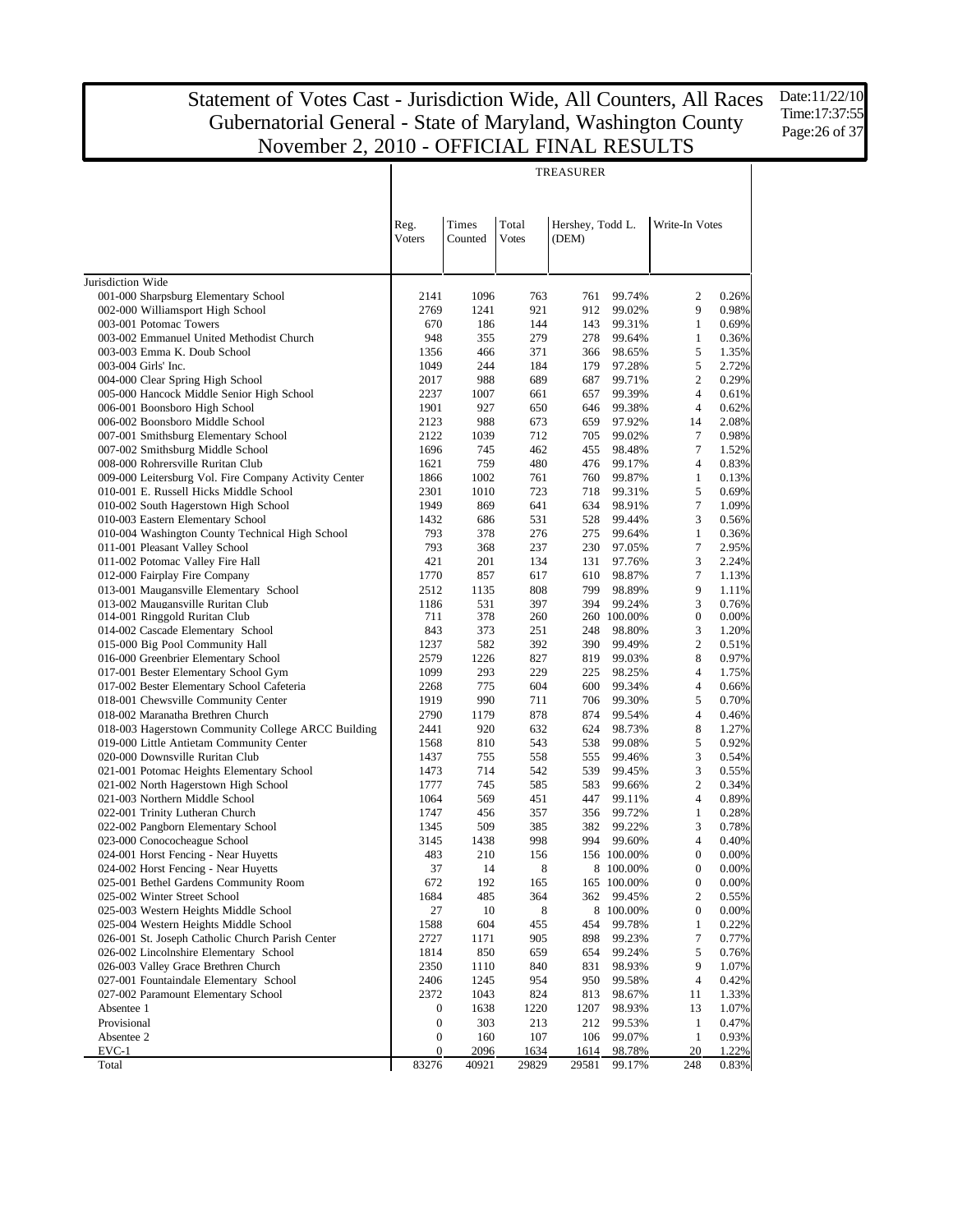Time:17:37:55 Page:27 of 37

|                                                                                            |                                                               |             |            | STATE'S ATTORNEY |                       |                                    |                |  |  |
|--------------------------------------------------------------------------------------------|---------------------------------------------------------------|-------------|------------|------------------|-----------------------|------------------------------------|----------------|--|--|
|                                                                                            | Times<br>Total<br>Reg.<br>Strong, Charles P<br>Write-In Votes |             |            |                  |                       |                                    |                |  |  |
|                                                                                            | Voters                                                        | Counted     | Votes      | (REP)            |                       |                                    |                |  |  |
| Jurisdiction Wide                                                                          |                                                               |             |            |                  |                       |                                    |                |  |  |
| 001-000 Sharpsburg Elementary School                                                       | 2141                                                          | 1096        | 787        | 786              | 99.87%                | 1                                  | 0.13%          |  |  |
| 002-000 Williamsport High School                                                           | 2769                                                          | 1241        | 950        | 944              | 99.37%                | 6                                  | 0.63%          |  |  |
| 003-001 Potomac Towers                                                                     | 670                                                           | 186         | 129        | 128              | 99.22%                | 1                                  | 0.78%          |  |  |
| 003-002 Emmanuel United Methodist Church                                                   | 948                                                           | 355         | 259        |                  | 259 100.00%           | $\boldsymbol{0}$                   | 0.00%          |  |  |
| 003-003 Emma K. Doub School                                                                | 1356                                                          | 466         | 360        |                  | 360 100.00%           | $\boldsymbol{0}$                   | 0.00%          |  |  |
| 003-004 Girls' Inc.                                                                        | 1049                                                          | 244         | 160        | 156              | 97.50%                | 4                                  | 2.50%          |  |  |
| 004-000 Clear Spring High School<br>005-000 Hancock Middle Senior High School              | 2017<br>2237                                                  | 988<br>1007 | 787<br>802 | 783              | 99.49%<br>802 100.00% | $\overline{4}$<br>$\boldsymbol{0}$ | 0.51%<br>0.00% |  |  |
| 006-001 Boonsboro High School                                                              | 1901                                                          | 927         | 699        | 697              | 99.71%                | $\mathbf{2}$                       | 0.29%          |  |  |
| 006-002 Boonsboro Middle School                                                            | 2123                                                          | 988         | 722        | 720              | 99.72%                | $\mathbf{2}$                       | 0.28%          |  |  |
| 007-001 Smithsburg Elementary School                                                       | 2122                                                          | 1039        | 820        | 818              | 99.76%                | $\mathbf{2}$                       | 0.24%          |  |  |
| 007-002 Smithsburg Middle School                                                           | 1696                                                          | 745         | 597        | 595              | 99.66%                | $\mathbf{2}$                       | 0.34%          |  |  |
| 008-000 Rohrersville Ruritan Club                                                          | 1621                                                          | 759         | 541        | 540              | 99.82%                | $\mathbf{1}$                       | 0.18%          |  |  |
| 009-000 Leitersburg Vol. Fire Company Activity Center                                      | 1866                                                          | 1002        | 825        | 823              | 99.76%                | $\mathbf{2}$                       | 0.24%          |  |  |
| 010-001 E. Russell Hicks Middle School                                                     | 2301                                                          | 1010        | 776        | 768              | 98.97%                | 8                                  | 1.03%          |  |  |
| 010-002 South Hagerstown High School                                                       | 1949                                                          | 869         | 648        | 645              | 99.54%                | 3                                  | 0.46%          |  |  |
| 010-003 Eastern Elementary School<br>010-004 Washington County Technical High School       | 1432<br>793                                                   | 686         | 522<br>307 | 521              | 99.81%                | $\mathbf{1}$<br>$\boldsymbol{0}$   | 0.19%<br>0.00% |  |  |
| 011-001 Pleasant Valley School                                                             | 793                                                           | 378<br>368  | 251        | 249              | 307 100.00%<br>99.20% | $\mathbf{2}$                       | 0.80%          |  |  |
| 011-002 Potomac Valley Fire Hall                                                           | 421                                                           | 201         | 137        | 136              | 99.27%                | $\mathbf{1}$                       | 0.73%          |  |  |
| 012-000 Fairplay Fire Company                                                              | 1770                                                          | 857         | 678        | 674              | 99.41%                | 4                                  | 0.59%          |  |  |
| 013-001 Maugansville Elementary School                                                     | 2512                                                          | 1135        | 906        | 905              | 99.89%                | 1                                  | 0.11%          |  |  |
| 013-002 Maugansville Ruritan Club                                                          | 1186                                                          | 531         | 400        | 397              | 99.25%                | 3                                  | 0.75%          |  |  |
| 014-001 Ringgold Ruritan Club                                                              | 711                                                           | 378         | 283        |                  | 283 100.00%           | $\boldsymbol{0}$                   | 0.00%          |  |  |
| 014-002 Cascade Elementary School                                                          | 843                                                           | 373         | 298        | 296              | 99.33%                | 2                                  | 0.67%          |  |  |
| 015-000 Big Pool Community Hall                                                            | 1237                                                          | 582         | 456        | 452              | 99.12%                | $\overline{4}$                     | 0.88%          |  |  |
| 016-000 Greenbrier Elementary School                                                       | 2579<br>1099                                                  | 1226<br>293 | 944<br>218 | 941              | 99.68%                | 3<br>$\overline{c}$                | 0.32%          |  |  |
| 017-001 Bester Elementary School Gym<br>017-002 Bester Elementary School Cafeteria         | 2268                                                          | 775         | 603        | 216<br>599       | 99.08%<br>99.34%      | $\overline{4}$                     | 0.92%<br>0.66% |  |  |
| 018-001 Chewsville Community Center                                                        | 1919                                                          | 990         | 812        | 811              | 99.88%                | $\mathbf{1}$                       | 0.12%          |  |  |
| 018-002 Maranatha Brethren Church                                                          | 2790                                                          | 1179        | 887        | 882              | 99.44%                | 5                                  | 0.56%          |  |  |
| 018-003 Hagerstown Community College ARCC Building                                         | 2441                                                          | 920         | 659        | 653              | 99.09%                | 6                                  | 0.91%          |  |  |
| 019-000 Little Antietam Community Center                                                   | 1568                                                          | 810         | 601        | 599              | 99.67%                | 2                                  | 0.33%          |  |  |
| 020-000 Downsville Ruritan Club                                                            | 1437                                                          | 755         | 585        |                  | 585 100.00%           | $\boldsymbol{0}$                   | 0.00%          |  |  |
| 021-001 Potomac Heights Elementary School                                                  | 1473                                                          | 714         | 530        | 525              | 99.06%                | 5                                  | 0.94%          |  |  |
| 021-002 North Hagerstown High School                                                       | 1777                                                          | 745         | 557        | 555              | 99.64%                | $\mathbf{2}$                       | 0.36%          |  |  |
| 021-003 Northern Middle School<br>022-001 Trinity Lutheran Church                          | 1064<br>1747                                                  | 569<br>456  | 402<br>323 | 398<br>321       | 99.00%<br>99.38%      | 4<br>$\mathfrak{2}$                | 1.00%<br>0.62% |  |  |
| 022-002 Pangborn Elementary School                                                         | 1345                                                          | 509         | 366        | 361              | 98.63%                | 5                                  | 1.37%          |  |  |
| 023-000 Conococheague School                                                               | 3145                                                          | 1438        | 1163       | 1159             | 99.66%                | $\overline{4}$                     | 0.34%          |  |  |
| 024-001 Horst Fencing - Near Huyetts                                                       | 483                                                           | 210         | 173        | 172              | 99.42%                | 1                                  | 0.58%          |  |  |
| 024-002 Horst Fencing - Near Huyetts                                                       | 37                                                            | 14          | 12         |                  | 12 100.00%            | $\boldsymbol{0}$                   | $0.00\%$       |  |  |
| 025-001 Bethel Gardens Community Room                                                      | 672                                                           | 192         | 84         | 82               | 97.62%                | 2                                  | 2.38%          |  |  |
| 025-002 Winter Street School                                                               | 1684                                                          | 485         | 362        | 360              | 99.45%                | 2                                  | 0.55%          |  |  |
| 025-003 Western Heights Middle School                                                      | 27                                                            | 10          | 8          |                  | 8 100.00%             | $\boldsymbol{0}$                   | 0.00%          |  |  |
| 025-004 Western Heights Middle School                                                      | 1588                                                          | 604         | 430        | 424              | 98.60%                | 6                                  | 1.40%          |  |  |
| 026-001 St. Joseph Catholic Church Parish Center<br>026-002 Lincolnshire Elementary School | 2727                                                          | 1171        | 940        | 936              | 99.57%                | 4<br>3                             | 0.43%          |  |  |
| 026-003 Valley Grace Brethren Church                                                       | 1814<br>2350                                                  | 850<br>1110 | 653<br>894 | 650<br>893       | 99.54%<br>99.89%      | $\mathbf{1}$                       | 0.46%<br>0.11% |  |  |
| 027-001 Fountaindale Elementary School                                                     | 2406                                                          | 1245        | 1030       | 1027             | 99.71%                | 3                                  | 0.29%          |  |  |
| 027-002 Paramount Elementary School                                                        | 2372                                                          | 1043        | 822        | 813              | 98.91%                | 9                                  | 1.09%          |  |  |
| Absentee 1                                                                                 | $\boldsymbol{0}$                                              | 1638        | 1122       | 1114             | 99.29%                | 8                                  | 0.71%          |  |  |
| Provisional                                                                                | $\boldsymbol{0}$                                              | 303         | 199        | 195              | 97.99%                | 4                                  | 2.01%          |  |  |
| Absentee 2                                                                                 | $\boldsymbol{0}$                                              | 160         | 87         | 86               | 98.85%                | $\mathbf{1}$                       | 1.15%          |  |  |
| EVC-1                                                                                      | $\boldsymbol{0}$                                              | 2096        | 1509       | 1483             | 98.28%                | 26                                 | 1.72%          |  |  |
| Total                                                                                      | 83276                                                         | 40921       | 31075      | 30904            | 99.45%                | 171                                | 0.55%          |  |  |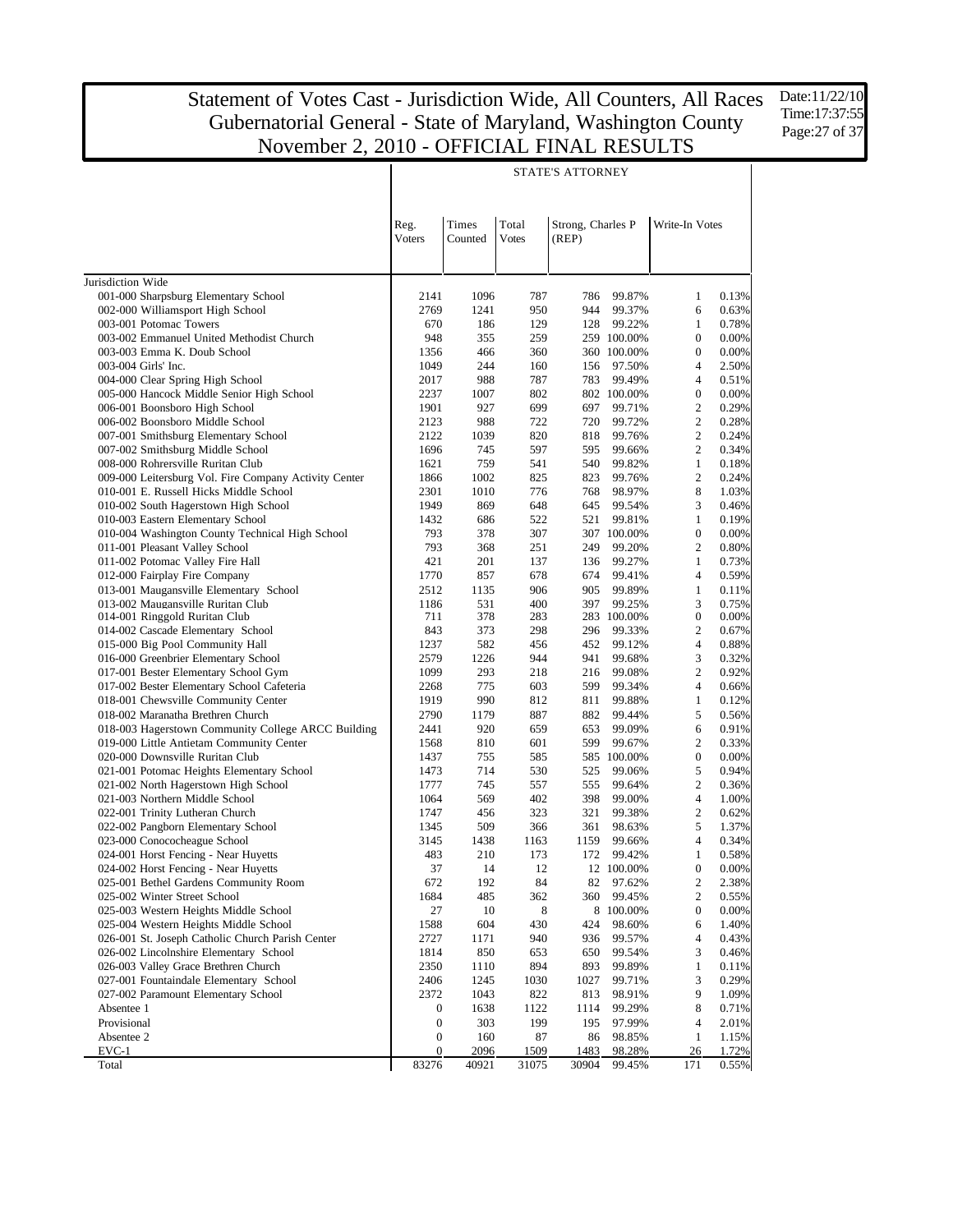Date:11/22/10 Time:17:37:55 Page: 28 of 37

|                                                                              |                                      |             |            | <b>CLERK CIRCUIT COURT</b> |                     |                                  |                |
|------------------------------------------------------------------------------|--------------------------------------|-------------|------------|----------------------------|---------------------|----------------------------------|----------------|
|                                                                              |                                      |             |            |                            |                     |                                  |                |
|                                                                              |                                      |             |            |                            |                     |                                  |                |
|                                                                              | Reg.                                 | Times       | Total      | Weaver, Dennis J.          |                     | Write-In Votes                   |                |
|                                                                              | Voters                               | Counted     | Votes      | (DEM)                      |                     |                                  |                |
|                                                                              |                                      |             |            |                            |                     |                                  |                |
| Jurisdiction Wide                                                            |                                      |             |            |                            |                     |                                  |                |
| 001-000 Sharpsburg Elementary School                                         | 2141                                 | 1096        | 760        |                            | 760 100.00%         | $\boldsymbol{0}$                 | 0.00%          |
| 002-000 Williamsport High School                                             | 2769                                 | 1241        | 888        | 882                        | 99.32%              | 6                                | 0.68%          |
| 003-001 Potomac Towers                                                       | 670                                  | 186         | 149        | 148                        | 99.33%              | 1                                | 0.67%          |
| 003-002 Emmanuel United Methodist Church<br>003-003 Emma K. Doub School      | 948<br>1356                          | 355<br>466  | 279<br>370 | 278<br>369                 | 99.64%<br>99.73%    | $\mathbf{1}$<br>$\mathbf{1}$     | 0.36%<br>0.27% |
| 003-004 Girls' Inc.                                                          | 1049                                 | 244         | 183        | 178                        | 97.27%              | 5                                | 2.73%          |
| 004-000 Clear Spring High School                                             | 2017                                 | 988         | 709        |                            | 709 100.00%         | $\boldsymbol{0}$                 | 0.00%          |
| 005-000 Hancock Middle Senior High School                                    | 2237                                 | 1007        | 655        | 654                        | 99.85%              | 1                                | 0.15%          |
| 006-001 Boonsboro High School                                                | 1901                                 | 927         | 636        | 635                        | 99.84%              | $\mathbf{1}$                     | 0.16%          |
| 006-002 Boonsboro Middle School                                              | 2123                                 | 988         | 660        | 651                        | 98.64%              | 9                                | 1.36%          |
| 007-001 Smithsburg Elementary School                                         | 2122                                 | 1039        | 696        | 694                        | 99.71%              | $\mathbf{2}$                     | 0.29%          |
| 007-002 Smithsburg Middle School<br>008-000 Rohrersville Ruritan Club        | 1696<br>1621                         | 745<br>759  | 480<br>463 | 475<br>461                 | 98.96%<br>99.57%    | 5<br>$\mathbf{2}$                | 1.04%<br>0.43% |
| 009-000 Leitersburg Vol. Fire Company Activity Center                        | 1866                                 | 1002        | 740        | 739                        | 99.86%              | $\mathbf{1}$                     | 0.14%          |
| 010-001 E. Russell Hicks Middle School                                       | 2301                                 | 1010        | 716        | 711                        | 99.30%              | 5                                | 0.70%          |
| 010-002 South Hagerstown High School                                         | 1949                                 | 869         | 639        | 636                        | 99.53%              | 3                                | 0.47%          |
| 010-003 Eastern Elementary School                                            | 1432                                 | 686         | 526        |                            | 526 100.00%         | $\boldsymbol{0}$                 | 0.00%          |
| 010-004 Washington County Technical High School                              | 793                                  | 378         | 272        | 271                        | 99.63%              | 1                                | 0.37%          |
| 011-001 Pleasant Valley School                                               | 793                                  | 368         | 228        | 222                        | 97.37%              | 6                                | 2.63%          |
| 011-002 Potomac Valley Fire Hall<br>012-000 Fairplay Fire Company            | 421<br>1770                          | 201<br>857  | 131<br>609 | 129<br>602                 | 98.47%<br>98.85%    | $\mathbf{2}$<br>7                | 1.53%<br>1.15% |
| 013-001 Maugansville Elementary School                                       | 2512                                 | 1135        | 822        | 817                        | 99.39%              | 5                                | 0.61%          |
| 013-002 Maugansville Ruritan Club                                            | 1186                                 | 531         | 412        | 409                        | 99.27%              | 3                                | 0.73%          |
| 014-001 Ringgold Ruritan Club                                                | 711                                  | 378         | 254        |                            | 254 100.00%         | $\boldsymbol{0}$                 | 0.00%          |
| 014-002 Cascade Elementary School                                            | 843                                  | 373         | 240        | 238                        | 99.17%              | 2                                | 0.83%          |
| 015-000 Big Pool Community Hall                                              | 1237                                 | 582         | 388        | 387                        | 99.74%              | $\mathbf{1}$                     | 0.26%          |
| 016-000 Greenbrier Elementary School<br>017-001 Bester Elementary School Gym | 2579<br>1099                         | 1226<br>293 | 826<br>231 | 823<br>227                 | 99.64%<br>98.27%    | 3<br>$\overline{4}$              | 0.36%<br>1.73% |
| 017-002 Bester Elementary School Cafeteria                                   | 2268                                 | 775         | 605        | 601                        | 99.34%              | $\overline{4}$                   | 0.66%          |
| 018-001 Chewsville Community Center                                          | 1919                                 | 990         | 711        | 709                        | 99.72%              | $\overline{c}$                   | 0.28%          |
| 018-002 Maranatha Brethren Church                                            | 2790                                 | 1179        | 891        | 890                        | 99.89%              | $\mathbf{1}$                     | 0.11%          |
| 018-003 Hagerstown Community College ARCC Building                           | 2441                                 | 920         | 627        | 621                        | 99.04%              | 6                                | 0.96%          |
| 019-000 Little Antietam Community Center                                     | 1568                                 | 810         | 531        | 526                        | 99.06%              | 5                                | 0.94%          |
| 020-000 Downsville Ruritan Club                                              | 1437                                 | 755         | 519        | 517                        | 99.61%              | $\overline{c}$                   | 0.39%          |
| 021-001 Potomac Heights Elementary School                                    | 1473<br>1777                         | 714<br>745  | 539<br>585 | 533<br>584                 | 98.89%              | 6<br>$\mathbf{1}$                | 1.11%<br>0.17% |
| 021-002 North Hagerstown High School<br>021-003 Northern Middle School       | 1064                                 | 569         | 427        | 425                        | 99.83%<br>99.53%    | $\mathbf{2}$                     | 0.47%          |
| 022-001 Trinity Lutheran Church                                              | 1747                                 | 456         | 359        | 357                        | 99.44%              | $\mathfrak{2}$                   | 0.56%          |
| 022-002 Pangborn Elementary School                                           | 1345                                 | 509         | 390        | 388                        | 99.49%              | $\mathbf{2}$                     | 0.51%          |
| 023-000 Conococheague School                                                 | 3145                                 | 1438        | 977        | 975                        | 99.80%              | $\mathbf{2}$                     | 0.20%          |
| 024-001 Horst Fencing - Near Huyetts                                         | 483                                  | 210         | 151        | 150                        | 99.34%              | 1                                | 0.66%          |
| 024-002 Horst Fencing - Near Huyetts                                         | 37                                   | 14          | 10         |                            | 10 100.00%          | $\boldsymbol{0}$                 | 0.00%          |
| 025-001 Bethel Gardens Community Room                                        | 672                                  | 192         | 169        | 168                        | 99.41%              | $\mathbf{1}$                     | 0.59%          |
| 025-002 Winter Street School<br>025-003 Western Heights Middle School        | 1684<br>27                           | 485<br>10   | 379<br>8   | 378                        | 99.74%<br>8 100.00% | $\mathbf{1}$<br>$\boldsymbol{0}$ | 0.26%<br>0.00% |
| 025-004 Western Heights Middle School                                        | 1588                                 | 604         | 450        |                            | 450 100.00%         | $\boldsymbol{0}$                 | 0.00%          |
| 026-001 St. Joseph Catholic Church Parish Center                             | 2727                                 | 1171        | 909        | 903                        | 99.34%              | 6                                | 0.66%          |
| 026-002 Lincolnshire Elementary School                                       | 1814                                 | 850         | 663        | 661                        | 99.70%              | 2                                | 0.30%          |
| 026-003 Valley Grace Brethren Church                                         | 2350                                 | 1110        | 835        | 829                        | 99.28%              | 6                                | 0.72%          |
| 027-001 Fountaindale Elementary School                                       | 2406                                 | 1245        | 931        | 928                        | 99.68%              | 3                                | 0.32%          |
| 027-002 Paramount Elementary School                                          | 2372                                 | 1043        | 813        | 806                        | 99.14%              | 7                                | 0.86%          |
| Absentee 1                                                                   | $\boldsymbol{0}$                     | 1638        | 1219       | 1208                       | 99.10%              | 11                               | 0.90%          |
| Provisional<br>Absentee 2                                                    | $\boldsymbol{0}$<br>$\boldsymbol{0}$ | 303<br>160  | 218<br>108 | 217<br>107                 | 99.54%<br>99.07%    | $\mathbf{1}$<br>$\mathbf{1}$     | 0.46%<br>0.93% |
| EVC-1                                                                        | $\boldsymbol{0}$                     | 2096        | 1610       | 1598                       | 99.25%              | 12                               | 0.75%          |
| Total                                                                        | 83276                                | 40921       | 29596      | 29432                      | 99.45%              | 164                              | 0.55%          |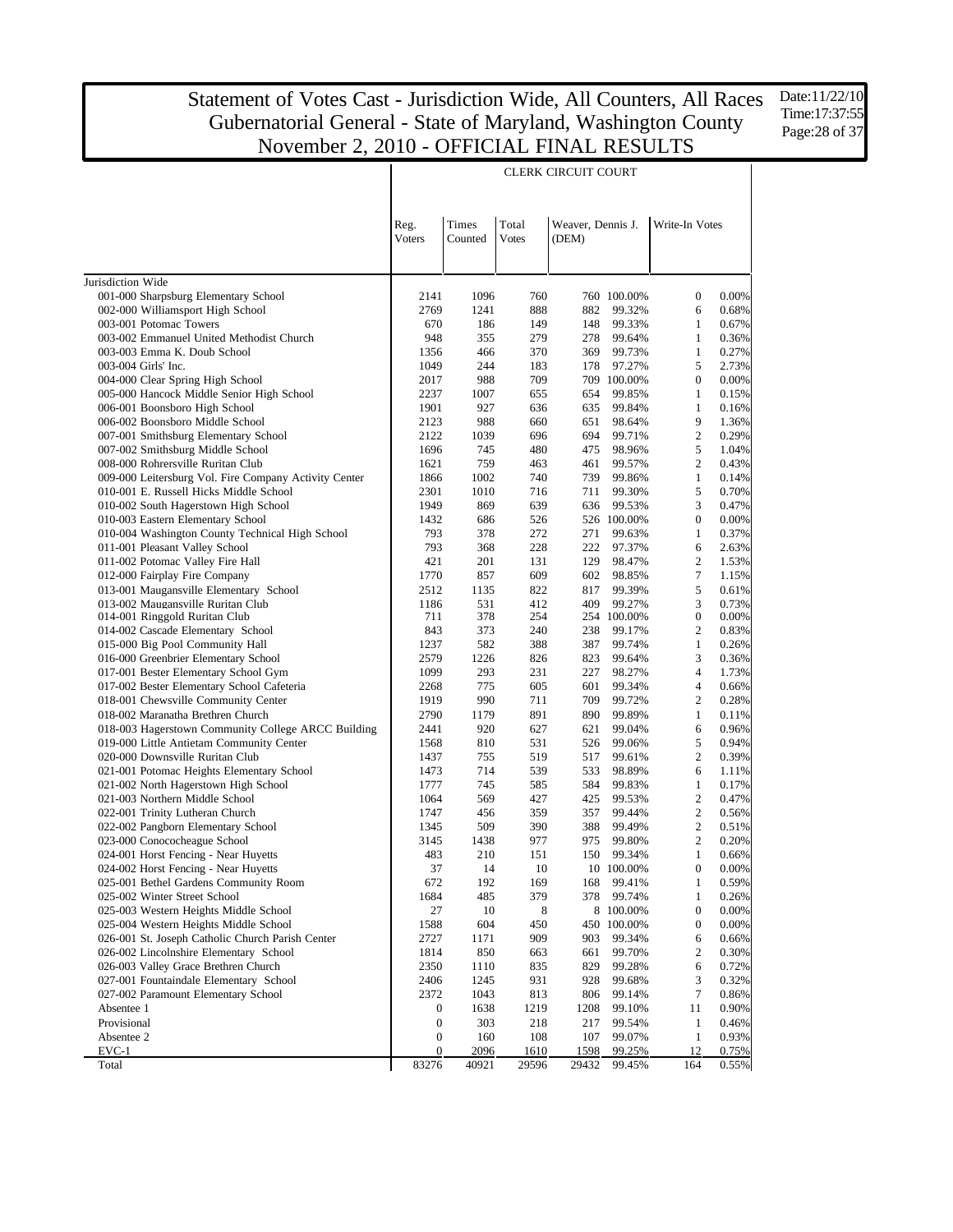Date:11/22/10 Time:17:37:55 Page: 29 of 37

|                                                                            |                       |                  |                       |                           | <b>REGISTER OF WILLS</b> |                          |                  |                                      |                |
|----------------------------------------------------------------------------|-----------------------|------------------|-----------------------|---------------------------|--------------------------|--------------------------|------------------|--------------------------------------|----------------|
|                                                                            | Reg.<br>Voters        | Times<br>Counted | Total<br><b>Votes</b> | Malott, Jason A.<br>(DEM) |                          | Easton, Forrest<br>(REP) |                  | Write-In Votes                       |                |
| Jurisdiction Wide                                                          |                       |                  |                       |                           |                          |                          |                  |                                      |                |
| 001-000 Sharpsburg Elementary School                                       | 2141                  | 1096             | 993                   | 541                       | 54.48%                   | 452                      | 45.52%           | $\boldsymbol{0}$                     | 0.00%          |
| 002-000 Williamsport High School                                           | 2769                  | 1241             | 1141                  | 713                       | 62.49%                   | 426                      | 37.34%           | $\overline{c}$                       | 0.18%          |
| 003-001 Potomac Towers                                                     | 670                   | 186              | 168                   | 110                       | 65.48%                   | 58                       | 34.52%           | $\boldsymbol{0}$                     | 0.00%          |
| 003-002 Emmanuel United Methodist Church                                   | 948                   | 355              | 329                   | 186                       | 56.53%                   | 143                      | 43.47%           | $\boldsymbol{0}$                     | 0.00%          |
| 003-003 Emma K. Doub School                                                | 1356                  | 466              | 438                   | 256                       | 58.45%                   | 182                      | 41.55%           | $\boldsymbol{0}$                     | 0.00%          |
| 003-004 Girls' Inc.                                                        | 1049                  | 244              | 227                   | 133                       | 58.59%                   | 94                       | 41.41%           | $\boldsymbol{0}$                     | 0.00%          |
| 004-000 Clear Spring High School                                           | 2017                  | 988              | 885                   | 461                       | 52.09%                   | 424                      | 47.91%           | $\boldsymbol{0}$<br>$\boldsymbol{0}$ | 0.00%          |
| 005-000 Hancock Middle Senior High School<br>006-001 Boonsboro High School | 2237<br>1901          | 1007<br>927      | 915<br>836            | 374<br>413                | 40.87%<br>49.40%         | 541<br>423               | 59.13%<br>50.60% | $\boldsymbol{0}$                     | 0.00%<br>0.00% |
| 006-002 Boonsboro Middle School                                            | 2123                  | 988              | 877                   | 412                       | 46.98%                   | 465                      | 53.02%           | $\boldsymbol{0}$                     | 0.00%          |
| 007-001 Smithsburg Elementary School                                       | 2122                  | 1039             | 927                   | 392                       | 42.29%                   | 535                      | 57.71%           | $\boldsymbol{0}$                     | 0.00%          |
| 007-002 Smithsburg Middle School                                           | 1696                  | 745              | 677                   | 257                       | 37.96%                   | 420                      | 62.04%           | $\boldsymbol{0}$                     | 0.00%          |
| 008-000 Rohrersville Ruritan Club                                          | 1621                  | 759              | 663                   | 274                       | 41.33%                   | 387                      | 58.37%           | $\overline{c}$                       | 0.30%          |
| 009-000 Leitersburg Vol. Fire Company Activity Center                      | 1866                  | 1002             | 907                   | 429                       | 47.30%                   | 478                      | 52.70%           | $\boldsymbol{0}$                     | 0.00%          |
| 010-001 E. Russell Hicks Middle School                                     | 2301                  | 1010             | 915                   | 484                       | 52.90%                   | 430                      | 46.99%           | $\mathbf{1}$                         | 0.11%          |
| 010-002 South Hagerstown High School                                       | 1949                  | 869              | 798                   | 403                       | 50.50%                   | 395                      | 49.50%           | $\boldsymbol{0}$                     | 0.00%          |
| 010-003 Eastern Elementary School                                          | 1432                  | 686              | 630                   | 356                       | 56.51%                   | 274                      | 43.49%           | $\boldsymbol{0}$                     | 0.00%          |
| 010-004 Washington County Technical High School                            | 793                   | 378              | 354                   | 204                       | 57.63%                   | 150                      | 42.37%           | $\boldsymbol{0}$                     | 0.00%          |
| 011-001 Pleasant Valley School                                             | 793                   | 368              | 324                   | 143                       | 44.14%                   | 181                      | 55.86%           | $\boldsymbol{0}$                     | 0.00%          |
| 011-002 Potomac Valley Fire Hall                                           | 421                   | 201              | 178                   | 100                       | 56.18%                   | 78                       | 43.82%           | $\boldsymbol{0}$                     | 0.00%          |
| 012-000 Fairplay Fire Company                                              | 1770                  | 857              | 791                   | 435                       | 54.99%                   | 356                      | 45.01%           | $\boldsymbol{0}$                     | 0.00%          |
| 013-001 Maugansville Elementary School                                     | 2512                  | 1135             | 1033                  | 478                       | 46.27%                   | 554                      | 53.63%           | $\mathbf{1}$<br>$\boldsymbol{0}$     | 0.10%<br>0.00% |
| 013-002 Maugansville Ruritan Club<br>014-001 Ringgold Ruritan Club         | 1186<br>711           | 531<br>378       | 485<br>326            | 268<br>137                | 55.26%<br>42.02%         | 217<br>189               | 44.74%<br>57.98% | $\boldsymbol{0}$                     | 0.00%          |
| 014-002 Cascade Elementary School                                          | 843                   | 373              | 348                   | 145                       | 41.67%                   | 203                      | 58.33%           | $\mathbf{0}$                         | 0.00%          |
| 015-000 Big Pool Community Hall                                            | 1237                  | 582              | 508                   | 241                       | 47.44%                   | 267                      | 52.56%           | $\boldsymbol{0}$                     | 0.00%          |
| 016-000 Greenbrier Elementary School                                       | 2579                  | 1226             | 1102                  | 489                       | 44.37%                   | 613                      | 55.63%           | $\boldsymbol{0}$                     | 0.00%          |
| 017-001 Bester Elementary School Gym                                       | 1099                  | 293              | 271                   | 160                       | 59.04%                   | 111                      | 40.96%           | $\boldsymbol{0}$                     | 0.00%          |
| 017-002 Bester Elementary School Cafeteria                                 | 2268                  | 775              | 717                   | 378                       | 52.72%                   | 339                      | 47.28%           | $\boldsymbol{0}$                     | 0.00%          |
| 018-001 Chewsville Community Center                                        | 1919                  | 990              | 897                   | 425                       | 47.38%                   | 472                      | 52.62%           | $\boldsymbol{0}$                     | 0.00%          |
| 018-002 Maranatha Brethren Church                                          | 2790                  | 1179             | 1084                  | 593                       | 54.70%                   | 490                      | 45.20%           | $\mathbf{1}$                         | 0.09%          |
| 018-003 Hagerstown Community College ARCC Building                         | 2441                  | 920              | 829                   | 402                       | 48.49%                   | 427                      | 51.51%           | $\boldsymbol{0}$                     | 0.00%          |
| 019-000 Little Antietam Community Center                                   | 1568                  | 810              | 725                   | 313                       | 43.17%                   | 412                      | 56.83%           | $\boldsymbol{0}$                     | 0.00%          |
| 020-000 Downsville Ruritan Club                                            | 1437                  | 755              | 710                   | 422                       | 59.44%                   | 288                      | 40.56%           | $\boldsymbol{0}$                     | 0.00%          |
| 021-001 Potomac Heights Elementary School                                  | 1473                  | 714              | 652                   | 370                       | 56.75%                   | 281                      | 43.10%           | $\mathbf{1}$                         | 0.15%          |
| 021-002 North Hagerstown High School<br>021-003 Northern Middle School     | 1777<br>1064          | 745<br>569       | 691<br>511            | 393<br>332                | 56.87%<br>64.97%         | 298<br>178               | 43.13%<br>34.83% | $\boldsymbol{0}$<br>$\mathbf{1}$     | 0.00%<br>0.20% |
| 022-001 Trinity Lutheran Church                                            | 1747                  | 456              | 421                   | 247                       | 58.67%                   | 174                      | 41.33%           | $\boldsymbol{0}$                     | 0.00%          |
| 022-002 Pangborn Elementary School                                         | 1345                  | 509              | 472                   | 274                       | 58.05%                   | 198                      | 41.95%           | $\boldsymbol{0}$                     | 0.00%          |
| 023-000 Conococheague School                                               | 3145                  | 1438             | 1320                  | 603                       | 45.68%                   | 717                      | 54.32%           | $\boldsymbol{0}$                     | 0.00%          |
| 024-001 Horst Fencing - Near Huyetts                                       | 483                   | 210              | 182                   | 94                        | 51.65%                   | 88                       | 48.35%           | $\overline{0}$                       | 0.00%          |
| 024-002 Horst Fencing - Near Huyetts                                       | 37                    | 14               | 12                    | 4                         | 33.33%                   | 8                        | 66.67%           | $\boldsymbol{0}$                     | $0.00\%$       |
| 025-001 Bethel Gardens Community Room                                      | 672                   | 192              | 173                   | 147                       | 84.97%                   | 26                       | 15.03%           | $\boldsymbol{0}$                     | 0.00%          |
| 025-002 Winter Street School                                               | 1684                  | 485              | 451                   | 256                       | 56.76%                   | 195                      | 43.24%           | $\boldsymbol{0}$                     | 0.00%          |
| 025-003 Western Heights Middle School                                      | $27\,$                | 10               | 9                     | 4                         | 44.44%                   | 5                        | 55.56%           | $\boldsymbol{0}$                     | 0.00%          |
| 025-004 Western Heights Middle School                                      | 1588                  | 604              | 542                   | 318                       | 58.67%                   | 224                      | 41.33%           | $\boldsymbol{0}$                     | 0.00%          |
| 026-001 St. Joseph Catholic Church Parish Center                           | 2727                  | 1171             | 1097                  | 598                       | 54.51%                   | 499                      | 45.49%           | $\boldsymbol{0}$                     | 0.00%          |
| 026-002 Lincolnshire Elementary School                                     | 1814                  | 850              | 785                   | 491                       | 62.55%                   | 294                      | 37.45%           | $\boldsymbol{0}$                     | 0.00%          |
| 026-003 Valley Grace Brethren Church                                       | 2350                  | 1110             | 1036                  | 633                       | 61.10%                   | 403                      | 38.90%           | $\boldsymbol{0}$                     | 0.00%          |
| 027-001 Fountaindale Elementary School                                     | 2406                  | 1245             | 1135                  | 576                       | 50.75%                   | 559                      | 49.25%           | $\boldsymbol{0}$                     | 0.00%          |
| 027-002 Paramount Elementary School                                        | 2372                  | 1043             | 964                   | 501                       | 51.97%                   | 463                      | 48.03%           | $\boldsymbol{0}$                     | 0.00%          |
| Absentee 1<br>Provisional                                                  | 0<br>$\boldsymbol{0}$ | 1638<br>303      | 1503<br>262           | 927<br>154                | 61.68%<br>58.78%         | 574<br>108               | 38.19%<br>41.22% | $\boldsymbol{2}$<br>$\boldsymbol{0}$ | 0.13%<br>0.00% |
| Absentee 2                                                                 | 0                     | 160              | 132                   | 78                        | 59.09%                   | 54                       | 40.91%           | $\boldsymbol{0}$                     | 0.00%          |
| $EVC-1$                                                                    | $\boldsymbol{0}$      | 2096             | 1963                  | 1218                      | 62.05%                   | 743                      | 37.85%           | $\overline{c}$                       | 0.10%          |
| Total                                                                      | 83276                 | 40921            | 37321                 | 19745                     | 52.91%                   | 17563                    | 47.06%           | 13                                   | 0.03%          |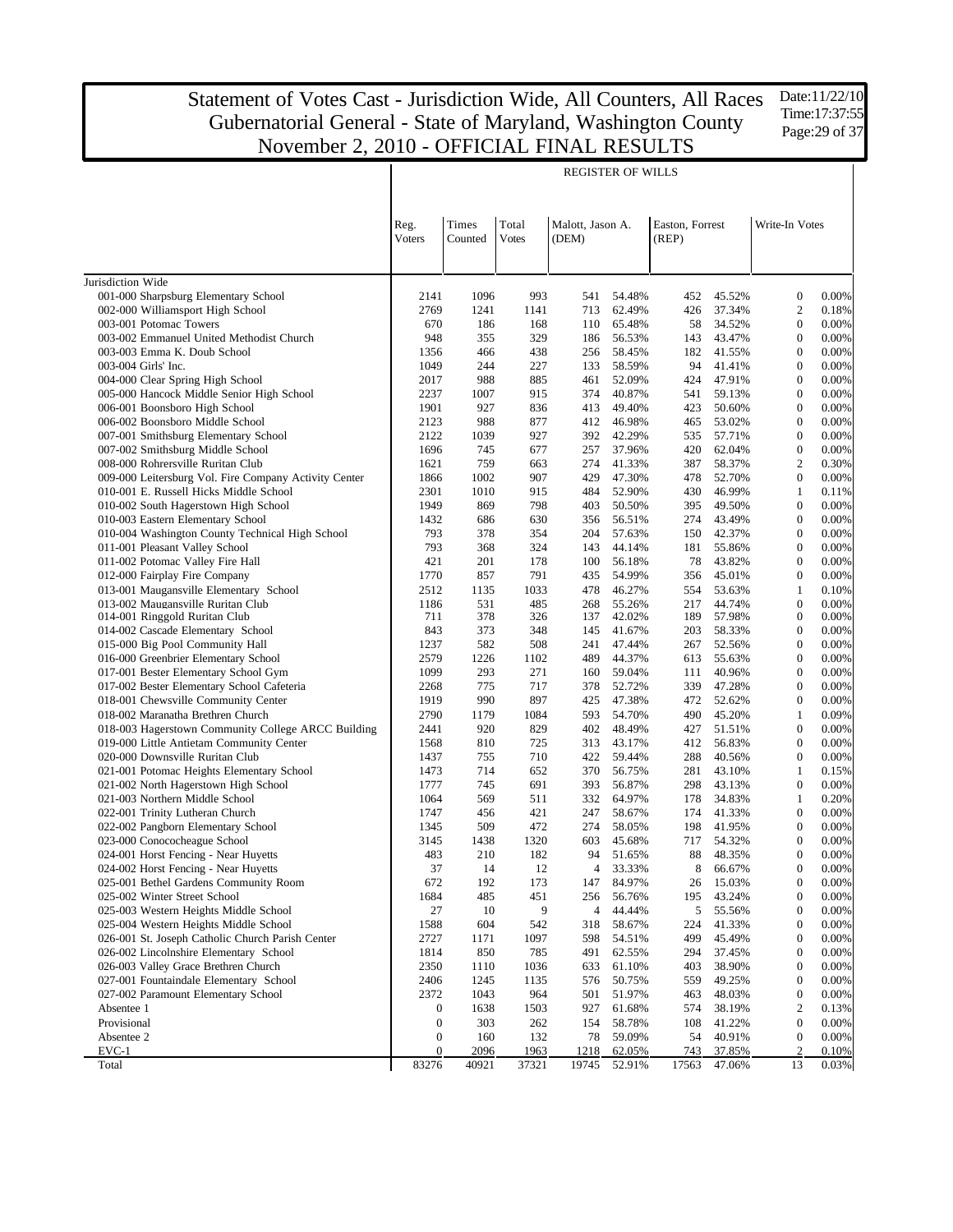JUDGE ORPHANS COURT

Reg. Voters Times Counted Total Votes Taylor, Brent E. (DEM) Adair, Robert (REP) Novinger, Frank E. (REP) 2141 1096 1992 431 21.64% 489 24.55% 483 24.25% 2769 1241 2388 530 22.19% 588 24.62% 539 22.57% 670 186 335 97 28.96% 80 23.88% 77 22.99% 948 355 691 161 23.30% 171 24.75% 164 23.73% 1356 466 915 205 22.40% 224 24.48% 217 23.72% 1049 244 443 125 28.22% 104 23.48% 103 23.25% 2017 988 1910 309 16.18% 511 26.75% 489 25.60% 2237 1007 2018 244 12.09% 576 28.54% 545 27.01% 1901 927 1824 319 17.49% 475 26.04% 472 25.88% 2123 988 1860 352 18.92% 488 26.24% 463 24.89% 2122 1039 2078 275 13.23% 570 27.43% 571 27.48% 1696 745 1514 230 15.19% 411 27.15% 408 26.95% 1621 759 1483 234 15.78% 397 26.77% 389 26.23% 1866 1002 2040 298 14.61% 563 27.60% 556 27.25% 2301 1010 1974 345 17.48% 514 26.04% 504 25.53% 1949 869 1731 336 19.41% 464 26.81% 414 23.92% 1432 686 1379 253 18.35% 358 25.96% 358 25.96%

| Jurisdiction Wide                                     |                  |       |       |       |        |       |        |                  |        |
|-------------------------------------------------------|------------------|-------|-------|-------|--------|-------|--------|------------------|--------|
| 001-000 Sharpsburg Elementary School                  | 2141             | 1096  | 1992  | 431   | 21.64% | 489   | 24.55% | 483              | 24.25% |
| 002-000 Williamsport High School                      | 2769             | 1241  | 2388  | 530   | 22.19% | 588   | 24.62% | 539              | 22.57% |
| 003-001 Potomac Towers                                | 670              | 186   | 335   | 97    | 28.96% | 80    | 23.88% | 77               | 22.99% |
| 003-002 Emmanuel United Methodist Church              | 948              | 355   | 691   | 161   | 23.30% | 171   | 24.75% | 164              | 23.73% |
| 003-003 Emma K. Doub School                           | 1356             | 466   | 915   | 205   | 22.40% | 224   | 24.48% | 217              | 23.72% |
| 003-004 Girls' Inc.                                   | 1049             | 244   | 443   | 125   | 28.22% | 104   | 23.48% | 103              | 23.25% |
| 004-000 Clear Spring High School                      | 2017             | 988   | 1910  | 309   | 16.18% | 511   | 26.75% | 489              | 25.60% |
| 005-000 Hancock Middle Senior High School             | 2237             | 1007  | 2018  | 244   | 12.09% | 576   | 28.54% | 545              | 27.01% |
| 006-001 Boonsboro High School                         | 1901             | 927   | 1824  | 319   | 17.49% | 475   | 26.04% | 472              | 25.88% |
| 006-002 Boonsboro Middle School                       | 2123             | 988   | 1860  | 352   | 18.92% | 488   | 26.24% | 463              | 24.89% |
| 007-001 Smithsburg Elementary School                  | 2122             | 1039  | 2078  | 275   | 13.23% | 570   | 27.43% | 571              | 27.48% |
| 007-002 Smithsburg Middle School                      | 1696             | 745   | 1514  | 230   | 15.19% | 411   | 27.15% | 408              | 26.95% |
| 008-000 Rohrersville Ruritan Club                     | 1621             | 759   | 1483  | 234   | 15.78% | 397   | 26.77% | 389              | 26.23% |
| 009-000 Leitersburg Vol. Fire Company Activity Center | 1866             | 1002  | 2040  | 298   | 14.61% | 563   | 27.60% | 556              | 27.25% |
| 010-001 E. Russell Hicks Middle School                | 2301             | 1010  | 1974  | 345   | 17.48% | 514   | 26.04% | 504              | 25.53% |
| 010-002 South Hagerstown High School                  | 1949             | 869   | 1731  | 336   | 19.41% | 464   | 26.81% | 414              | 23.92% |
| 010-003 Eastern Elementary School                     | 1432             | 686   | 1379  | 253   | 18.35% | 358   | 25.96% | 358              | 25.96% |
| 010-004 Washington County Technical High School       | 793              | 378   | 814   | 134   | 16.46% | 225   | 27.64% | 212              | 26.04% |
| 011-001 Pleasant Valley School                        | 793              | 368   | 740   | 128   | 17.30% | 189   | 25.54% | 198              | 26.76% |
| 011-002 Potomac Valley Fire Hall                      | 421              | 201   | 350   | 82    | 23.43% | 87    | 24.86% | 85               | 24.29% |
| 012-000 Fairplay Fire Company                         | 1770             | 857   | 1693  | 307   | 18.13% | 446   | 26.34% | 425              | 25.10% |
| 013-001 Maugansville Elementary School                | 2512             | 1135  | 2262  | 342   | 15.12% | 603   | 26.66% | 605              | 26.75% |
| 013-002 Maugansville Ruritan Club                     | 1186             | 531   | 1030  | 197   | 19.13% | 270   | 26.21% | 267              | 25.92% |
| 014-001 Ringgold Ruritan Club                         | 711              | 378   | 688   | 97    | 14.10% | 196   | 28.49% | 181              | 26.31% |
| 014-002 Cascade Elementary School                     | 843              | 373   | 784   | 127   | 16.20% | 206   | 26.28% | 223              | 28.44% |
| 015-000 Big Pool Community Hall                       | 1237             | 582   | 1147  | 165   | 14.39% | 315   | 27.46% | 306              | 26.68% |
| 016-000 Greenbrier Elementary School                  | 2579             | 1226  | 2480  | 392   | 15.81% | 652   | 26.29% | 639              | 25.77% |
| 017-001 Bester Elementary School Gym                  | 1099             | 293   | 571   | 142   | 24.87% | 142   | 24.87% | 127              | 22.24% |
| 017-002 Bester Elementary School Cafeteria            | 2268             | 775   | 1585  | 300   | 18.93% | 406   | 25.62% | 393              | 24.79% |
| 018-001 Chewsville Community Center                   | 1919             | 990   | 1986  | 301   | 15.16% | 525   | 26.44% | 533              | 26.84% |
| 018-002 Maranatha Brethren Church                     | 2790             | 1179  | 2366  | 483   | 20.41% | 593   | 25.06% | 598              | 25.27% |
| 018-003 Hagerstown Community College ARCC Building    | 2441             | 920   | 1829  | 366   | 20.01% | 469   | 25.64% | 484              | 26.46% |
| 019-000 Little Antietam Community Center              | 1568             | 810   | 1570  | 257   | 16.37% | 416   | 26.50% | 409              | 26.05% |
| 020-000 Downsville Ruritan Club                       | 1437             | 755   | 1453  | 256   | 17.62% | 391   | 26.91% | 351              | 24.16% |
| 021-001 Potomac Heights Elementary School             | 1473             | 714   | 1323  | 283   | 21.39% | 334   | 25.25% | 320              | 24.19% |
| 021-002 North Hagerstown High School                  | 1777             | 745   | 1442  | 308   | 21.36% | 365   | 25.31% | 358              | 24.83% |
| 021-003 Northern Middle School                        | 1064             | 569   | 1048  | 239   | 22.81% | 264   | 25.19% | 255              | 24.33% |
| 022-001 Trinity Lutheran Church                       | 1747             | 456   | 836   | 227   | 27.15% | 189   | 22.61% | 197              | 23.56% |
| 022-002 Pangborn Elementary School                    | 1345             | 509   | 960   | 228   | 23.75% | 230   | 23.96% | 228              | 23.75% |
| 023-000 Conococheague School                          | 3145             | 1438  | 2981  | 417   | 13.99% | 835   | 28.01% | 782              | 26.23% |
| 024-001 Horst Fencing - Near Huyetts                  | 483              | 210   | 394   | 71    | 18.02% | 101   | 25.63% | 102              | 25.89% |
| 024-002 Horst Fencing - Near Huyetts                  | 37               | 14    | 23    | 3     | 13.04% | 6     | 26.09% | 5                | 21.74% |
| 025-001 Bethel Gardens Community Room                 | 672              | 192   | 253   | 144   | 56.92% | 34    | 13.44% | 38               | 15.02% |
| 025-002 Winter Street School                          | 1684             | 485   | 919   | 212   | 23.07% | 238   | 25.90% | 198              | 21.55% |
| 025-003 Western Heights Middle School                 | 27               | 10    | 15    | 4     | 26.67% | 4     | 26.67% | $\boldsymbol{2}$ | 13.33% |
| 025-004 Western Heights Middle School                 | 1588             | 604   | 1113  | 269   | 24.17% | 262   | 23.54% | 255              | 22.91% |
| 026-001 St. Joseph Catholic Church Parish Center      | 2727             | 1171  | 2393  | 464   | 19.39% | 633   | 26.45% | 582              | 24.32% |
| 026-002 Lincolnshire Elementary School                | 1814             | 850   | 1678  | 339   | 20.20% | 431   | 25.69% | 398              | 23.72% |
| 026-003 Valley Grace Brethren Church                  | 2350             | 1110  | 2256  | 478   | 21.19% | 543   | 24.07% | 548              | 24.29% |
| 027-001 Fountaindale Elementary School                | 2406             | 1245  | 2563  | 371   | 14.48% | 696   | 27.16% | 751              | 29.30% |
| 027-002 Paramount Elementary School                   | 2372             | 1043  | 2126  | 368   | 17.31% | 573   | 26.95% | 566              | 26.62% |
| Absentee 1                                            | $\boldsymbol{0}$ | 1638  | 3037  | 715   | 23.54% | 721   | 23.74% | 685              | 22.56% |
| Provisional                                           | $\boldsymbol{0}$ | 303   | 520   | 136   | 26.15% | 125   | 24.04% | 122              | 23.46% |
| Absentee 2                                            | $\boldsymbol{0}$ | 160   | 257   | 64    | 24.90% | 65    | 25.29% | 60               | 23.35% |
| EVC-1                                                 | $\boldsymbol{0}$ | 2096  | 3927  | 914   | 23.27% | 935   | 23.81% | 936              | 23.83% |
| Total                                                 | 83276            | 40921 | 79987 | 15074 | 18.85% | 20698 | 25.88% | 20176            | 25.22% |
|                                                       |                  |       |       |       |        |       |        |                  |        |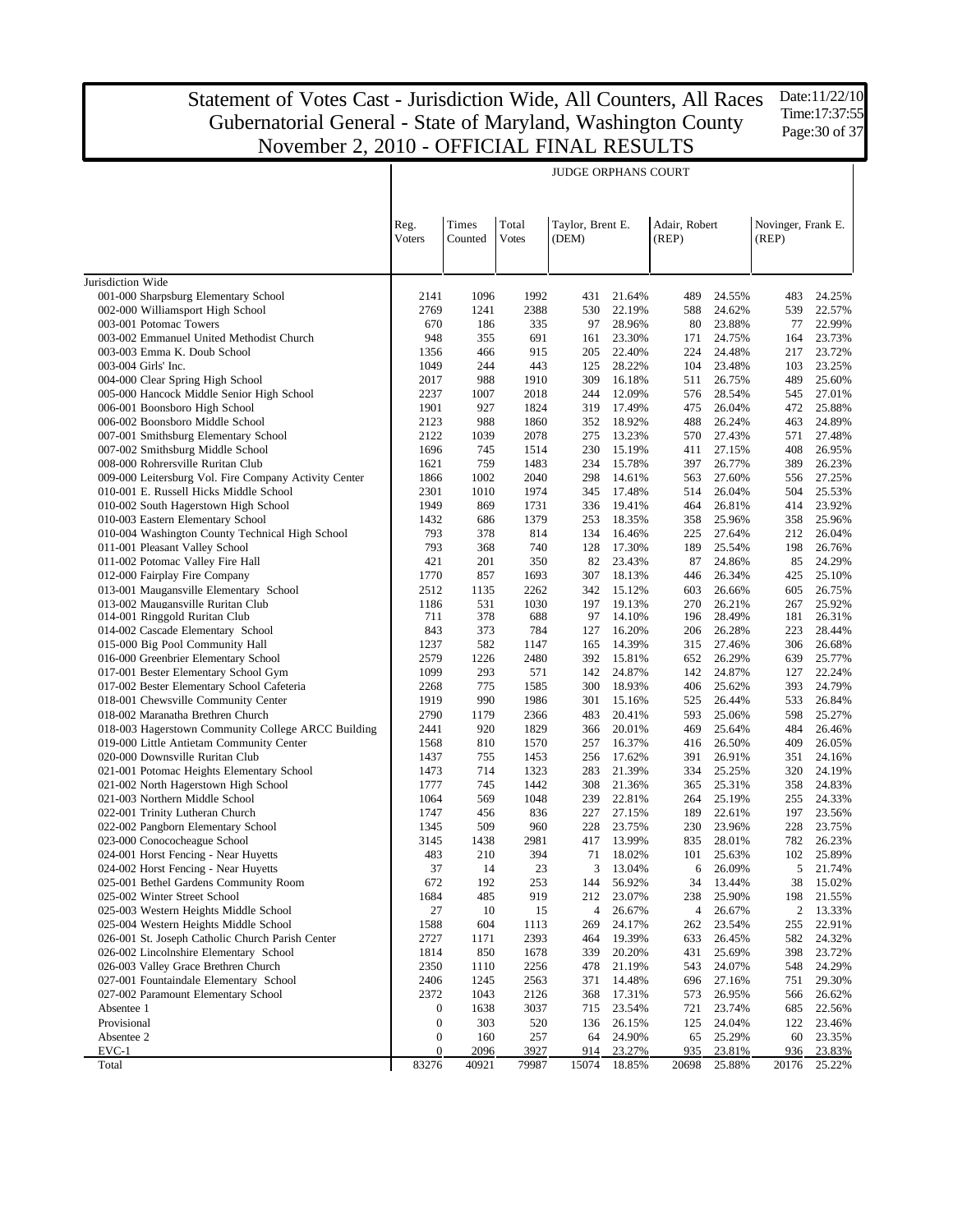Date:11/22/10 Time:17:37:56 Page: 31 of 37

| Shriver, John M.<br>Write-In Votes<br>(REP)<br>Jurisdiction Wide<br>001-000 Sharpsburg Elementary School<br>587<br>2<br>0.10%<br>29.47%<br>002-000 Williamsport High School<br>731<br>0<br>0.00%<br>30.61%<br>003-001 Potomac Towers<br>3<br>78<br>23.28%<br>0.90%<br>003-002 Emmanuel United Methodist Church<br>195<br>28.22%<br>$\boldsymbol{0}$<br>0.00%<br>3<br>003-003 Emma K. Doub School<br>266<br>0.33%<br>29.07%<br>003-004 Girls' Inc.<br>111<br>$\boldsymbol{0}$<br>0.00%<br>25.06%<br>004-000 Clear Spring High School<br>601<br>$\boldsymbol{0}$<br>0.00%<br>31.47%<br>005-000 Hancock Middle Senior High School<br>652<br>$\mathbf{1}$<br>0.05%<br>32.31%<br>2<br>006-001 Boonsboro High School<br>556<br>30.48%<br>0.11%<br>006-002 Boonsboro Middle School<br>557<br>29.95%<br>$\boldsymbol{0}$<br>0.00%<br>007-001 Smithsburg Elementary School<br>658<br>4<br>0.19%<br>31.67%<br>007-002 Smithsburg Middle School<br>464<br>$\mathbf{1}$<br>0.07%<br>30.65%<br>008-000 Rohrersville Ruritan Club<br>462<br>1<br>0.07%<br>31.15%<br>009-000 Leitersburg Vol. Fire Company Activity Center<br>622<br>$\mathbf{1}$<br>30.49%<br>0.05%<br>010-001 E. Russell Hicks Middle School<br>610<br>1<br>30.90%<br>0.05%<br>010-002 South Hagerstown High School<br>516<br>$\mathbf{1}$<br>0.06%<br>29.81%<br>010-003 Eastern Elementary School<br>410<br>0<br>0.00%<br>29.73%<br>010-004 Washington County Technical High School<br>242<br>29.73%<br>$\mathbf{1}$<br>0.12%<br>011-001 Pleasant Valley School<br>224<br>$\mathbf{1}$<br>0.14%<br>30.27%<br>011-002 Potomac Valley Fire Hall<br>96<br>$\boldsymbol{0}$<br>0.00%<br>27.43%<br>012-000 Fairplay Fire Company<br>514<br>1<br>0.06%<br>30.36%<br>013-001 Maugansville Elementary School<br>712<br>$\boldsymbol{0}$<br>0.00%<br>31.48%<br>013-002 Maugansville Ruritan Club<br>296<br>28.74%<br>$\boldsymbol{0}$<br>0.00%<br>014-001 Ringgold Ruritan Club<br>214<br>$\boldsymbol{0}$<br>0.00%<br>31.10%<br>228<br>014-002 Cascade Elementary School<br>$\mathbf{0}$<br>0.00%<br>29.08%<br>015-000 Big Pool Community Hall<br>361<br>$\boldsymbol{0}$<br>0.00%<br>31.47%<br>016-000 Greenbrier Elementary School<br>794<br>3<br>0.12%<br>32.02%<br>017-001 Bester Elementary School Gym<br>$\overline{c}$<br>158<br>0.35%<br>27.67%<br>017-002 Bester Elementary School Cafeteria<br>485<br>$\mathbf{1}$<br>0.06%<br>30.60%<br>018-001 Chewsville Community Center<br>627<br>$\boldsymbol{0}$<br>0.00%<br>31.57%<br>018-002 Maranatha Brethren Church<br>$\overline{c}$<br>690<br>0.08%<br>29.16%<br>018-003 Hagerstown Community College ARCC Building<br>509<br>1<br>0.05%<br>27.83%<br>019-000 Little Antietam Community Center<br>488<br>$\mathbf{0}$<br>0.00%<br>31.08%<br>020-000 Downsville Ruritan Club<br>455<br>$\boldsymbol{0}$<br>0.00%<br>31.31%<br>021-001 Potomac Heights Elementary School<br>383<br>3<br>0.23%<br>28.95%<br>021-002 North Hagerstown High School<br>411<br>$\boldsymbol{0}$<br>0.00%<br>28.50%<br>021-003 Northern Middle School<br>290<br>$\mathbf{0}$<br>0.00%<br>27.67%<br>022-001 Trinity Lutheran Church<br>223<br>$\boldsymbol{0}$<br>0.00%<br>26.67%<br>022-002 Pangborn Elementary School<br>273<br>1<br>0.10%<br>28.44%<br>023-000 Conococheague School<br>947<br>$\mathbf{0}$<br>31.77%<br>0.00%<br>024-001 Horst Fencing - Near Huyetts<br>120<br>$\boldsymbol{0}$<br>0.00%<br>30.46%<br>024-002 Horst Fencing - Near Huyetts<br>9<br>39.13%<br>$\boldsymbol{\theta}$<br>025-001 Bethel Gardens Community Room<br>36<br>14.23%<br>1<br>025-002 Winter Street School<br>270<br>29.38%<br>1<br>025-003 Western Heights Middle School<br>5<br>$\boldsymbol{0}$<br>33.33%<br>025-004 Western Heights Middle School<br>2<br>325<br>29.20%<br>026-001 St. Joseph Catholic Church Parish Center<br>713<br>$\mathbf{1}$<br>29.80%<br>026-002 Lincolnshire Elementary School<br>509<br>30.33%<br>1<br>026-003 Valley Grace Brethren Church<br>687<br>$\boldsymbol{0}$<br>30.45%<br>027-001 Fountaindale Elementary School<br>744<br>29.03%<br>1<br>027-002 Paramount Elementary School<br>619<br>29.12%<br>$\boldsymbol{0}$<br>Absentee 1<br>903<br>29.73%<br>13<br>Provisional<br>137<br>26.35%<br>$\boldsymbol{0}$<br>Absentee 2<br>67<br>26.07%<br>$\mathbf{1}$<br>$EVC-1$<br>1132<br>28.83%<br>10<br>0.25%<br>Total<br>23972<br>29.97%<br>67 | JUDGE ORPHANS COURT |  |  |  |  |  |  |
|-----------------------------------------------------------------------------------------------------------------------------------------------------------------------------------------------------------------------------------------------------------------------------------------------------------------------------------------------------------------------------------------------------------------------------------------------------------------------------------------------------------------------------------------------------------------------------------------------------------------------------------------------------------------------------------------------------------------------------------------------------------------------------------------------------------------------------------------------------------------------------------------------------------------------------------------------------------------------------------------------------------------------------------------------------------------------------------------------------------------------------------------------------------------------------------------------------------------------------------------------------------------------------------------------------------------------------------------------------------------------------------------------------------------------------------------------------------------------------------------------------------------------------------------------------------------------------------------------------------------------------------------------------------------------------------------------------------------------------------------------------------------------------------------------------------------------------------------------------------------------------------------------------------------------------------------------------------------------------------------------------------------------------------------------------------------------------------------------------------------------------------------------------------------------------------------------------------------------------------------------------------------------------------------------------------------------------------------------------------------------------------------------------------------------------------------------------------------------------------------------------------------------------------------------------------------------------------------------------------------------------------------------------------------------------------------------------------------------------------------------------------------------------------------------------------------------------------------------------------------------------------------------------------------------------------------------------------------------------------------------------------------------------------------------------------------------------------------------------------------------------------------------------------------------------------------------------------------------------------------------------------------------------------------------------------------------------------------------------------------------------------------------------------------------------------------------------------------------------------------------------------------------------------------------------------------------------------------------------------------------------------------------------------------------------------------------------------------------------------------------------------------------------------------------------------------------------------------------------------------------------------------------------------------------------------------------------------------------------------------------------------------------------------------------------------------------------------------------------------------------------------------------------------------------------------------------------------------------------------------------------------------------------------------------------------------------------------------------------|---------------------|--|--|--|--|--|--|
|                                                                                                                                                                                                                                                                                                                                                                                                                                                                                                                                                                                                                                                                                                                                                                                                                                                                                                                                                                                                                                                                                                                                                                                                                                                                                                                                                                                                                                                                                                                                                                                                                                                                                                                                                                                                                                                                                                                                                                                                                                                                                                                                                                                                                                                                                                                                                                                                                                                                                                                                                                                                                                                                                                                                                                                                                                                                                                                                                                                                                                                                                                                                                                                                                                                                                                                                                                                                                                                                                                                                                                                                                                                                                                                                                                                                                                                                                                                                                                                                                                                                                                                                                                                                                                                                                                                                                     |                     |  |  |  |  |  |  |
| 0.00%<br>0.18%<br>0.04%<br>0.06%<br>0.00%<br>0.04%<br>0.00%<br>0.43%<br>0.00%<br>0.39%                                                                                                                                                                                                                                                                                                                                                                                                                                                                                                                                                                                                                                                                                                                                                                                                                                                                                                                                                                                                                                                                                                                                                                                                                                                                                                                                                                                                                                                                                                                                                                                                                                                                                                                                                                                                                                                                                                                                                                                                                                                                                                                                                                                                                                                                                                                                                                                                                                                                                                                                                                                                                                                                                                                                                                                                                                                                                                                                                                                                                                                                                                                                                                                                                                                                                                                                                                                                                                                                                                                                                                                                                                                                                                                                                                                                                                                                                                                                                                                                                                                                                                                                                                                                                                                              |                     |  |  |  |  |  |  |
|                                                                                                                                                                                                                                                                                                                                                                                                                                                                                                                                                                                                                                                                                                                                                                                                                                                                                                                                                                                                                                                                                                                                                                                                                                                                                                                                                                                                                                                                                                                                                                                                                                                                                                                                                                                                                                                                                                                                                                                                                                                                                                                                                                                                                                                                                                                                                                                                                                                                                                                                                                                                                                                                                                                                                                                                                                                                                                                                                                                                                                                                                                                                                                                                                                                                                                                                                                                                                                                                                                                                                                                                                                                                                                                                                                                                                                                                                                                                                                                                                                                                                                                                                                                                                                                                                                                                                     |                     |  |  |  |  |  |  |
|                                                                                                                                                                                                                                                                                                                                                                                                                                                                                                                                                                                                                                                                                                                                                                                                                                                                                                                                                                                                                                                                                                                                                                                                                                                                                                                                                                                                                                                                                                                                                                                                                                                                                                                                                                                                                                                                                                                                                                                                                                                                                                                                                                                                                                                                                                                                                                                                                                                                                                                                                                                                                                                                                                                                                                                                                                                                                                                                                                                                                                                                                                                                                                                                                                                                                                                                                                                                                                                                                                                                                                                                                                                                                                                                                                                                                                                                                                                                                                                                                                                                                                                                                                                                                                                                                                                                                     |                     |  |  |  |  |  |  |
|                                                                                                                                                                                                                                                                                                                                                                                                                                                                                                                                                                                                                                                                                                                                                                                                                                                                                                                                                                                                                                                                                                                                                                                                                                                                                                                                                                                                                                                                                                                                                                                                                                                                                                                                                                                                                                                                                                                                                                                                                                                                                                                                                                                                                                                                                                                                                                                                                                                                                                                                                                                                                                                                                                                                                                                                                                                                                                                                                                                                                                                                                                                                                                                                                                                                                                                                                                                                                                                                                                                                                                                                                                                                                                                                                                                                                                                                                                                                                                                                                                                                                                                                                                                                                                                                                                                                                     |                     |  |  |  |  |  |  |
|                                                                                                                                                                                                                                                                                                                                                                                                                                                                                                                                                                                                                                                                                                                                                                                                                                                                                                                                                                                                                                                                                                                                                                                                                                                                                                                                                                                                                                                                                                                                                                                                                                                                                                                                                                                                                                                                                                                                                                                                                                                                                                                                                                                                                                                                                                                                                                                                                                                                                                                                                                                                                                                                                                                                                                                                                                                                                                                                                                                                                                                                                                                                                                                                                                                                                                                                                                                                                                                                                                                                                                                                                                                                                                                                                                                                                                                                                                                                                                                                                                                                                                                                                                                                                                                                                                                                                     |                     |  |  |  |  |  |  |
|                                                                                                                                                                                                                                                                                                                                                                                                                                                                                                                                                                                                                                                                                                                                                                                                                                                                                                                                                                                                                                                                                                                                                                                                                                                                                                                                                                                                                                                                                                                                                                                                                                                                                                                                                                                                                                                                                                                                                                                                                                                                                                                                                                                                                                                                                                                                                                                                                                                                                                                                                                                                                                                                                                                                                                                                                                                                                                                                                                                                                                                                                                                                                                                                                                                                                                                                                                                                                                                                                                                                                                                                                                                                                                                                                                                                                                                                                                                                                                                                                                                                                                                                                                                                                                                                                                                                                     |                     |  |  |  |  |  |  |
|                                                                                                                                                                                                                                                                                                                                                                                                                                                                                                                                                                                                                                                                                                                                                                                                                                                                                                                                                                                                                                                                                                                                                                                                                                                                                                                                                                                                                                                                                                                                                                                                                                                                                                                                                                                                                                                                                                                                                                                                                                                                                                                                                                                                                                                                                                                                                                                                                                                                                                                                                                                                                                                                                                                                                                                                                                                                                                                                                                                                                                                                                                                                                                                                                                                                                                                                                                                                                                                                                                                                                                                                                                                                                                                                                                                                                                                                                                                                                                                                                                                                                                                                                                                                                                                                                                                                                     |                     |  |  |  |  |  |  |
|                                                                                                                                                                                                                                                                                                                                                                                                                                                                                                                                                                                                                                                                                                                                                                                                                                                                                                                                                                                                                                                                                                                                                                                                                                                                                                                                                                                                                                                                                                                                                                                                                                                                                                                                                                                                                                                                                                                                                                                                                                                                                                                                                                                                                                                                                                                                                                                                                                                                                                                                                                                                                                                                                                                                                                                                                                                                                                                                                                                                                                                                                                                                                                                                                                                                                                                                                                                                                                                                                                                                                                                                                                                                                                                                                                                                                                                                                                                                                                                                                                                                                                                                                                                                                                                                                                                                                     |                     |  |  |  |  |  |  |
|                                                                                                                                                                                                                                                                                                                                                                                                                                                                                                                                                                                                                                                                                                                                                                                                                                                                                                                                                                                                                                                                                                                                                                                                                                                                                                                                                                                                                                                                                                                                                                                                                                                                                                                                                                                                                                                                                                                                                                                                                                                                                                                                                                                                                                                                                                                                                                                                                                                                                                                                                                                                                                                                                                                                                                                                                                                                                                                                                                                                                                                                                                                                                                                                                                                                                                                                                                                                                                                                                                                                                                                                                                                                                                                                                                                                                                                                                                                                                                                                                                                                                                                                                                                                                                                                                                                                                     |                     |  |  |  |  |  |  |
|                                                                                                                                                                                                                                                                                                                                                                                                                                                                                                                                                                                                                                                                                                                                                                                                                                                                                                                                                                                                                                                                                                                                                                                                                                                                                                                                                                                                                                                                                                                                                                                                                                                                                                                                                                                                                                                                                                                                                                                                                                                                                                                                                                                                                                                                                                                                                                                                                                                                                                                                                                                                                                                                                                                                                                                                                                                                                                                                                                                                                                                                                                                                                                                                                                                                                                                                                                                                                                                                                                                                                                                                                                                                                                                                                                                                                                                                                                                                                                                                                                                                                                                                                                                                                                                                                                                                                     |                     |  |  |  |  |  |  |
|                                                                                                                                                                                                                                                                                                                                                                                                                                                                                                                                                                                                                                                                                                                                                                                                                                                                                                                                                                                                                                                                                                                                                                                                                                                                                                                                                                                                                                                                                                                                                                                                                                                                                                                                                                                                                                                                                                                                                                                                                                                                                                                                                                                                                                                                                                                                                                                                                                                                                                                                                                                                                                                                                                                                                                                                                                                                                                                                                                                                                                                                                                                                                                                                                                                                                                                                                                                                                                                                                                                                                                                                                                                                                                                                                                                                                                                                                                                                                                                                                                                                                                                                                                                                                                                                                                                                                     |                     |  |  |  |  |  |  |
|                                                                                                                                                                                                                                                                                                                                                                                                                                                                                                                                                                                                                                                                                                                                                                                                                                                                                                                                                                                                                                                                                                                                                                                                                                                                                                                                                                                                                                                                                                                                                                                                                                                                                                                                                                                                                                                                                                                                                                                                                                                                                                                                                                                                                                                                                                                                                                                                                                                                                                                                                                                                                                                                                                                                                                                                                                                                                                                                                                                                                                                                                                                                                                                                                                                                                                                                                                                                                                                                                                                                                                                                                                                                                                                                                                                                                                                                                                                                                                                                                                                                                                                                                                                                                                                                                                                                                     |                     |  |  |  |  |  |  |
|                                                                                                                                                                                                                                                                                                                                                                                                                                                                                                                                                                                                                                                                                                                                                                                                                                                                                                                                                                                                                                                                                                                                                                                                                                                                                                                                                                                                                                                                                                                                                                                                                                                                                                                                                                                                                                                                                                                                                                                                                                                                                                                                                                                                                                                                                                                                                                                                                                                                                                                                                                                                                                                                                                                                                                                                                                                                                                                                                                                                                                                                                                                                                                                                                                                                                                                                                                                                                                                                                                                                                                                                                                                                                                                                                                                                                                                                                                                                                                                                                                                                                                                                                                                                                                                                                                                                                     |                     |  |  |  |  |  |  |
|                                                                                                                                                                                                                                                                                                                                                                                                                                                                                                                                                                                                                                                                                                                                                                                                                                                                                                                                                                                                                                                                                                                                                                                                                                                                                                                                                                                                                                                                                                                                                                                                                                                                                                                                                                                                                                                                                                                                                                                                                                                                                                                                                                                                                                                                                                                                                                                                                                                                                                                                                                                                                                                                                                                                                                                                                                                                                                                                                                                                                                                                                                                                                                                                                                                                                                                                                                                                                                                                                                                                                                                                                                                                                                                                                                                                                                                                                                                                                                                                                                                                                                                                                                                                                                                                                                                                                     |                     |  |  |  |  |  |  |
|                                                                                                                                                                                                                                                                                                                                                                                                                                                                                                                                                                                                                                                                                                                                                                                                                                                                                                                                                                                                                                                                                                                                                                                                                                                                                                                                                                                                                                                                                                                                                                                                                                                                                                                                                                                                                                                                                                                                                                                                                                                                                                                                                                                                                                                                                                                                                                                                                                                                                                                                                                                                                                                                                                                                                                                                                                                                                                                                                                                                                                                                                                                                                                                                                                                                                                                                                                                                                                                                                                                                                                                                                                                                                                                                                                                                                                                                                                                                                                                                                                                                                                                                                                                                                                                                                                                                                     |                     |  |  |  |  |  |  |
|                                                                                                                                                                                                                                                                                                                                                                                                                                                                                                                                                                                                                                                                                                                                                                                                                                                                                                                                                                                                                                                                                                                                                                                                                                                                                                                                                                                                                                                                                                                                                                                                                                                                                                                                                                                                                                                                                                                                                                                                                                                                                                                                                                                                                                                                                                                                                                                                                                                                                                                                                                                                                                                                                                                                                                                                                                                                                                                                                                                                                                                                                                                                                                                                                                                                                                                                                                                                                                                                                                                                                                                                                                                                                                                                                                                                                                                                                                                                                                                                                                                                                                                                                                                                                                                                                                                                                     |                     |  |  |  |  |  |  |
|                                                                                                                                                                                                                                                                                                                                                                                                                                                                                                                                                                                                                                                                                                                                                                                                                                                                                                                                                                                                                                                                                                                                                                                                                                                                                                                                                                                                                                                                                                                                                                                                                                                                                                                                                                                                                                                                                                                                                                                                                                                                                                                                                                                                                                                                                                                                                                                                                                                                                                                                                                                                                                                                                                                                                                                                                                                                                                                                                                                                                                                                                                                                                                                                                                                                                                                                                                                                                                                                                                                                                                                                                                                                                                                                                                                                                                                                                                                                                                                                                                                                                                                                                                                                                                                                                                                                                     |                     |  |  |  |  |  |  |
|                                                                                                                                                                                                                                                                                                                                                                                                                                                                                                                                                                                                                                                                                                                                                                                                                                                                                                                                                                                                                                                                                                                                                                                                                                                                                                                                                                                                                                                                                                                                                                                                                                                                                                                                                                                                                                                                                                                                                                                                                                                                                                                                                                                                                                                                                                                                                                                                                                                                                                                                                                                                                                                                                                                                                                                                                                                                                                                                                                                                                                                                                                                                                                                                                                                                                                                                                                                                                                                                                                                                                                                                                                                                                                                                                                                                                                                                                                                                                                                                                                                                                                                                                                                                                                                                                                                                                     |                     |  |  |  |  |  |  |
|                                                                                                                                                                                                                                                                                                                                                                                                                                                                                                                                                                                                                                                                                                                                                                                                                                                                                                                                                                                                                                                                                                                                                                                                                                                                                                                                                                                                                                                                                                                                                                                                                                                                                                                                                                                                                                                                                                                                                                                                                                                                                                                                                                                                                                                                                                                                                                                                                                                                                                                                                                                                                                                                                                                                                                                                                                                                                                                                                                                                                                                                                                                                                                                                                                                                                                                                                                                                                                                                                                                                                                                                                                                                                                                                                                                                                                                                                                                                                                                                                                                                                                                                                                                                                                                                                                                                                     |                     |  |  |  |  |  |  |
|                                                                                                                                                                                                                                                                                                                                                                                                                                                                                                                                                                                                                                                                                                                                                                                                                                                                                                                                                                                                                                                                                                                                                                                                                                                                                                                                                                                                                                                                                                                                                                                                                                                                                                                                                                                                                                                                                                                                                                                                                                                                                                                                                                                                                                                                                                                                                                                                                                                                                                                                                                                                                                                                                                                                                                                                                                                                                                                                                                                                                                                                                                                                                                                                                                                                                                                                                                                                                                                                                                                                                                                                                                                                                                                                                                                                                                                                                                                                                                                                                                                                                                                                                                                                                                                                                                                                                     |                     |  |  |  |  |  |  |
|                                                                                                                                                                                                                                                                                                                                                                                                                                                                                                                                                                                                                                                                                                                                                                                                                                                                                                                                                                                                                                                                                                                                                                                                                                                                                                                                                                                                                                                                                                                                                                                                                                                                                                                                                                                                                                                                                                                                                                                                                                                                                                                                                                                                                                                                                                                                                                                                                                                                                                                                                                                                                                                                                                                                                                                                                                                                                                                                                                                                                                                                                                                                                                                                                                                                                                                                                                                                                                                                                                                                                                                                                                                                                                                                                                                                                                                                                                                                                                                                                                                                                                                                                                                                                                                                                                                                                     |                     |  |  |  |  |  |  |
|                                                                                                                                                                                                                                                                                                                                                                                                                                                                                                                                                                                                                                                                                                                                                                                                                                                                                                                                                                                                                                                                                                                                                                                                                                                                                                                                                                                                                                                                                                                                                                                                                                                                                                                                                                                                                                                                                                                                                                                                                                                                                                                                                                                                                                                                                                                                                                                                                                                                                                                                                                                                                                                                                                                                                                                                                                                                                                                                                                                                                                                                                                                                                                                                                                                                                                                                                                                                                                                                                                                                                                                                                                                                                                                                                                                                                                                                                                                                                                                                                                                                                                                                                                                                                                                                                                                                                     |                     |  |  |  |  |  |  |
|                                                                                                                                                                                                                                                                                                                                                                                                                                                                                                                                                                                                                                                                                                                                                                                                                                                                                                                                                                                                                                                                                                                                                                                                                                                                                                                                                                                                                                                                                                                                                                                                                                                                                                                                                                                                                                                                                                                                                                                                                                                                                                                                                                                                                                                                                                                                                                                                                                                                                                                                                                                                                                                                                                                                                                                                                                                                                                                                                                                                                                                                                                                                                                                                                                                                                                                                                                                                                                                                                                                                                                                                                                                                                                                                                                                                                                                                                                                                                                                                                                                                                                                                                                                                                                                                                                                                                     |                     |  |  |  |  |  |  |
| $0.00\%$<br>0.40%<br>0.11%                                                                                                                                                                                                                                                                                                                                                                                                                                                                                                                                                                                                                                                                                                                                                                                                                                                                                                                                                                                                                                                                                                                                                                                                                                                                                                                                                                                                                                                                                                                                                                                                                                                                                                                                                                                                                                                                                                                                                                                                                                                                                                                                                                                                                                                                                                                                                                                                                                                                                                                                                                                                                                                                                                                                                                                                                                                                                                                                                                                                                                                                                                                                                                                                                                                                                                                                                                                                                                                                                                                                                                                                                                                                                                                                                                                                                                                                                                                                                                                                                                                                                                                                                                                                                                                                                                                          |                     |  |  |  |  |  |  |
|                                                                                                                                                                                                                                                                                                                                                                                                                                                                                                                                                                                                                                                                                                                                                                                                                                                                                                                                                                                                                                                                                                                                                                                                                                                                                                                                                                                                                                                                                                                                                                                                                                                                                                                                                                                                                                                                                                                                                                                                                                                                                                                                                                                                                                                                                                                                                                                                                                                                                                                                                                                                                                                                                                                                                                                                                                                                                                                                                                                                                                                                                                                                                                                                                                                                                                                                                                                                                                                                                                                                                                                                                                                                                                                                                                                                                                                                                                                                                                                                                                                                                                                                                                                                                                                                                                                                                     |                     |  |  |  |  |  |  |
|                                                                                                                                                                                                                                                                                                                                                                                                                                                                                                                                                                                                                                                                                                                                                                                                                                                                                                                                                                                                                                                                                                                                                                                                                                                                                                                                                                                                                                                                                                                                                                                                                                                                                                                                                                                                                                                                                                                                                                                                                                                                                                                                                                                                                                                                                                                                                                                                                                                                                                                                                                                                                                                                                                                                                                                                                                                                                                                                                                                                                                                                                                                                                                                                                                                                                                                                                                                                                                                                                                                                                                                                                                                                                                                                                                                                                                                                                                                                                                                                                                                                                                                                                                                                                                                                                                                                                     |                     |  |  |  |  |  |  |
|                                                                                                                                                                                                                                                                                                                                                                                                                                                                                                                                                                                                                                                                                                                                                                                                                                                                                                                                                                                                                                                                                                                                                                                                                                                                                                                                                                                                                                                                                                                                                                                                                                                                                                                                                                                                                                                                                                                                                                                                                                                                                                                                                                                                                                                                                                                                                                                                                                                                                                                                                                                                                                                                                                                                                                                                                                                                                                                                                                                                                                                                                                                                                                                                                                                                                                                                                                                                                                                                                                                                                                                                                                                                                                                                                                                                                                                                                                                                                                                                                                                                                                                                                                                                                                                                                                                                                     |                     |  |  |  |  |  |  |
|                                                                                                                                                                                                                                                                                                                                                                                                                                                                                                                                                                                                                                                                                                                                                                                                                                                                                                                                                                                                                                                                                                                                                                                                                                                                                                                                                                                                                                                                                                                                                                                                                                                                                                                                                                                                                                                                                                                                                                                                                                                                                                                                                                                                                                                                                                                                                                                                                                                                                                                                                                                                                                                                                                                                                                                                                                                                                                                                                                                                                                                                                                                                                                                                                                                                                                                                                                                                                                                                                                                                                                                                                                                                                                                                                                                                                                                                                                                                                                                                                                                                                                                                                                                                                                                                                                                                                     |                     |  |  |  |  |  |  |
|                                                                                                                                                                                                                                                                                                                                                                                                                                                                                                                                                                                                                                                                                                                                                                                                                                                                                                                                                                                                                                                                                                                                                                                                                                                                                                                                                                                                                                                                                                                                                                                                                                                                                                                                                                                                                                                                                                                                                                                                                                                                                                                                                                                                                                                                                                                                                                                                                                                                                                                                                                                                                                                                                                                                                                                                                                                                                                                                                                                                                                                                                                                                                                                                                                                                                                                                                                                                                                                                                                                                                                                                                                                                                                                                                                                                                                                                                                                                                                                                                                                                                                                                                                                                                                                                                                                                                     |                     |  |  |  |  |  |  |
|                                                                                                                                                                                                                                                                                                                                                                                                                                                                                                                                                                                                                                                                                                                                                                                                                                                                                                                                                                                                                                                                                                                                                                                                                                                                                                                                                                                                                                                                                                                                                                                                                                                                                                                                                                                                                                                                                                                                                                                                                                                                                                                                                                                                                                                                                                                                                                                                                                                                                                                                                                                                                                                                                                                                                                                                                                                                                                                                                                                                                                                                                                                                                                                                                                                                                                                                                                                                                                                                                                                                                                                                                                                                                                                                                                                                                                                                                                                                                                                                                                                                                                                                                                                                                                                                                                                                                     |                     |  |  |  |  |  |  |
|                                                                                                                                                                                                                                                                                                                                                                                                                                                                                                                                                                                                                                                                                                                                                                                                                                                                                                                                                                                                                                                                                                                                                                                                                                                                                                                                                                                                                                                                                                                                                                                                                                                                                                                                                                                                                                                                                                                                                                                                                                                                                                                                                                                                                                                                                                                                                                                                                                                                                                                                                                                                                                                                                                                                                                                                                                                                                                                                                                                                                                                                                                                                                                                                                                                                                                                                                                                                                                                                                                                                                                                                                                                                                                                                                                                                                                                                                                                                                                                                                                                                                                                                                                                                                                                                                                                                                     |                     |  |  |  |  |  |  |
|                                                                                                                                                                                                                                                                                                                                                                                                                                                                                                                                                                                                                                                                                                                                                                                                                                                                                                                                                                                                                                                                                                                                                                                                                                                                                                                                                                                                                                                                                                                                                                                                                                                                                                                                                                                                                                                                                                                                                                                                                                                                                                                                                                                                                                                                                                                                                                                                                                                                                                                                                                                                                                                                                                                                                                                                                                                                                                                                                                                                                                                                                                                                                                                                                                                                                                                                                                                                                                                                                                                                                                                                                                                                                                                                                                                                                                                                                                                                                                                                                                                                                                                                                                                                                                                                                                                                                     |                     |  |  |  |  |  |  |
|                                                                                                                                                                                                                                                                                                                                                                                                                                                                                                                                                                                                                                                                                                                                                                                                                                                                                                                                                                                                                                                                                                                                                                                                                                                                                                                                                                                                                                                                                                                                                                                                                                                                                                                                                                                                                                                                                                                                                                                                                                                                                                                                                                                                                                                                                                                                                                                                                                                                                                                                                                                                                                                                                                                                                                                                                                                                                                                                                                                                                                                                                                                                                                                                                                                                                                                                                                                                                                                                                                                                                                                                                                                                                                                                                                                                                                                                                                                                                                                                                                                                                                                                                                                                                                                                                                                                                     |                     |  |  |  |  |  |  |
|                                                                                                                                                                                                                                                                                                                                                                                                                                                                                                                                                                                                                                                                                                                                                                                                                                                                                                                                                                                                                                                                                                                                                                                                                                                                                                                                                                                                                                                                                                                                                                                                                                                                                                                                                                                                                                                                                                                                                                                                                                                                                                                                                                                                                                                                                                                                                                                                                                                                                                                                                                                                                                                                                                                                                                                                                                                                                                                                                                                                                                                                                                                                                                                                                                                                                                                                                                                                                                                                                                                                                                                                                                                                                                                                                                                                                                                                                                                                                                                                                                                                                                                                                                                                                                                                                                                                                     |                     |  |  |  |  |  |  |
|                                                                                                                                                                                                                                                                                                                                                                                                                                                                                                                                                                                                                                                                                                                                                                                                                                                                                                                                                                                                                                                                                                                                                                                                                                                                                                                                                                                                                                                                                                                                                                                                                                                                                                                                                                                                                                                                                                                                                                                                                                                                                                                                                                                                                                                                                                                                                                                                                                                                                                                                                                                                                                                                                                                                                                                                                                                                                                                                                                                                                                                                                                                                                                                                                                                                                                                                                                                                                                                                                                                                                                                                                                                                                                                                                                                                                                                                                                                                                                                                                                                                                                                                                                                                                                                                                                                                                     |                     |  |  |  |  |  |  |
|                                                                                                                                                                                                                                                                                                                                                                                                                                                                                                                                                                                                                                                                                                                                                                                                                                                                                                                                                                                                                                                                                                                                                                                                                                                                                                                                                                                                                                                                                                                                                                                                                                                                                                                                                                                                                                                                                                                                                                                                                                                                                                                                                                                                                                                                                                                                                                                                                                                                                                                                                                                                                                                                                                                                                                                                                                                                                                                                                                                                                                                                                                                                                                                                                                                                                                                                                                                                                                                                                                                                                                                                                                                                                                                                                                                                                                                                                                                                                                                                                                                                                                                                                                                                                                                                                                                                                     |                     |  |  |  |  |  |  |
|                                                                                                                                                                                                                                                                                                                                                                                                                                                                                                                                                                                                                                                                                                                                                                                                                                                                                                                                                                                                                                                                                                                                                                                                                                                                                                                                                                                                                                                                                                                                                                                                                                                                                                                                                                                                                                                                                                                                                                                                                                                                                                                                                                                                                                                                                                                                                                                                                                                                                                                                                                                                                                                                                                                                                                                                                                                                                                                                                                                                                                                                                                                                                                                                                                                                                                                                                                                                                                                                                                                                                                                                                                                                                                                                                                                                                                                                                                                                                                                                                                                                                                                                                                                                                                                                                                                                                     |                     |  |  |  |  |  |  |
|                                                                                                                                                                                                                                                                                                                                                                                                                                                                                                                                                                                                                                                                                                                                                                                                                                                                                                                                                                                                                                                                                                                                                                                                                                                                                                                                                                                                                                                                                                                                                                                                                                                                                                                                                                                                                                                                                                                                                                                                                                                                                                                                                                                                                                                                                                                                                                                                                                                                                                                                                                                                                                                                                                                                                                                                                                                                                                                                                                                                                                                                                                                                                                                                                                                                                                                                                                                                                                                                                                                                                                                                                                                                                                                                                                                                                                                                                                                                                                                                                                                                                                                                                                                                                                                                                                                                                     |                     |  |  |  |  |  |  |
|                                                                                                                                                                                                                                                                                                                                                                                                                                                                                                                                                                                                                                                                                                                                                                                                                                                                                                                                                                                                                                                                                                                                                                                                                                                                                                                                                                                                                                                                                                                                                                                                                                                                                                                                                                                                                                                                                                                                                                                                                                                                                                                                                                                                                                                                                                                                                                                                                                                                                                                                                                                                                                                                                                                                                                                                                                                                                                                                                                                                                                                                                                                                                                                                                                                                                                                                                                                                                                                                                                                                                                                                                                                                                                                                                                                                                                                                                                                                                                                                                                                                                                                                                                                                                                                                                                                                                     |                     |  |  |  |  |  |  |
|                                                                                                                                                                                                                                                                                                                                                                                                                                                                                                                                                                                                                                                                                                                                                                                                                                                                                                                                                                                                                                                                                                                                                                                                                                                                                                                                                                                                                                                                                                                                                                                                                                                                                                                                                                                                                                                                                                                                                                                                                                                                                                                                                                                                                                                                                                                                                                                                                                                                                                                                                                                                                                                                                                                                                                                                                                                                                                                                                                                                                                                                                                                                                                                                                                                                                                                                                                                                                                                                                                                                                                                                                                                                                                                                                                                                                                                                                                                                                                                                                                                                                                                                                                                                                                                                                                                                                     |                     |  |  |  |  |  |  |
|                                                                                                                                                                                                                                                                                                                                                                                                                                                                                                                                                                                                                                                                                                                                                                                                                                                                                                                                                                                                                                                                                                                                                                                                                                                                                                                                                                                                                                                                                                                                                                                                                                                                                                                                                                                                                                                                                                                                                                                                                                                                                                                                                                                                                                                                                                                                                                                                                                                                                                                                                                                                                                                                                                                                                                                                                                                                                                                                                                                                                                                                                                                                                                                                                                                                                                                                                                                                                                                                                                                                                                                                                                                                                                                                                                                                                                                                                                                                                                                                                                                                                                                                                                                                                                                                                                                                                     |                     |  |  |  |  |  |  |
|                                                                                                                                                                                                                                                                                                                                                                                                                                                                                                                                                                                                                                                                                                                                                                                                                                                                                                                                                                                                                                                                                                                                                                                                                                                                                                                                                                                                                                                                                                                                                                                                                                                                                                                                                                                                                                                                                                                                                                                                                                                                                                                                                                                                                                                                                                                                                                                                                                                                                                                                                                                                                                                                                                                                                                                                                                                                                                                                                                                                                                                                                                                                                                                                                                                                                                                                                                                                                                                                                                                                                                                                                                                                                                                                                                                                                                                                                                                                                                                                                                                                                                                                                                                                                                                                                                                                                     |                     |  |  |  |  |  |  |
|                                                                                                                                                                                                                                                                                                                                                                                                                                                                                                                                                                                                                                                                                                                                                                                                                                                                                                                                                                                                                                                                                                                                                                                                                                                                                                                                                                                                                                                                                                                                                                                                                                                                                                                                                                                                                                                                                                                                                                                                                                                                                                                                                                                                                                                                                                                                                                                                                                                                                                                                                                                                                                                                                                                                                                                                                                                                                                                                                                                                                                                                                                                                                                                                                                                                                                                                                                                                                                                                                                                                                                                                                                                                                                                                                                                                                                                                                                                                                                                                                                                                                                                                                                                                                                                                                                                                                     |                     |  |  |  |  |  |  |
|                                                                                                                                                                                                                                                                                                                                                                                                                                                                                                                                                                                                                                                                                                                                                                                                                                                                                                                                                                                                                                                                                                                                                                                                                                                                                                                                                                                                                                                                                                                                                                                                                                                                                                                                                                                                                                                                                                                                                                                                                                                                                                                                                                                                                                                                                                                                                                                                                                                                                                                                                                                                                                                                                                                                                                                                                                                                                                                                                                                                                                                                                                                                                                                                                                                                                                                                                                                                                                                                                                                                                                                                                                                                                                                                                                                                                                                                                                                                                                                                                                                                                                                                                                                                                                                                                                                                                     |                     |  |  |  |  |  |  |
|                                                                                                                                                                                                                                                                                                                                                                                                                                                                                                                                                                                                                                                                                                                                                                                                                                                                                                                                                                                                                                                                                                                                                                                                                                                                                                                                                                                                                                                                                                                                                                                                                                                                                                                                                                                                                                                                                                                                                                                                                                                                                                                                                                                                                                                                                                                                                                                                                                                                                                                                                                                                                                                                                                                                                                                                                                                                                                                                                                                                                                                                                                                                                                                                                                                                                                                                                                                                                                                                                                                                                                                                                                                                                                                                                                                                                                                                                                                                                                                                                                                                                                                                                                                                                                                                                                                                                     |                     |  |  |  |  |  |  |
|                                                                                                                                                                                                                                                                                                                                                                                                                                                                                                                                                                                                                                                                                                                                                                                                                                                                                                                                                                                                                                                                                                                                                                                                                                                                                                                                                                                                                                                                                                                                                                                                                                                                                                                                                                                                                                                                                                                                                                                                                                                                                                                                                                                                                                                                                                                                                                                                                                                                                                                                                                                                                                                                                                                                                                                                                                                                                                                                                                                                                                                                                                                                                                                                                                                                                                                                                                                                                                                                                                                                                                                                                                                                                                                                                                                                                                                                                                                                                                                                                                                                                                                                                                                                                                                                                                                                                     |                     |  |  |  |  |  |  |
|                                                                                                                                                                                                                                                                                                                                                                                                                                                                                                                                                                                                                                                                                                                                                                                                                                                                                                                                                                                                                                                                                                                                                                                                                                                                                                                                                                                                                                                                                                                                                                                                                                                                                                                                                                                                                                                                                                                                                                                                                                                                                                                                                                                                                                                                                                                                                                                                                                                                                                                                                                                                                                                                                                                                                                                                                                                                                                                                                                                                                                                                                                                                                                                                                                                                                                                                                                                                                                                                                                                                                                                                                                                                                                                                                                                                                                                                                                                                                                                                                                                                                                                                                                                                                                                                                                                                                     |                     |  |  |  |  |  |  |
|                                                                                                                                                                                                                                                                                                                                                                                                                                                                                                                                                                                                                                                                                                                                                                                                                                                                                                                                                                                                                                                                                                                                                                                                                                                                                                                                                                                                                                                                                                                                                                                                                                                                                                                                                                                                                                                                                                                                                                                                                                                                                                                                                                                                                                                                                                                                                                                                                                                                                                                                                                                                                                                                                                                                                                                                                                                                                                                                                                                                                                                                                                                                                                                                                                                                                                                                                                                                                                                                                                                                                                                                                                                                                                                                                                                                                                                                                                                                                                                                                                                                                                                                                                                                                                                                                                                                                     |                     |  |  |  |  |  |  |
|                                                                                                                                                                                                                                                                                                                                                                                                                                                                                                                                                                                                                                                                                                                                                                                                                                                                                                                                                                                                                                                                                                                                                                                                                                                                                                                                                                                                                                                                                                                                                                                                                                                                                                                                                                                                                                                                                                                                                                                                                                                                                                                                                                                                                                                                                                                                                                                                                                                                                                                                                                                                                                                                                                                                                                                                                                                                                                                                                                                                                                                                                                                                                                                                                                                                                                                                                                                                                                                                                                                                                                                                                                                                                                                                                                                                                                                                                                                                                                                                                                                                                                                                                                                                                                                                                                                                                     |                     |  |  |  |  |  |  |
|                                                                                                                                                                                                                                                                                                                                                                                                                                                                                                                                                                                                                                                                                                                                                                                                                                                                                                                                                                                                                                                                                                                                                                                                                                                                                                                                                                                                                                                                                                                                                                                                                                                                                                                                                                                                                                                                                                                                                                                                                                                                                                                                                                                                                                                                                                                                                                                                                                                                                                                                                                                                                                                                                                                                                                                                                                                                                                                                                                                                                                                                                                                                                                                                                                                                                                                                                                                                                                                                                                                                                                                                                                                                                                                                                                                                                                                                                                                                                                                                                                                                                                                                                                                                                                                                                                                                                     |                     |  |  |  |  |  |  |
|                                                                                                                                                                                                                                                                                                                                                                                                                                                                                                                                                                                                                                                                                                                                                                                                                                                                                                                                                                                                                                                                                                                                                                                                                                                                                                                                                                                                                                                                                                                                                                                                                                                                                                                                                                                                                                                                                                                                                                                                                                                                                                                                                                                                                                                                                                                                                                                                                                                                                                                                                                                                                                                                                                                                                                                                                                                                                                                                                                                                                                                                                                                                                                                                                                                                                                                                                                                                                                                                                                                                                                                                                                                                                                                                                                                                                                                                                                                                                                                                                                                                                                                                                                                                                                                                                                                                                     |                     |  |  |  |  |  |  |
| 0.08%                                                                                                                                                                                                                                                                                                                                                                                                                                                                                                                                                                                                                                                                                                                                                                                                                                                                                                                                                                                                                                                                                                                                                                                                                                                                                                                                                                                                                                                                                                                                                                                                                                                                                                                                                                                                                                                                                                                                                                                                                                                                                                                                                                                                                                                                                                                                                                                                                                                                                                                                                                                                                                                                                                                                                                                                                                                                                                                                                                                                                                                                                                                                                                                                                                                                                                                                                                                                                                                                                                                                                                                                                                                                                                                                                                                                                                                                                                                                                                                                                                                                                                                                                                                                                                                                                                                                               |                     |  |  |  |  |  |  |
|                                                                                                                                                                                                                                                                                                                                                                                                                                                                                                                                                                                                                                                                                                                                                                                                                                                                                                                                                                                                                                                                                                                                                                                                                                                                                                                                                                                                                                                                                                                                                                                                                                                                                                                                                                                                                                                                                                                                                                                                                                                                                                                                                                                                                                                                                                                                                                                                                                                                                                                                                                                                                                                                                                                                                                                                                                                                                                                                                                                                                                                                                                                                                                                                                                                                                                                                                                                                                                                                                                                                                                                                                                                                                                                                                                                                                                                                                                                                                                                                                                                                                                                                                                                                                                                                                                                                                     |                     |  |  |  |  |  |  |
|                                                                                                                                                                                                                                                                                                                                                                                                                                                                                                                                                                                                                                                                                                                                                                                                                                                                                                                                                                                                                                                                                                                                                                                                                                                                                                                                                                                                                                                                                                                                                                                                                                                                                                                                                                                                                                                                                                                                                                                                                                                                                                                                                                                                                                                                                                                                                                                                                                                                                                                                                                                                                                                                                                                                                                                                                                                                                                                                                                                                                                                                                                                                                                                                                                                                                                                                                                                                                                                                                                                                                                                                                                                                                                                                                                                                                                                                                                                                                                                                                                                                                                                                                                                                                                                                                                                                                     |                     |  |  |  |  |  |  |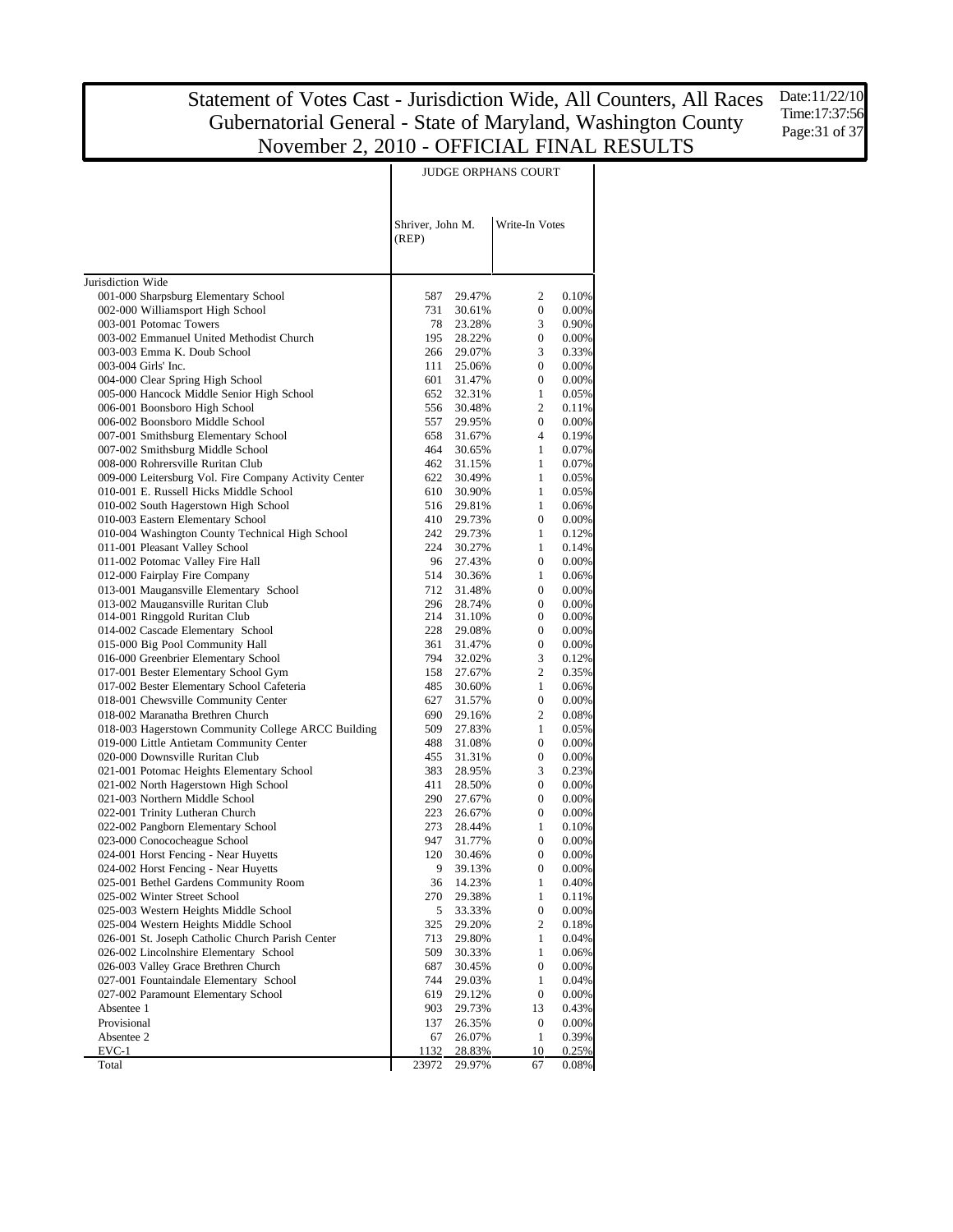Date:11/22/10 Time:17:37:56 Page: 32 of 37

|                                                                          | <b>SHERIFF</b>                       |                  |                       |                              |                  |                               |                  |                                  |                |  |
|--------------------------------------------------------------------------|--------------------------------------|------------------|-----------------------|------------------------------|------------------|-------------------------------|------------------|----------------------------------|----------------|--|
|                                                                          | Reg.<br><b>Voters</b>                | Times<br>Counted | Total<br><b>Votes</b> | Mullendore,<br>Douglas (DEM) |                  | Woods, James<br>Michael (REP) |                  | Write-In Votes                   |                |  |
| Jurisdiction Wide                                                        |                                      |                  |                       |                              |                  |                               |                  |                                  |                |  |
| 001-000 Sharpsburg Elementary School                                     | 2141                                 | 1096             | 1058                  | 581                          | 54.91%           | 477                           | 45.09%           | $\mathbf{0}$                     | 0.00%          |  |
| 002-000 Williamsport High School                                         | 2769                                 | 1241             | 1184                  | 664                          | 56.08%           | 519                           | 43.83%           | 1                                | 0.08%          |  |
| 003-001 Potomac Towers                                                   | 670                                  | 186              | 177                   | 115                          | 64.97%           | 62                            | 35.03%           | $\boldsymbol{0}$                 | 0.00%          |  |
| 003-002 Emmanuel United Methodist Church                                 | 948                                  | 355              | 350                   | 207                          | 59.14%           | 142                           | 40.57%           | 1                                | 0.29%          |  |
| 003-003 Emma K. Doub School                                              | 1356                                 | 466              | 444                   | 259                          | 58.33%           | 184                           | 41.44%           | $\mathbf{1}$                     | 0.23%          |  |
| 003-004 Girls' Inc.                                                      | 1049                                 | 244              | 231                   | 128                          | 55.41%           | 103                           | 44.59%           | $\boldsymbol{0}$                 | 0.00%          |  |
| 004-000 Clear Spring High School                                         | 2017                                 | 988              | 961                   | 467                          | 48.60%           | 494                           | 51.40%           | $\boldsymbol{0}$                 | 0.00%          |  |
| 005-000 Hancock Middle Senior High School                                | 2237                                 | 1007             | 972                   | 277                          | 28.50%           | 694                           | 71.40%           | $\mathbf{1}$<br>$\boldsymbol{0}$ | 0.10%          |  |
| 006-001 Boonsboro High School<br>006-002 Boonsboro Middle School         | 1901<br>2123                         | 927<br>988       | 903<br>946            | 530<br>519                   | 58.69%<br>54.86% | 373<br>426                    | 41.31%<br>45.03% | $\mathbf{1}$                     | 0.00%<br>0.11% |  |
| 007-001 Smithsburg Elementary School                                     | 2122                                 | 1039             | 995                   | 493                          | 49.55%           | 502                           | 50.45%           | $\boldsymbol{0}$                 | 0.00%          |  |
| 007-002 Smithsburg Middle School                                         | 1696                                 | 745              | 712                   | 333                          | 46.77%           | 378                           | 53.09%           | $\mathbf{1}$                     | 0.14%          |  |
| 008-000 Rohrersville Ruritan Club                                        | 1621                                 | 759              | 725                   | 377                          | 52.00%           | 346                           | 47.72%           | $\overline{2}$                   | 0.28%          |  |
| 009-000 Leitersburg Vol. Fire Company Activity Center                    | 1866                                 | 1002             | 964                   | 525                          | 54.46%           | 439                           | 45.54%           | $\boldsymbol{0}$                 | 0.00%          |  |
| 010-001 E. Russell Hicks Middle School                                   | 2301                                 | 1010             | 968                   | 565                          | 58.37%           | 403                           | 41.63%           | $\boldsymbol{0}$                 | 0.00%          |  |
| 010-002 South Hagerstown High School                                     | 1949                                 | 869              | 838                   | 470                          | 56.09%           | 368                           | 43.91%           | $\boldsymbol{0}$                 | 0.00%          |  |
| 010-003 Eastern Elementary School                                        | 1432                                 | 686              | 670                   | 415                          | 61.94%           | 254                           | 37.91%           | $\mathbf{1}$                     | 0.15%          |  |
| 010-004 Washington County Technical High School                          | 793                                  | 378              | 368                   | 231                          | 62.77%           | 137                           | 37.23%           | $\boldsymbol{0}$                 | 0.00%          |  |
| 011-001 Pleasant Valley School                                           | 793                                  | 368              | 346                   | 163                          | 47.11%           | 183                           | 52.89%           | $\boldsymbol{0}$                 | 0.00%          |  |
| 011-002 Potomac Valley Fire Hall                                         | 421                                  | 201              | 189                   | 106                          | 56.08%           | 83                            | 43.92%           | $\boldsymbol{0}$                 | 0.00%          |  |
| 012-000 Fairplay Fire Company                                            | 1770                                 | 857              | 830                   | 409                          | 49.28%           | 421                           | 50.72%           | $\boldsymbol{0}$                 | 0.00%          |  |
| 013-001 Maugansville Elementary School                                   | 2512                                 | 1135             | 1105                  | 521                          | 47.15%           | 581                           | 52.58%           | 3                                | 0.27%          |  |
| 013-002 Maugansville Ruritan Club                                        | 1186                                 | 531              | 523                   | 263                          | 50.29%           | 260                           | 49.71%           | $\boldsymbol{0}$                 | 0.00%          |  |
| 014-001 Ringgold Ruritan Club                                            | 711                                  | 378              | 363                   | 168                          | 46.28%           | 195                           | 53.72%           | $\boldsymbol{0}$                 | 0.00%          |  |
| 014-002 Cascade Elementary School                                        | 843                                  | 373              | 364                   | 159                          | 43.68%           | 205                           | 56.32%           | $\boldsymbol{0}$                 | 0.00%          |  |
| 015-000 Big Pool Community Hall                                          | 1237                                 | 582              | 567                   | 209                          | 36.86%           | 358                           | 63.14%           | $\boldsymbol{0}$                 | 0.00%          |  |
| 016-000 Greenbrier Elementary School                                     | 2579                                 | 1226             | 1181                  | 601                          | 50.89%           | 579                           | 49.03%           | $\mathbf{1}$                     | 0.08%          |  |
| 017-001 Bester Elementary School Gym                                     | 1099                                 | 293              | 284                   | 182                          | 64.08%           | 101                           | 35.56%           | $\mathbf{1}$                     | 0.35%          |  |
| 017-002 Bester Elementary School Cafeteria                               | 2268                                 | 775<br>990       | 752<br>959            | 449                          | 59.71%           | 303                           | 40.29%           | $\mathbf{0}$<br>$\boldsymbol{0}$ | 0.00%          |  |
| 018-001 Chewsville Community Center<br>018-002 Maranatha Brethren Church | 1919<br>2790                         | 1179             | 1140                  | 535<br>674                   | 55.79%<br>59.12% | 424<br>466                    | 44.21%<br>40.88% | $\mathbf{0}$                     | 0.00%<br>0.00% |  |
| 018-003 Hagerstown Community College ARCC Building                       | 2441                                 | 920              | 885                   | 492                          | 55.59%           | 393                           | 44.41%           | $\boldsymbol{0}$                 | 0.00%          |  |
| 019-000 Little Antietam Community Center                                 | 1568                                 | 810              | 779                   | 394                          | 50.58%           | 385                           | 49.42%           | $\boldsymbol{0}$                 | 0.00%          |  |
| 020-000 Downsville Ruritan Club                                          | 1437                                 | 755              | 731                   | 389                          | 53.21%           | 340                           | 46.51%           | $\overline{2}$                   | 0.27%          |  |
| 021-001 Potomac Heights Elementary School                                | 1473                                 | 714              | 677                   | 420                          | 62.04%           | 256                           | 37.81%           | $\mathbf{1}$                     | 0.15%          |  |
| 021-002 North Hagerstown High School                                     | 1777                                 | 745              | 722                   | 426                          | 59.00%           | 296                           | 41.00%           | $\boldsymbol{0}$                 | 0.00%          |  |
| 021-003 Northern Middle School                                           | 1064                                 | 569              | 535                   | 374                          | 69.91%           | 161                           | 30.09%           | $\mathbf{0}$                     | 0.00%          |  |
| 022-001 Trinity Lutheran Church                                          | 1747                                 | 456              | 435                   | 289                          | 66.44%           | 146                           | 33.56%           | $\boldsymbol{0}$                 | 0.00%          |  |
| 022-002 Pangborn Elementary School                                       | 1345                                 | 509              | 486                   | 312                          | 64.20%           | 174                           | 35.80%           | $\theta$                         | 0.00%          |  |
| 023-000 Conococheague School                                             | 3145                                 | 1438             | 1394                  | 630                          | 45.19%           | 764                           | 54.81%           | $\boldsymbol{0}$                 | 0.00%          |  |
| 024-001 Horst Fencing - Near Huyetts                                     | 483                                  | 210              | 202                   | 108                          | 53.47%           | 94                            | 46.53%           | $\overline{0}$                   | 0.00%          |  |
| 024-002 Horst Fencing - Near Huyetts                                     | 37                                   | 14               | 13                    | 7                            | 53.85%           | 6                             | 46.15%           | $\boldsymbol{0}$                 | 0.00%          |  |
| 025-001 Bethel Gardens Community Room                                    | 672                                  | 192              | 185                   | 162                          | 87.57%           | 23                            | 12.43%           | $\boldsymbol{0}$                 | 0.00%          |  |
| 025-002 Winter Street School                                             | 1684                                 | 485              | 472                   | 264                          | 55.93%           | 206                           | 43.64%           | $\overline{2}$                   | 0.42%          |  |
| 025-003 Western Heights Middle School                                    | 27                                   | 10               | 10                    | 7                            | 70.00%           | 3                             | 30.00%           | $\boldsymbol{0}$                 | 0.00%          |  |
| 025-004 Western Heights Middle School                                    | 1588                                 | 604              | 584                   | 354                          | 60.62%           | 230                           | 39.38%           | $\mathbf{0}$                     | 0.00%          |  |
| 026-001 St. Joseph Catholic Church Parish Center                         | 2727                                 | 1171             | 1138                  | 635                          | 55.80%           | 503                           | 44.20%           | $\boldsymbol{0}$                 | 0.00%          |  |
| 026-002 Lincolnshire Elementary School                                   | 1814                                 | 850              | 825                   | 480                          | 58.18%           | 344                           | 41.70%           | $\mathbf{1}$                     | 0.12%          |  |
| 026-003 Valley Grace Brethren Church                                     | 2350                                 | 1110             | 1079                  | 599                          | 55.51%           | 479                           | 44.39%           | $\mathbf{1}$                     | 0.09%          |  |
| 027-001 Fountaindale Elementary School                                   | 2406                                 | 1245             | 1193                  | 715                          | 59.93%           | 478                           | 40.07%           | $\boldsymbol{0}$                 | 0.00%          |  |
| 027-002 Paramount Elementary School                                      | 2372                                 | 1043             | 1011                  | 563                          | 55.69%           | 448                           | 44.31%           | $\boldsymbol{0}$                 | 0.00%          |  |
| Absentee 1<br>Provisional                                                | $\boldsymbol{0}$<br>$\boldsymbol{0}$ | 1638<br>303      | 1547<br>279           | 1012                         | 65.42%           | 532                           | 34.39%<br>44.09% | 3<br>$\boldsymbol{0}$            | 0.19%<br>0.00% |  |
| Absentee 2                                                               | $\boldsymbol{0}$                     | 160              | 139                   | 156<br>86                    | 55.91%<br>61.87% | 123<br>53                     | 38.13%           | $\boldsymbol{0}$                 | 0.00%          |  |
| $EVC-1$                                                                  | $\boldsymbol{0}$                     | 2096             | 2028                  | 1334                         | 65.78%           | 693                           | 34.17%           | -1                               | 0.05%          |  |
| Total                                                                    | 83276                                | 40921            | 39418                 | 21803                        | 55.31%           | 17590                         | 44.62%           | 25                               | 0.06%          |  |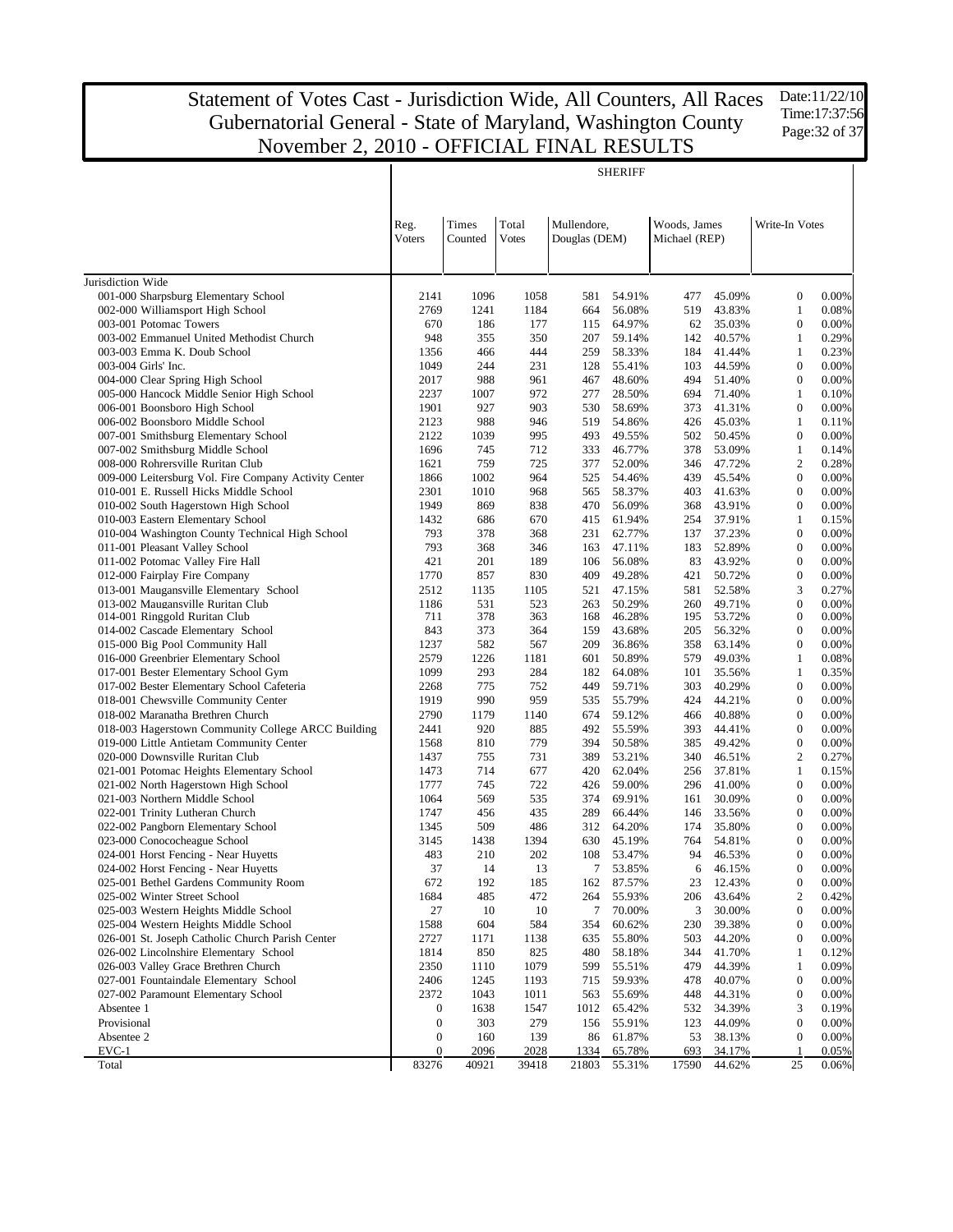BOARD OF EDUCATION

Jurisdiction Wide 001-000 Sharpsburg Elementary School 002-000 Williamsport High School 003-001 Potomac Towers 003-002 Emmanuel United Methodist Church 003-003 Emma K. Doub School 003-004 Girls' Inc. 004-000 Clear Spring High School 005-000 Hancock Middle Senior High School 006-001 Boonsboro High School 006-002 Boonsboro Middle School 007-001 Smithsburg Elementary School 007-002 Smithsburg Middle School 008-000 Rohrersville Ruritan Club 009-000 Leitersburg Vol. Fire Company Activity Center 010-001 E. Russell Hicks Middle School 010-002 South Hagerstown High School 010-003 Eastern Elementary School 010-004 Washington County Technical High School 011-001 Pleasant Valley School 011-002 Potomac Valley Fire Hall 012-000 Fairplay Fire Company 013-001 Maugansville Elementary School 013-002 Maugansville Ruritan Club 014-001 Ringgold Ruritan Club 014-002 Cascade Elementary School 015-000 Big Pool Community Hall 016-000 Greenbrier Elementary School 017-001 Bester Elementary School Gym 017-002 Bester Elementary School Cafeteria 018-001 Chewsville Community Center 018-002 Maranatha Brethren Church 018-003 Hagerstown Community College ARCC Building 019-000 Little Antietam Community Center 020-000 Downsville Ruritan Club 021-001 Potomac Heights Elementary School 021-002 North Hagerstown High School 021-003 Northern Middle School 022-001 Trinity Lutheran Church 022-002 Pangborn Elementary School 023-000 Conococheague School 024-001 Horst Fencing - Near Huyetts 024-002 Horst Fencing - Near Huyetts 025-001 Bethel Gardens Community Room 025-002 Winter Street School 025-003 Western Heights Middle School 025-004 Western Heights Middle School 026-001 St. Joseph Catholic Church Parish Center 026-002 Lincolnshire Elementary School 026-003 Valley Grace Brethren Church 027-001 Fountaindale Elementary School 027-002 Paramount Elementary School Absentee 1 Provisional Absentee 2 EVC-1 Total Reg. Voters Times Counted Total Votes Bailey, Paul W. Fischer, Jacqueline Gruhler, Dottie 2141 1096 2021 322 15.93% 349 17.27% 300 14.84% 2769 1241 2530 529 20.91% 502 19.84% 374 14.78% 670 186 363 77 21.21% 63 17.36% 58 15.98% 948 355 738 142 19.24% 125 16.94% 107 14.50% 1356 466 1007 199 19.76% 178 17.68% 147 14.60% 1049 244 506 80 15.81% 96 18.97% 84 16.60% 2017 988 2041 384 18.81% 409 20.04% 274 13.42% 2237 1007 2029 451 22.23% 394 19.42% 285 14.05% 1901 927 1877 353 18.81% 330 17.58% 295 15.72% 2123 988 1844 360 19.52% 288 15.62% 309 16.76% 2122 1039 2239 464 20.72% 376 16.79% 389 17.37% 1696 745 1577 326 20.67% 259 16.42% 261 16.55% 1621 759 1373 238 17.33% 221 16.10% 234 17.04% 1866 1002 2109 474 22.48% 373 17.69% 314 14.89% 2301 1010 2095 393 18.76% 405 19.33% 324 15.47% 1949 869 1798 345 19.19% 345 19.19% 265 14.74% 1432 686 1480 301 20.34% 263 17.77% 222 15.00% 793 378 821 170 20.71% 129 15.71% 126 15.35% 793 368 648 116 17.90% 119 18.36% 116 17.90% 421 201 366 59 16.12% 70 19.13% 58 15.85% 1770 857 1738 341 19.62% 311 17.89% 273 15.71% 2512 1135 2329 462 19.84% 418 17.95% 338 14.51% 1186 531 1085 219 20.18% 195 17.97% 145 13.36% 711 378 783 166 21.20% 116 14.81% 150 19.16% 843 373 739 139 18.81% 142 19.22% 119 16.10% 1237 582 1191 222 18.64% 230 19.31% 169 14.19% 2579 1226 2424 463 19.10% 478 19.72% 386 15.92% 1099 293 607 99 16.31% 120 19.77% 99 16.31% 2268 775 1712 333 19.45% 338 19.74% 280 16.36% 1919 990 2128 477 22.42% 381 17.90% 357 16.78% 2790 1179 2428 465 19.15% 474 19.52% 374 15.40% 2441 920 1797 306 17.03% 352 19.59% 292 16.25% 1568 810 1500 258 17.20% 259 17.27% 250 16.67% 1437 755 1502 307 20.44% 298 19.84% 216 14.38% 1473 714 1361 263 19.32% 247 18.15% 220 16.16% 1777 745 1581 316 19.99% 287 18.15% 246 15.56% 1064 569 1120 228 20.36% 242 21.61% 164 14.64% 1747 456 914 147 16.08% 181 19.80% 146 15.97% 1345 509 1064 214 20.11% 203 19.08% 177 16.64% 3145 1438 2968 548 18.46% 622 20.96% 422 14.22% 483 210 401 84 20.95% 67 16.71% 54 13.47% 37 14 27 7 25.93% 3 11.11% 3 11.11% 672 192 341 50 14.66% 71 20.82% 48 14.08% 1684 485 1053 197 18.71% 194 18.42% 154 14.62% 27 10 25 6 24.00% 3 12.00% 1 4.00% 1588 604 1226 236 19.25% 234 19.09% 179 14.60% 2727 1171 2585 533 20.62% 461 17.83% 388 15.01% 1814 850 1860 375 20.16% 334 17.96% 299 16.08% 2350 1110 2425 564 23.26% 427 17.61% 320 13.20% 2406 1245 2581 572 22.16% 530 20.53% 320 12.40% 2372 1043 2200 441 20.05% 413 18.77% 302 13.73% 0 1638 3319 674 20.31% 655 19.73% 468 14.10% 0 303 543 104 19.15% 104 19.15% 81 14.92% 0 160 263 43 16.35% 55 20.91% 48 18.25% 0 2096 4249 890 20.95% 865 20.36% 600 14.12% 83276 40921 83531 16532 19.79% 15604 18.68% 12630 15.12%

Date:11/22/10 Time:17:37:56 Page:33 of 37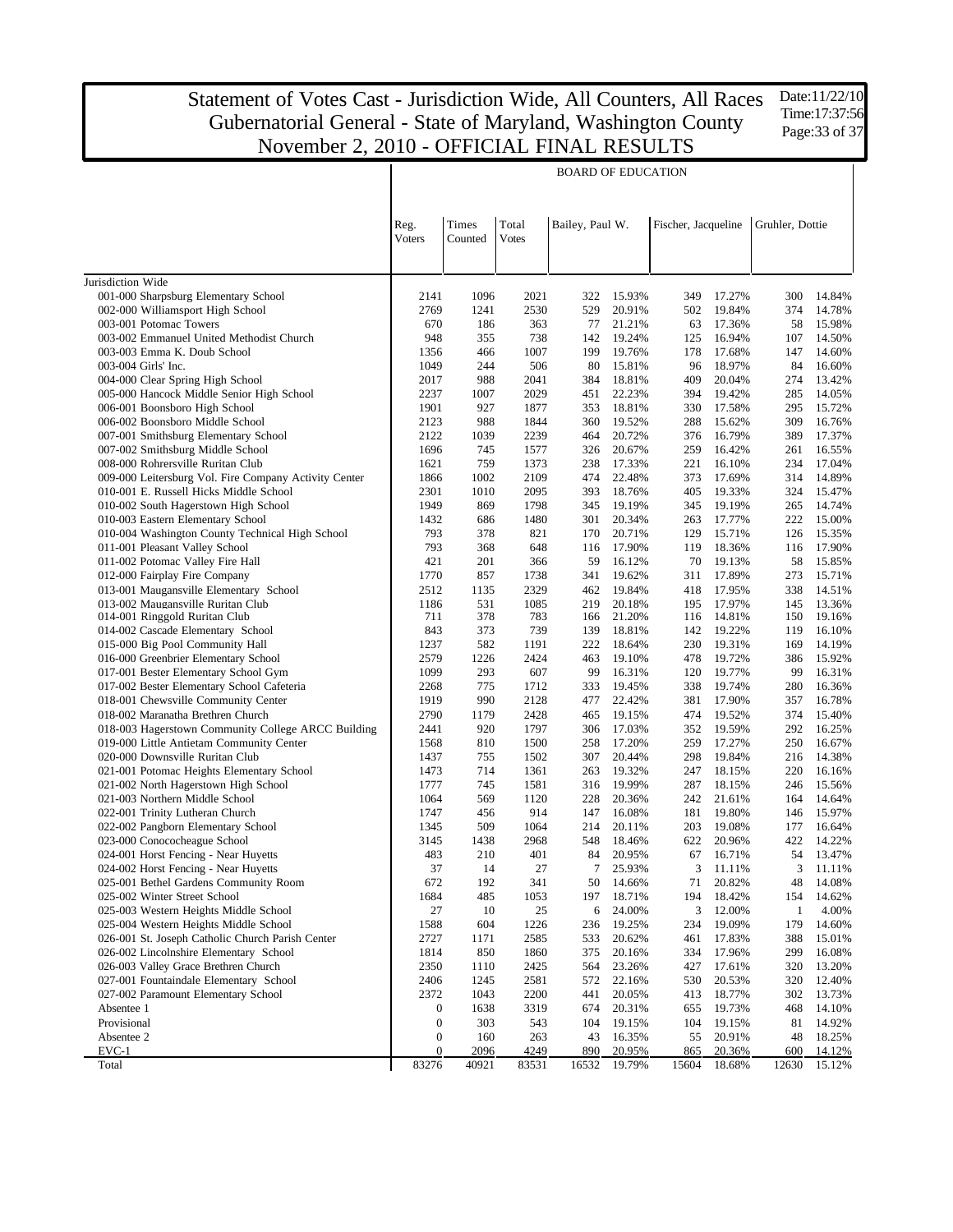Date:11/22/10 Time:17:37:56 Page: 34 of 37

|                                                                                   | <b>BOARD OF EDUCATION</b> |                  |                      |                  |                   |                  |                  |                |
|-----------------------------------------------------------------------------------|---------------------------|------------------|----------------------|------------------|-------------------|------------------|------------------|----------------|
|                                                                                   | Harshman, Karen J.        |                  | Kretzer, Wayne<br>Μ. |                  | Williams, Russell |                  | Write-In Votes   |                |
| Jurisdiction Wide                                                                 |                           |                  |                      |                  |                   |                  |                  |                |
| 001-000 Sharpsburg Elementary School                                              | 409                       | 20.24%           | 414                  | 20.48%           | 219               | 10.84%           | 8                | 0.40%          |
| 002-000 Williamsport High School                                                  | 504                       | 19.92%           | 347                  | 13.72%           | 255               | 10.08%           | 19               | 0.75%          |
| 003-001 Potomac Towers                                                            | 66                        | 18.18%           | 47                   | 12.95%           | 43                | 11.85%           | 9                | 2.48%          |
| 003-002 Emmanuel United Methodist Church                                          | 177                       | 23.98%           | 91                   | 12.33%           | 91                | 12.33%           | 5                | 0.68%          |
| 003-003 Emma K. Doub School                                                       | 203                       | 20.16%           | 139                  | 13.80%           | 136               | 13.51%           | 5                | 0.50%          |
| 003-004 Girls' Inc.                                                               | 110                       | 21.74%           | 64                   | 12.65%           | 65                | 12.85%           | $\tau$           | 1.38%          |
| 004-000 Clear Spring High School                                                  | 439                       | 21.51%           | 298                  | 14.60%           | 221               | 10.83%           | 16               | 0.78%          |
| 005-000 Hancock Middle Senior High School                                         | 408                       | 20.11%           | 250                  | 12.32%           | 229               | 11.29%           | 12               | 0.59%          |
| 006-001 Boonsboro High School                                                     | 391                       | 20.83%           | 302                  | 16.09%           | 193               | 10.28%           | 13               | 0.69%          |
| 006-002 Boonsboro Middle School                                                   | 407                       | 22.07%           | 305                  | 16.54%           | 166               | 9.00%            | 9                | 0.49%          |
| 007-001 Smithsburg Elementary School                                              | 440                       | 19.65%           | 288                  | 12.86%           | 271               | 12.10%           | 11               | 0.49%          |
| 007-002 Smithsburg Middle School                                                  | 346                       | 21.94%           | 177                  | 11.22%           | 204               | 12.94%           | $\overline{4}$   | 0.25%          |
| 008-000 Rohrersville Ruritan Club                                                 | 320                       | 23.31%           | 224                  | 16.31%           | 133               | 9.69%            | 3                | 0.22%          |
| 009-000 Leitersburg Vol. Fire Company Activity Center                             | 407                       | 19.30%           | 246                  | 11.66%           | 280               | 13.28%           | 15               | 0.71%          |
| 010-001 E. Russell Hicks Middle School                                            | 424                       | 20.24%           | 253                  | 12.08%           | 284               | 13.56%           | 12               | 0.57%          |
| 010-002 South Hagerstown High School<br>010-003 Eastern Elementary School         | 393<br>299                | 21.86%           | 245<br>196           | 13.63%           | 194<br>186        | 10.79%           | 11               | 0.61%          |
| 010-004 Washington County Technical High School                                   | 175                       | 20.20%<br>21.32% | 111                  | 13.24%<br>13.52% | 107               | 12.57%<br>13.03% | 13<br>3          | 0.88%<br>0.37% |
| 011-001 Pleasant Valley School                                                    | 151                       | 23.30%           | 80                   | 12.35%           | 61                | 9.41%            | 5                | 0.77%          |
| 011-002 Potomac Valley Fire Hall                                                  | 75                        | 20.49%           | 70                   | 19.13%           | 31                | 8.47%            | 3                | 0.82%          |
| 012-000 Fairplay Fire Company                                                     | 351                       | 20.20%           | 269                  | 15.48%           | 185               | 10.64%           | 8                | 0.46%          |
| 013-001 Maugansville Elementary School                                            | 489                       | 21.00%           | 323                  | 13.87%           | 268               | 11.51%           | 31               | 1.33%          |
| 013-002 Maugansville Ruritan Club                                                 | 232                       | 21.38%           | 170                  | 15.67%           | 113               | 10.41%           | 11               | 1.01%          |
| 014-001 Ringgold Ruritan Club                                                     | 129                       | 16.48%           | 112                  | 14.30%           | 103               | 13.15%           | $\tau$           | 0.89%          |
| 014-002 Cascade Elementary School                                                 | 164                       | 22.19%           | 92                   | 12.45%           | 77                | 10.42%           | 6                | 0.81%          |
| 015-000 Big Pool Community Hall                                                   | 243                       | 20.40%           | 182                  | 15.28%           | 132               | 11.08%           | 13               | 1.09%          |
| 016-000 Greenbrier Elementary School                                              | 511                       | 21.08%           | 330                  | 13.61%           | 245               | 10.11%           | 11               | 0.45%          |
| 017-001 Bester Elementary School Gym                                              | 131                       | 21.58%           | 80                   | 13.18%           | 74                | 12.19%           | $\overline{4}$   | 0.66%          |
| 017-002 Bester Elementary School Cafeteria                                        | 357                       | 20.85%           | 206                  | 12.03%           | 191               | 11.16%           | 7                | 0.41%          |
| 018-001 Chewsville Community Center                                               | 404                       | 18.98%           | 249                  | 11.70%           | 247               | 11.61%           | 13               | 0.61%          |
| 018-002 Maranatha Brethren Church                                                 | 518                       | 21.33%           | 296                  | 12.19%           | 281               | 11.57%           | 20               | 0.82%          |
| 018-003 Hagerstown Community College ARCC Building                                | 403                       | 22.43%           | 230                  | 12.80%           | 199               | 11.07%           | 15               | 0.83%          |
| 019-000 Little Antietam Community Center<br>020-000 Downsville Ruritan Club       | 309                       | 20.60%<br>20.84% | 241                  | 16.07%           | 168               | 11.20%           | 15<br>8          | 1.00%<br>0.53% |
|                                                                                   | 313<br>288                | 21.16%           | 195<br>174           | 12.98%<br>12.78% | 165<br>157        | 10.99%<br>11.54% | 12               | 0.88%          |
| 021-001 Potomac Heights Elementary School<br>021-002 North Hagerstown High School | 339                       | 21.44%           | 195                  | 12.33%           | 177               | 11.20%           | 21               | 1.33%          |
| 021-003 Northern Middle School                                                    | 195                       | 17.41%           | 133                  | 11.88%           | 152               | 13.57%           | 6                | 0.54%          |
| 022-001 Trinity Lutheran Church                                                   | 197                       | 21.55%           | 135                  | 14.77%           | 105               | 11.49%           | 3                | 0.33%          |
| 022-002 Pangborn Elementary School                                                | 239                       | 22.46%           | 122                  | 11.47%           | 101               | 9.49%            | 8                | 0.75%          |
| 023-000 Conococheague School                                                      | 607                       | 20.45%           | 424                  | 14.29%           | 321               | 10.82%           | 24               | 0.81%          |
| 024-001 Horst Fencing - Near Huyetts                                              | $90\,$                    | 22.44%           | 63                   | 15.71%           | 40                | 9.98%            | 3                | 0.75%          |
| 024-002 Horst Fencing - Near Huyetts                                              | 6                         | 22.22%           | 6                    | 22.22%           | $\boldsymbol{2}$  | 7.41%            | $\boldsymbol{0}$ | 0.00%          |
| 025-001 Bethel Gardens Community Room                                             | 75                        | 21.99%           | 33                   | 9.68%            | 64                | 18.77%           | $\boldsymbol{0}$ | 0.00%          |
| 025-002 Winter Street School                                                      | 216                       | 20.51%           | 152                  | 14.43%           | 129               | 12.25%           | 11               | 1.04%          |
| 025-003 Western Heights Middle School                                             | 6                         | 24.00%           | 5                    | 20.00%           | 4                 | 16.00%           | $\boldsymbol{0}$ | 0.00%          |
| 025-004 Western Heights Middle School                                             | 258                       | 21.04%           | 166                  | 13.54%           | 140               | 11.42%           | 13               | 1.06%          |
| 026-001 St. Joseph Catholic Church Parish Center                                  | 510                       | 19.73%           | 379                  | 14.66%           | 293               | 11.33%           | 21               | 0.81%          |
| 026-002 Lincolnshire Elementary School                                            | 385                       | 20.70%           | 254                  | 13.66%           | 206               | 11.08%           | $\tau$           | 0.38%          |
| 026-003 Valley Grace Brethren Church                                              | 477                       | 19.67%           | 343                  | 14.14%           | 279               | 11.51%           | 15               | 0.62%          |
| 027-001 Fountaindale Elementary School                                            | 479                       | 18.56%           | 310                  | 12.01%           | 355               | 13.75%           | 15               | 0.58%          |
| 027-002 Paramount Elementary School                                               | 465                       | 21.14%           | 289                  | 13.14%           | 272               | 12.36%           | 18               | 0.82%          |
| Absentee 1                                                                        | 610                       | 18.38%           | 440                  | 13.26%           | 437               | 13.17%           | 35               | 1.05%          |
| Provisional<br>Absentee 2                                                         | 104<br>56                 | 19.15%<br>21.29% | 72<br>24             | 13.26%<br>9.13%  | 73<br>33          | 13.44%<br>12.55% | 5<br>4           | 0.92%<br>1.52% |
| EVC-1                                                                             | 762                       | 17.93%           | 523                  | 12.31%           | 570               | 13.41%           | 39               | 0.92%          |
| Total                                                                             | 17062                     | 20.43%           | 11364                | 13.60%           | 9727              | 11.64%           | 612              | 0.73%          |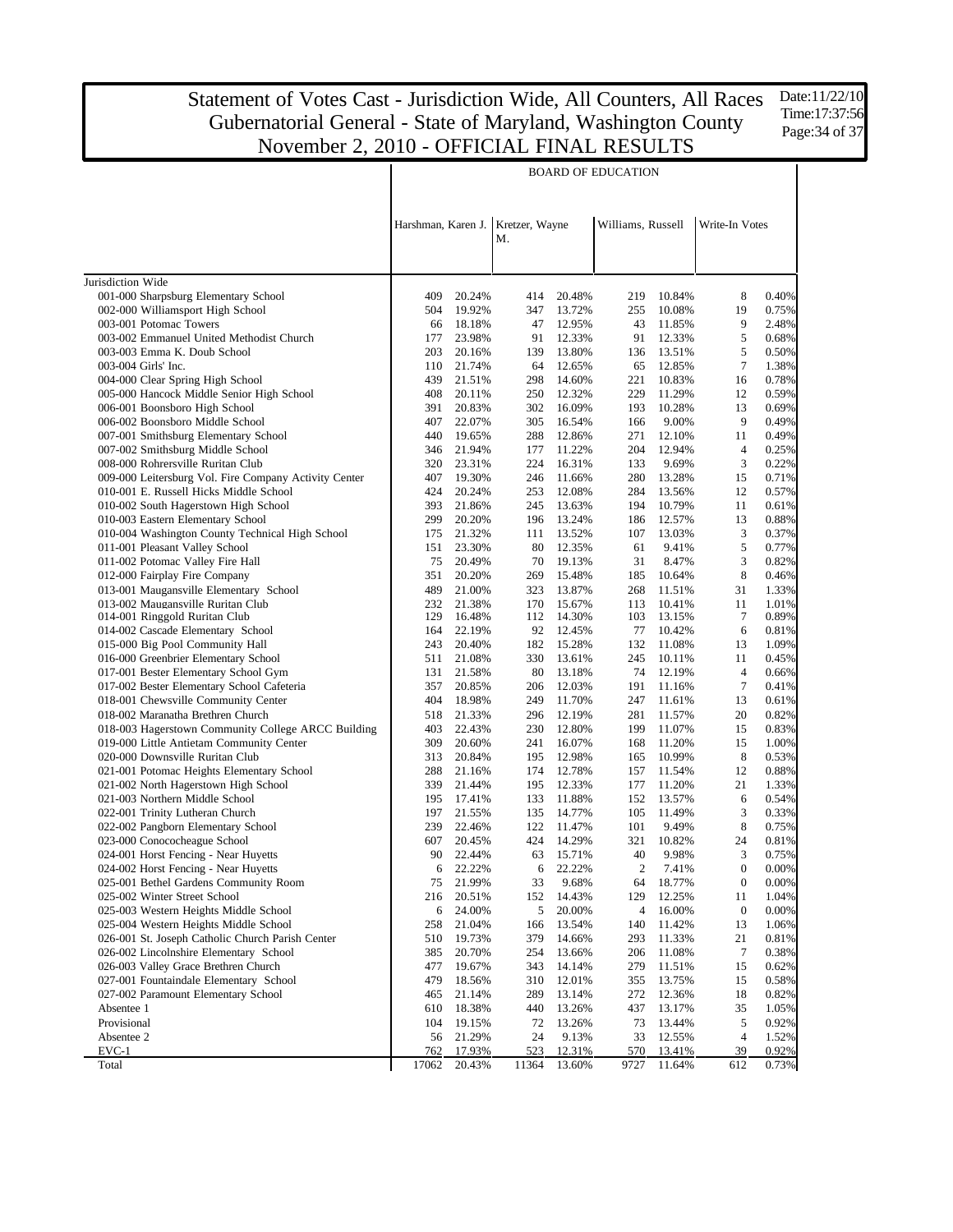Date:11/22/10 Time:17:37:56 Page: 35 of 37

|                                                                          | <b>STATE QUESTION 1</b> |                  |                       |                  |                  |                         |                  |  |
|--------------------------------------------------------------------------|-------------------------|------------------|-----------------------|------------------|------------------|-------------------------|------------------|--|
|                                                                          | Reg.<br>Voters          | Times<br>Counted | Total<br><b>Votes</b> | For a Convention |                  | Against a<br>Convention |                  |  |
|                                                                          |                         |                  |                       |                  |                  |                         |                  |  |
| Jurisdiction Wide                                                        |                         |                  |                       |                  |                  |                         |                  |  |
| 001-000 Sharpsburg Elementary School<br>002-000 Williamsport High School | 2141<br>2769            | 1096<br>1241     | 926<br>1010           | 497<br>512       | 53.67%<br>50.69% | 429<br>498              | 46.33%<br>49.31% |  |
| 003-001 Potomac Towers                                                   | 670                     | 186              | 152                   | 87               | 57.24%           | 65                      | 42.76%           |  |
| 003-002 Emmanuel United Methodist Church                                 | 948                     | 355              | 306                   | 174              | 56.86%           | 132                     | 43.14%           |  |
| 003-003 Emma K. Doub School                                              | 1356                    | 466              | 398                   | 211              | 53.02%           | 187                     | 46.98%           |  |
| 003-004 Girls' Inc.                                                      | 1049                    | 244              | 209                   | 118              | 56.46%           | 91                      | 43.54%           |  |
| 004-000 Clear Spring High School                                         | 2017                    | 988              | 810                   | 403              | 49.75%           | 407                     | 50.25%           |  |
| 005-000 Hancock Middle Senior High School                                | 2237                    | 1007             | 818                   | 336              | 41.08%           | 482                     | 58.92%           |  |
| 006-001 Boonsboro High School                                            | 1901                    | 927              | 793                   | 407              | 51.32%           | 386                     | 48.68%           |  |
| 006-002 Boonsboro Middle School                                          | 2123                    | 988              | 818                   | 423              | 51.71%           | 395                     | 48.29%           |  |
| 007-001 Smithsburg Elementary School                                     | 2122                    | 1039             | 874                   | 439              | 50.23%           | 435                     | 49.77%           |  |
| 007-002 Smithsburg Middle School                                         | 1696                    | 745              | 655                   | 345              | 52.67%           | 310                     | 47.33%           |  |
| 008-000 Rohrersville Ruritan Club                                        | 1621                    | 759              | 646                   | 319              | 49.38%           | 327                     | 50.62%           |  |
| 009-000 Leitersburg Vol. Fire Company Activity Center                    | 1866                    | 1002             | 834                   | 425              | 50.96%           | 409                     | 49.04%           |  |
| 010-001 E. Russell Hicks Middle School                                   | 2301                    | 1010             | 849                   | 457              | 53.83%           | 392                     | 46.17%           |  |
| 010-002 South Hagerstown High School                                     | 1949                    | 869              | 751                   | 421              | 56.06%           | 330                     | 43.94%           |  |
| 010-003 Eastern Elementary School                                        | 1432                    | 686              | 572                   | 309              | 54.02%           | 263                     | 45.98%           |  |
| 010-004 Washington County Technical High School                          | 793                     | 378              | 294                   | 140              | 47.62%           | 154                     | 52.38%           |  |
| 011-001 Pleasant Valley School                                           | 793                     | 368              | 306                   | 149              | 48.69%           | 157                     | 51.31%           |  |
| 011-002 Potomac Valley Fire Hall                                         | 421                     | 201              | 167                   | 84               | 50.30%           | 83                      | 49.70%           |  |
| 012-000 Fairplay Fire Company<br>013-001 Maugansville Elementary School  | 1770                    | 857              | 735                   | 357              | 48.57%           | 378<br>464              | 51.43%           |  |
| 013-002 Maugansville Ruritan Club                                        | 2512<br>1186            | 1135<br>531      | 926<br>450            | 462<br>252       | 49.89%<br>56.00% | 198                     | 50.11%<br>44.00% |  |
| 014-001 Ringgold Ruritan Club                                            | 711                     | 378              | 308                   | 173              | 56.17%           | 135                     | 43.83%           |  |
| 014-002 Cascade Elementary School                                        | 843                     | 373              | 322                   | 177              | 54.97%           | 145                     | 45.03%           |  |
| 015-000 Big Pool Community Hall                                          | 1237                    | 582              | 474                   | 227              | 47.89%           | 247                     | 52.11%           |  |
| 016-000 Greenbrier Elementary School                                     | 2579                    | 1226             | 1038                  | 496              | 47.78%           | 542                     | 52.22%           |  |
| 017-001 Bester Elementary School Gym                                     | 1099                    | 293              | 259                   | 137              | 52.90%           | 122                     | 47.10%           |  |
| 017-002 Bester Elementary School Cafeteria                               | 2268                    | 775              | 666                   | 361              | 54.20%           | 305                     | 45.80%           |  |
| 018-001 Chewsville Community Center                                      | 1919                    | 990              | 834                   | 418              | 50.12%           | 416                     | 49.88%           |  |
| 018-002 Maranatha Brethren Church                                        | 2790                    | 1179             | 991                   | 539              | 54.39%           | 452                     | 45.61%           |  |
| 018-003 Hagerstown Community College ARCC Building                       | 2441                    | 920              | 806                   | 432              | 53.60%           | 374                     | 46.40%           |  |
| 019-000 Little Antietam Community Center                                 | 1568                    | 810              | 681                   | 338              | 49.63%           | 343                     | 50.37%           |  |
| 020-000 Downsville Ruritan Club                                          | 1437                    | 755              | 634                   | 334              | 52.68%           | 300                     | 47.32%           |  |
| 021-001 Potomac Heights Elementary School                                | 1473                    | 714              | 602                   | 321              | 53.32%           | 281                     | 46.68%           |  |
| 021-002 North Hagerstown High School                                     | 1777                    | 745              | 649                   | 350              | 53.93%           | 299                     | 46.07%           |  |
| 021-003 Northern Middle School<br>022-001 Trinity Lutheran Church        | 1064<br>1747            | 569<br>456       | 466                   | 217<br>239       | 46.57%           | 249<br>148              | 53.43%<br>38.24% |  |
| 022-002 Pangborn Elementary School                                       | 1345                    | 509              | 387<br>437            | 259              | 61.76%<br>59.27% | 178                     | 40.73%           |  |
| 023-000 Conococheague School                                             | 3145                    | 1438             | 1202                  | 597              | 49.67%           | 605                     | 50.33%           |  |
| 024-001 Horst Fencing - Near Huyetts                                     | 483                     | 210              | 163                   | 89               | 54.60%           | 74                      | 45.40%           |  |
| 024-002 Horst Fencing - Near Huyetts                                     | 37                      | 14               | 10                    | 7                | 70.00%           | 3                       | 30.00%           |  |
| 025-001 Bethel Gardens Community Room                                    | 672                     | 192              | 146                   | 91               | 62.33%           | 55                      | 37.67%           |  |
| 025-002 Winter Street School                                             | 1684                    | 485              | 391                   | 219              | 56.01%           | 172                     | 43.99%           |  |
| 025-003 Western Heights Middle School                                    | 27                      | 10               | 8                     | 2                | 25.00%           | 6                       | 75.00%           |  |
| 025-004 Western Heights Middle School                                    | 1588                    | 604              | 511                   | 298              | 58.32%           | 213                     | 41.68%           |  |
| 026-001 St. Joseph Catholic Church Parish Center                         | 2727                    | 1171             | 991                   | 549              | 55.40%           | 442                     | 44.60%           |  |
| 026-002 Lincolnshire Elementary School                                   | 1814                    | 850              | 722                   | 361              | 50.00%           | 361                     | 50.00%           |  |
| 026-003 Valley Grace Brethren Church                                     | 2350                    | 1110             | 911                   | 489              | 53.68%           | 422                     | 46.32%           |  |
| 027-001 Fountaindale Elementary School                                   | 2406                    | 1245             | 1079                  | 545              | 50.51%           | 534                     | 49.49%           |  |
| 027-002 Paramount Elementary School                                      | 2372                    | 1043             | 905                   | 499              | 55.14%           | 406                     | 44.86%           |  |
| Absentee 1                                                               | 0                       | 1638             | 1297                  | 646              | 49.81%           | 651                     | 50.19%           |  |
| Provisional                                                              | $\boldsymbol{0}$        | 303              | 252                   | 148              | 58.73%           | 104                     | 41.27%           |  |
| Absentee 2                                                               | 0                       | 160              | 120                   | 67               | 55.83%           | 53                      | 44.17%           |  |
| $EVC-1$                                                                  | 0                       | 2096             | 1796                  | 908              | 50.56%           | 888                     | 49.44%           |  |
| Total                                                                    | 83276                   | 40921            | 34357                 | 17860            | 51.98%           | 16497                   | 48.02%           |  |

#### STATE QUESTION 1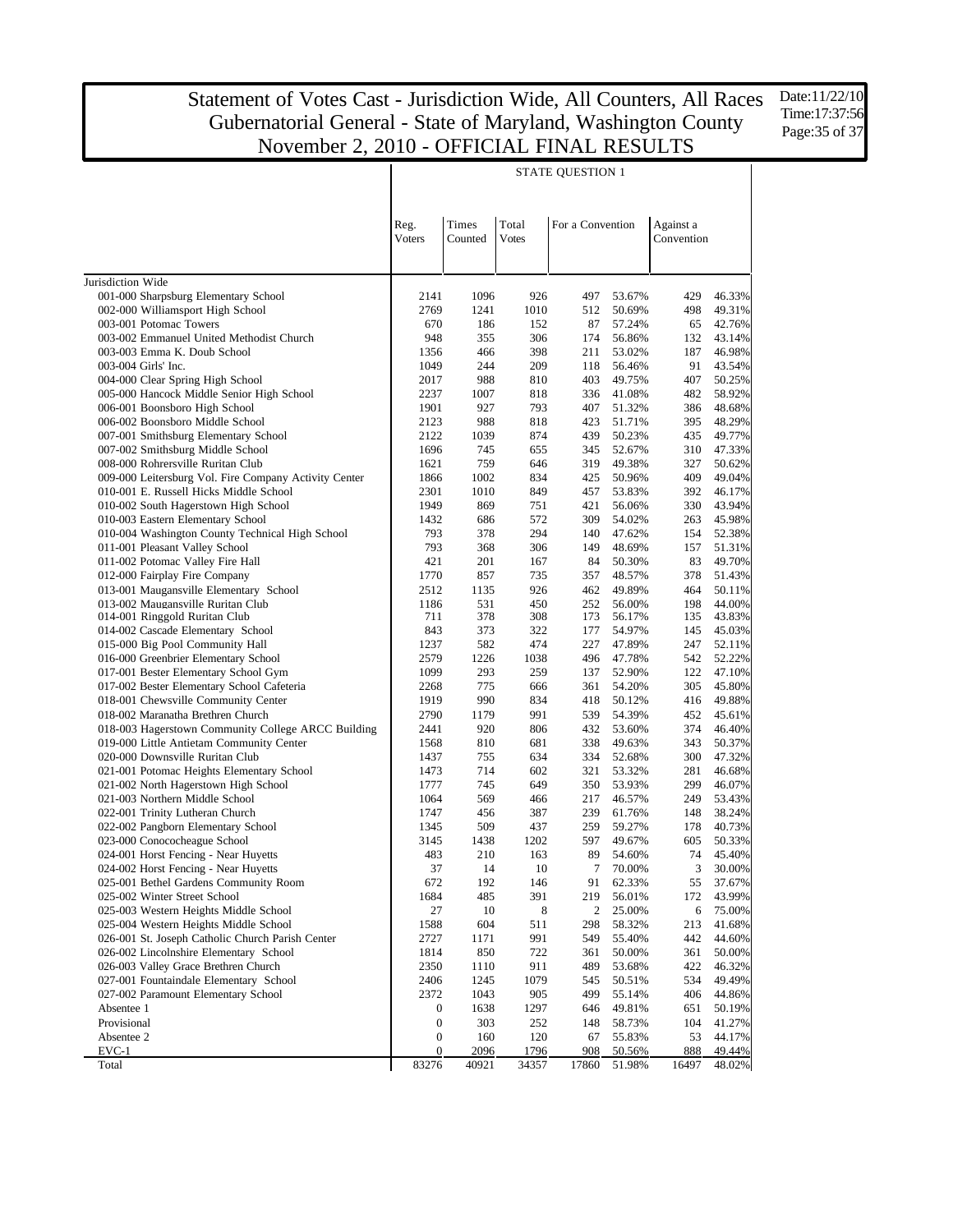Date:11/22/10 Time:17:37:57 Page:36 of 37

|                                                                          | <b>STATE QUESTION 2</b> |                  |                       |                         |                  |                         |                  |  |
|--------------------------------------------------------------------------|-------------------------|------------------|-----------------------|-------------------------|------------------|-------------------------|------------------|--|
|                                                                          | Reg.<br>Voters          | Times<br>Counted | Total<br><b>Votes</b> | For the<br>Constitution |                  | Against the<br>Constitu |                  |  |
|                                                                          |                         |                  |                       |                         |                  |                         |                  |  |
|                                                                          |                         |                  |                       |                         |                  |                         |                  |  |
| Jurisdiction Wide<br>001-000 Sharpsburg Elementary School                | 2141                    | 1096             | 915                   | 538                     | 58.80%           | 377                     | 41.20%           |  |
| 002-000 Williamsport High School                                         | 2769                    | 1241             | 983                   | 581                     | 59.10%           | 402                     | 40.90%           |  |
| 003-001 Potomac Towers                                                   | 670                     | 186              | 148                   | 83                      | 56.08%           | 65                      | 43.92%           |  |
| 003-002 Emmanuel United Methodist Church                                 | 948                     | 355              | 304                   | 191                     | 62.83%           | 113                     | 37.17%           |  |
| 003-003 Emma K. Doub School                                              | 1356                    | 466              | 391                   | 212                     | 54.22%           | 179                     | 45.78%           |  |
| 003-004 Girls' Inc.                                                      | 1049                    | 244              | 209                   | 113                     | 54.07%           | 96                      | 45.93%           |  |
| 004-000 Clear Spring High School                                         | 2017                    | 988              | 785                   | 442                     | 56.31%           | 343                     | 43.69%           |  |
| 005-000 Hancock Middle Senior High School                                | 2237                    | 1007             | 786                   | 404                     | 51.40%           | 382                     | 48.60%           |  |
| 006-001 Boonsboro High School                                            | 1901                    | 927              | 779                   | 492                     | 63.16%           | 287                     | 36.84%           |  |
| 006-002 Boonsboro Middle School                                          | 2123<br>2122            | 988              | 810                   | 496                     | 61.23%           | 314                     | 38.77%           |  |
| 007-001 Smithsburg Elementary School<br>007-002 Smithsburg Middle School | 1696                    | 1039<br>745      | 855<br>643            | 489<br>376              | 57.19%<br>58.48% | 366<br>267              | 42.81%<br>41.52% |  |
| 008-000 Rohrersville Ruritan Club                                        | 1621                    | 759              | 627                   | 371                     | 59.17%           | 256                     | 40.83%           |  |
| 009-000 Leitersburg Vol. Fire Company Activity Center                    | 1866                    | 1002             | 837                   | 515                     | 61.53%           | 322                     | 38.47%           |  |
| 010-001 E. Russell Hicks Middle School                                   | 2301                    | 1010             | 841                   | 529                     | 62.90%           | 312                     | 37.10%           |  |
| 010-002 South Hagerstown High School                                     | 1949                    | 869              | 731                   | 430                     | 58.82%           | 301                     | 41.18%           |  |
| 010-003 Eastern Elementary School                                        | 1432                    | 686              | 575                   | 360                     | 62.61%           | 215                     | 37.39%           |  |
| 010-004 Washington County Technical High School                          | 793                     | 378              | 276                   | 148                     | 53.62%           | 128                     | 46.38%           |  |
| 011-001 Pleasant Valley School                                           | 793                     | 368              | 308                   | 179                     | 58.12%           | 129                     | 41.88%           |  |
| 011-002 Potomac Valley Fire Hall                                         | 421                     | 201              | 162                   | 96                      | 59.26%           | 66                      | 40.74%           |  |
| 012-000 Fairplay Fire Company                                            | 1770                    | 857              | 729                   | 425                     | 58.30%           | 304                     | 41.70%           |  |
| 013-001 Maugansville Elementary School                                   | 2512                    | 1135             | 905                   | 523                     | 57.79%           | 382                     | 42.21%           |  |
| 013-002 Maugansville Ruritan Club                                        | 1186                    | 531              | 439                   | 253                     | 57.63%           | 186                     | 42.37%           |  |
| 014-001 Ringgold Ruritan Club                                            | 711                     | 378              | 306                   | 183                     | 59.80%           | 123                     | 40.20%           |  |
| 014-002 Cascade Elementary School                                        | 843<br>1237             | 373<br>582       | 320<br>472            | 198<br>273              | 61.88%<br>57.84% | 122<br>199              | 38.13%<br>42.16% |  |
| 015-000 Big Pool Community Hall<br>016-000 Greenbrier Elementary School  | 2579                    | 1226             | 1027                  | 626                     | 60.95%           | 401                     | 39.05%           |  |
| 017-001 Bester Elementary School Gym                                     | 1099                    | 293              | 250                   | 138                     | 55.20%           | 112                     | 44.80%           |  |
| 017-002 Bester Elementary School Cafeteria                               | 2268                    | 775              | 652                   | 402                     | 61.66%           | 250                     | 38.34%           |  |
| 018-001 Chewsville Community Center                                      | 1919                    | 990              | 814                   | 471                     | 57.86%           | 343                     | 42.14%           |  |
| 018-002 Maranatha Brethren Church                                        | 2790                    | 1179             | 940                   | 582                     | 61.91%           | 358                     | 38.09%           |  |
| 018-003 Hagerstown Community College ARCC Building                       | 2441                    | 920              | 793                   | 488                     | 61.54%           | 305                     | 38.46%           |  |
| 019-000 Little Antietam Community Center                                 | 1568                    | 810              | 681                   | 416                     | 61.09%           | 265                     | 38.91%           |  |
| 020-000 Downsville Ruritan Club                                          | 1437                    | 755              | 615                   | 360                     | 58.54%           | 255                     | 41.46%           |  |
| 021-001 Potomac Heights Elementary School                                | 1473                    | 714              | 592                   | 355                     | 59.97%           | 237                     | 40.03%           |  |
| 021-002 North Hagerstown High School                                     | 1777                    | 745              | 636                   | 378                     | 59.43%           | 258                     | 40.57%           |  |
| 021-003 Northern Middle School                                           | 1064                    | 569              | 458                   | 307                     | 67.03%           | 151                     | 32.97%           |  |
| 022-001 Trinity Lutheran Church                                          | 1747                    | 456              | 379                   | 194                     | 51.19%           | 185                     | 48.81%           |  |
| 022-002 Pangborn Elementary School<br>023-000 Conococheague School       | 1345<br>3145            | 509<br>1438      | 429<br>1174           | 266<br>658              | 62.00%<br>56.05% | 163<br>516              | 38.00%<br>43.95% |  |
| 024-001 Horst Fencing - Near Huyetts                                     | 483                     | 210              | 163                   | 95                      | 58.28%           | 68                      | 41.72%           |  |
| 024-002 Horst Fencing - Near Huyetts                                     | 37                      | 14               | 10                    | 8                       | 80.00%           | 2                       | 20.00%           |  |
| 025-001 Bethel Gardens Community Room                                    | 672                     | 192              | 143                   | 92                      | 64.34%           | 51                      | 35.66%           |  |
| 025-002 Winter Street School                                             | 1684                    | 485              | 381                   | 190                     | 49.87%           | 191                     | 50.13%           |  |
| 025-003 Western Heights Middle School                                    | 27                      | 10               | 7                     | 4                       | 57.14%           | 3                       | 42.86%           |  |
| 025-004 Western Heights Middle School                                    | 1588                    | 604              | 496                   | 298                     | 60.08%           | 198                     | 39.92%           |  |
| 026-001 St. Joseph Catholic Church Parish Center                         | 2727                    | 1171             | 961                   | 578                     | 60.15%           | 383                     | 39.85%           |  |
| 026-002 Lincolnshire Elementary School                                   | 1814                    | 850              | 716                   | 441                     | 61.59%           | 275                     | 38.41%           |  |
| 026-003 Valley Grace Brethren Church                                     | 2350                    | 1110             | 897                   | 578                     | 64.44%           | 319                     | 35.56%           |  |
| 027-001 Fountaindale Elementary School                                   | 2406                    | 1245             | 1062                  | 725                     | 68.27%           | 337                     | 31.73%           |  |
| 027-002 Paramount Elementary School                                      | 2372                    | 1043             | 886                   | 551                     | 62.19%           | 335                     | 37.81%           |  |
| Absentee 1                                                               | 0                       | 1638             | 1236                  | 770                     | 62.30%           | 466                     | 37.70%           |  |
| Provisional<br>Absentee 2                                                | $\boldsymbol{0}$        | 303              | 248                   | 141                     | 56.85%           | 107<br>50               | 43.15%           |  |
| $EVC-1$                                                                  | 0<br>0                  | 160<br>2096      | 121<br>1793           | 71<br>1119              | 58.68%<br>62.41% | 674                     | 41.32%<br>37.59% |  |
| Total                                                                    | 83276                   | 40921            | 33696                 | 20202                   | 59.95%           | 13494                   | 40.05%           |  |